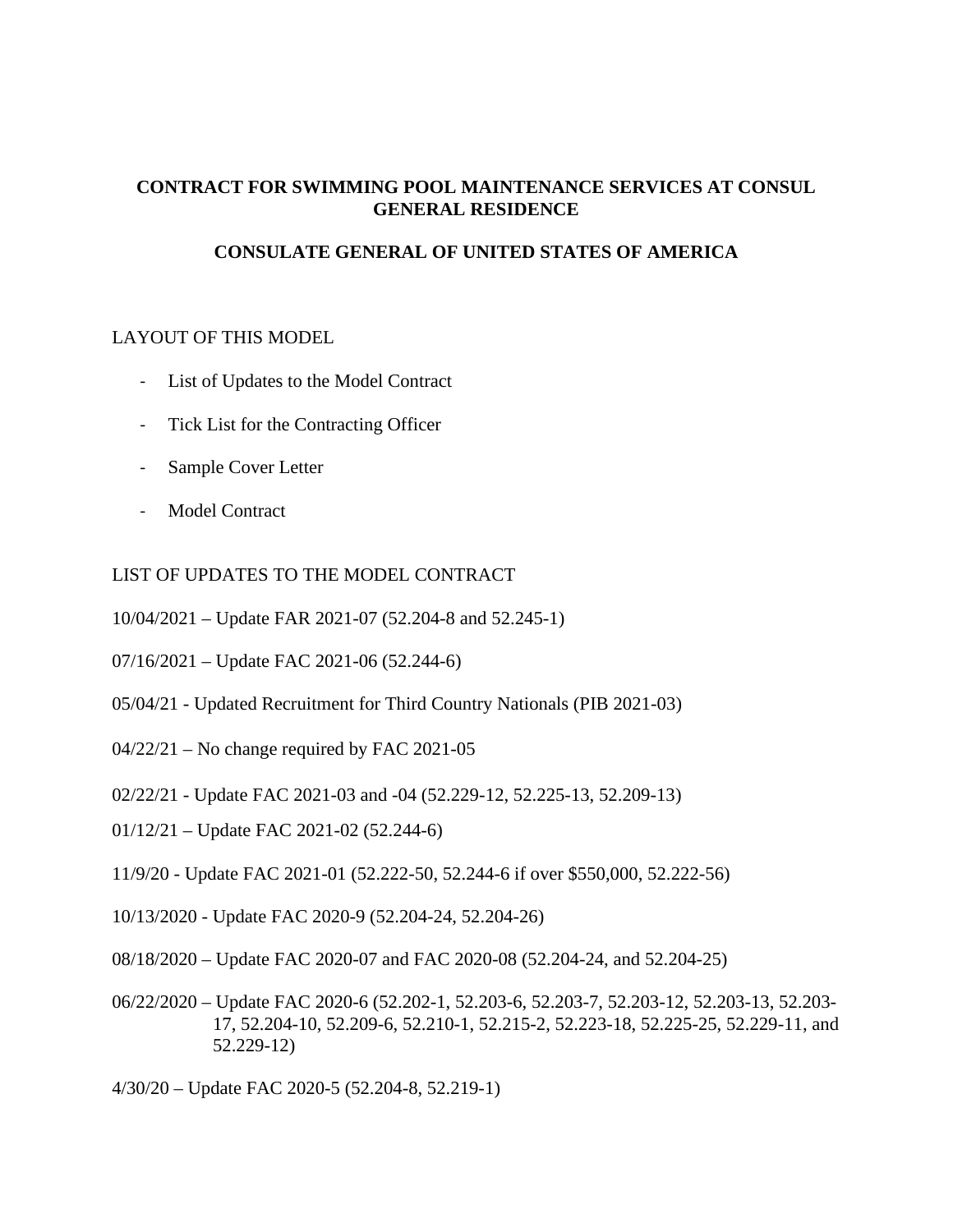- 3/17/20 Update FAC 2020-4 (52.204-8)
- 2/12/20 Update FAC 2020-1, -2, -3 (52.246-26, 52.204-8)
- 9/05/19 Updates FAC 2019-04 and -05 (52.204-24, 52.204-25, and 52.244-06)
- 07/11/2019 No updates to FAC 2019-01, FAC 2019-02, and FAC 2019-03.
- 11/14/18 Update FAC 2005-101 (52.204-7, 52.204-8, 52.204-10, 52.204-13, 52.204-16, 52.204-18, 52.209-7, 52.232-33).
- 09/10/18 Update FAC 2005-100 (52.244-6)
- 07/06/2018 Update FAC 2005-99 (52.204-23, 52.244-6, 52.209-13)
- 06/01/18 Simplified Acquisition Threshold is increased from \$150,000 to \$250,000
- 4/18/18 Update FAC 2005-97 (52.204-8, 52.222-19)
- 4/11/18 Add FAR 52.236-13 and new DOSAR 652.236-70 per PIB 2018-04
- 01/04/18 Update WTO GPA Threshold to \$180,000
- 11/17/17 Update FAC 2005-96 (52.204-8, 52.244-6) and update DOS internet site for DOSAR clauses
- 02/13/17 Update for PIB 2017-04 delete DOSAR 652.228-70 and -71, add in 52.228-3 (if no DOL waiver applies) or 52.228-4 (if [DOL](https://www.dol.gov/owcp/dlhwc/dbawaivers/dbawaivers.htm) country specific waiver available at DOL [waiver\)](https://www.dol.gov/owcp/dlhwc/dbawaivers/dbawaivers.htm)
- 01/18/17 Update FAC 2005–92 thru 95 (52.204-8, 52.203-19, 52.232-25, 52.243-7, 52.245-1, and 52.244-6)
- 01/12/17 Update FAC 2005-92 thru 94 (52.204-8 and 52.244-6)
- 10/14/16 Update FAC 2005-89 thru 91 (52.244-6, 52.204-16, 52.204-18)
- 09/26/16 Update DOSAR 652.206-70 to (FEB 2015)
- 06/22/16 Update FAC 2005-87/88 (52.204-8)
- 03/08/16 Update FAC 2005-85 (52.204-16, 52.204-8, 52.244-6)
- 11/27/15 Update FAC 2005-84 (52.203-13, 52.204-10, 52.209-5, 52.209-6, 52.244-6)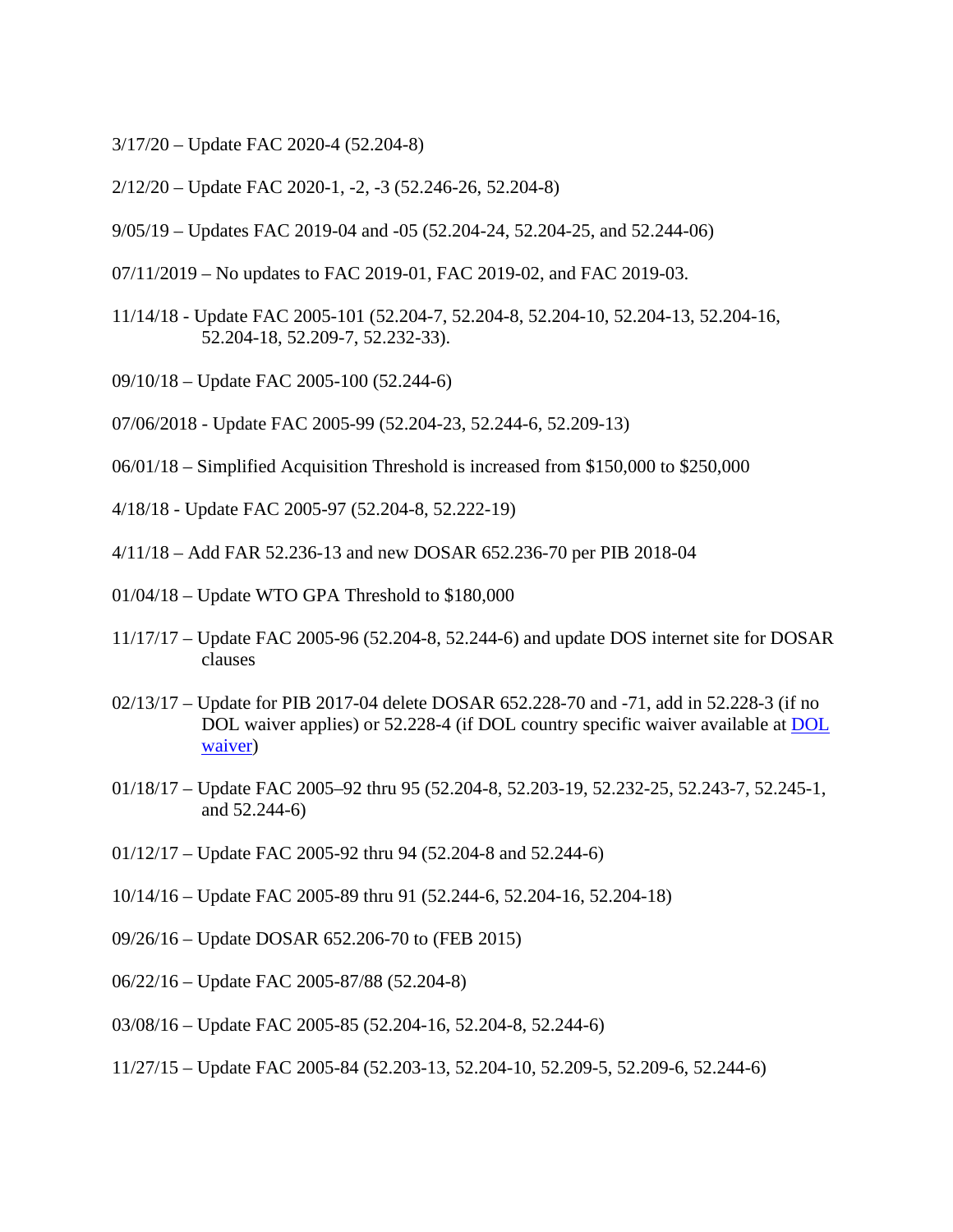- 07/21/15 Update FAC 2005-79-83 (52.204.8, 52.244-6, 52.222-50, 52.222-56, 52.204-16, 52.204-18)
- 12/19/14 Update FAC 2005-74, 76 thru 78 (52.204-8, 52.204-16, 52.213-4, 52.219-1, 52.228- 14, PIB 2014-21 updates full text of 652.209-79)
- 08/13/14 Update FAC 2005 73-75 (52.228-3, 52.203-5, 52.203-17, 52.203-8, 52.203-10, 52.203-17, 52.228-14, 52.232-5, 52.232-17, 52.232-24, 52.232-27, 52.233-1, 52.242- 3, 52.244-6, 52.204-8; PIB 2014-18 changed 52.232-99 to 52.232-40)
- 04/25/14 Update FAC 2005-70 72 (52.202-1, 52.204-7, 52.204-8, 52.222-19, 52.225-5, 52.244-6; Remove 652.228-74)
- 12/19/13 Update FAC 2005-64 thru 69, PIB 2012-16 (52.232-99 Deviation already included in the models)
- 08/20/13 Updated VAT, Sections B.4 (f), G.2.1., Version A
- 05/22/13 Update VAT info, Sections B.4 (f) & G.2.1
- 05/09/13 Update Section L
- 03/23/13 Update FAC 2012-18
- 10/12/12 Update per FAC 2005 60-63 (52.204-8, 52.225-25)
- 09/10/12 Updates required by PIB 2012-16, 17 and 18
- $05/23/12$  Updated required by FAC 205-56-59, PIB 2012-11 and -10 (notes on inherently govt, 52.204-7, 52.245-1, 52.232-32, 52.245-9, and 52.204-8)
- 02/22/12 Update per FAC 2005-55 (52.204-8, 52.204-10, 52.209-7, and 52.209-9)
- 12/29/11 Update FAC 2005-54 (52.204-08 and 52.225-25)
- 07/20/11 Updates required by DOSAR (652.204-70; 652.237-71)
- 07/13/11 Updates required by FAC 2005-53 (52.223-18, 52.215-10 and 52.215-11)
- 07/07/11 Updates required by FAC 52. (52.216-7, 652.242-73, 652.229-70, 52.204-8, 52.209- 2)
- 04/06/11 Update per FAC 2005-48, 49, 50 and 51.
- 02/28/11 Correction to update required by FAC 2005-47.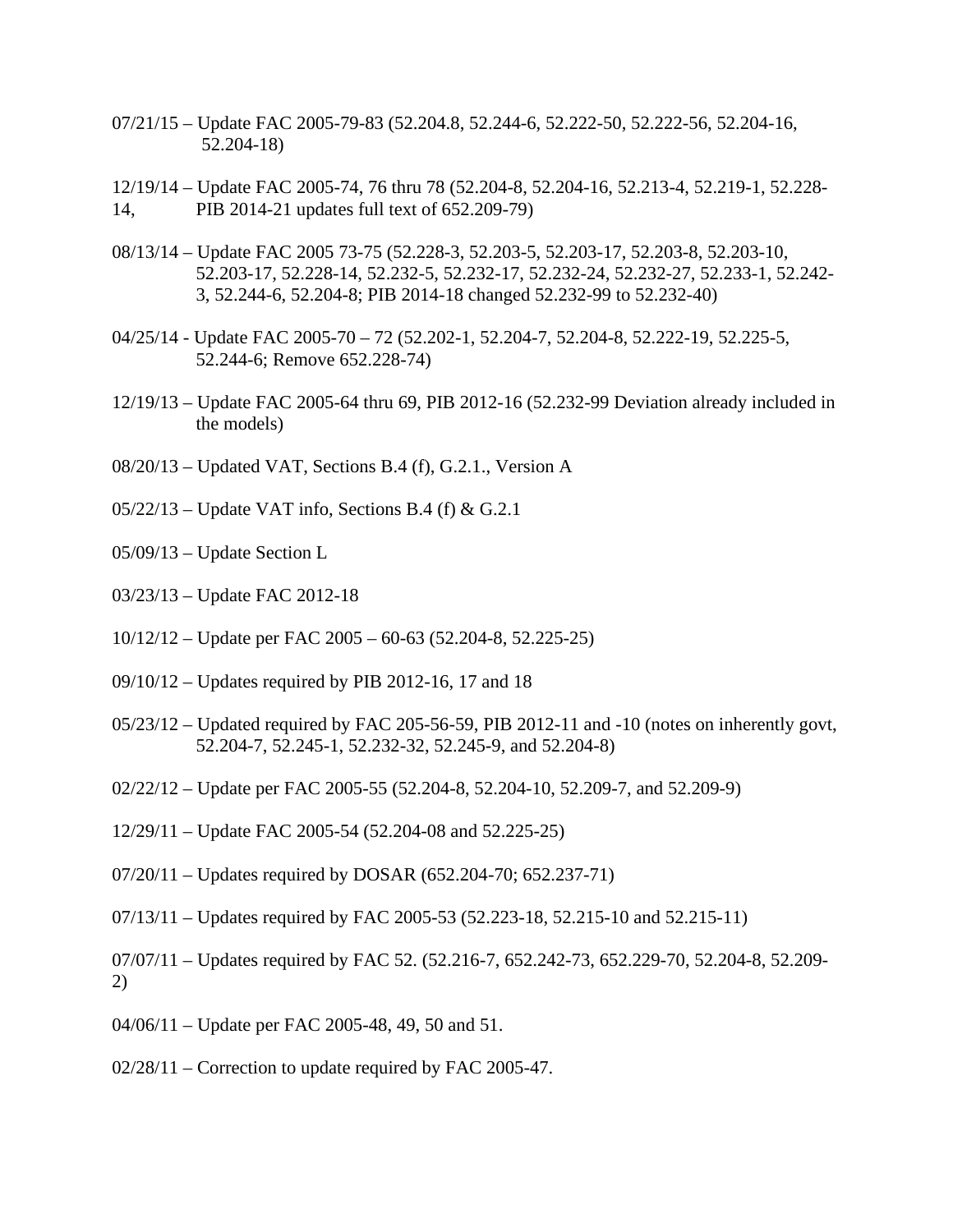- $02/22/11$  Updated per FAC 2011-7 by deleted 52.209-8 and replacing with 52.209-9 ALT 1
- 01/24/11 Update per FAC 47-48 and PIB 2011-3; 52.204-8, 52-204-9, and 52.209-8
- 10/19/10 FAC 2005-46 update 52.244-6, 52.204-8 and add 52.225-25
- 10/12/10 FAC 2005-46 add 52.223-18
- 09/03/10 FAC 2005-45 update all required FAR clauses
- 07/22/10 -- FAC 2005-44 add 52.204-10
- 07/14/10 FAC 2005-43 update to (52.245-1 and 52.222-19)
- 07/01/10 Update FAC 2005-42 (52.244-6)
- 06/28/10 Update per PIB 2010 today's date to add 52.222-40 DEVIATION
- 04/29/10 No change required by FAC 2005-41
- 04/23/10 No change required by FAC 2005-39; FAC 2005-40 has the following changes: (52.244-6, 52.203-13) (52.209-5) (52.209-7) (52.209-8)
- 01/12/10 Change required by FAC 2005-38 (52.222-39, 52.244-6)
- 08/27/09 Changes required by FAC 2005-35 and 36 (52.222-19, 52.225-20, 52.244-6)
- 08/17/09 Change required by FAC 2005-34 (Add 52.209-2)
- 07/20/09 652.228-74. Updated DBA rate
- 06/26/09 No change required by FAC 2005-32&33
- 05/19/09 Change required by FAC 2005-31 (52.215-2)
- 03/12/09 Change required by FAC 2005-29 and 30 (52.222-50, 52.244-6, 52.204-8, 652.206- 70)
- 12/29/08 FAC 2005-28 (52.203-13 and 52.244-6)
- 10/08/08 Update FAC 27 (52.232-17, 52.232-25)
- 07/28/08 Changes required by PIBs 2008-20 and 2008-21, inclusion of Contractor Identification clause and DBA rate changes
- 07/14/08 Change required by FAC 26 (52.225-13 and 52.225-20)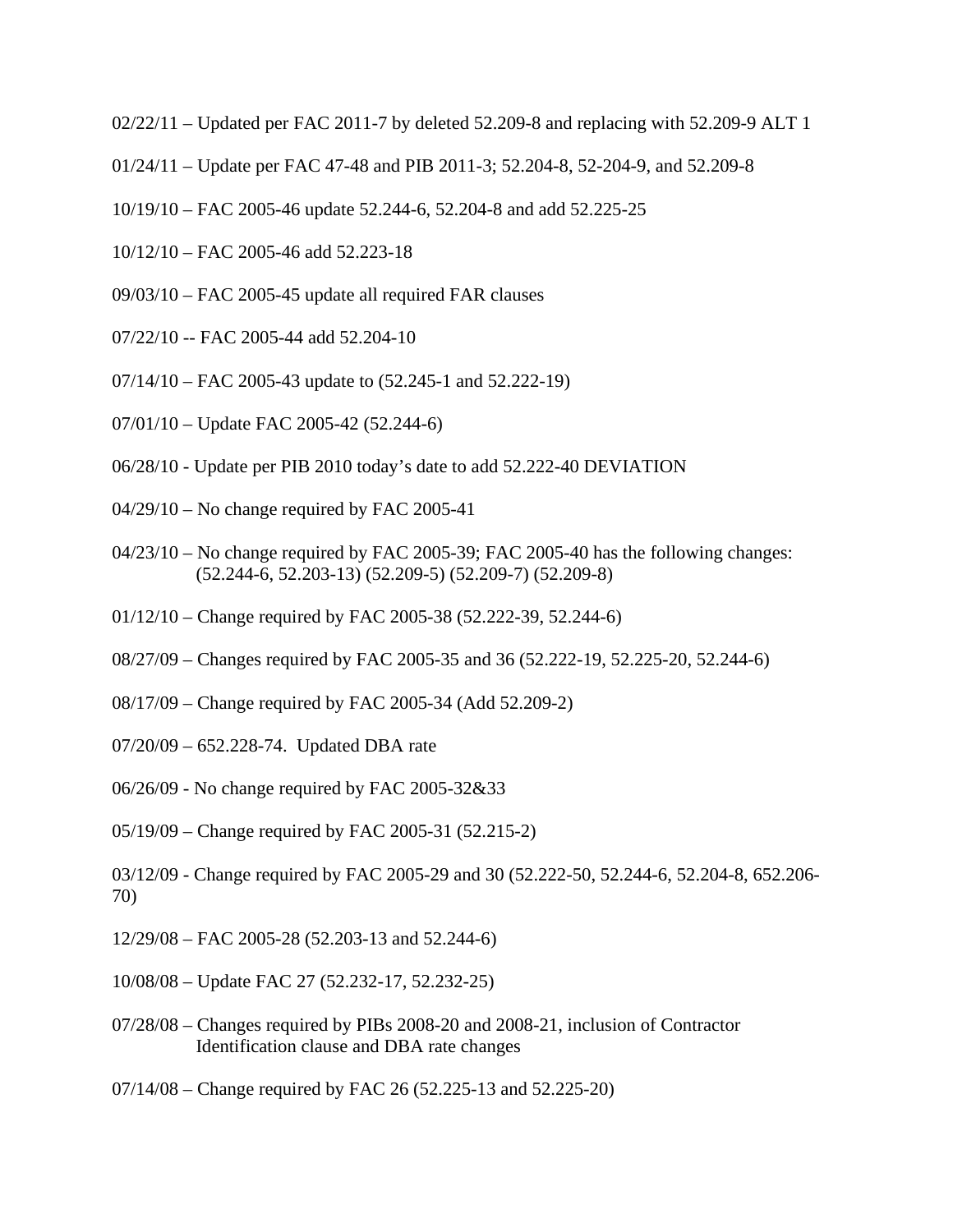- 06/09/08 Change required by FAC 2005-23 (none) 24, & 25 (updated 52.222-19, 52.204-6, 52.204-7(referenced in the instructions)  $\&$  52.209-5)
- 06/02/08 Added note to include 52.225-19 if danger post
- 01/31/08 No update needed for FAC 2005-23; DBA rates updated

Model created in 2005 and updated accordingly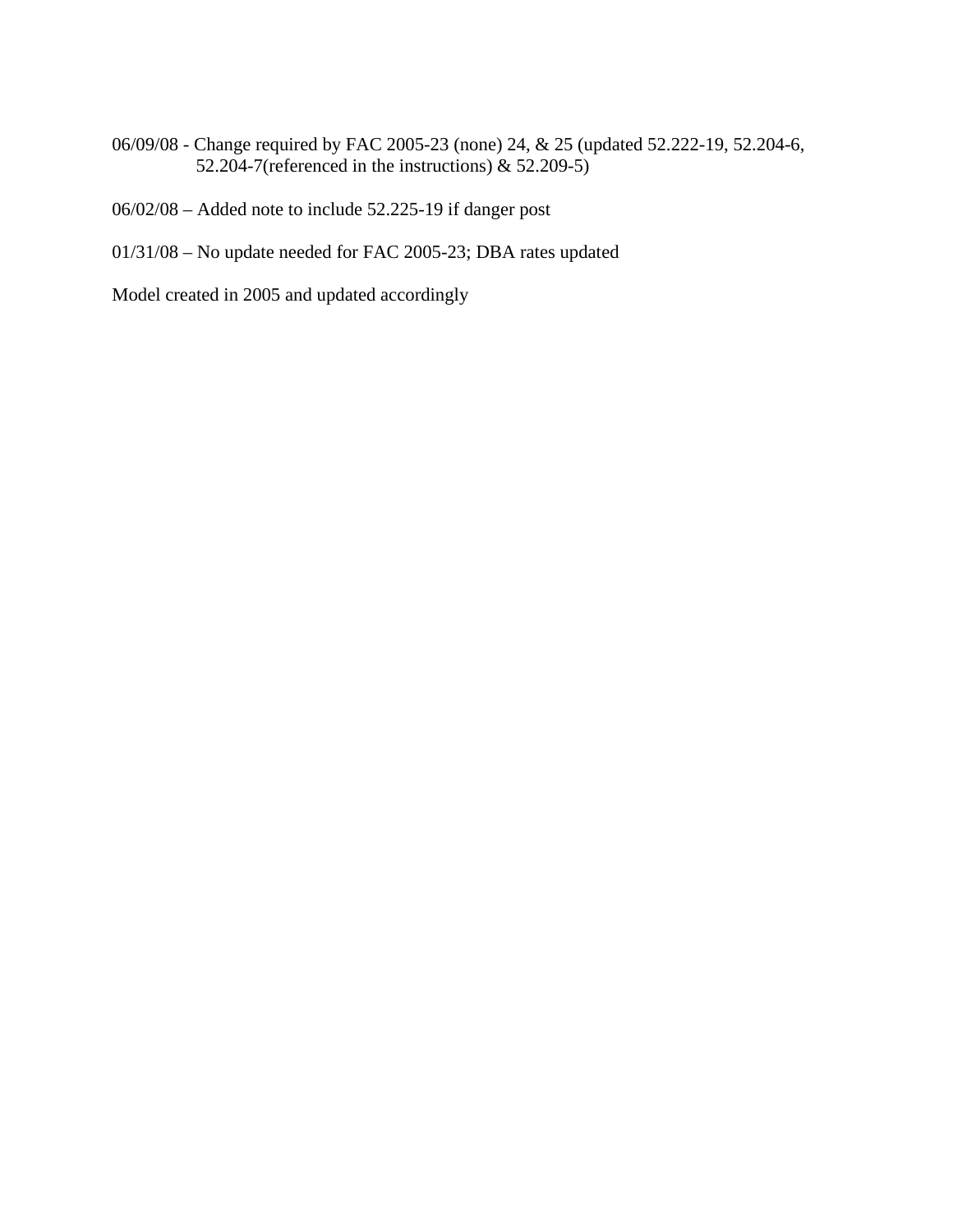|      | CONTRACTING OFFICER TICKLIST AND GUIDANCE FOR THIS MODEL                                                                                                                                                                                                                                                                                                                                                                                                                                          |  |  |  |  |  |
|------|---------------------------------------------------------------------------------------------------------------------------------------------------------------------------------------------------------------------------------------------------------------------------------------------------------------------------------------------------------------------------------------------------------------------------------------------------------------------------------------------------|--|--|--|--|--|
|      | If you have questions about FAR provisions and clauses, consult FAR subpart 52.3, the<br>Provision and Clause Matrix, at:<br>http://acquisition.gov/far/current/html/52_301Matrix.html. Do not delete any provisions<br>or clauses without talking with your A/OPE Desk Officer.                                                                                                                                                                                                                  |  |  |  |  |  |
|      | Instructions for each "[ <i>Note to Contracting Officer</i> ]" have been followed                                                                                                                                                                                                                                                                                                                                                                                                                 |  |  |  |  |  |
|      | If this model is being used in lieu of the commercial items model, the Contracting<br>Officer has included supporting rationale as to why it is necessary to use this model.                                                                                                                                                                                                                                                                                                                      |  |  |  |  |  |
| (OR) |                                                                                                                                                                                                                                                                                                                                                                                                                                                                                                   |  |  |  |  |  |
|      | If this model is being used in lieu of the commercial items model, the Contracting<br>Officer has defended this decision to the A/OPE Desk Officer.                                                                                                                                                                                                                                                                                                                                               |  |  |  |  |  |
|      | REQUIRING OFFICES - All requirements for new services must undergo a pre-award<br>assessment by the Requiring Office to ensure the statement of work does not include any<br>inherently governmental functions. The Form DS-4208, Request for Services Contract<br>Approval, found in PIB 2012-11, Attachment 1, is available on e-Forms and will be used<br>to meet this requirement. Link to PIBs on A/OPE intranet site at:<br>http://aopepd.a.state.gov/content.asp?content_id=86&menu_id=50. |  |  |  |  |  |
|      | REQUIRED – Before sending to A/OPE for review, all modified clauses are highlighted<br>unless the instructions for that clause in the model expressly state that post should modify<br>the clause to reflect post specifics.                                                                                                                                                                                                                                                                      |  |  |  |  |  |
|      | REQUIRED - Rationale for this modification has been included in the submission<br>requesting review from A/OPE.                                                                                                                                                                                                                                                                                                                                                                                   |  |  |  |  |  |
|      | Highlights have been removed before issuing solicitation                                                                                                                                                                                                                                                                                                                                                                                                                                          |  |  |  |  |  |
|      | SECTION A (SF-33) Completed                                                                                                                                                                                                                                                                                                                                                                                                                                                                       |  |  |  |  |  |
|      | Complete blocks 1 through 11 of the SF-33 Solicitation, Offer and Award.                                                                                                                                                                                                                                                                                                                                                                                                                          |  |  |  |  |  |
|      | Block 11, Table of Contents - Identify page numbers of each section.                                                                                                                                                                                                                                                                                                                                                                                                                              |  |  |  |  |  |
|      | <b>SECTION B Completed</b>                                                                                                                                                                                                                                                                                                                                                                                                                                                                        |  |  |  |  |  |
|      | Post has reviewed the historical data associated with Temporary Additional<br>Services to determine whether or not these services are required or necessary.                                                                                                                                                                                                                                                                                                                                      |  |  |  |  |  |
|      | Post may wish to price Temporary Additional Services based on alternate pricing<br>arrangements, such as per unit price instead of hourly rate.                                                                                                                                                                                                                                                                                                                                                   |  |  |  |  |  |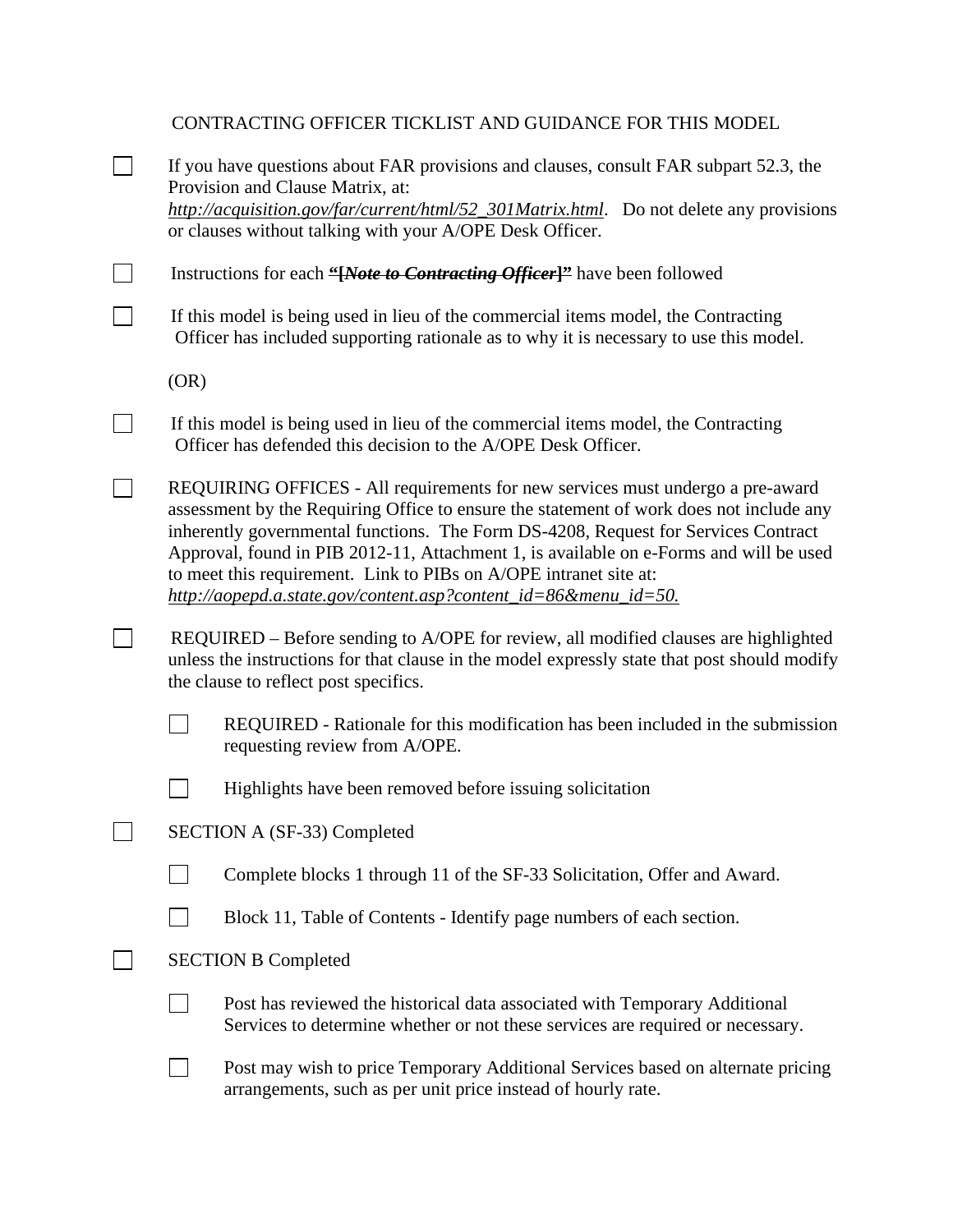| If this is desired then Post must obtain the approval of the A/OPE Desk |
|-------------------------------------------------------------------------|
| Officer because there are many changes that will need to be made in the |
| solicitation.                                                           |

Please note we have deleted **DOSAR 652.216-71 the Economic Price Adjustment Clause (EPA) from Section B** of this model. It has been determined that the Contractor should assume the risk and negate the need for further cost/analysis and re-negotiations to be done at posts. This applies to posts where the minimum wage and labor cost increases are standard, increases do not fluctuate substantially, and market forces and price competition have been shown to be fair and reasonable. Please contact your A/OPE Desk Officer if you feel it is necessary to include this clause.

 $\Box$ If there have been big fluctuations in the economy, post may elect to incorporate less option years. If this is done, then there will be additional changes within the solicitation.

#### SECTION C Completed

 $\Box$ 

 $\Box$ 

 $\Box$ You may remove the Grounds Maintenance plan identified in Section C and Section F as a deliverable and instead make it a part of the technical proposal in Section L, evaluated on a pass/fail basis.

If so, make sure to add this requirement in Sections L and M.  $\perp$ 

You have coordinated the tasks with the Requirements Office to ensure all tasks are necessary to include the timing.

#### $\Box$ SECTION I Completed

 $\Box$ 

- $\Box$ FAR 52.232-33 Payment by Electronic Funds Transfer – Central Contractor Registration (OCT 2003)
- $\Box$ SECTION I – Defense Base Act Insurance clauses reviewed and modified:
	- $\Box$ When the Contracting Officer has found that the country is listed on [DOL](https://www.dol.gov/owcp/dlhwc/dbawaivers/dbawaivers.htm)  [waiver](https://www.dol.gov/owcp/dlhwc/dbawaivers/dbawaivers.htm) cite 52.228-4, Workers' Compensation and War – Hazards Insurance (applicable to host country contractor employees only) place in Section I by reference
	- $\mathbb{R}^n$ When the Contracting Officer has not found the country on DOL waiver list, or if US citizens, US residents, or hired in US) then add 52.228-3, Workers' Compensation Insurance (Defense Base Act) and place in Section I incorporated by reference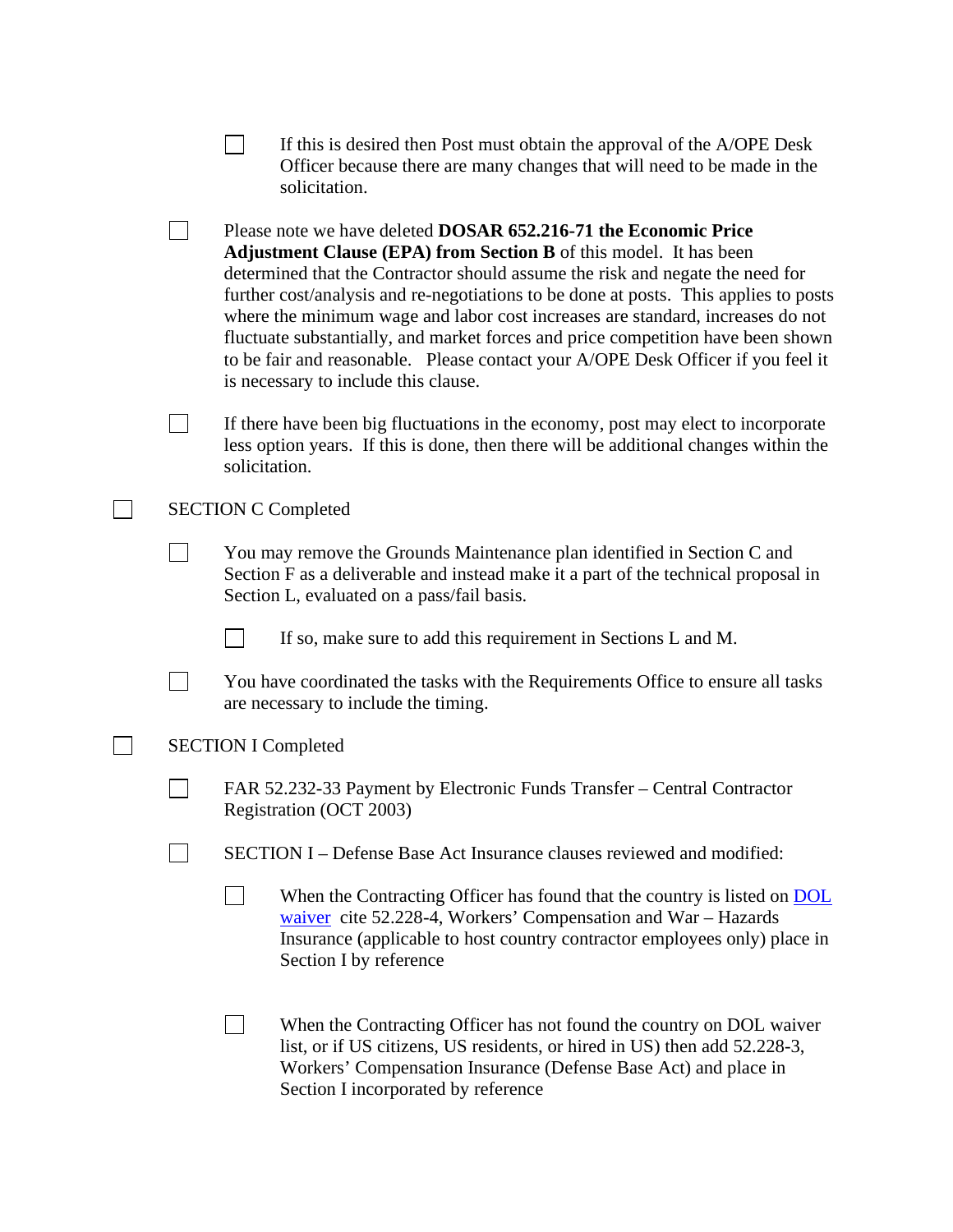|  | Offerors shall be given additional time to incorporate the DBA contractor<br>rates into their proposed prices.                                                                                                                                                                                                                         |
|--|----------------------------------------------------------------------------------------------------------------------------------------------------------------------------------------------------------------------------------------------------------------------------------------------------------------------------------------|
|  | <b>SECTION K.5 COMPLETED - American Business Sources</b>                                                                                                                                                                                                                                                                               |
|  | For Section K inserts which follow, you have deleted all instructions such as<br>"[Complete only if the offeror represented itself as a small business concern in<br>paragraph $(b)(1)$ of this provision.]"                                                                                                                           |
|  | All Section K.5(b) tick marks such as this one "[]" have been appropriately<br>ticked                                                                                                                                                                                                                                                  |
|  | If you know or expect that American businesses may submit a proposal, you must<br>include the following solicitation provision, in addition to the other certifications<br>contained in this solicitation. This certification is used to determine whether the<br>firm is considered small by the Small Business Administration (SBA). |
|  | If the above conditions are met, include the following (in blue) at the end of<br>Section K and numbered as the next sequential number in the K series.                                                                                                                                                                                |

FAR 52.219-1 SMALL BUSINESS PROGRAM REPRESENTATIONS (MAR 2020)

(a) *Definitions*. As used in this provision-

 $\Box$ 

٦

 "Economically disadvantaged women-owned small business (EDWOSB) concern" means a small business concern that is at least 51 percent directly and unconditionally owned by, and the management and daily business operations of which are controlled by, one or more women who are citizens of the United States and who are economically disadvantaged in accordance with 13 CFR part 127. It automatically qualifies as a women-owned small business concern eligible under the WOSB Program.

*Service-disabled veteran-owned small business concern*-

(1) Means a small business concern-

 (i) Not less than 51 percent of which is owned by one or more service-disabled veterans or, in the case of any publicly owned business, not less than 51 percent of the stock of which is owned by one or more service-disabled veterans; and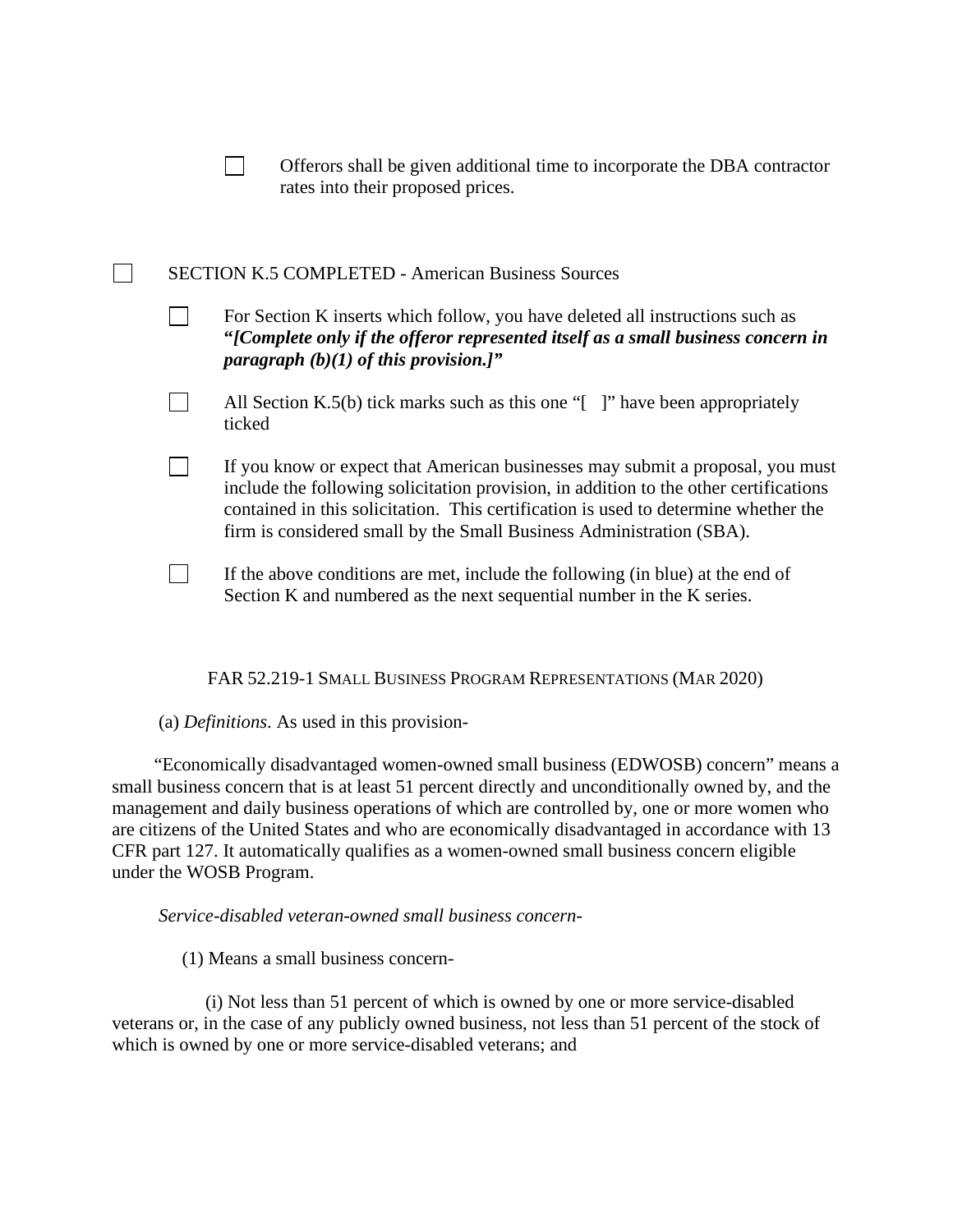(ii) The management and daily business operations of which are controlled by one or more service-disabled veterans or, in the case of a service-disabled veteran with permanent and severe disability, the spouse or permanent caregiver of such veteran.

 (2) "Service-disabled veteran" means a veteran, as defined in 38 [U.S.C.101\(2\),](http://uscode.house.gov/browse.xhtml;jsessionid=114A3287C7B3359E597506A31FC855B3) with a disability that is service-connected, as defined in 38 [U.S.C.101\(16\).](http://uscode.house.gov/browse.xhtml;jsessionid=114A3287C7B3359E597506A31FC855B3)

 *Small business concern* means a concern, including its affiliates, that is independently owned and operated, not dominant in the field of operation in which it is bidding on Government contracts, and qualified as a small business under the criteria in 13 CFR Part 121 and the size standard in paragraph (b) of this provision.

 *Small disadvantaged business concern,* consistent with 13 CFR 124.1002, means a small business concern under the size standard applicable to the acquisition, that-

 (1) Is at least 51 percent unconditionally and directly owned (as defined at 13 CFR 124.105) by-

 (i) One or more socially disadvantaged (as defined at 13 CFR 124.103) and economically disadvantaged (as defined at 13 CFR 124.104) individuals who are citizens of the United States, and

 (ii) Each individual claiming economic disadvantage has a net worth not exceeding \$750,000 after taking into account the applicable exclusions set forth at 13 CFR 124.104(c)(2); and

 (2) The management and daily business operations of which are controlled (as defined at 13 CFR 124.106) by individuals who meet the criteria in paragraphs (1)(i) and (ii) of this definition.

"Veteran-owned small business concern" means a small business concern-

 (1) Not less than 51 percent of which is owned by one or more veterans (as defined at  $38$  [U.S.C.101\(2\)\)](http://uscode.house.gov/view.xhtml?req=granuleid:USC-prelim-title38-section101&num=0&edition=prelim) or, in the case of any publicly owned business, not less than 51 percent of the stock of which is owned by one or more veterans; and

 (2) The management and daily business operations of which are controlled by one or more veterans.

"Women-owned small business concern" means a small business concern-

 (1) That is at least 51 percent owned by one or more women; or, in the case of any publicly owned business, at least 51 percent of the stock of which is owned by one or more women; and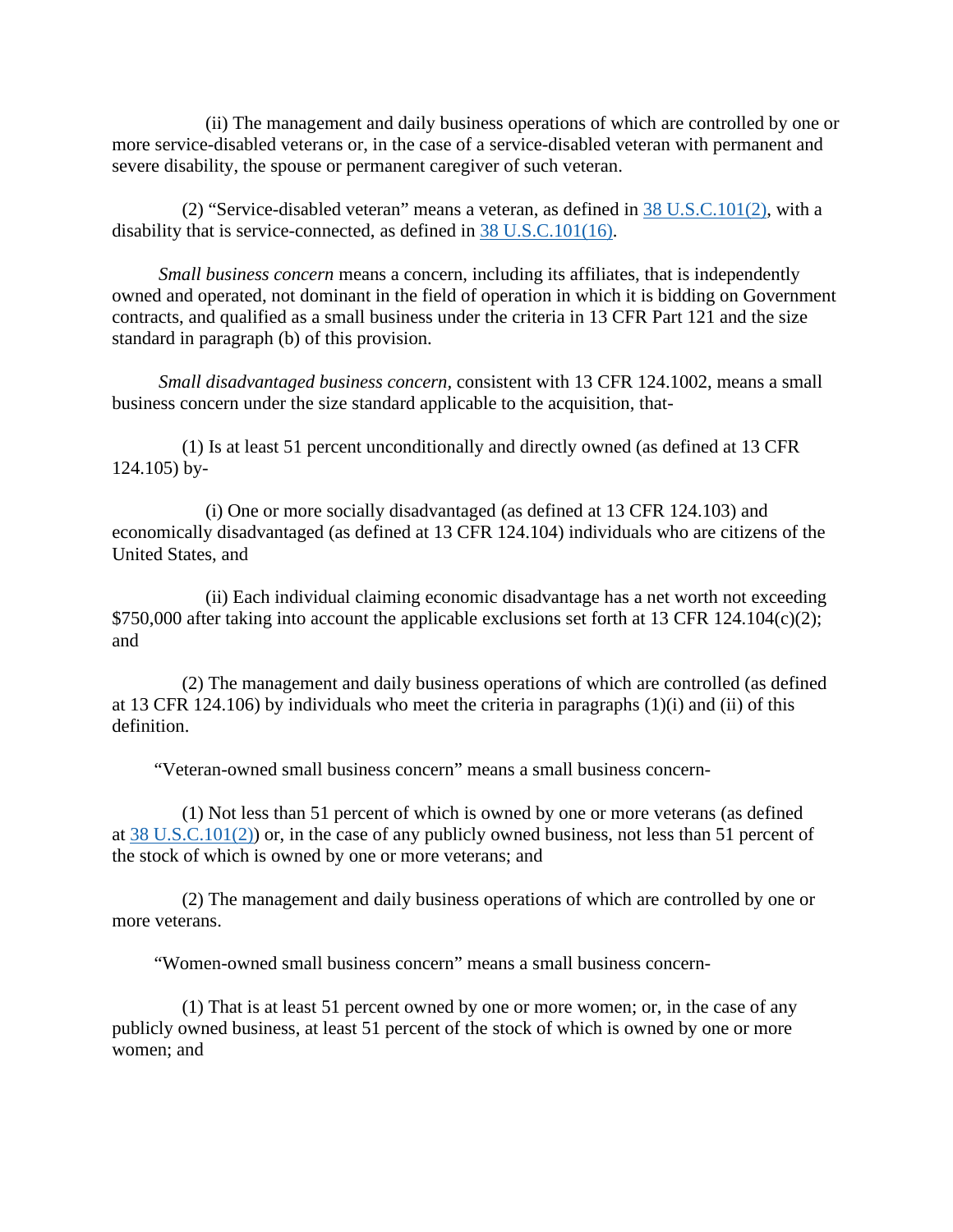(2) Whose management and daily business operations are controlled by one or more women.

 "Women-owned small business (WOSB) concern eligible under the WOSB Program" (in accordance with 13 CFR part 127), means a small business concern that is at least 51 percent directly and unconditionally owned by, and the management and daily business operations of which are controlled by, one or more women who are citizens of the United States.

 (b) (1) The North American Industry Classification System (NAICS) code for this acquisition is– **561730**.

(2) The small business size standard is **7,500,000 million dollars**.

 (3) The small business size standard for a concern which submits an offer in its own name, other than on a construction or service contract, but which proposes to furnish a product which it did not itself manufacture (i.e., nonmanufacturer), is 500 employees.

(c) Representations.

(1) The offeror represents as part of its offer that it  $\Box$ is,  $\Box$ is not a small business concern.

 (2) [Complete only if the offeror represented itself as a small business concern in paragraph (c)(1) of this provision.] The offeror represents that it  $\Box$  is,  $\Box$  is not, a small disadvantaged business concern as defined in 13 CFR 124.1002.

 (3) [Complete only if the offeror represented itself as a small business concern in paragraph (c)(1) of this provision.] The offeror represents as part of its offer that it *□* is, *□* is not a women-owned small business concern.

 (4) Women-owned small business (WOSB) concern eligible under the WOSB Program. [Complete only if the offeror represented itself as a women-owned small business concern in paragraph (c)(3) of this provision.] The offeror represents as part of its offer that-

(i) It  $\Box$  is,  $\Box$  is not a WOSB concern eligible under the WOSB Program, has provided all the required documents to the WOSB Repository, and no change in circumstances or adverse decisions have been issued that affects its eligibility; and

(ii) It  $\Box$  is,  $\Box$  is not a joint venture that complies with the requirements of 13 CFR part 127, and the representation in paragraph  $(c)(4)(i)$  of this provision is accurate for each WOSB concern eligible under the WOSB Program participating in the joint venture. [The offeror shall enter the name or names of the WOSB concern eligible under the WOSB Program and other small businesses that are participating in the joint venture: \_\_\_\_\_\_\_\_.] Each WOSB concern eligible under the WOSB Program participating in the joint venture shall submit a separate signed copy of the WOSB representation.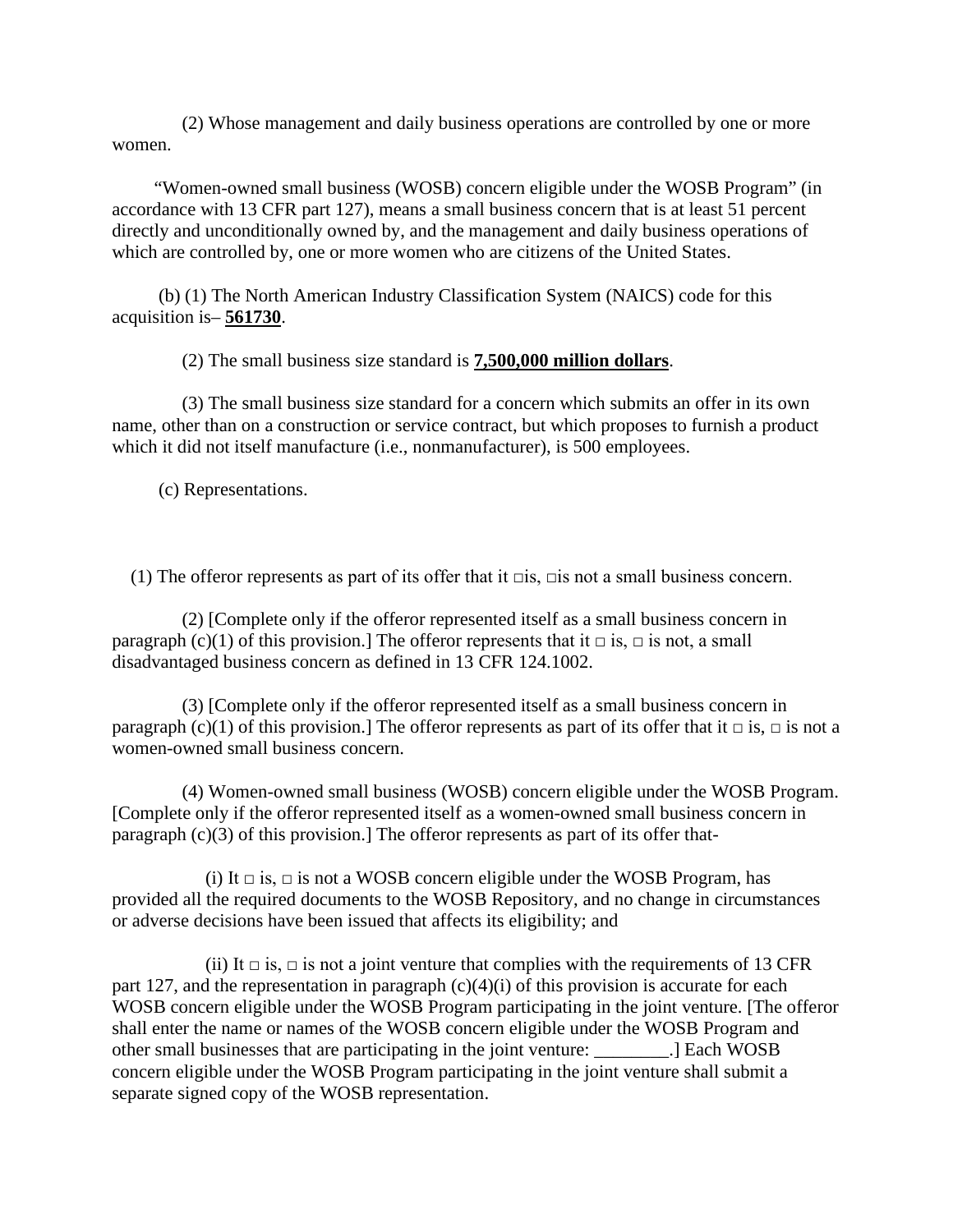(5) Economically disadvantaged women-owned small business (EDWOSB) concern. [Complete only if the offeror represented itself as a women-owned small business concern eligible under the WOSB Program in (c)(4) of this provision.] The offeror represents as part of its offer that-

(i) It  $\overline{\text{cis}}$ ,  $\overline{\text{cis}}$  not an EDWOSB concern eligible under the WOSB Program, has provided all the required documents to the WOSB Repository, and no change in circumstances or adverse decisions have been issued that affects its eligibility; and

(ii) It  $\Box$ is,  $\Box$ is not a joint venture that complies with the requirements of 13 CFR part 127, and the representation in paragraph  $(c)(5)(i)$  of this provision is accurate for each EDWOSB concern participating in the joint venture. [The offeror shall enter the name or names of the EDWOSB concern and other small businesses that are participating in the joint venture:

\_\_\_\_\_\_\_\_.] Each EDWOSB concern participating in the joint venture shall submit a separate signed copy of the EDWOSB representation.

 (6) [Complete only if the offeror represented itself as a small business concern in paragraph (c)(1) of this provision.] The offeror represents as part of its offer that it  $\Leftarrow$ is,  $\Leftarrow$ is not a veteran-owned small business concern.

 (7) [Complete only if the offeror represented itself as a veteran-owned small business concern in paragraph (c)(6) of this provision.] The offeror represents as part of its offer that it ⇐is, ⇐is not a service-disabled veteran-owned small business concern.

 (8) [Complete only if the offeror represented itself as a small business concern in paragraph  $(c)(1)$  of this provision.] The offeror represents, as part of its offer, that-

(i) It  $\Box$ is,  $\Box$ is not a HUBZone small business concern listed, on the date of this representation, on the List of Qualified HUBZone Small Business Concerns maintained by the Small Business Administration, and no material changes in ownership and control, principal office, or HUBZone employee percentage have occurred since it was certified in accordance with 13 CFR Part 126; and

(ii) It  $\Box$ is,  $\Box$ is not a HUBZone joint venture that complies with the requirements of 13 CFR Part 126, and the representation in paragraph (c)(8)(i) of this provision is accurate for each HUBZone small business concern participating in the HUBZone joint venture. [The offeror shall enter the names of each of the HUBZone small business concerns participating in the HUBZone joint venture:  $\qquad \qquad$ .] Each HUBZone small business concern participating in the HUBZone joint venture shall submit a separate signed copy of the HUBZone representation.

 (d) Under 15 [U.S.C.645\(d\),](http://uscode.house.gov/browse.xhtml;jsessionid=114A3287C7B3359E597506A31FC855B3) any person who misrepresents a firm's status as a business concern that is small, HUBZone small, small disadvantaged, service-disabled veteran-owned small, economically disadvantaged women-owned small, or women-owned small eligible under the WOSB Program in order to obtain a contract to be awarded under the preference programs established pursuant to section 8, 9, 15, 31, and 36 of the Small Business Act or any other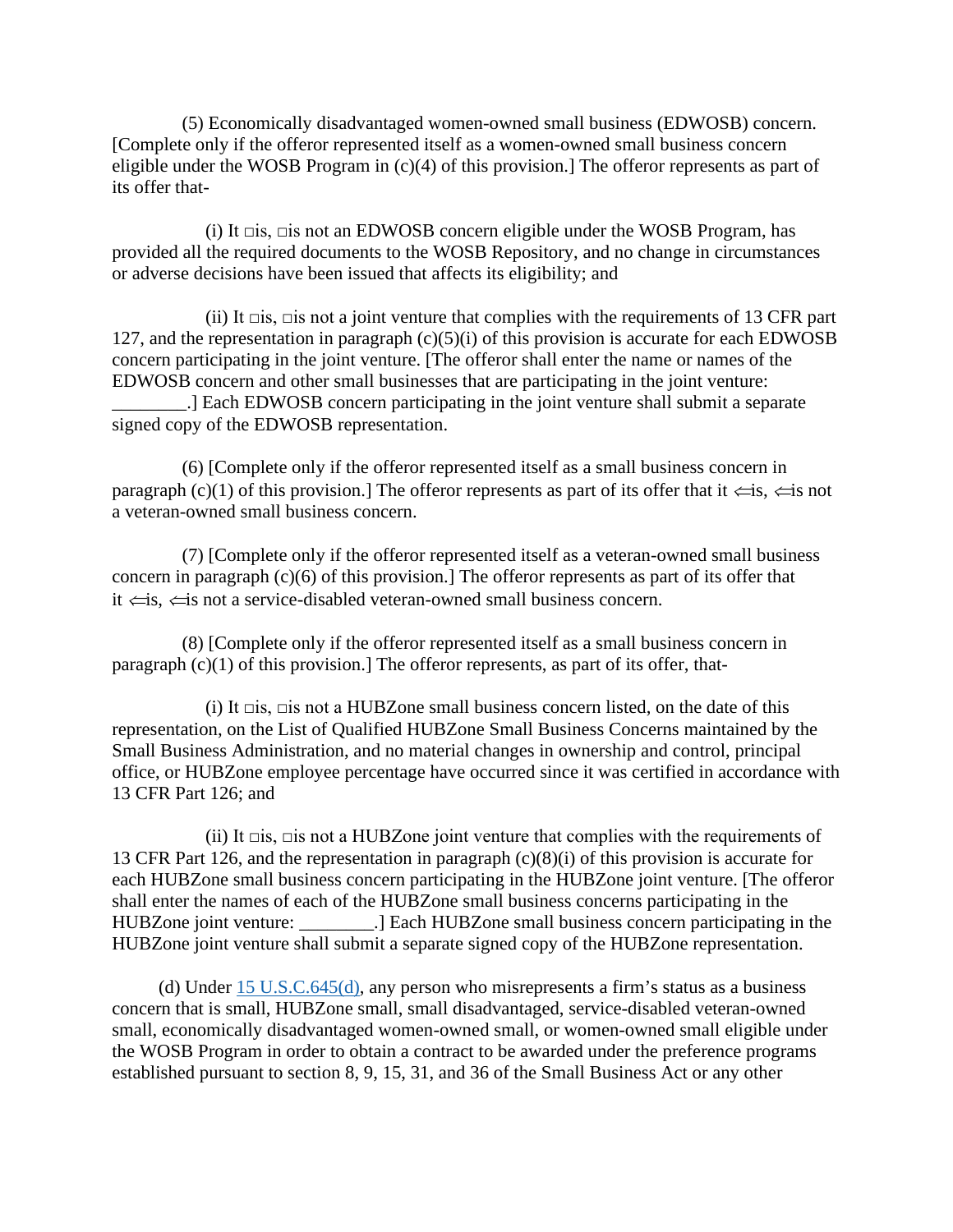provision of Federal law that specifically references section 8(d) for a definition of program eligibility, shall-

| (1) Be punished by imposition of fine, imprisonment, or both;                      |
|------------------------------------------------------------------------------------|
| (2) Be subject to administrative remedies, including suspension and debarment; and |

(3) Be ineligible for participation in programs conducted under the authority of the Act.

# (End of provision)

- $\mathcal{L}_{\mathcal{A}}$ Bio-preferred products - If U.S. firms or products are being solicited then include 52.223- 1 and 52.223-2 in the solicitation/contract. Place in Section I.1.
- $\Box$ Appropriate information has been entered into all blank fields
- $\Box$ A/OPE Desk Officer has approved this solicitation when and where approval is appropriate
- $\Box$ The entire contract model, including all completed tick lists and instructions, has been saved somewhere for your records so you'll have a history of what you've done.
- $\Box$ "Model Updates" at the beginning of this document were deleted before final printing.
- $\Box$ ALL "Tick List and Guidance" comments have been deleted before final printing.
- $\Box$ **"[***Notes to Contracting Officer***]"** which are embedded in the model have been deleted before final printing
- $\Box$ Contracting Officer has read the solicitation before it has been submitted to A/OPE.
- $\Box$ Contracting Officer has made sure all A/OPE comments are incorporated before issuance.
- $\Box$ Contracting Officer has actually read the final solicitation before distribution and the solicitation makes sense.
- $\Box$ The Proposal due date is at least 30 days after receipt of proposal. Also, the Contracting Officer has ensured this due date does not fall on an Embassy holiday or weekend.
- $\Box$ PIB 2007-14 has been reviewed to ensure public notification/advertising requirements have been satisfied. Link to PIBs on A/OPE intranet site at: *[http://aopepd.a.state.gov/content.asp?content\\_id=86&menu\\_id=50](http://aopepd.a.state.gov/content.asp?content_id=86&menu_id=50)*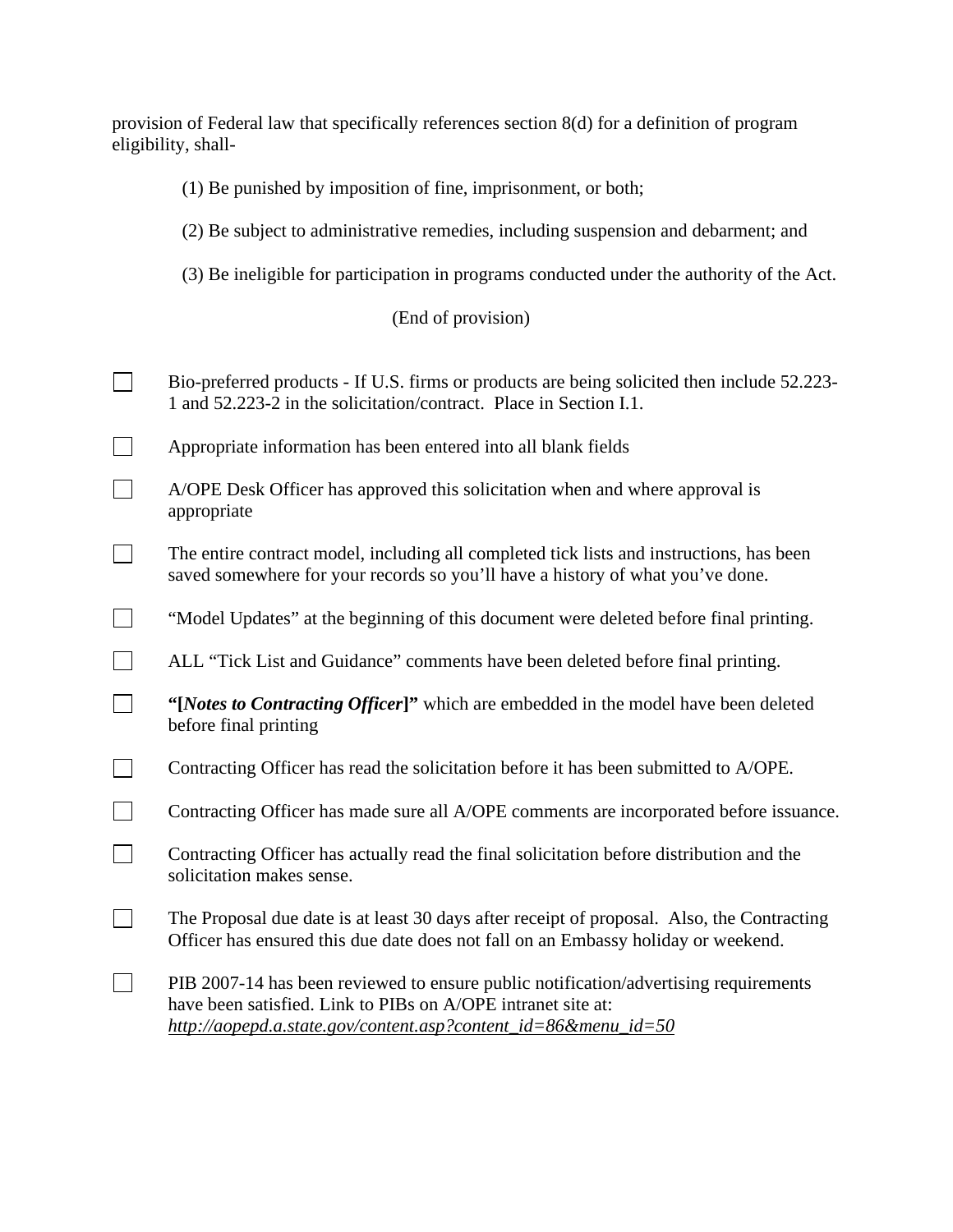$\Box$ The proposed COR has been notified of all required training as set forth in DOSAR subpart 642 to ensure these requirements have been satisfied prior to or at the time of award. Link to DOSAR at: *<http://aope.a.state.gov/dosar/fullscreen.asp>*

- $\Box$ Contracting Officer has negotiated for the lowest price technically acceptable offer.
- $\Box$ If U.S. firms are being solicited/awarded a contract, the following FAR clause must be provided in full text in Section I:

#### 52.222-40 NOTIFICATION OF EMPLOYEE RIGHTS UNDER THE NATIONAL LABOR RELATIONS ACT (JUN 2010)

(a) During the term of this contract, the Contractor shall post a notice, of such size and in such form, and containing such content as prescribed by the Secretary of Labor, in conspicuous places in and about its plants and offices where employees covered by the National Labor Relations Act engage in activities relating to the performance of the contract, including all places where notices to employees are customarily posted both physically and electronically, in the languages employees speak, in accordance with 29 CFR 471.2 (d) and (f).

(1) Physical posting of the employee notice shall be in conspicuous places in and about the Contractor's plants and offices so that the notice is prominent and readily seen by employees who are covered by the National Labor Relation Act and engage in activities related to the performance of the contract.

(2) If the Contractor customarily posts notices to employees electronically, then the Contractor shall also post the required notice electronically by displaying prominently, on any website that is maintained by the Contractor and is customarily used for notices to employees about terms and conditions of employment, a link to the Department of Labor's website that contains the full text of the poster. The link to the Department's website, as referenced in (b)(3) of this section must read, "Important Notice about Employee Rights to Organize and Bargain Collectively with Their Employers."

(b) This required notice, printed by the Department of Labor, can be –

(1) Obtained from the Division of Interpretations and Standards, Office of Labor-Management Standards, U.S. Department of Labor, 200 Constitution Avenue, NW, Room N-5609, Washington, DC 20210, (202) 693-0123, or from any field office of the Office of Labor-Management Standards or Office of Federal Contract Compliance Programs; or

(2) Provided by the Federal contracting agency, if requested;

(3) Downloaded from the Department of Labor, Office of Labor-Management Standards (OLMS) web site at: *<http://www.dol.gov/olms/regs/compliance/EO13496.htm>* ; or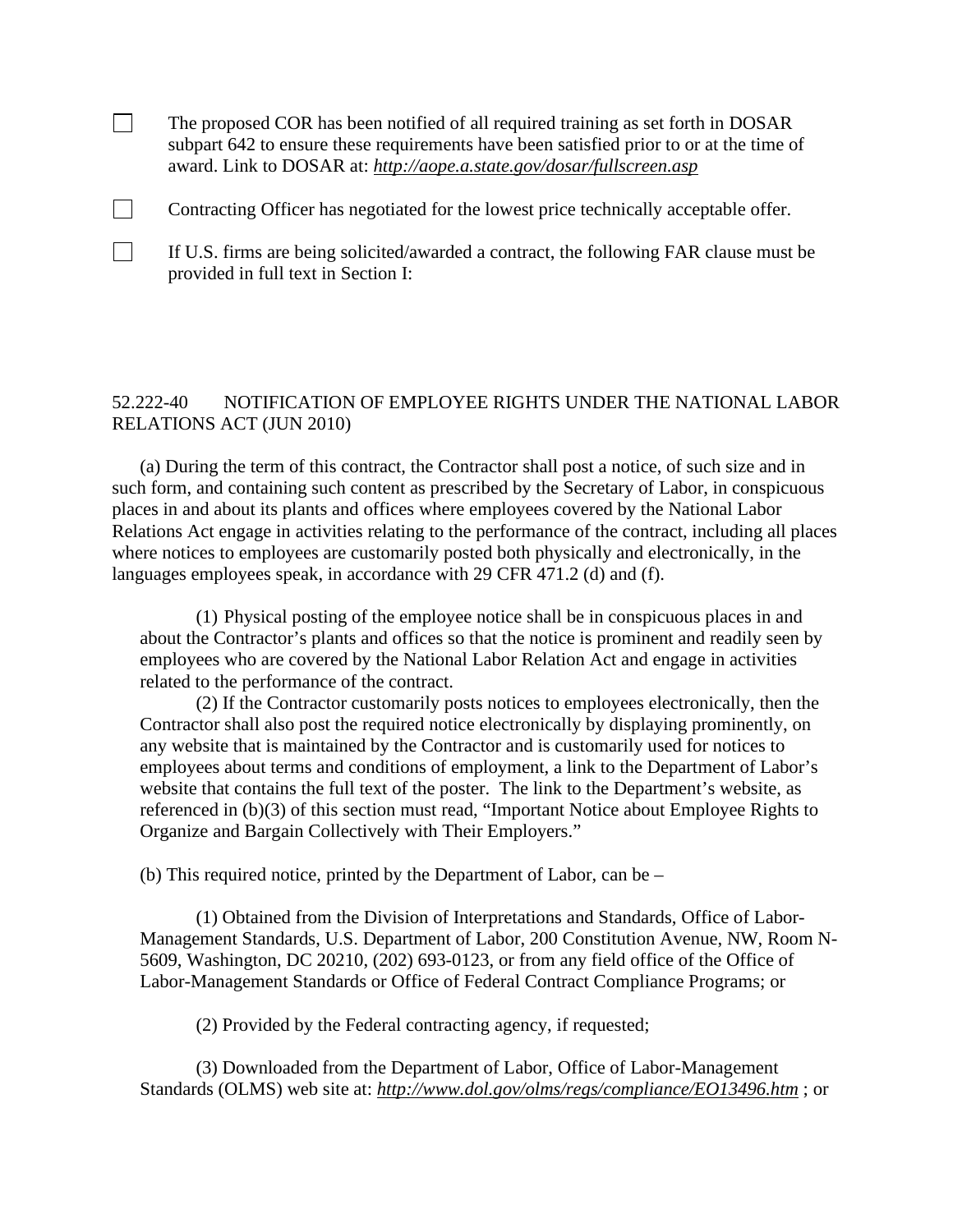(4) Reproduced and used as exact duplicate copies of the Department of Labor's official poster.

(c) The required text of the Employee Notification referred to in this clause is located at Appendix A, Subpart A, 29 CFR Part 471.

(d) The Contractor shall comply with all provisions of the Employee Notice and related rules, regulations, and orders of the Secretary of Labor.

(e) In the event that the Contractor does not comply with the requirements set forth in paragraphs (a) through (d) of this clause, this contract may be terminated or suspended in whole or in part, and the Contractor may be suspended or debarred in accordance with 29 CFR 471.14 and FAR Subpart 9.4. Such other sanctions or remedies may be imposed as are provided by 29 CFR Part 471, which implements E.O. 13496 or as otherwise provided by law.

(f) Subcontracts.

(1) The Contractor shall include the substance of the provisions of paragraphs (a) through (f) of this clause in every subcontract that exceeds \$10,000 unless exempted by the rules, regulations, or orders of the Secretary of Labor issued pursuant to section 3 of Executive Order 13496 of January 30, 2009, so that such provisions will be binding upon each subcontractor.

(2) The Contractor and subcontractor are not permitted to procure supplies or services in a way designed to avoid the applicability of Executive Order 13496 or this subpart.

(3) The Contractor shall take such action with respect to any such subcontract as may be directed by the Secretary of Labor as a means of enforcing such provisions, including the imposition of sanctions for noncompliance.

(4) However, if the Contractor becomes involved in litigation with a subcontractor, or is threatened with such involvement, as a result of such direction, the Contractor may request the United States, through the Secretary of Labor, to enter into such litigation to protect the interests of the United States.

 $\Box$ Third Country Nationals (TCN): The clause Recruitment of Third Country Nationals for Performance on Department of State Contracts, shall be included in solicitations and resulting contracts over the simplified acquisition threshold when the contractor may recruit third country nationals specifically for contract performance. Contractors shall submit Recruitment and Housing Plans as appropriate and shall be evaluated and contracts shall only be awarded to contractors submitting acceptable plans (PIB 2021-030. The PIB can be found at https://usdos.sharepoint.com/sites/A-OPE/PD/Lists/PIBs/PIBs.aspx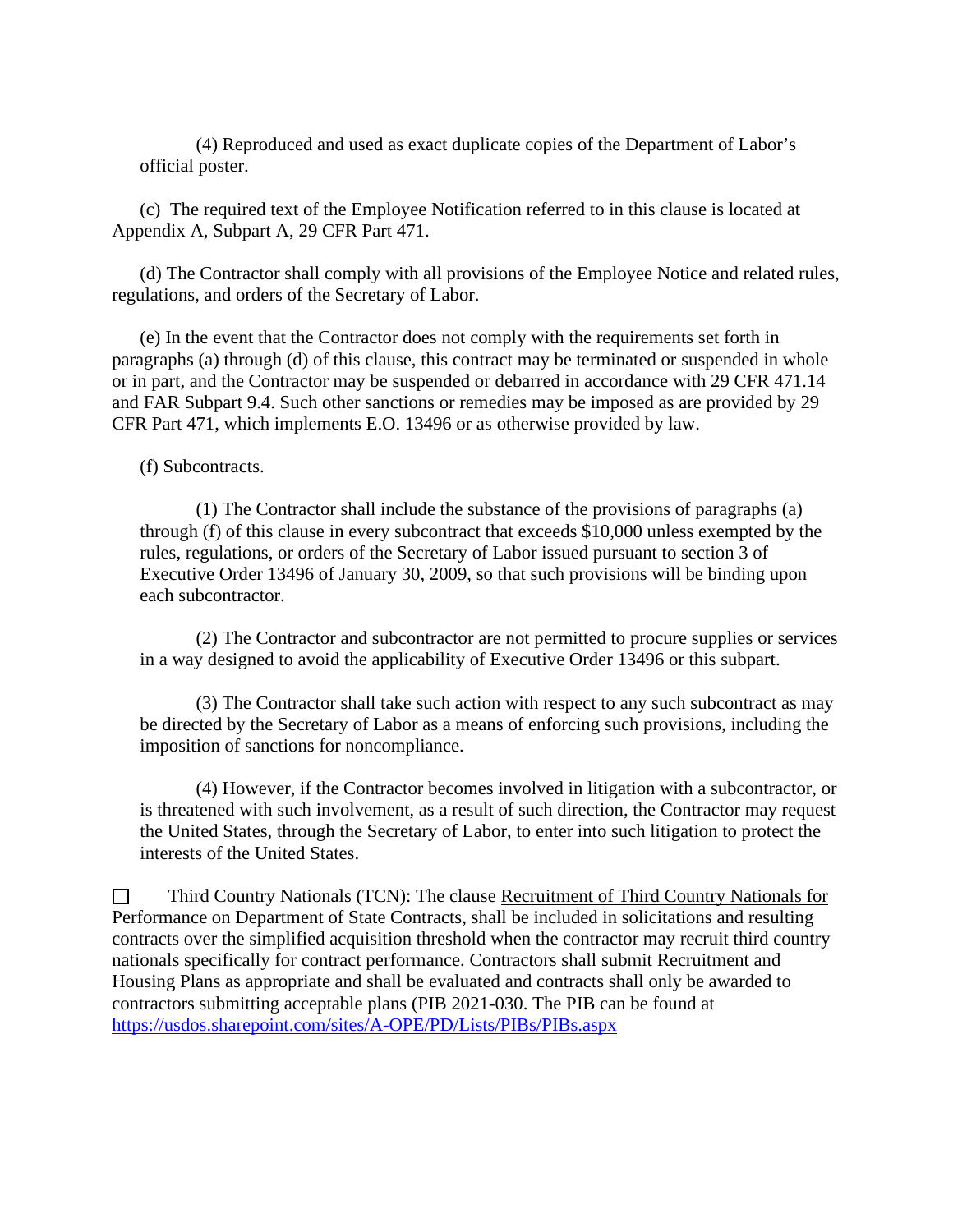#### **RECRUITMENT OF THIRD COUNTRY NATIONALS (TCNs) FOR PERFORMANCE ON DEPARTMENT OF STATE CONTRACTS (December 4, 2014)**

1. Where contracts exceeding the Simplified Acquisition Threshold will require the recruitment of TCNs, the offeror is required to submit a **Recruitment Plan** as part of their proposal. Contractors providing employer furnished housing are required to submit a **Housing Plan**.

#### 2. Recruitment Plans must:

- a. State the anticipated number of workers to be recruited, the skills they are expected to have, and the country or countries from which the contractor intends to recruit them.
- b. Explain how the contractor intends to attract candidates and the recruitment strategy including the recruiter.
- c. State in the offer that the recruited employee will not be charged recruitment fees as defined in FAR 22.1702 and FAR 52.22-50. The contractor or employer pays the recruitment fees for the worker if recruited by the contractor or subcontractor to work specifically on Department of State contracts.
- d. *Recruitment fees* means fees of any type, including charges, costs, assessments, or other financial obligations, that are associated with the recruiting process, regardless of the time, manner, or location of imposition or collection of the fee.

        (1)*Recruitment fees include, but are not limited to, the following fees (when they are associated with the recruiting process) for-*

                (i) Soliciting, identifying, considering, interviewing, referring, retaining, transferring, selecting, training, providing orientation to, skills testing, recommending, or placing employees or potential employees.

                (ii) Advertising:

                (iii) Obtaining permanent or temporary labor certification, including any associated fees.

                (iv) Processing applications and petitions.

                (v) Acquiring visas, including any associated fees.

                (vi) Acquiring photographs and identity or immigration documents, such as passports, including any associated fees;

               (vii) Accessing the job opportunity, including required medical examinations and immunizations; background, reference, and security clearance checks and examinations; and additional certifications.

                (viii) An employer's recruiters, agents or attorneys, or another notary or legal fees.

                (ix) Language interpretation or translation, arranging for or accompanying on travel, or providing other advice to employees or potential employees.

                (x) Government-mandated fees, such as border crossing fees, levies, or worker welfare funds.

                (xi) Transportation and subsistence costs-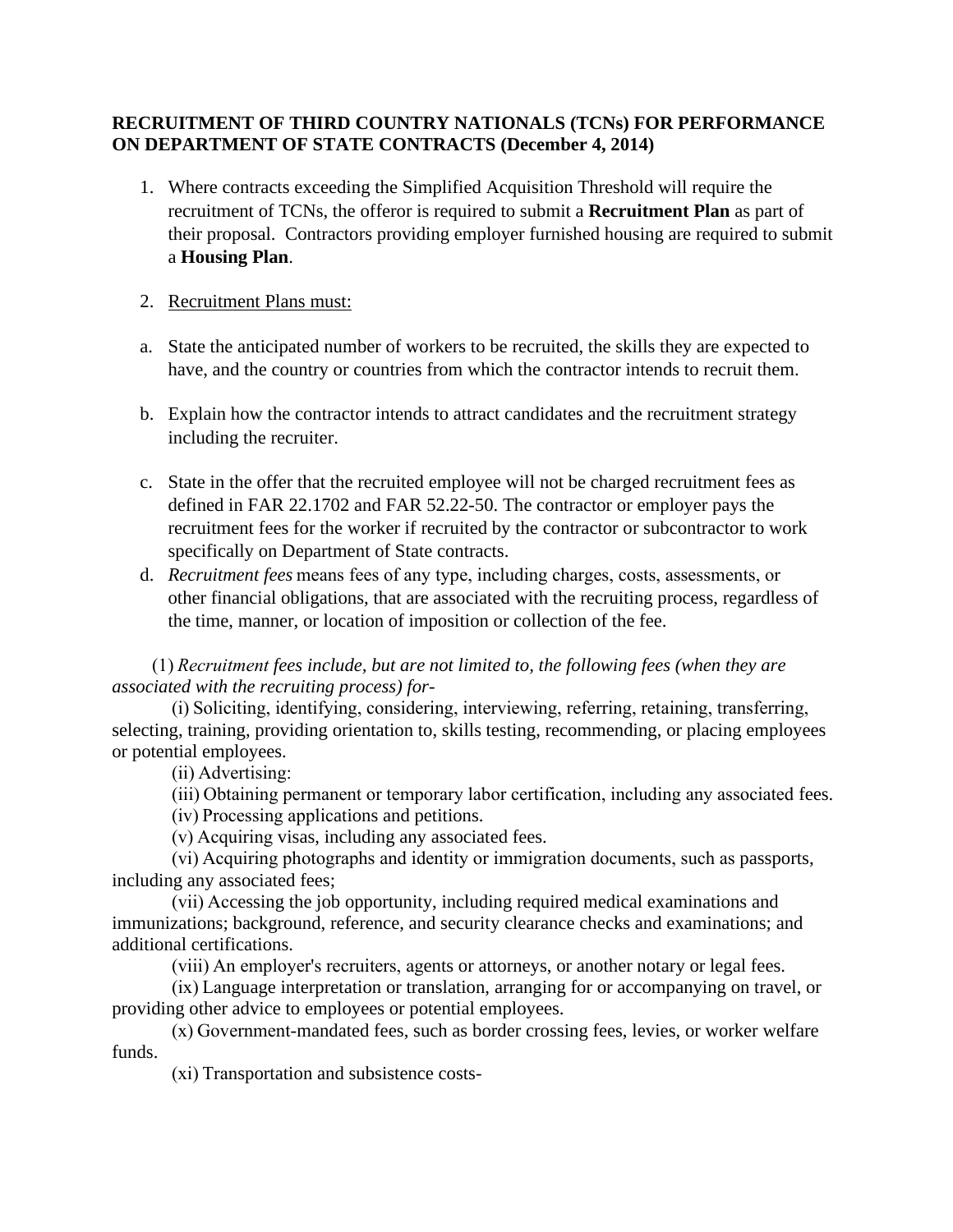(A) While in transit, including, but not limited to, airfare or costs of other modes of transportation, terminal fees, and travel taxes associated with travel from the country of origin to the country of performance and the return journey upon the end of employment; and

                     (B) From the airport or disembarkation point to the worksite.

               (xii) Security deposits, bonds, and insurance; and

                (xiii) Equipment charges.

           (2) A recruitment fee, as described in the introductory text of this definition, is a recruitment fee, regardless of whether the payment is

                (i) Paid in property or money.

                (ii) Deducted from wages.

                (iii) Paid back in wage or benefit concessions.

                (iv) Paid back as a kickback, bribe, in-kind payment, free labor, tip, or tribute; or

                (v) Collected by an employer or a third party, whether licensed or unlicensed, including, but not limited to-

                     (A) Agents.

                     (B) Labor brokers.

                     (C) Recruiters.

                    (D) Staffing firms (including private employment and placement firms);

                     (E) Subsidiaries/affiliates of the employer.

                     (F) Any agent or employee of such entities; and

                     (G) Subcontractors at all tiers.

- e. Recruitment fees included by the prime contractor in the contract price must be allowable by country law, allocable to the contract based on benefit to the program, and reasonable based on what a prudent businessperson would pay for similar expenses and charges. The reasonableness of recruitment fees should be assessed based on the reasonableness of the individual components.
- f. State in the offer that the contractor's recruitment practices comply with recruiting nation and host country labor laws.
- g. State in the offer that the contractor has read and understands the requirements of FAR 52.222-50 Combating Trafficking in Persons.
- h. Contractor will advise the Contracting Officer of any changes to the Recruitment Plan during performance.
- 3. The offeror will submit a **Housing Plan** if the contractor intends to provide employer furnished housing for TCNs. The **Housing Plan** must describe the location and description of the proposed housing. Contractors must state in their offer that housing meets host country housing and safety standards and local codes. Contractor shall comply with any Temporary Labor Camp standards contained in their contract. In contracts without a Temporary Labor Camp standard, fifty square feet is the minimum amount of space per person without a Contracting Officer waiver. Contractor shall submit proposed changes to their Housing Plan to the Contracting Officer for approval.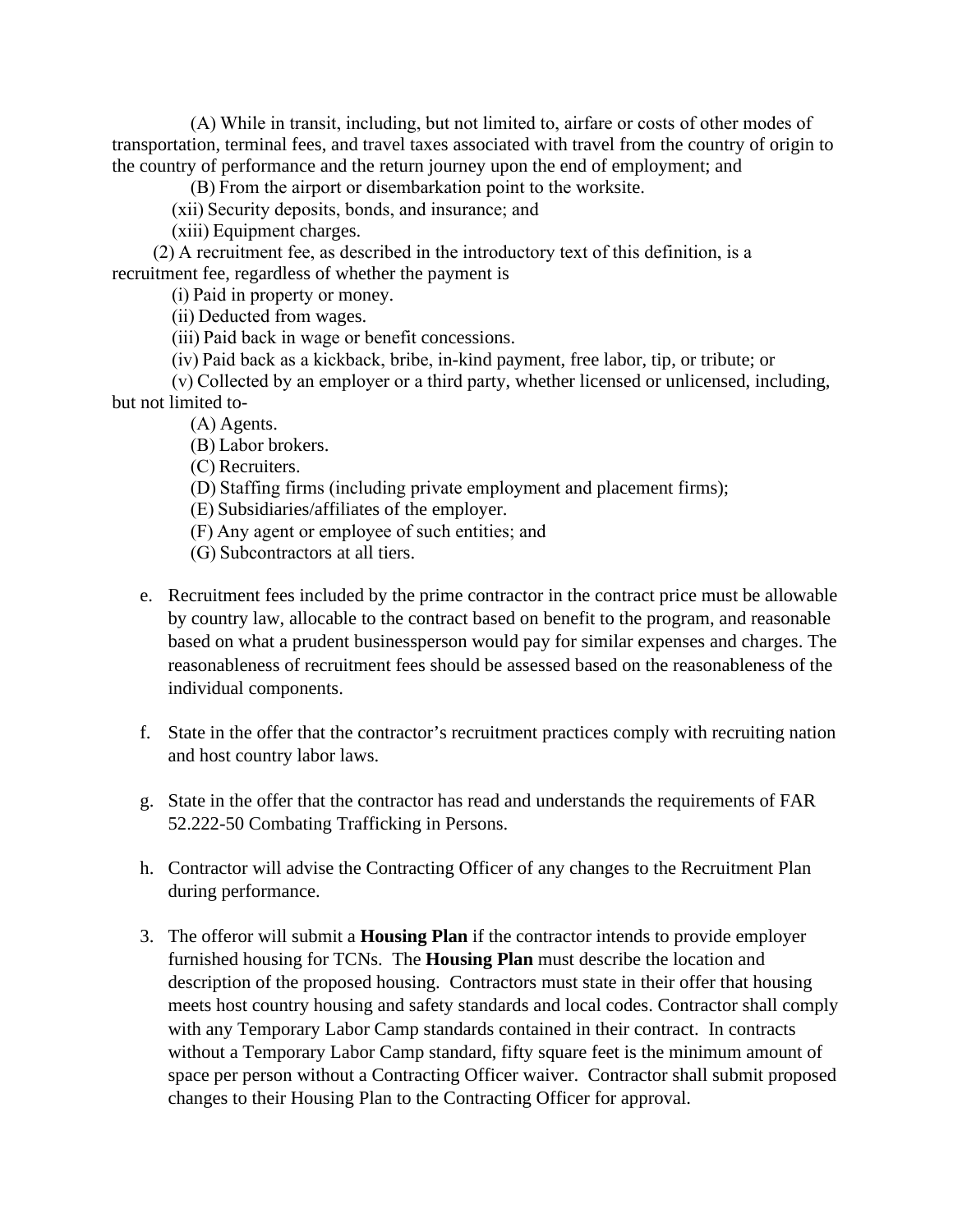- 4. Department of State contractor and subcontractors will prevent human trafficking and treat employees with respect and dignity by taking the following actions:
- a. Contractor may not destroy, conceal, confiscate, or otherwise deny access to an employee's identity documents, passports, or immigration documents. Contractors and subcontractors are reminded of the prohibition contained in Title 18, United States Code, Section 1592, against knowingly destroying, concealing, removing, confiscating, or possessing any actual or purported passport or other immigration document to prevent or restrict the person's liberty to move or travel in order to maintain the services of that person, when the person is or has been a victim of a severe form of trafficking in persons. Contractor must be familiar with any local labor law restrictions on withholding employee identification documentation.
- b. Contractor shall provide employees with signed copies of the/their employment contracts that are in a language the worker understands and define the terms of employment, compensation including salary, overtime rates, allowances, salary increases, job description, description of any employer provided housing, benefits including leave accrual, and information on whether hazardous working conditions are anticipated. Contracts must be provided prior to employee departure from their countries of origin. Fraudulent recruiting practices, including deliberately misleading information, will be considered a material breach of this contract.
- c. Contractor shall provide all employees with the Department's "Know Your Rights" poster and document that employees have been briefed on the contents of the poster. The English language version is available at [posters](https://www.responsiblesourcingtool.org/uploads/56/Fed_Procurement_poster-FINAL.pdf) and [accompanying](https://www.responsiblesourcingtool.org/uploads/57/FAR_Poster_Directions__002_.pdf)  [directions](https://www.responsiblesourcingtool.org/uploads/57/FAR_Poster_Directions__002_.pdf) or from the Contracting Officer.
- d. Contractor shall brief employees on the requirements of the FAR 52.222-50 Combating Trafficking in Persons including the requirements against procuring commercial sex even in countries where it is legal and shall provide a copy of the briefing to the Contracting Officer's Representative.
- e. Contractor shall display posters in worker housing advising employees in English and the dominant language of the TCNs being housed of the requirement to report violations of Trafficking in Persons to the company and the company's obligation to report to the Contracting Officer. The poster shall also indicate that reports can also be submitted to the Office of the Inspector General (OIG) Hotline, StateOIG.gov/Hotline at 202-647- 3320 or 1-800-409-9926 or via email at [WPEAombuds@stateoig.gov.](mailto:WPEAombuds@stateoig.gov)
- f. Contractor and subcontractors shall comply with sending and receiving nation laws regarding transit, entry, exit, visas, and work permits. Contractors are responsible for repatriation of workers who have traveled from other countries for contract performance except an employee legally permitted to remain in the country of work and who chooses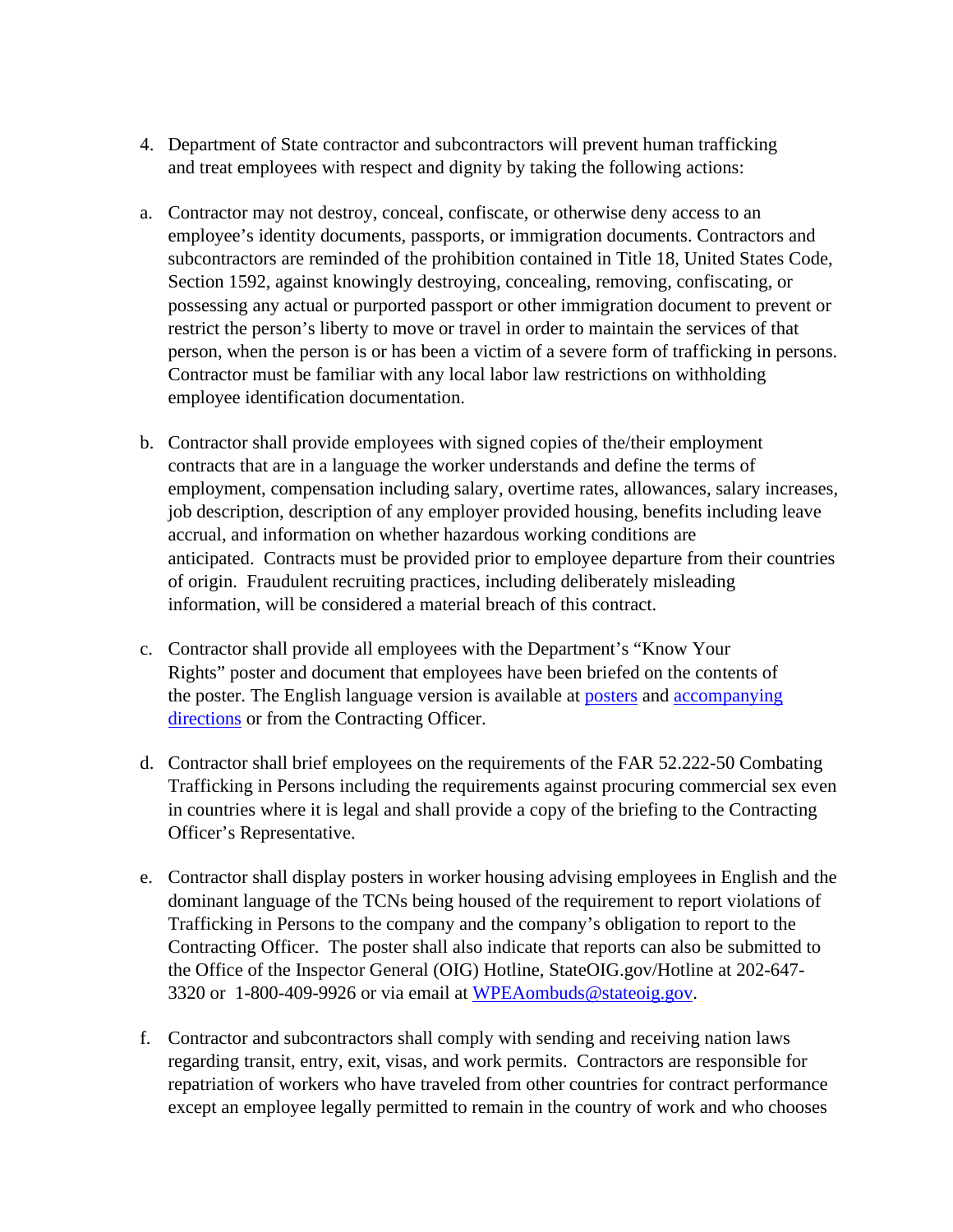to do so; including an employee who is a victim of trafficking seeking victim services and/or legal redress in the country of employment and/or is a witness in a trafficking-related enforcement action.

- g. Contractor shall monitor subcontractor compliance at all tiers. This includes verification that subcontractors are aware of, and understand, the requirements of FAR 52.222-50 Combating Trafficking in Persons and this clause. Contractors specifically agree to allow U.S. Government personnel access to contractor and subcontractor personnel, records, and housing for audit of compliance with the requirements of this clause.
- h. The contractor agrees to include this clause in all subcontracts over the simplified acquisition threshold involving recruitment of third country nationals for subcontractor performance.
- 5. For contracts or subcontracts other than commercially available off the shelf items with performance overseas valued at \$500,000 or more, offerors will certify with the submission of their proposal and annually thereafter that the contractor and subcontractors have a compliance plan in place appropriate to the size and nature of the program to prevent human trafficking and to comply with the provisions of this clause. The certification will confirm that, to the best of its knowledge and belief of the signatory, neither the prime nor its agents nor subcontractor have engaged in any trafficking related activities, including the procurement of a commercial sex act during the period of the contract, the use of forced labor in the performance of the contract, acts that support or facilitate trafficking in persons such as destroying or confiscating employees' documents or failing to provide return transportation, soliciting employees by use of fraud or charging recruitment fees or providing sub-standard housing described in section 106(g) of the Trafficking Victims Protection Act (TVPA) or the prohibitions of this clause. The certification will also confirm that if any violations have been found, the contractor has taken the appropriate remedial and referral actions.
- 6. Contractors and subcontractors can find a model compliance plan, a sample code of conduct, a supplier/subcontractor self-assessment questionnaire, and criteria to select and monitor labor recruiters on the Responsible Sourcing Tool website (www.responsiblesourcingtool.org) The Responsible Sourcing Tool is designed to assist Federal contractors, in identifying human trafficking or trafficking-related activities in their supply chains and developing effective management systems to prevent and mitigate these activities. The tool enables Federal contractors and other entities to visualize human trafficking risks by location, industry sector and commodity.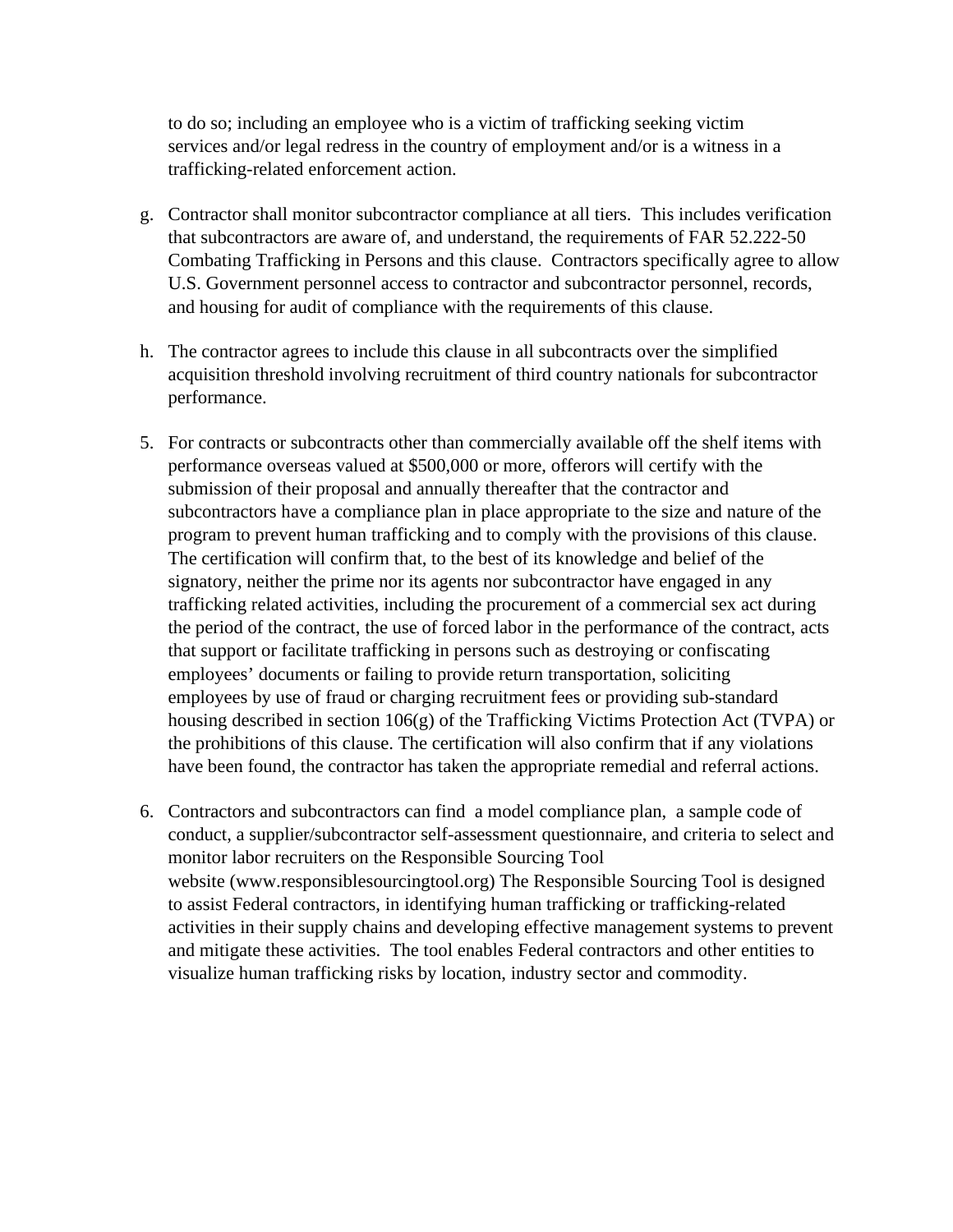U.S. Consulate General Hyderabad Date: Apr 12, 2022

Prospective Offerors To:

Subject: Solicitation number 191N4722Q0007

Enclosed is a Request for Proposals (RFP) for Swimming pool maintenance services for the Consul General Residence, Hyderabad. If you would like to submit a proposal, follow the instructions in Section L of the solicitation, complete the required portions of the attached document, and submit it to the address shown on the Standard Form 33 that follows this letter.

The U.S. Embassy intends to conduct a pre-proposal conference at the Consul General residence, located at PLOT NO. 254, ROAD NO. 18, JUBILEE HILLS, PHASE I, HYDERABAD- 500033 on Apr 19, 2022 at 11:00 Hrs local time. Interested vendors should submit the names of their representatives attending this conference to Venugopal Kulkarni tel. 91 40 4033-8469, email kulkarnivr@state.gov no later than 5:00 pm on Apr 15, 2022. All prospective offerors who have received a solicitation package are invited to attend. See Section L.5 of the solicitation for instructions, date and time.

The U.S. Government intends to award a contract to the responsible company submitting an acceptable offer at the lowest price. We intend to award a contract based on initial proposals, without holding discussions, although we may hold discussions with companies in the competitive range if there is a need to do so.

Proposals are due by 27 Apr, 2022 11:00 Hrs.

Sincerely,

Contracting Officer

Enclosure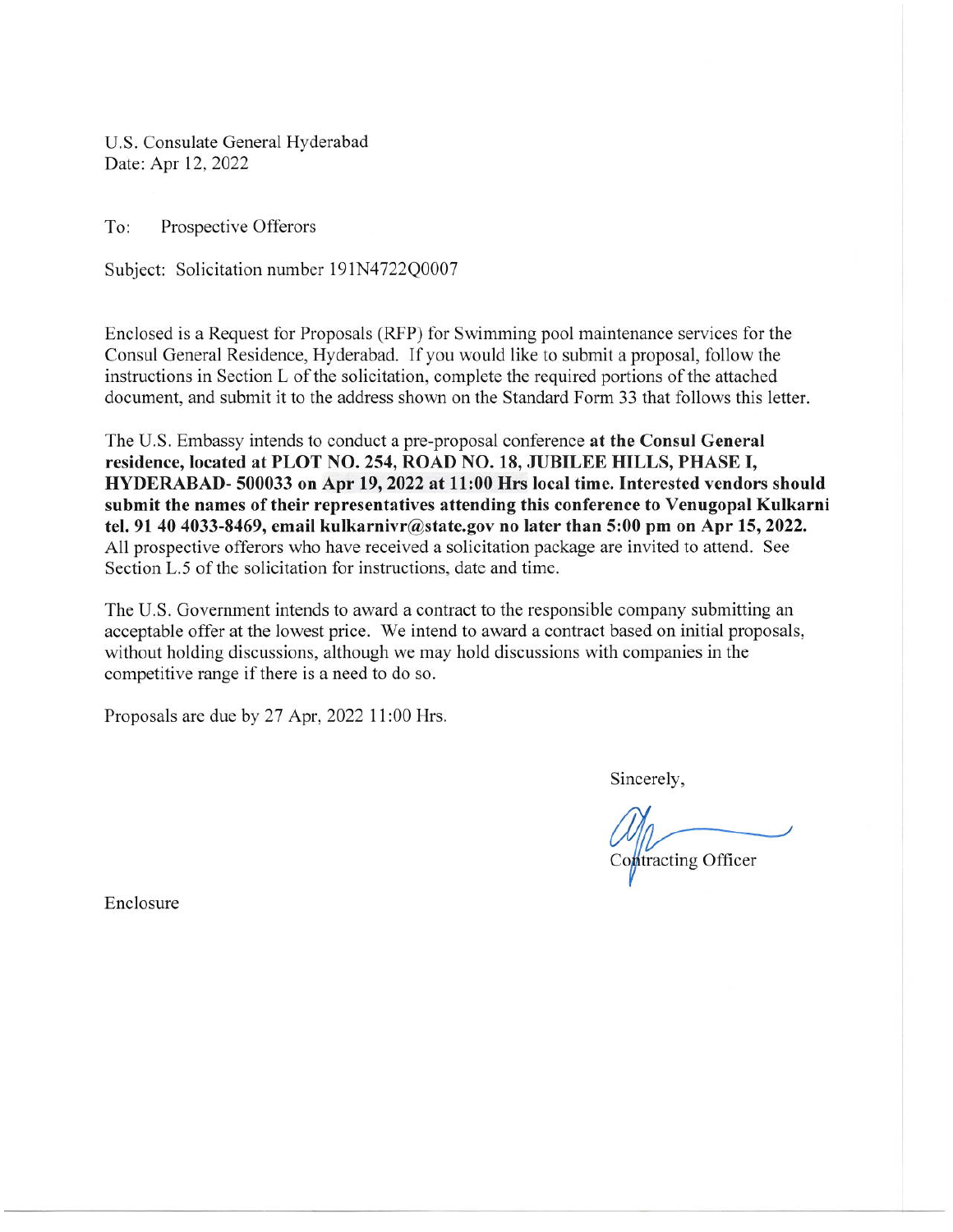# SECTION A – SF-33/SF 1449

# *[Note to Contracting Officer: Insert SF-33/SF 1449 completed according to instructions]*

|                                                                                                 |     | SOLICITATION/CONTRACT/ORDER FOR COMMERCIAL ITEMS<br>OFFEROR TO COMPLETE BLOCKS 12, 17, 23, 24, & 30                                                                                                                                                                            |                      |                                                                                                                   |                                          | 1. REQUISITION NUMBER<br>PR10419149        |                                                                                | <b>PAGE 1 OF 26</b>                                                                                                                                                     |
|-------------------------------------------------------------------------------------------------|-----|--------------------------------------------------------------------------------------------------------------------------------------------------------------------------------------------------------------------------------------------------------------------------------|----------------------|-------------------------------------------------------------------------------------------------------------------|------------------------------------------|--------------------------------------------|--------------------------------------------------------------------------------|-------------------------------------------------------------------------------------------------------------------------------------------------------------------------|
| 2. CONTRACT NO.                                                                                 |     | 3. AWARD/EFFECTIVE                                                                                                                                                                                                                                                             |                      | 4. ORDER NUMBER                                                                                                   |                                          |                                            | 5. SOLICITATION NUMBER                                                         | <b>6. SOLICITATION ISSUE DATE</b>                                                                                                                                       |
|                                                                                                 |     | <b>DATE</b>                                                                                                                                                                                                                                                                    |                      |                                                                                                                   |                                          |                                            | 191N4722Q0007                                                                  | Apr 12, 2022                                                                                                                                                            |
| a. NAME<br><b>7. FOR SOLICITATION</b><br><b>INFORMATION CALL</b>                                |     |                                                                                                                                                                                                                                                                                |                      |                                                                                                                   | <b>TELEPHONE</b><br>b.<br>collect calls) | NUMBER <sub>(No</sub><br>91 40 4033-8469   | <b>OFFER</b><br><b>DUE</b><br>8.<br>DATE/<br><b>LOCAL TIME</b><br>Apr 27, 2022 |                                                                                                                                                                         |
| 9. ISSUED BY                                                                                    |     | CODE                                                                                                                                                                                                                                                                           |                      | 10. THIS ACQUISITION IS                                                                                           |                                          |                                            |                                                                                | 11:00 Local Time                                                                                                                                                        |
| U.S. Consulate General Hyderabad<br>1-8-323, Chiran Fort Lane, Begumpet<br>Secunderabad 500 003 |     |                                                                                                                                                                                                                                                                                |                      | <b>X UNRESTRICTED</b><br>$\Box$ SET ASIDE:                                                                        | % FOR<br>SMALL BUSINESS                  | HUBZONE SMALL BUSINESS SMALL BUSINESS      | EMERGING SMALL BUSINESS                                                        |                                                                                                                                                                         |
|                                                                                                 |     |                                                                                                                                                                                                                                                                                |                      |                                                                                                                   |                                          | SERVICE-DISABLED VETERAN OWNED             | $\Box$ 8(A)                                                                    |                                                                                                                                                                         |
|                                                                                                 |     |                                                                                                                                                                                                                                                                                |                      | NAICS:<br>SIZE STD:                                                                                               |                                          |                                            |                                                                                |                                                                                                                                                                         |
| 11. DELIVERY FOR FOB                                                                            |     |                                                                                                                                                                                                                                                                                | 12. DISCOUNT         |                                                                                                                   |                                          | $\Box$ 13a. THIS CONTRACT IS A RATED ORDER |                                                                                |                                                                                                                                                                         |
| DESTINATION UNLESS BLOCK IS MARKED<br>⊠ SEE SCHEDULE                                            |     |                                                                                                                                                                                                                                                                                |                      | 13b. RATING                                                                                                       |                                          |                                            |                                                                                |                                                                                                                                                                         |
|                                                                                                 |     |                                                                                                                                                                                                                                                                                |                      |                                                                                                                   | 14. METHOD OF SOLICITATION               |                                            |                                                                                |                                                                                                                                                                         |
| 15. DELIVER TO:                                                                                 |     | Code                                                                                                                                                                                                                                                                           |                      | 16. Administered by:                                                                                              | $\boxtimes$ RFQ $\Box$ IFB $\Box$ RFP    |                                            |                                                                                |                                                                                                                                                                         |
| See Attached.                                                                                   |     |                                                                                                                                                                                                                                                                                |                      |                                                                                                                   |                                          |                                            |                                                                                |                                                                                                                                                                         |
|                                                                                                 |     |                                                                                                                                                                                                                                                                                |                      |                                                                                                                   |                                          |                                            |                                                                                |                                                                                                                                                                         |
| 17.a. CONTRACTOR/OFFEROR CODE                                                                   |     |                                                                                                                                                                                                                                                                                | <b>FACILITY CODE</b> | 18a. PAYMENT WILL BE MADE BY                                                                                      |                                          |                                            |                                                                                |                                                                                                                                                                         |
|                                                                                                 |     |                                                                                                                                                                                                                                                                                |                      | Electronic Funds Transfer (EFT)<br>B&F Section (hyderabadbnfstate.gov)                                            |                                          |                                            |                                                                                |                                                                                                                                                                         |
| TELEPHONE NO:                                                                                   |     |                                                                                                                                                                                                                                                                                |                      | U.S. Consulate General Hyderabad                                                                                  |                                          |                                            |                                                                                |                                                                                                                                                                         |
|                                                                                                 |     |                                                                                                                                                                                                                                                                                |                      | 1-8-323 Chiran Fort Lane                                                                                          |                                          |                                            |                                                                                |                                                                                                                                                                         |
|                                                                                                 |     |                                                                                                                                                                                                                                                                                |                      |                                                                                                                   |                                          |                                            | Begumpet, Secunderabad - 500 003                                               |                                                                                                                                                                         |
| <b>OFFER</b>                                                                                    |     | 17b CHECK IF REMITTANCE IS DIFFERENT AND PUT SUCH ADDRESS IN                                                                                                                                                                                                                   |                      | 18b. SUBMIT INVOICES TO ADDRESS SHOWN IN BLOCK 18a UNLESS<br><b>BLOCK BELOW IS CHECKED</b><br>$\Box$ SEE ADDENDUM |                                          |                                            |                                                                                |                                                                                                                                                                         |
| 19.                                                                                             | 20. |                                                                                                                                                                                                                                                                                |                      |                                                                                                                   | 21.                                      | 22.                                        | 23.                                                                            | 24.                                                                                                                                                                     |
| ITEM NO.                                                                                        |     | SCHEDULE OF SUPPLIES/SERVICES<br>The Contractor shall provide Swimming                                                                                                                                                                                                         |                      |                                                                                                                   | <b>QUANTITY</b>                          | UNIT                                       | <b>UNIT PRICE</b>                                                              | <b>AMOUNT</b>                                                                                                                                                           |
|                                                                                                 |     |                                                                                                                                                                                                                                                                                |                      |                                                                                                                   |                                          |                                            |                                                                                |                                                                                                                                                                         |
| pool maintenance services for the Consul<br>General Residence, Hyderabad.                       |     |                                                                                                                                                                                                                                                                                |                      |                                                                                                                   |                                          |                                            |                                                                                |                                                                                                                                                                         |
| (As per scope of work and solicitation                                                          |     |                                                                                                                                                                                                                                                                                |                      |                                                                                                                   |                                          |                                            |                                                                                |                                                                                                                                                                         |
| advertised).                                                                                    |     |                                                                                                                                                                                                                                                                                |                      |                                                                                                                   |                                          |                                            |                                                                                |                                                                                                                                                                         |
|                                                                                                 |     | (Use Reverse and/or Attach Additional Sheets as Necessary)                                                                                                                                                                                                                     |                      |                                                                                                                   |                                          |                                            |                                                                                |                                                                                                                                                                         |
| 25. ACCOUNTING AND APPROPRIATION DATA                                                           |     |                                                                                                                                                                                                                                                                                |                      |                                                                                                                   |                                          |                                            | 26. TOTAL AWARD AMOUNT (For Govt. Use Only)                                    |                                                                                                                                                                         |
|                                                                                                 |     |                                                                                                                                                                                                                                                                                |                      |                                                                                                                   |                                          |                                            |                                                                                | $\boxtimes$ 27a.SOLICITATION INCORPORATES BY REFERENCE FAR 52.212-1, 52.212-4. FAR 52.212-3 AND 52.212-5 ARE ATTACHED. ADDENDA $\boxtimes$ ARE $\Box$ ARE NOT ATTACHED. |
|                                                                                                 |     | 27b.CONTRACT/PURCHASE ORDER INCORPORATES BY REFERENCE FAR 52.212-4. FAR 52.212-5 IS ATTACHED. ADDENDA □ ARE □ ARE NOT ATTACHED.                                                                                                                                                |                      |                                                                                                                   |                                          |                                            |                                                                                |                                                                                                                                                                         |
| SPECIFIED HEREIN.                                                                               |     | $\boxtimes$ 28. CONTRACTOR IS REQUIRED TO SIGN THIS DOCUMENT AND RETURN TWO<br>(2) COPIES TO ISSUING OFFICE. CONTRACTOR AGREES TO FURNISH AND<br>DELIVER ALL ITEMS SET FORTH OR OTHERWISE IDENTIFIED ABOVE AND ON<br>ANY ADDITIONAL SHEETS SUBJECT TO THE TERMS AND CONDITIONS |                      |                                                                                                                   |                                          | DATED<br><b>ITEMS:</b>                     | 29. AWARD OF CONTRACT: REF.                                                    | <b>OFFER</b><br>YOUR OFFER ON SOLICITATION<br>(BLOCK 5), INCLUDING ANY ADDITIONS OR CHANGES<br>WHICH ARE SET FORTH HEREIN, IS ACCEPTED AS TO                            |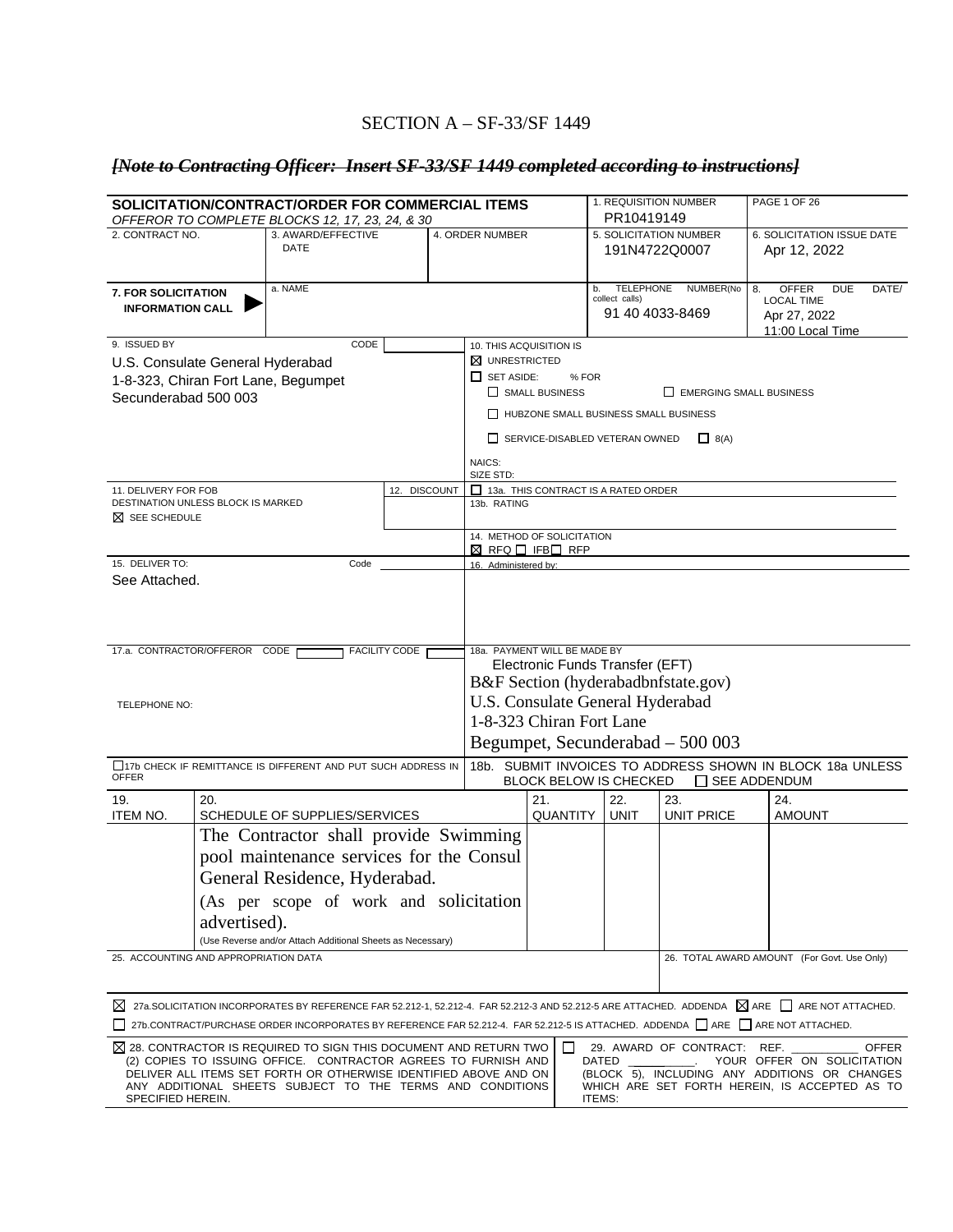| 30a. SIGNATURE OF OFFEROR/CONTRACTOR                                               |                  | 31a. UNITED STATES OF AMERICA (SIGNATURE OF CONTRACTING OFFICER)   |                                         |
|------------------------------------------------------------------------------------|------------------|--------------------------------------------------------------------|-----------------------------------------|
| 30b. NAME AND TITLE OF SIGNER (TYPE OR PRINT)                                      | 30c. DATE SIGNED | 31b. NAME OF CONTRACTING OFFICER (Type or Print)<br>Audrey F Moyer | 31c. DATE SIGNED                        |
| AUTHORIZED FOR LOCAL REPRODUCTION<br>(REV3/2005)<br>PREVIOUS EDITION IS NOT USABLE |                  | <b>STANDARD FORM 1449</b><br><b>Computer Generated</b>             | Prescribed by GSA - FAR (48 CFR) 53.212 |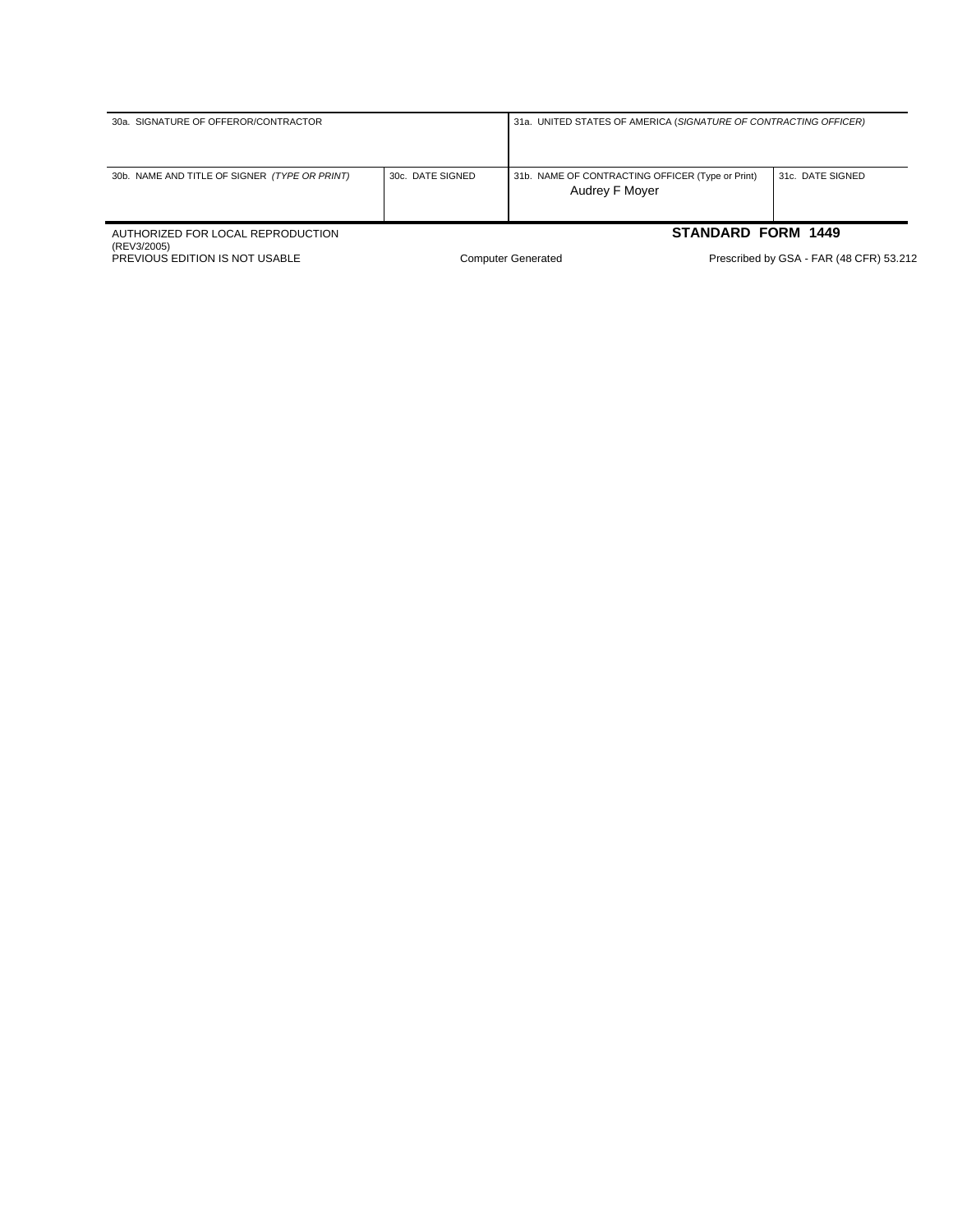| 19.<br><b>ITEM NO.</b> | 20.<br>SCHEDULE OF SUPPLIES/SERVICES | 21.<br><b>QUANTITY</b> | 22.<br><b>UNIT</b> | 23.<br><b>UNIT PRICE</b> | 24.<br><b>AMOUNT</b> |
|------------------------|--------------------------------------|------------------------|--------------------|--------------------------|----------------------|
|                        |                                      |                        |                    |                          |                      |
|                        |                                      |                        |                    |                          |                      |
|                        |                                      |                        |                    |                          |                      |
|                        |                                      |                        |                    |                          |                      |
|                        |                                      |                        |                    |                          |                      |
|                        |                                      |                        |                    |                          |                      |
|                        |                                      |                        |                    |                          |                      |
|                        |                                      |                        |                    |                          |                      |
|                        |                                      |                        |                    |                          |                      |
|                        |                                      |                        |                    |                          |                      |
|                        |                                      |                        |                    |                          |                      |
|                        |                                      |                        |                    |                          |                      |
|                        |                                      |                        |                    |                          |                      |
|                        |                                      |                        |                    |                          |                      |
|                        |                                      |                        |                    |                          |                      |
|                        |                                      |                        |                    |                          |                      |
|                        |                                      |                        |                    |                          |                      |
|                        |                                      |                        |                    |                          |                      |
|                        |                                      |                        |                    |                          |                      |

32a. QUANTITY IN COLUMN 21 HAS BEEN

 $\Box$  RECEIVED  $\Box$  INSPECTED  $\Box$  ACCEPTED, AND CONFORMS TO THE CONTRACT, EXCEPT AS NOTED:  $\Box$ 

| 32b, SIGNATURE OF AUTHORIZED GOVERNMENT<br><b>REPRESENTATIVE</b>           | 32c. DATE                                                      |                                           | 32d. PRINTED NAME AND TITLE OF AUTHORIZED GOVERNMENT<br><b>REPRESENTATIVE</b> |                             |                                                               |         |                       |                  |
|----------------------------------------------------------------------------|----------------------------------------------------------------|-------------------------------------------|-------------------------------------------------------------------------------|-----------------------------|---------------------------------------------------------------|---------|-----------------------|------------------|
|                                                                            | 32e. MAILING ADDRESS OF AUTHORIZED GOVERNMENT REPRESENTATIVE   |                                           |                                                                               |                             | 32f. TELEPHONE NUMBER OF AUTHORIZED GOVERNMENT REPRESENTATIVE |         |                       |                  |
|                                                                            |                                                                |                                           |                                                                               |                             | 32g. E-MAIL OF AUTHORIZED GOVERNMENT REPRESENTATIVE           |         |                       |                  |
| 33. SHIP NUMBER                                                            | 34. VOUCHER NUMBER                                             | 35. AMOUNT VERIFIED<br><b>CORRECT FOR</b> |                                                                               |                             | 36. PAYMENT                                                   |         |                       | 37. CHECK NUMBER |
| <b>PARTIAL</b><br><b>FINAL</b>                                             |                                                                |                                           |                                                                               |                             | <b>COMPLETE</b><br>$\perp$                                    | PARTIAL | l I                   |                  |
| 38. S/R ACCOUNT NO.                                                        | 39. S/R VOUCHER NO.                                            | 40. PAID BY                               |                                                                               |                             |                                                               |         |                       |                  |
|                                                                            | 41.a. I CERTIFY THIS ACCOUNT IS CORRECT AND PROPER FOR PAYMENT |                                           |                                                                               |                             | 42a. RECEIVED BY (PRINT)                                      |         |                       |                  |
| SIGNATURE AND TITLE OF CERTIFYING 41C. DATE<br>41 <sub>b</sub> .<br>------ |                                                                |                                           |                                                                               |                             |                                                               |         |                       |                  |
|                                                                            |                                                                |                                           |                                                                               | 42b. RECEIVED AT (Location) |                                                               |         |                       |                  |
|                                                                            |                                                                |                                           |                                                                               |                             | 42c. DATE REC'D (YY/MM/DD)                                    |         | 42d. TOTAL CONTAINERS |                  |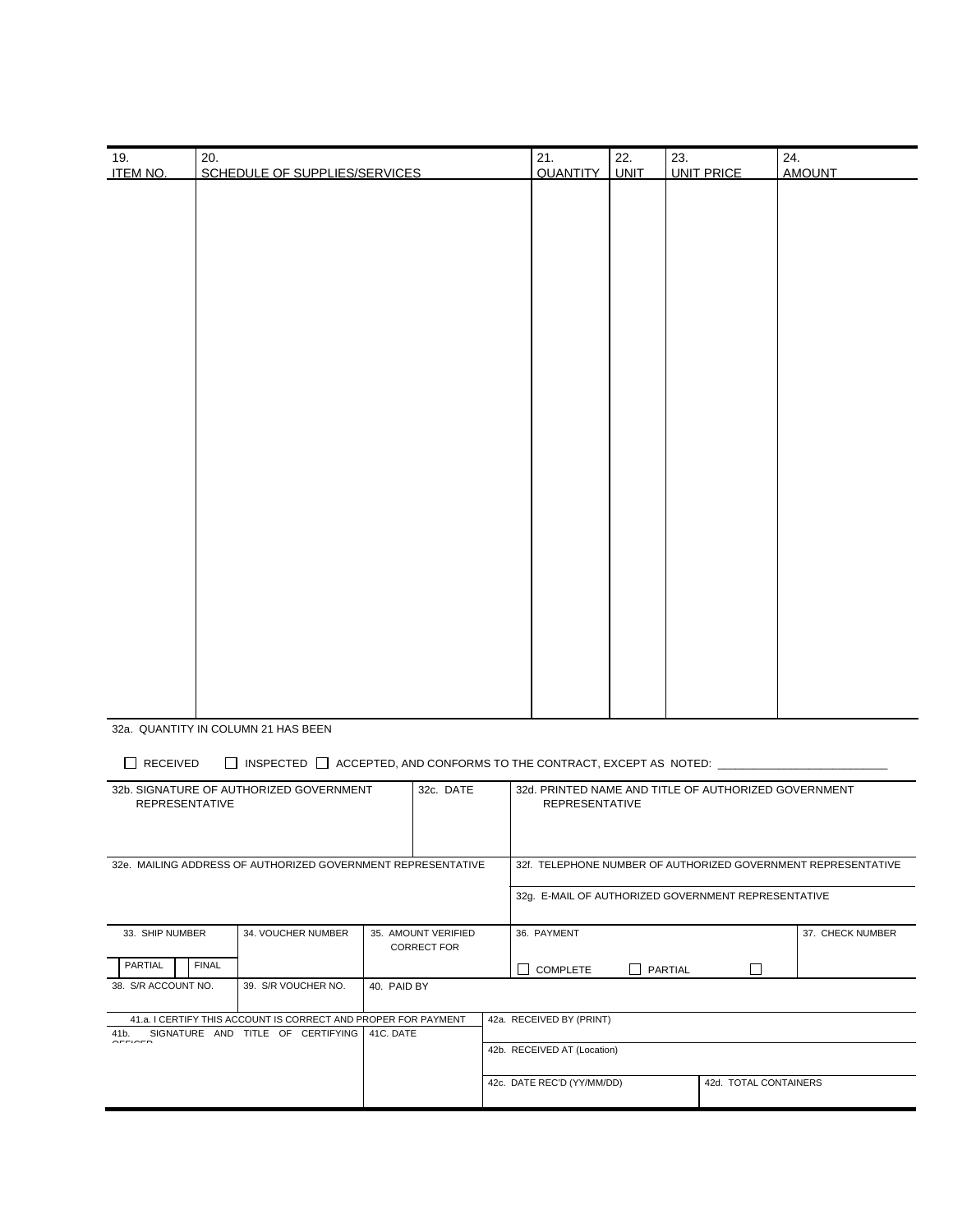**STANDARD FORM 1449 (REV. 3/2005) BACK**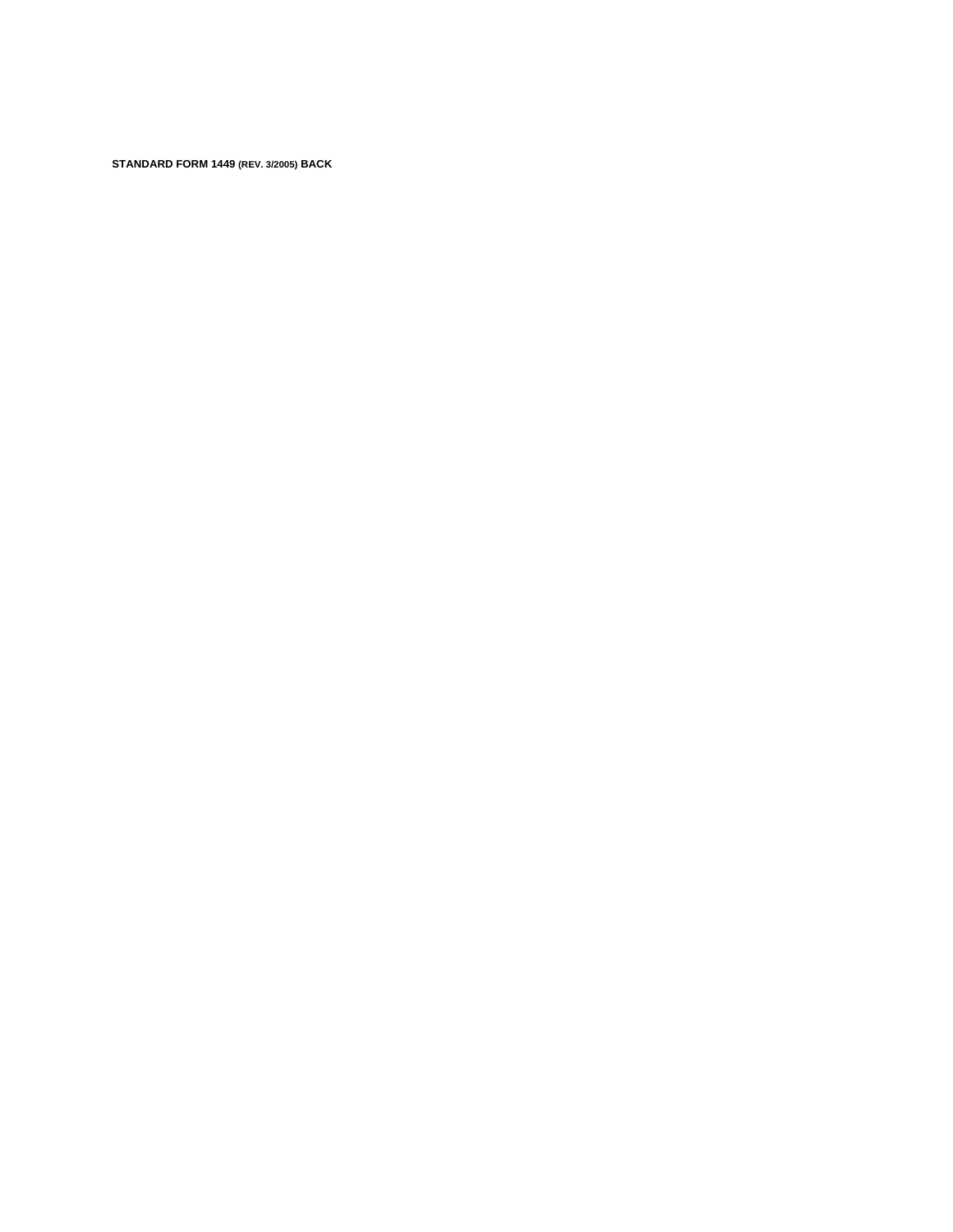#### SECTION B - SUPPLIES OR SERVICES AND PRICES/COSTS

#### B.1 SCOPE OF SERVICES

The Contractor shall provide Swimming pool maintenance services for the Consul General Residence, Hyderabad.

#### B.2 TYPE OF CONTRACT

This is a fixed price contract for standard maintenance services. For temporary additional services, a time-and-materials contract will be used.

#### B.3 TYPES OF SERVICES

(a) Standard Services. The Contractor shall provide standard Swimming pool maintenance services as specified in Section C for properties listed in Exhibit A.

> JAMES ZADROGA 9/11 VICTIMS HEALTH AND COMPENSATION ACT OF 2010 NOTICE: UNLESS A WAIVER OR EXCEPTION APPLIES, PAYMENTS SUBSEQUENT TO THIS PROCUREMENT ARE SUBJECT TO AN EXCISE TAX OF 2% PERSUANT TO 26 U.S.C. 5000C.

# B.4 PRICING

- (a) The Government will pay the Contractor a fixed price per month for Standard Services that have been satisfactorily performed.
- (b) In addition to all direct (labor, equipment, materials) and indirect costs (overhead, general and administrative expenses), the Contractor shall include any premium pay for services required on holidays only in the fixed prices for Standard Services. The Contractor shall include any premium pay for overtime only in the fixed rates for Temporary Additional Services.
- (c) The Government will also reimburse the Contractor at the purchase price for any materials or equipment ordered by the Government for Temporary Additional Services.
- (d) The cost of Workers' Compensation War-Hazard Insurance Overseas (See Section I, FAR 52.228-4) is not reimbursable and shall be included in the Contractor's rates.
- (e) The Government will make payment in local currency.
- (f) GOODS AND SERVICES TAX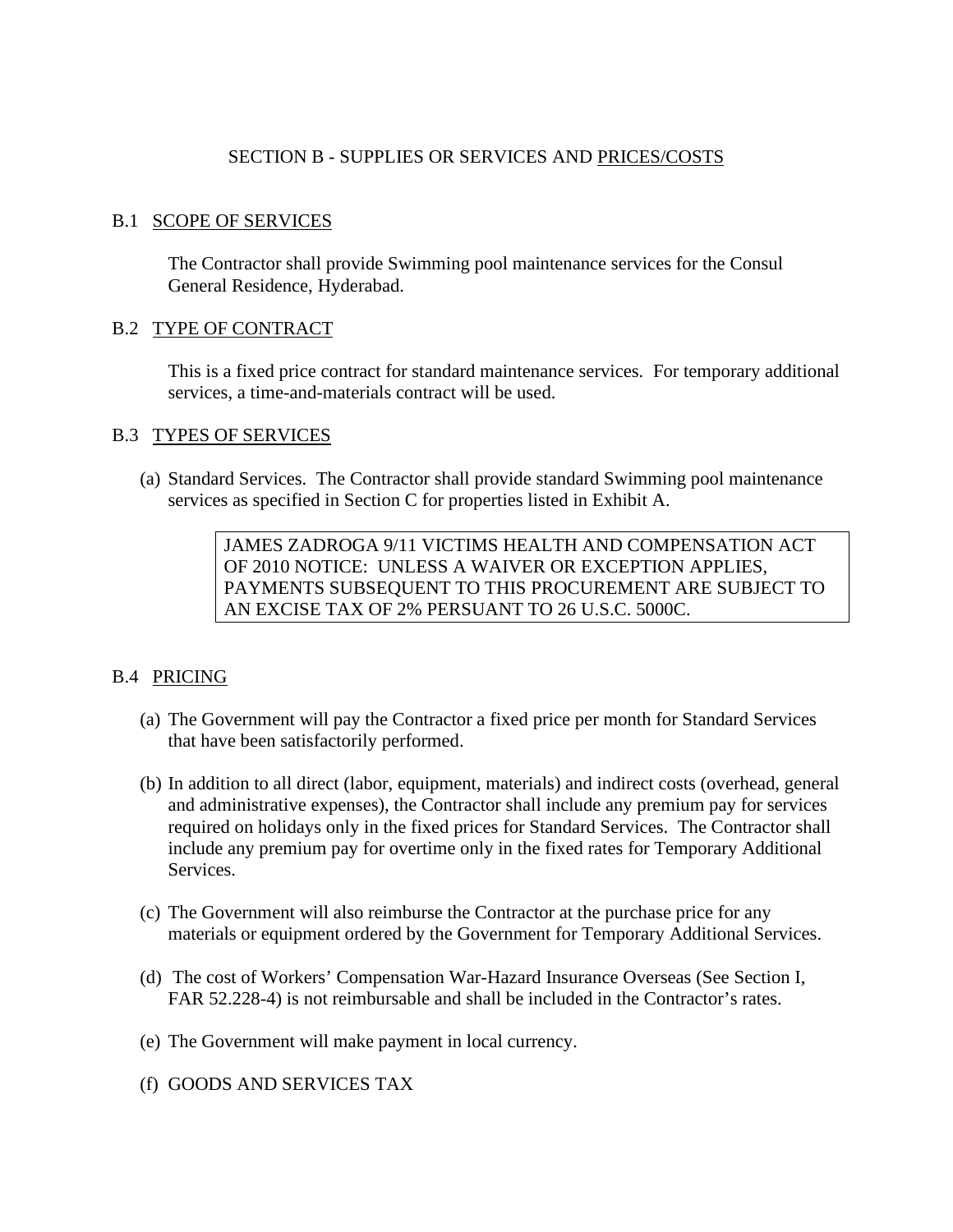# **Goods and Services Tax**

GST: The Contractor shall include GST as a separate charge on the Invoice and as a separate line item in Section B. (g)

# B.4.1. BASE PERIOD

|     | Base Year Firm-Fixed Price for Standard Services for this Contract:<br>Base Period-01 June, 2022 to 31 May 2023 |               |                  |  |  |
|-----|-----------------------------------------------------------------------------------------------------------------|---------------|------------------|--|--|
| -1. |                                                                                                                 |               |                  |  |  |
| lа. | Price per Month*                                                                                                | $x 12$ months | **Price per Year |  |  |
|     | <b>VAT</b>                                                                                                      |               | ∗                |  |  |
| 3.  | Base Year Total for All Services plus VAT (Total = items                                                        |               |                  |  |  |
|     | $1+2$                                                                                                           |               | $**$             |  |  |

 *\*[Offeror/Bidder: Insert price] \*\*[Offeror/Bidder: Insert total price]*

# B.4.2. FIRST OPTION YEAR PRICES

|     | Frist Year Firm-Fixed Price for Standard Services for this Contract:<br>FIRST OPTION YEAR FROM 01 June 2023 to 31 May 2024 |               |                  |  |  |  |
|-----|----------------------------------------------------------------------------------------------------------------------------|---------------|------------------|--|--|--|
| 1a. | Price per Month*                                                                                                           | $x$ 12 months | **Price per Year |  |  |  |
|     | VAT                                                                                                                        |               | *                |  |  |  |
| 3.  | Base Year Total for All Services plus VAT (Total = items                                                                   |               |                  |  |  |  |
|     | $+2.$                                                                                                                      |               | **               |  |  |  |

 *\*[Offeror/Bidder: Insert price] \*\*[Offeror/Bidder: Insert total price]*

# B.4.3. SECOND OPTION YEAR PRICES

# *\*[Offeror/Bidder: Insert price] \*\*[Offeror/Bidder: Insert total price]*

| Second Year Firm-Fixed Price for Standard Services for this Contract: |
|-----------------------------------------------------------------------|
| SECOND OPTION YEAR from 01 June 2024 to 31 May 2025                   |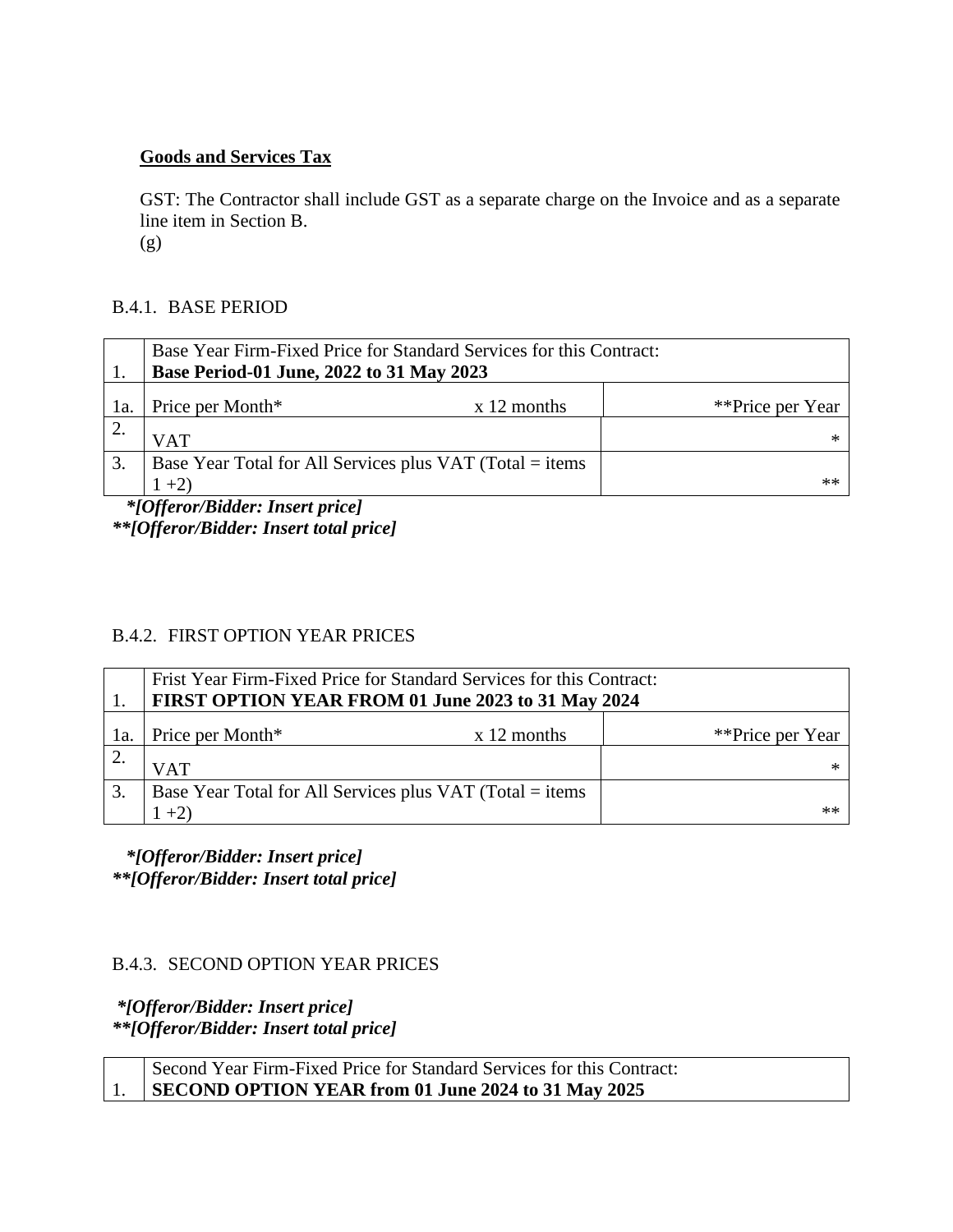| la. | Price per Month*                                         | x 12 months | **Price per Year |
|-----|----------------------------------------------------------|-------------|------------------|
|     | VAT                                                      |             |                  |
|     | Base Year Total for All Services plus VAT (Total = items |             |                  |
|     | $+2$                                                     |             | **               |

# B.4.5. GRAND TOTAL

| Base Year                                | *. |
|------------------------------------------|----|
| <b>First Option Year</b>                 | *  |
| <b>Second Option Year</b>                | *  |
| Grand Total – Base plus All Option Years | ** |

 *\*[Offeror/Bidder: Insert price] \*\*[Offeror/Bidder: Insert total price]*

# SECTION C - DESCRIPTION/SPECIFICATIONS/WORK STATEMENT

# C.1 WORK REQUIREMENT

C.1.1 General. This is a fixed-price contract for Swimming pool maintenance services and surrounding the Pool (Floors, Decks, equipment and fence) at the Consul General Residence, Hyderabad. The contractor shall furnish managerial, administrative, and direct labor personnel to accomplish all work required by this contract. Specific services are described in detail below.

C.1.2 Personnel. The Contractor shall provide a qualified work force capable of providing the services required by the contract.

# C.2 DEFINITIONS

"CGR" means official residence of the Consul General.

"Contracting Officer" means a person appointed with the authority to enter in and administer contracts on the behalf of the Government.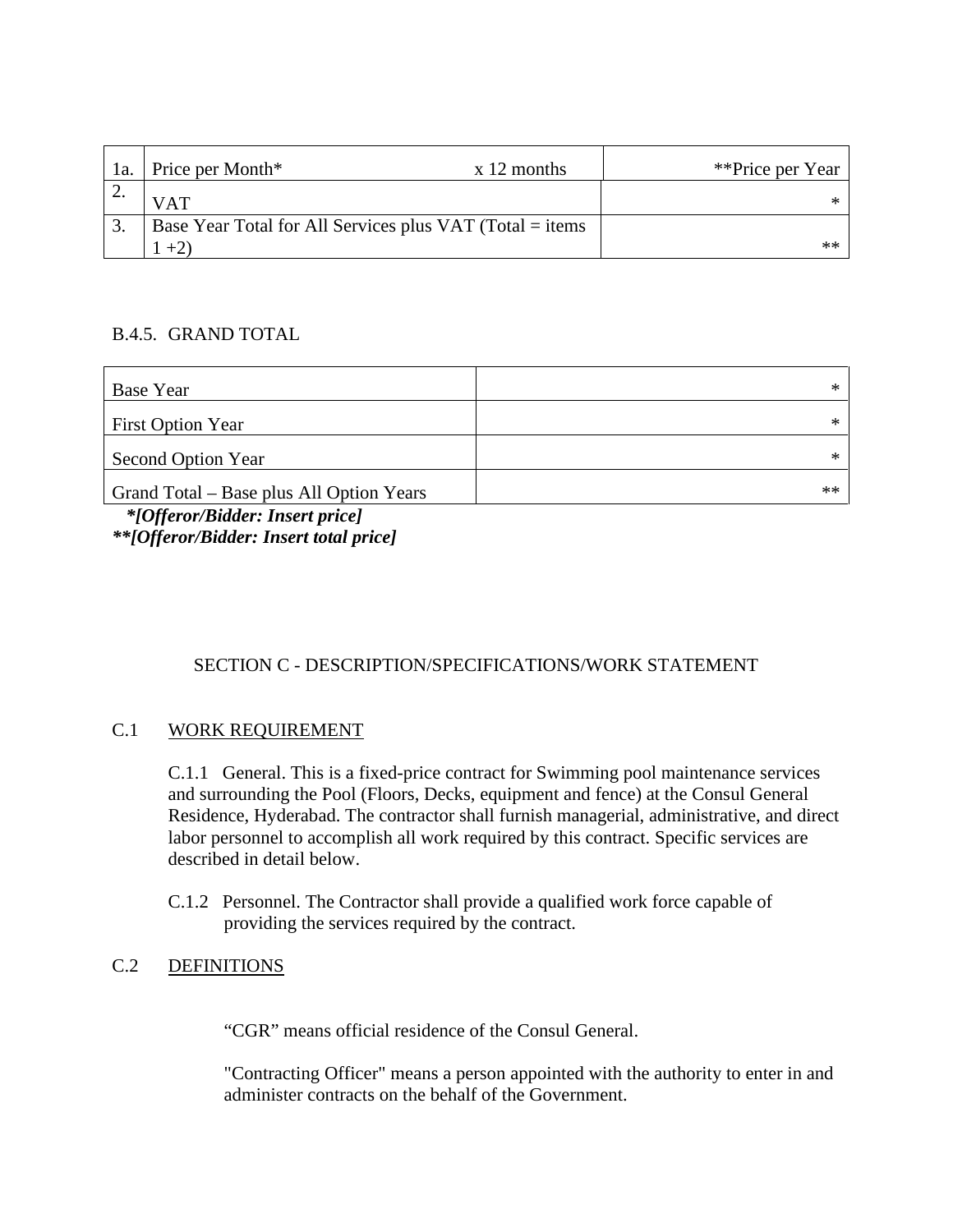"Contracting Officers' Representative (COR)" means an individual designated in writing by the Contracting Officer to perform specific contract administration functions.

"General Instructions" mean those instructions, directives and guidelines that apply to all gardening personnel.

"Government" means the Government of the United States of America.

"POSHO" is the Post Occupational Safety and Health Officer.

# C.3 GENERAL REQUIREMENTS

Maintenance and appearance of the pool and surroundings elements of the U.S. Consulate, Hyderabad and properties are an important part of the representational responsibilities of the U.S. mission. The Contractor's work shall be measured by the appearance of the pool and surrounding areas covered by this contract. The Contractor shall perform complete pool maintenance services as described in this contract for all Government properties listed in Section J, Exhibit A. The Contractor shall include all planning, administration, and management necessary to assure that all services comply with the contract, the COR's schedules and instructions, and all applicable laws and regulations. The Contractor shall meet all the standards of performance identified in the contract. The Contractor shall perform all related support functions such as supply, subcontracting, quality control, financial oversight, and maintenance of complete logbooks.

| # | <b>Swimming</b><br>pool | <b>Size Of Pool</b><br><b>US</b> gallons | <b>Maintenance requirements</b>                                                                                              |
|---|-------------------------|------------------------------------------|------------------------------------------------------------------------------------------------------------------------------|
|   | CGR                     | 7930                                     | Supply labor and undertake routine<br>reporting as per SOW and Daily,<br>weekly, monthly, and other checklist<br>as provided |
|   |                         |                                          |                                                                                                                              |

# C.4 MANAGEMENT AND SUPERVISION

C.4.1. **Supervision**. The Contractor shall designate a representative who shall be responsible for on-site supervision of the Contractor's workforce. This supervisor shall be the focal point for the Contractor and shall be the point of contact with U.S. Government personnel. The supervisor shall have sufficient English language skill to be able to communicate with members of the U.S. Government staff. The supervisor shall have supervision as his or her sole function.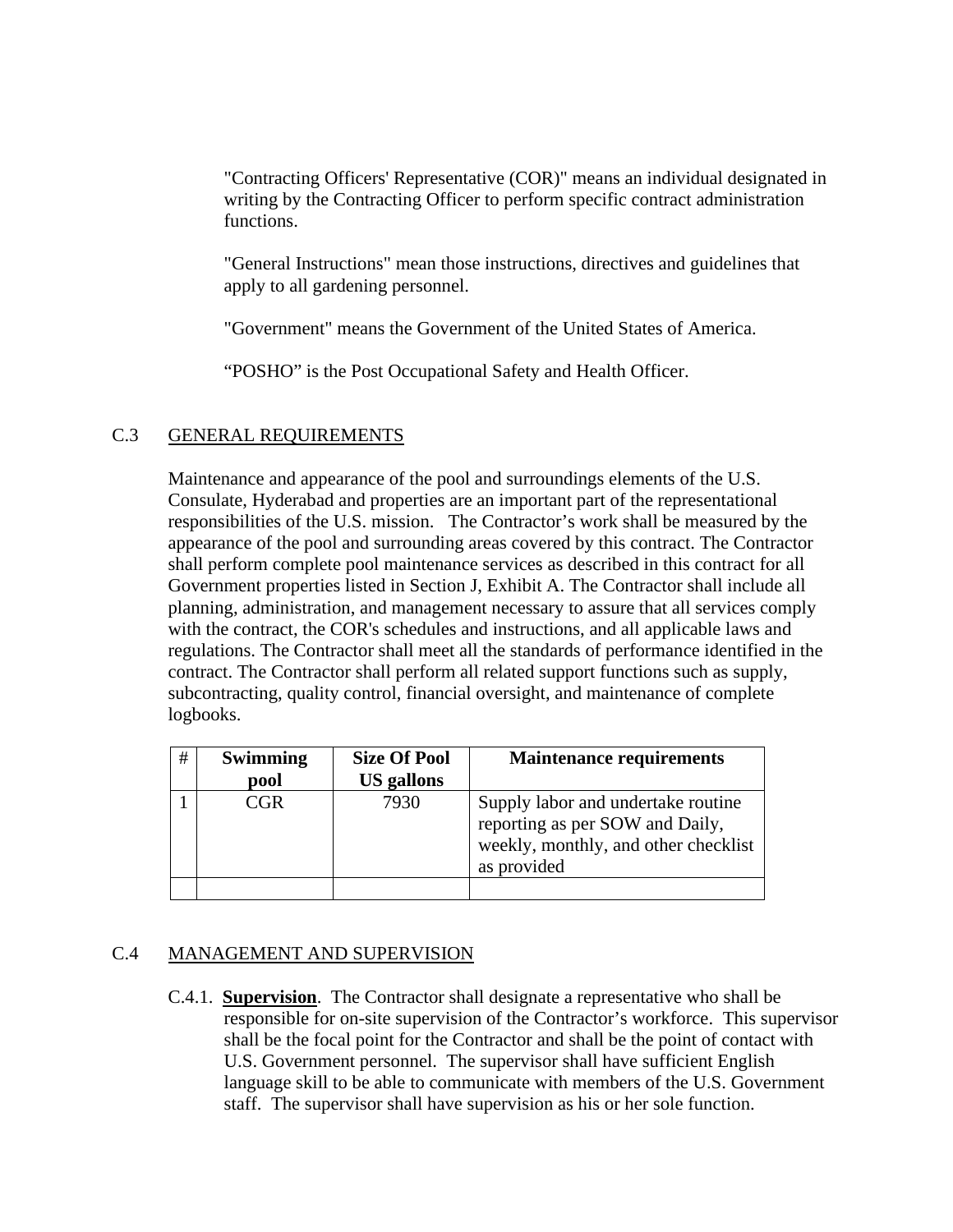- C.4.2. **SCHEDULES**: The Contractor shall maintain schedules. The schedules shall take into consideration the hours that the staff can effectively perform their services without placing a burden on the security personnel of the Post. The Contractor shall deliver standard services between the hours of **09. 00 AM to 11.00 PM Monday through Saturday.** For those items other than routine daily services, the Contractor shall provide the COR with a detailed plan as to the personnel to be used and the time frame to perform the service.
- C.4.3. **QUALITY CONTROL**: The Contractor shall be responsible for quality control. The Contractor shall perform inspection visits to the work site on a regular basis. The Contractor shall coordinate these visits with the COR. These visits shall be surprise inspections to those working on the contract.
- C.4.4. **Technical Guidance.** The Contractor shall have the services of a trained Personal with experience to give technical guidance to the Contractor's work force and to develop and guide the Contractor's programs for the pool maintenance. The Contractor shall ensure safe handling, use and storage of all pool chemicals and test kits are used according to manufactures instructions for appropriate use.
- C.4.5. **Pool Maintenance Plan**. The Contractor shall submit Pool Maintenance Plan that reflects the proposed frequency for meeting the requirements of this contract. The Maintenance Plan will be developed to fit the requirements. The Contractor shall submit the Maintenance Plan to the COR for approval within 30 days after contract award.

#### C.5. DAILY MAINTENANCE:

C.5.1. Remove any materials causing rusty spots on the floor or damaging backwash filters.

C.5.2. Clean the skimmers daily and replace filters when needed.

C.5.3. Keep the water at the highest level of cleanliness'

C.5.4. Clean the pump room, maintain pumps, connections, and filters and clean as necessary.

C.5.5. Clean and wash border and the walkways of the pool and report to the COR if the pool requires any repairs,

C.5.6 Thoroughly clean /vacuum the pool by removing foreign objects, insects, and other debris on daily basis.

C.5.7 Check and maintain proper pool water levels and water clarity.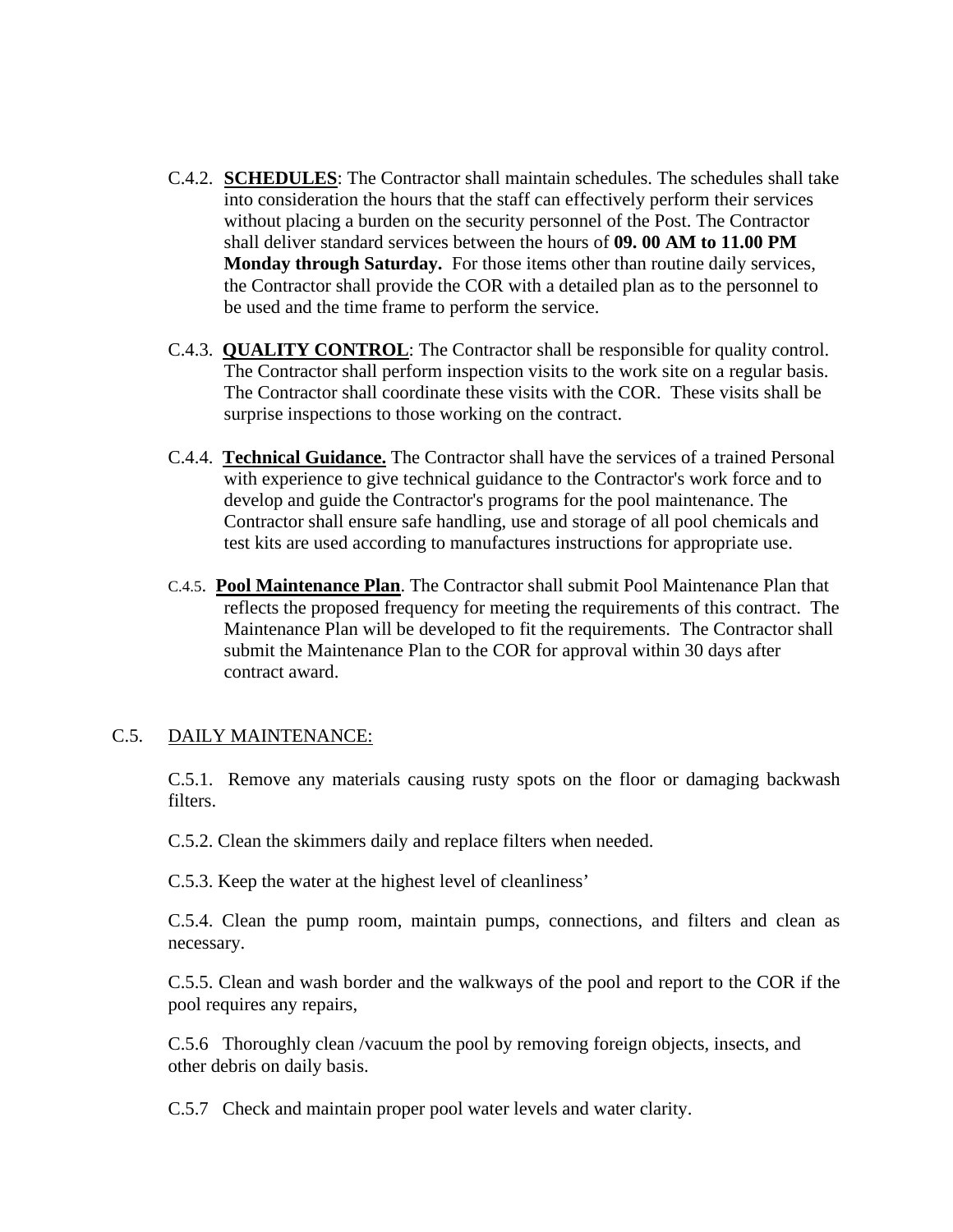C.5.8 Check and maintain PH, Chlorine, levels of pools on daily basis to maintain the test levels as mentioned below.

- 1. PH 7.2-8 ppm
- 2. Chlorine 1.5-3 ppm

C.5.9 Inspect electrical service, filters, skimmers, drains, ladders, plugs, gauges, and other important components of the system.

C.5.10 Inspect tile and grout installations, and clean tiles and skimmer with cleanser.

C.5.11 Check all handrails, steps, and other safety equipment to be sure that itis in proper working conditions and report deficiencies to COR immediately.

C.5.12 Filling the daily /weekly log and submitting it to COR every week.

C.5.13 The Government shall furnish the supply of water and electricity.

#### C. 6. DESCRIPTION OF EQUIPMENT TO BE MAINTAINED

| Equipment            | Quantity |
|----------------------|----------|
| Circulation<br>Pumps |          |
| <b>Sand Filters</b>  |          |

**CGR Swimming Pool**:

- C. 6. HAZARDOUS AND TOXIC SUBSTANCES. It is the Contractor's responsibility to ensure the safe handling, application, removal and environmentally sound disposal of all hazardous or potentially hazardous products utilized in this requirement. Material Safety Data Sheets (MSDS) must be provided, and personnel trained in appropriate use. Contractor must work with COR and POSHO to implement annual training of personnel supplying, receiving, and using hazardous and toxic substances.
- C.7. TEMPORARY ADDITIONAL SERVICES are services that are defined as Standard Services but are required at times other than the normal workday. These services shall support special events at the Post. The Contractor shall provide these services in addition to the scheduled services required by paragraph C.3 of this contract. The COR shall order these services as needed. This work shall be performed by trained employees of the Contractor and shall not be subcontracted. The COR may require the Contractor to provide temporary additional services with 24-hour advance notice.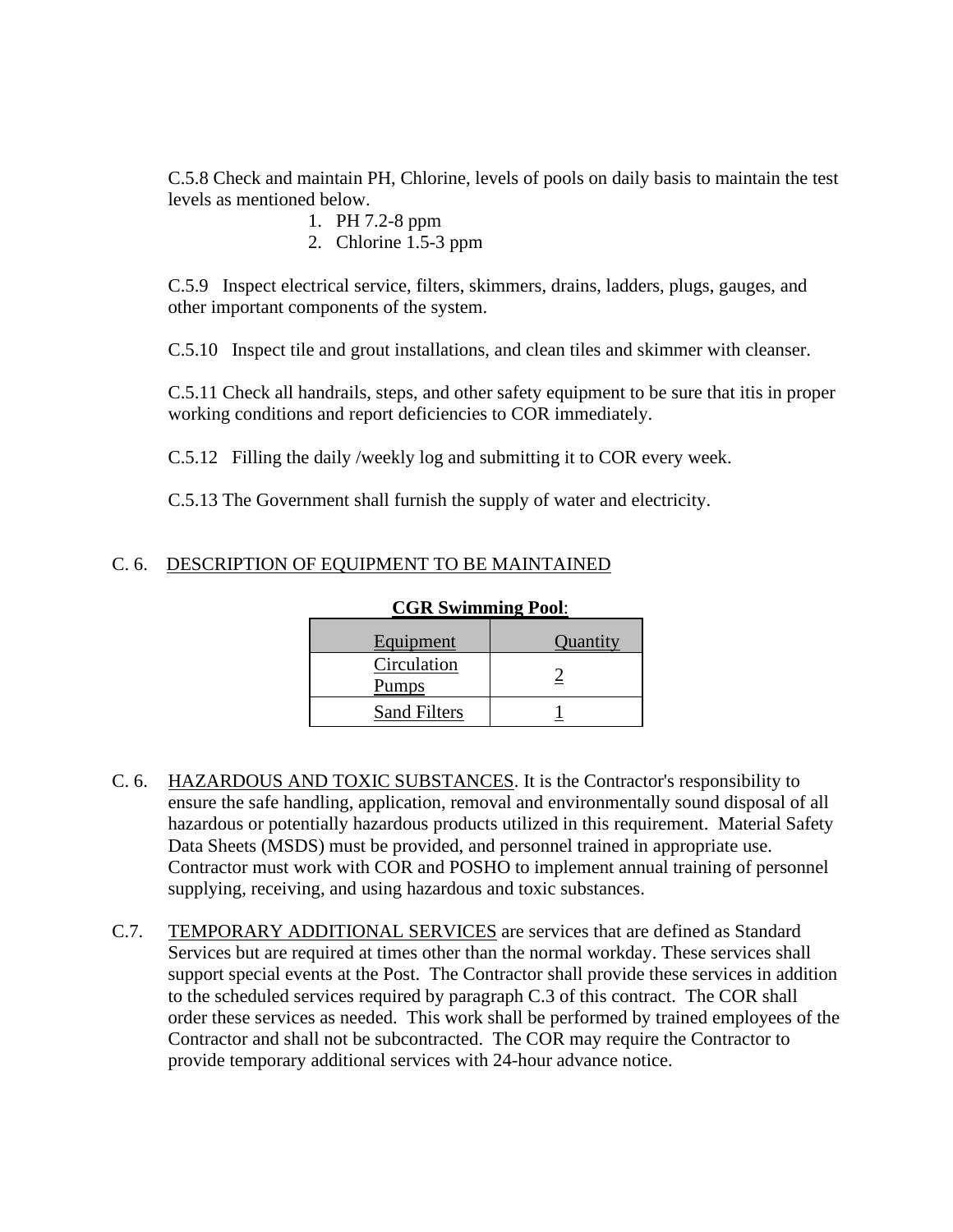C.8. GROUNDS CLEANING. The Contractor shall clean, sweep or pressure wash, and maintain all areas around the pool like pool deck, fence and pump rooms and or other areas specified by the COR.

(End of Scope)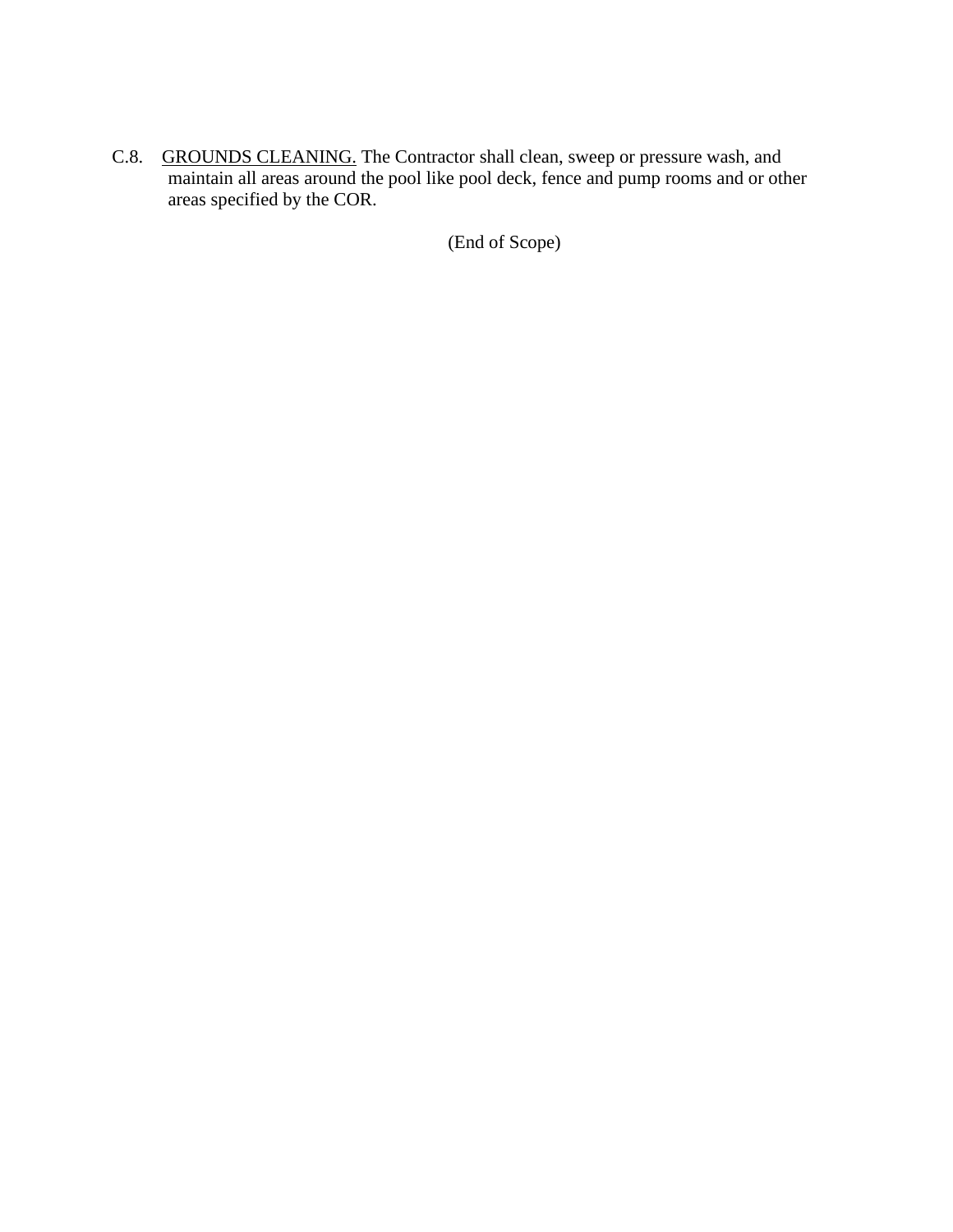#### SECTION D - PACKAGING AND MARKING

- RESERVED –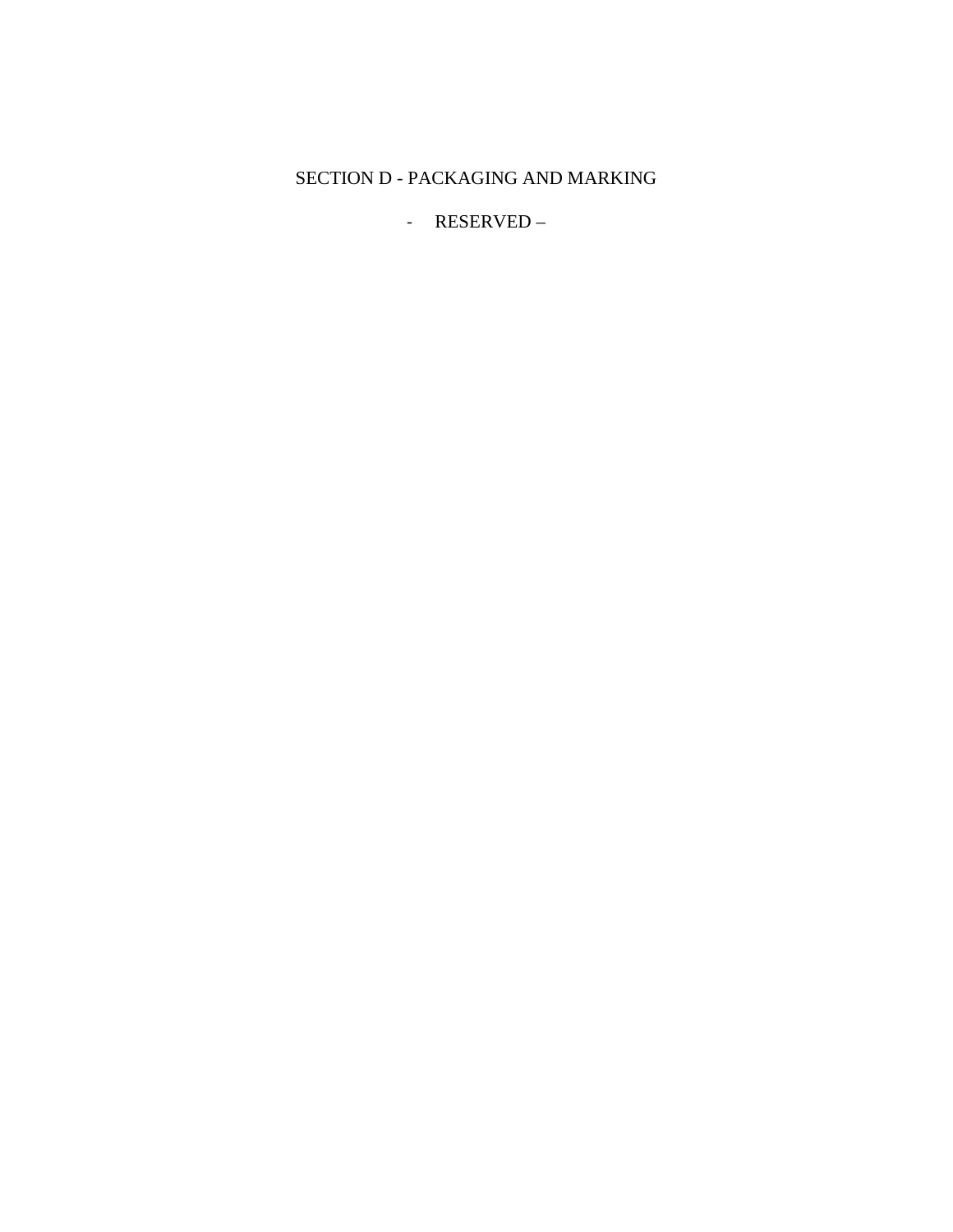#### SECTION E - INSPECTION AND ACCEPTANCE

#### E.1 52.252-2 CLAUSES INCORPORATED BY REFERENCE (FEB 1998)

This contract incorporates one or more clauses by reference, with the same force and effect as if they were given in full text. Upon request, the Contracting Officer will make their full text available. In addition, the full text of a clause may be accessed electronically at: [Acquisition.gov](https://acquisition.gov/browse/index/far)  this address is subject to change.

If the Federal Acquisition Regulation (FAR) is not available at the location indicated above, use the Department of State Acquisition website at [e-CFR](https://gov.ecfr.io/cgi-bin/text-idx?SID=d9a7851186785ba2b1896db79b1b6b29&mc=true&tpl=/ecfrbrowse/Title48/48tab_02.tpl) to see the links to the FAR. You may also use an Internet "search engine" (for example, Google, Yahoo or Excite) to obtain the latest location of the most current FAR.

The following Federal Acquisition Regulations are incorporated by reference:

#### *[Note to Contracting Officer: Include if over \$25,000]*

52.204-19 INCORPORATION BY REFERENCE OF REPRESENTATIONS AND CERTIFICATIONS (DEC 2014)

# E.2 APPLICABILITY OF INSPECTION CLAUSES

FAR clause 52.246-4, Inspection of Services - Fixed-Price, applies to services provided under Standard Services. FAR clause 52.246-6, Inspection-Time-and- Materials and Labor-Hour, applies to services provided under Temporary Additional Services.

#### E.3 QUALITY ASSURANCE AND SURVEILLANCE PLAN (QASP).

This plan is designed to provide an effective surveillance method to promote effective Contractor performance. The QASP provides a method for the Contracting Officer's Representative (COR) to monitor Contractor performance, advise the Contractor of unsatisfactory performance, and notify the Contracting Officer of continued unsatisfactory performance. The Contractor, not the Government, is responsible for management and quality control to meet the terms of the contract. The role of the Government is to conduct quality assurance to ensure that contract standards are achieved.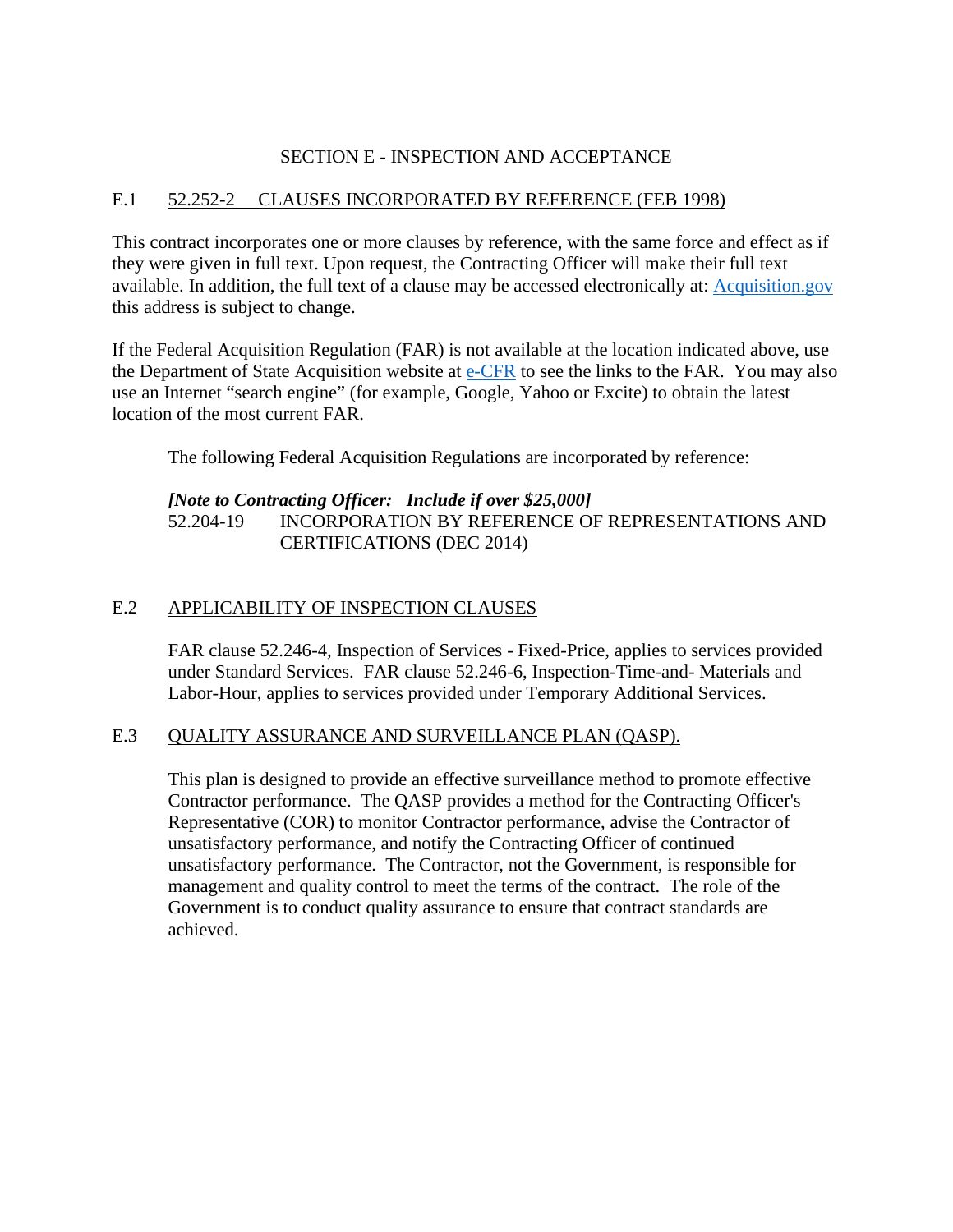| <b>Performance Objective</b>               | <b>PWS Para</b> | <b>Performance Threshold</b>   |
|--------------------------------------------|-----------------|--------------------------------|
| Services.                                  | C.1 thru C.     | All required services are      |
| Performs all Swimming pool maintenance     |                 | performed and no more than one |
| services set forth in the Performance Work |                 | (1) customer complaint is      |
| Statement (PWS)                            |                 | received per month             |
|                                            |                 |                                |

- E.3.1 SURVEILLANCE**.** The COR will receive and document all complaints from Government personnel regarding the services provided. If appropriate, the COR will send the complaints to the Contractor for corrective action.
- E.3.2 STANDARD**.** The performance standard is that the Government receives no more than one (1) customer complaint per month. The COR shall notify the Contracting Officer of the complaints so that the Contracting Officer may take appropriate action to enforce the inspection clause (FAR 52.246-4, Inspection of Services – Fixed Price (AUG 1996), if any of the services exceed the standard.

#### E.3.3 PROCEDURES

- (a) If any Government personnel observe unacceptable services, either incomplete work or required services not being performed they should immediately contact the COR.
- (b) The COR will complete appropriate documentation to record the complaint.
- (c) If the COR determines the complaint is invalid, the COR will advise the complainant. The COR will retain the annotated copy of the written complaint for his/her files.
- (d) If the COR determines the complaint is valid, the COR will inform the Contractor and give the Contractor additional time to correct the defect, if additional time is available. The COR shall determine how much time is reasonable.
- (e) The COR shall, as a minimum, orally notify the Contractor of any valid complaints.
- (f) If the Contractor disagrees with the complaint after investigation of the site and challenges the validity of the complaint, the Contractor will notify the COR. The COR will review the matter to determine the validity of the complaint.
- (g) The COR will consider complaints as resolved unless notified otherwise by the complainant.
- (h) Repeat customer complaints are not permitted for any services. If a repeat customer complaint is received for the same deficiency during the service period, the COR will contact the Contracting Officer for appropriate action under the Inspection clause.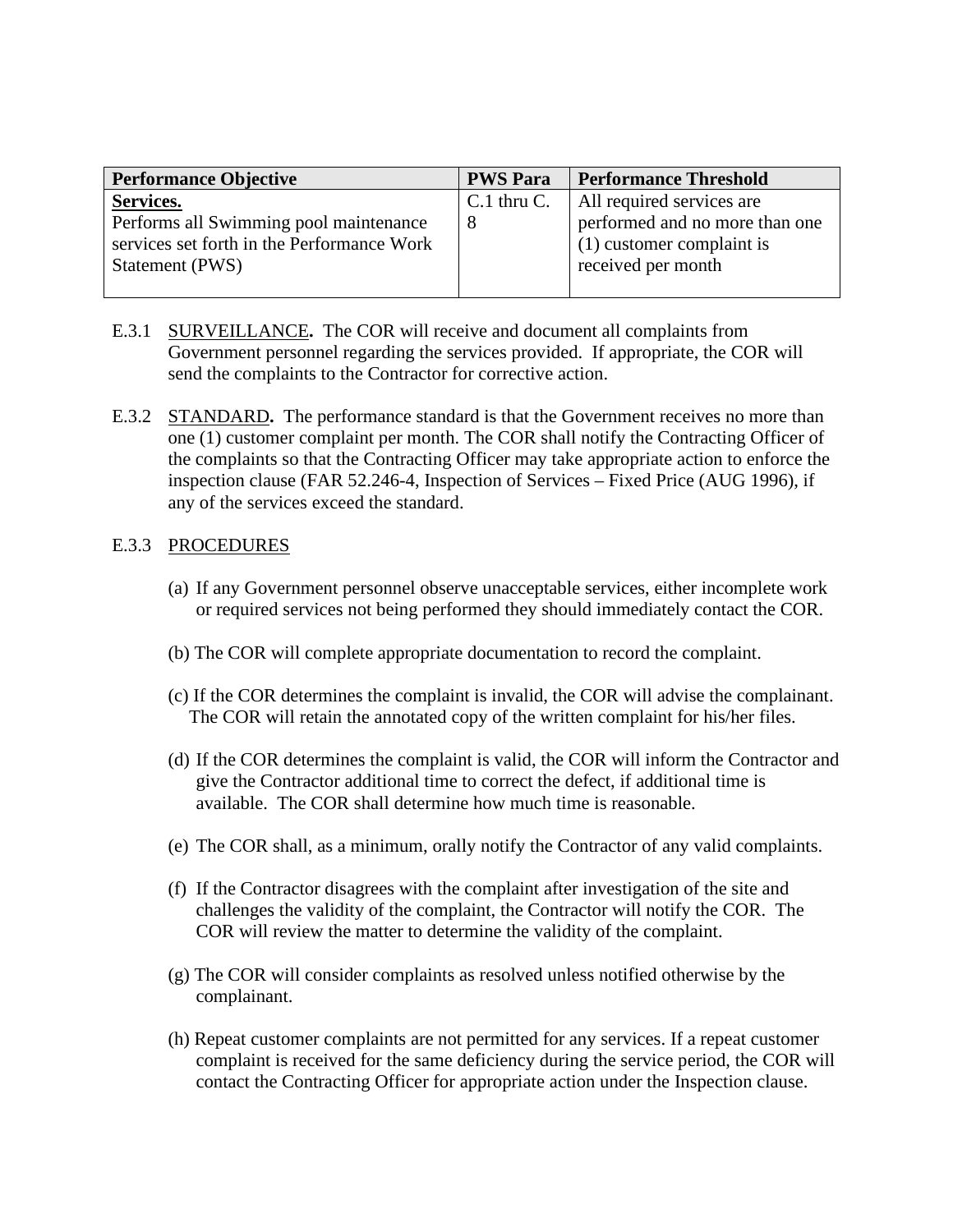# SECTION F - DELIVERIES OR PERFORMANCE

# F.1 52.252-2 CLAUSES INCORPORATED BY REFERENCE (FEB 1998)

This contract incorporates one or more clauses by reference, with the same force and effect as if they were given in full text. Upon request, the Contracting Officer will make their full text available. In addition, the full text of a clause may be accessed electronically at: [Acquisition.gov](https://acquisition.gov/browse/index/far)  this address is subject to change.

If the Federal Acquisition Regulation (FAR) is not available at the location indicated above, use the Department of State Acquisition website at [e-CFR](https://gov.ecfr.io/cgi-bin/text-idx?SID=d9a7851186785ba2b1896db79b1b6b29&mc=true&tpl=/ecfrbrowse/Title48/48tab_02.tpl) to see the links to the FAR. You may also use an Internet "search engine" (for example, Google, Yahoo or Excite) to obtain the latest location of the most current FAR.

The following FAR clauses are incorporated by reference:

# CLAUSE TITLE AND DATE

52.242-15 STOP-WORK ORDER (AUG 1989) \* *\*52.242-15 applies to Standard Services in Section B* 52.242-15 STOP-WORK ORDER (Alternate I, APR 1984\*) \**52.242-15, Alternate I (APR 1984), applies to Temporary Additional Services*

52.242-17 GOVERNMENT DELAY OF WORK (APR 1984)

# F.2 PERIOD OF PERFORMANCE

The performance period of this contract is from the start date in Notice to Proceed and continuing for Twelve months*,* with Two-year options to renew. The initial period of performance includes any transition period authorized under the contract.

# F.3 DELIVERY SCHEDULE

| <b>DELIVERABLE</b>                          | <b>DUE DATE</b>                      |
|---------------------------------------------|--------------------------------------|
| Pool Maintenance Plan $(C.4.5 \& C.6.2)$    | 30 days after date of contract award |
| Names, biographic data, police clearance of |                                      |
| contractor personnel (H.1)                  | 20 days after date of contract award |
| Certificate of Insurance (H.5)              | 7 days after date of contract award  |

The following items shall be delivered under this contract.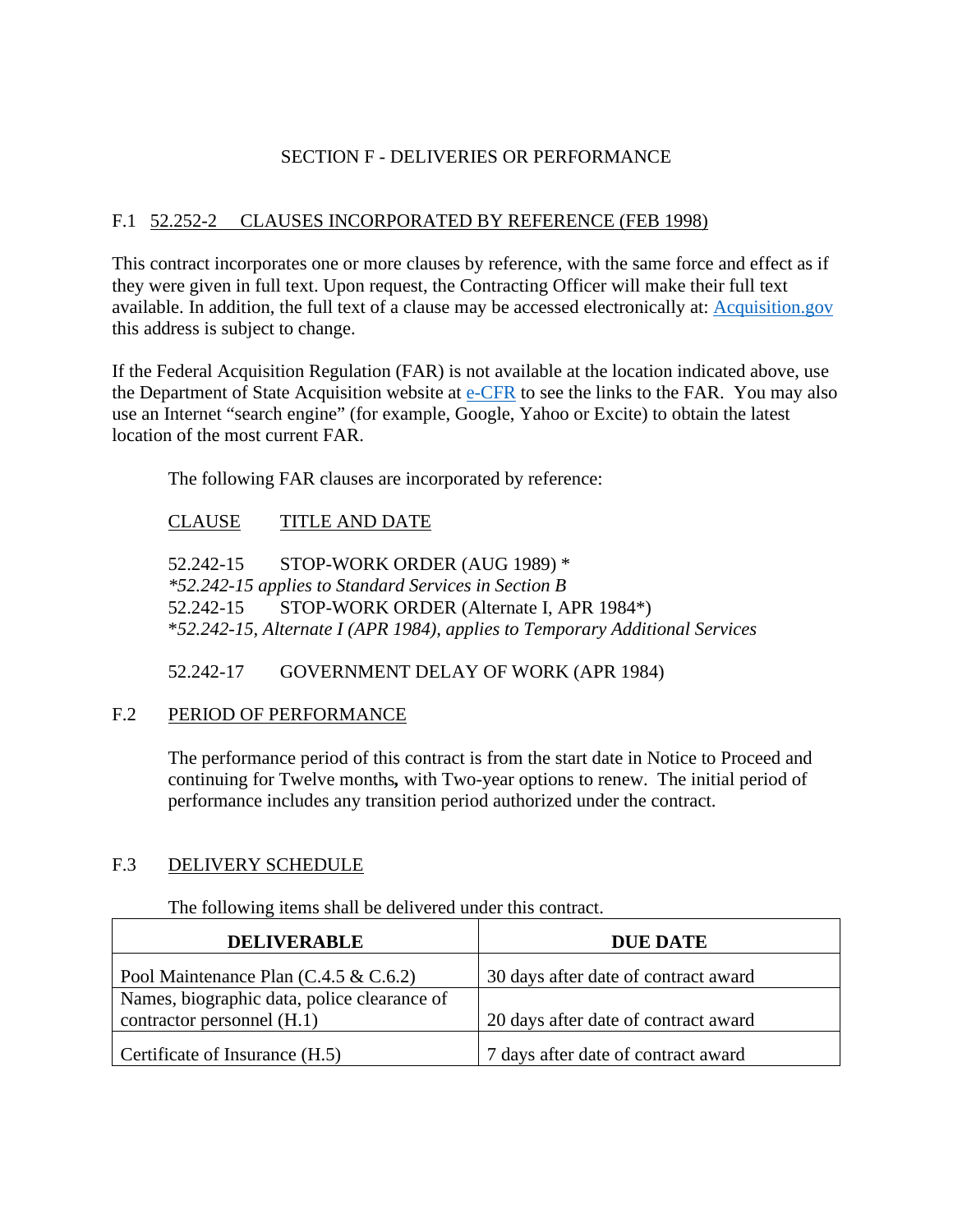# F.4. NOTICE TO PROCEED (NTP)

After contract award and submission of acceptable insurance certificates, the Government will send the Contractor a Notice to Proceed. That Notice to Proceed will establish a date (a minimum of ten (10) days from date of contract award unless the Contractor agrees to an earlier date) on which performance shall start.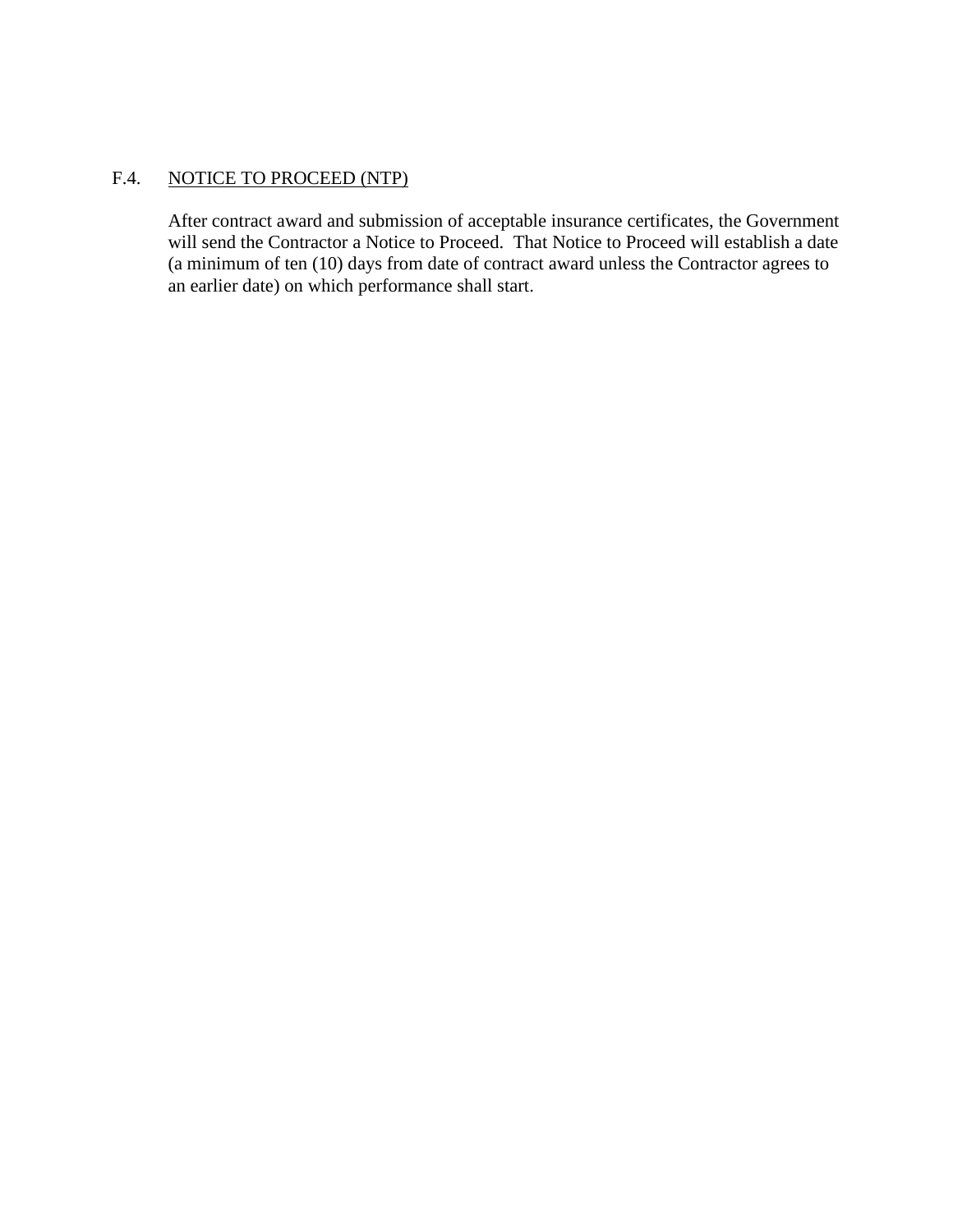# SECTION G - CONTRACT ADMINISTRATION DATA

#### G.1. MONITORING OF THE CONTRACTOR

G.1.1. 652.242-70 CONTRACTING OFFICER'S REPRESENTATIVE (COR) (AUG 1999)

- (a) The Contracting Officer may designate in writing one or more Government employees, by name or position title, to take action for the Contracting Officer under this contract. Each designee shall be identified as a Contracting Officer's Representative (COR). Such designation(s) shall specify the scope and limitations of the authority so delegated; provided, that the designee shall not change the terms or conditions of the contract, unless the COR is a warranted Contracting Officer, and this authority is delegated in the designation.
- (b) The COR for this contract is the Facility Manager or his designee.

#### G.1.2 DUTIES

The COR is responsible for inspection and acceptance of services. These duties include review of Contractor invoices, including the supporting documentation required by the contract. The COR may provide technical advice, substantive guidance, inspections, invoice approval, and other purposes as deemed necessary under the contract.

#### G.2 SUBMISSION OF INVOICES

The Contractor shall submit invoices in an original and three (3) copies to the Contracting Officer's Representative (COR) through the Financial Management Office (FMO) at the following address:

*[Note to Contracting Officer: Identify address of the FMO. The FMO shall log in all invoices and pass them to the COR.]*

B&F Section (hyderabadbnfstate.gov) U.S. Consulate General Hyderabad 1-8-323 Chiran Fort Lane Begumpet, Secunderabad – 500 003

#### G.2.1 GOODS AND SERVICES TAX

#### *GST*

GST. The Contractor shall include GST as a separate charge on the Invoice and as a separate line item in Section B.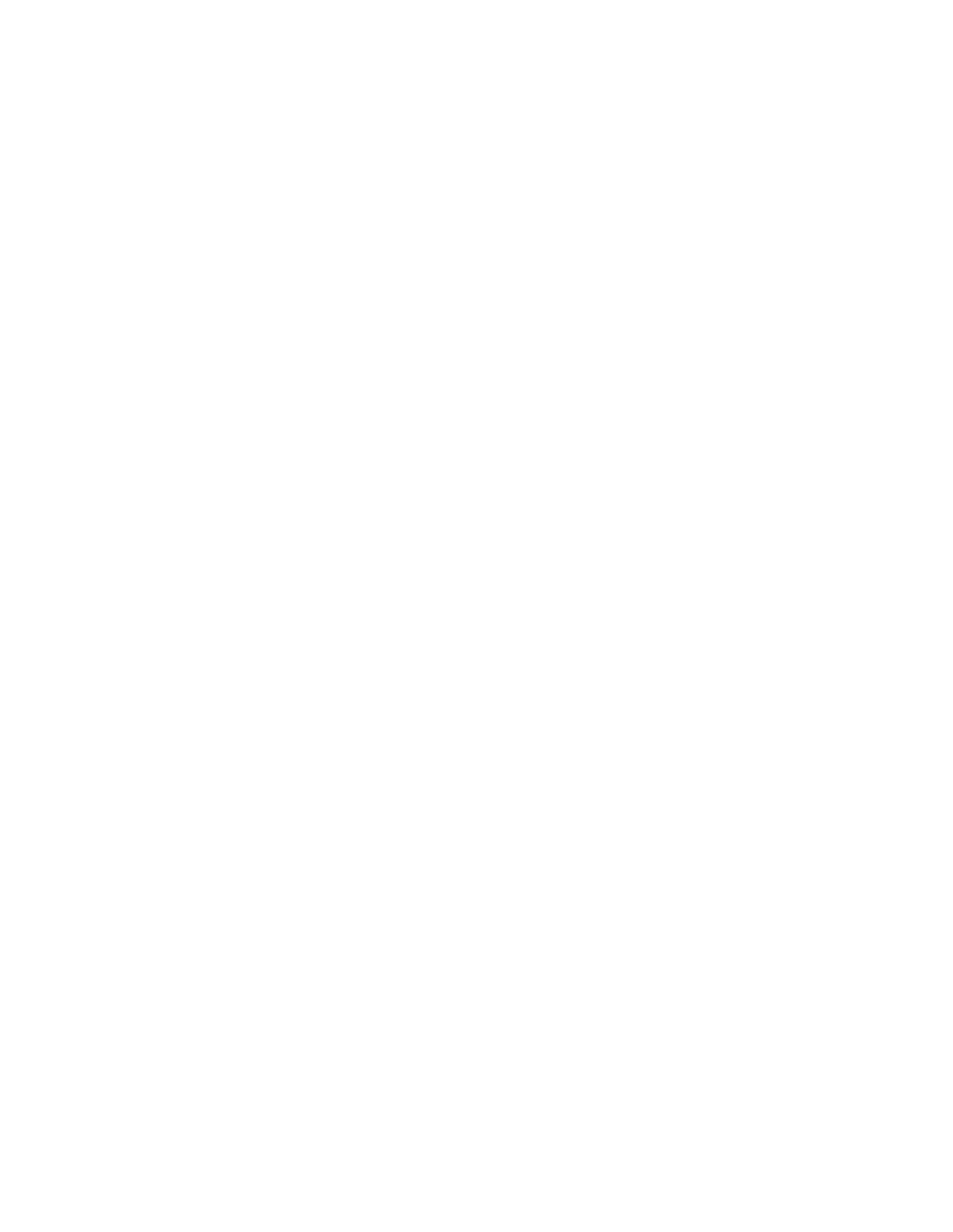## SECTION H - SPECIAL CONTRACT REQUIREMENTS

### H.1 SECURITY

H.1.1 General. The Government reserves the right to deny access to U.S.-owned and U.S.-operated facilities to any individual. The Government will run background checks on all proposed Contractor employees. The Contractor shall provide the names, biographic data and police clearance on all Contractor personnel who shall work on this contract within 10 days of receipt NTP, 20 days of Award of Contract.

H.1.2 Identity Cards. The Government shall issue identity cards to Contractor personnel, after they are approved. Contractor personnel shall display identify card(s) on the uniform at all times while providing services under this contract. These identity cards are the property of the Government. The Contractor is responsible for their return at the end of the contract, when an employee leaves Contractor service, or at the request of the Government.

#### H.2 STANDARDS OF CONDUCT

- (a) General*.* The Contractor shall maintain satisfactory standards of employee competency, conduct, cleanliness, appearance and integrity and shall be responsible for taking such disciplinary action with respect to employees as required. Each Contractor employee is expected to adhere to standards of conduct that reflect credit on themselves, their employer, and the United States Government*.* The Government reserves the right to direct the Contractor to remove an employee from the worksite for failure to comply with the standards of conduct*.* The Contractor shall immediately replace such an employee to maintain continuity of services at no additional cost to the Government.
- (b) Uniforms*.* The Contractor's employees shall wear clean, neat and identifiable uniforms, although not necessarily identical uniforms*.* All employees shall always wear accreditation.
- (c) Disorderly conduct, use of abusive or offensive language, quarreling, intimidation by words, actions, or fighting shall not be condoned. Also included is participation in disruptive activities that interfere with normal and efficient Government operations.
- (d) Intoxicants and Narcotics. The Contractor shall not allow its employees while on duty to possess, sell, consume, or be under the influence of intoxicants, drugs or substances that produce similar effects.
- (e) Criminal Actions*.* Contractor employees may be subject to criminal actions as allowed by law in certain circumstances. These include but are not limited to the following actions: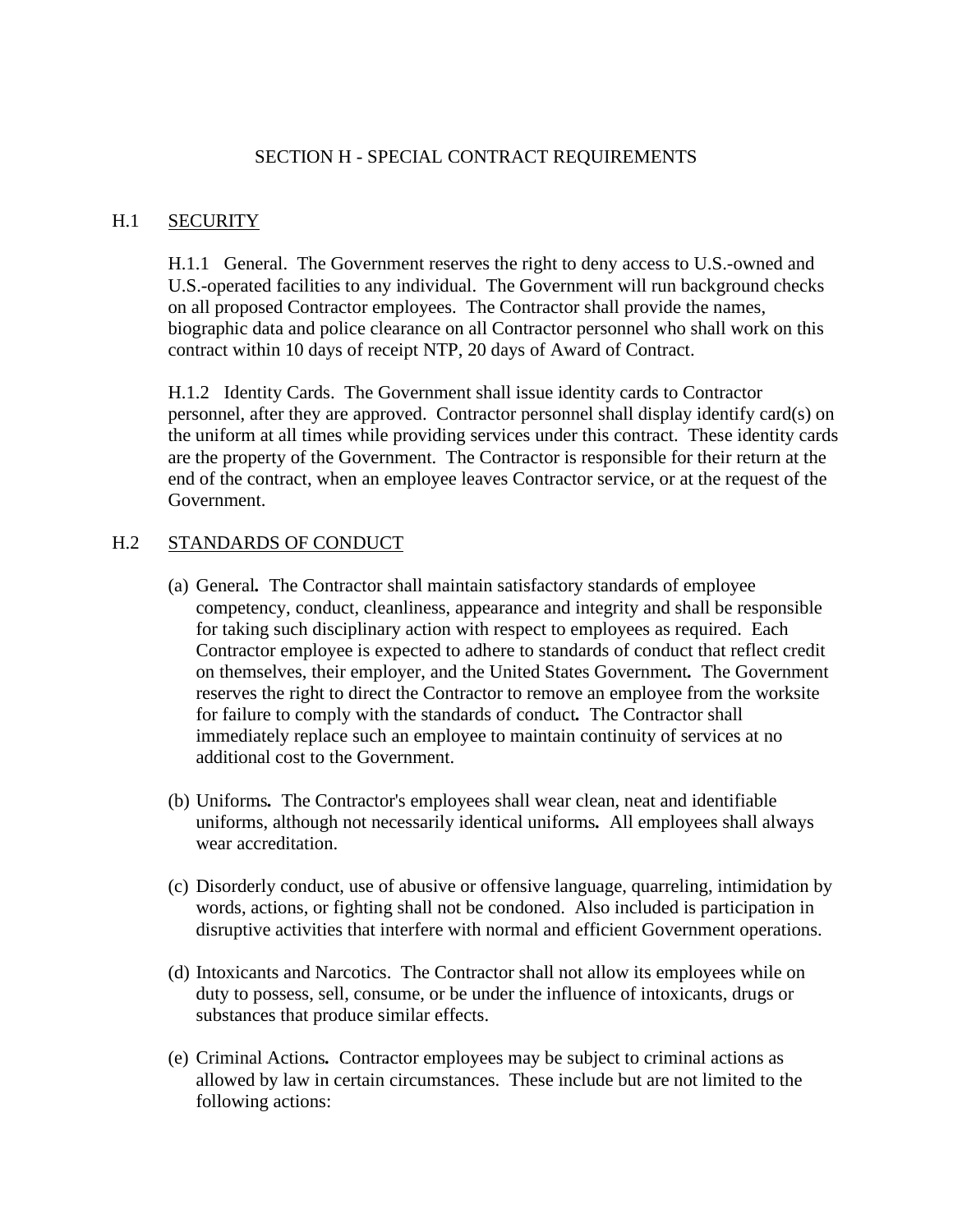- Falsification or unlawful concealment, removal, mutilation, or destruction of any official documents or records or concealment of material facts by willful omission from official documents or records.
- Unauthorized use of Government property, theft, vandalism, or immoral conduct.
- Unethical or improper use of official authority or credentials.
- Security violations; or,
- Organizing or participating in gambling in any form.
- (f) Key Control. The Contractor shall receive, secure, issue and account for any keys issued for access to buildings, offices, equipment, gates, etc., for the purposes of this contract. The Contractor shall not duplicate keys without the COR's approval. Where it is determined that the Contractor or its agents have duplicated a key without permission of the COR, the Contractor shall remove the individual(s) responsible from this contract. If the Contractor has lost any such keys, the Contractor shall immediately notify the COR. In either event, the Contractor shall reimburse the Government for the cost of rekeying that portion of the system.

# H.3 PERSONNEL HEALTH REQUIREMENTS

All employees shall be in good general health without physical disabilities that would interfere with acceptable performance of their duties. All employees shall be free from communicable diseases.

# H.4 LAWFUL OPERATION, PERMITS, AND INDEMNIFICATION

- (a) Bonds. The Government imposes bonding requirement on this contract*.* The Contractor shall provide any official bonds required, pay any fees or costs involved or related to the authorization for the equipping of any employees engaged in providing services specified under this contract if such bonds or payments are legally required by the local government or local practice.
- (b) Employee Salary Benefits. The Contractor shall be responsible for payment of all employee wages and benefits required by host country law or agreements with its employees. The Government, its agencies, agents, and employees shall not be part of any legal action or obligation regarding these benefits which may subsequently arise. Where local law requires bonuses, specific minimum wage levels, premium pay for holidays, payments for social security, pensions, sick or health benefits, severance payments, childcare or any other benefit, the Contractor is responsible for payments of these costs and must include them in the fixed prices in this contract.
- (c) Personal Injury, Property Loss or Damage (Liability). The Contractor assumes absolute responsibility and liability for any and all personal injuries or death and property damage or losses suffered due to negligence of the Contractor's personnel in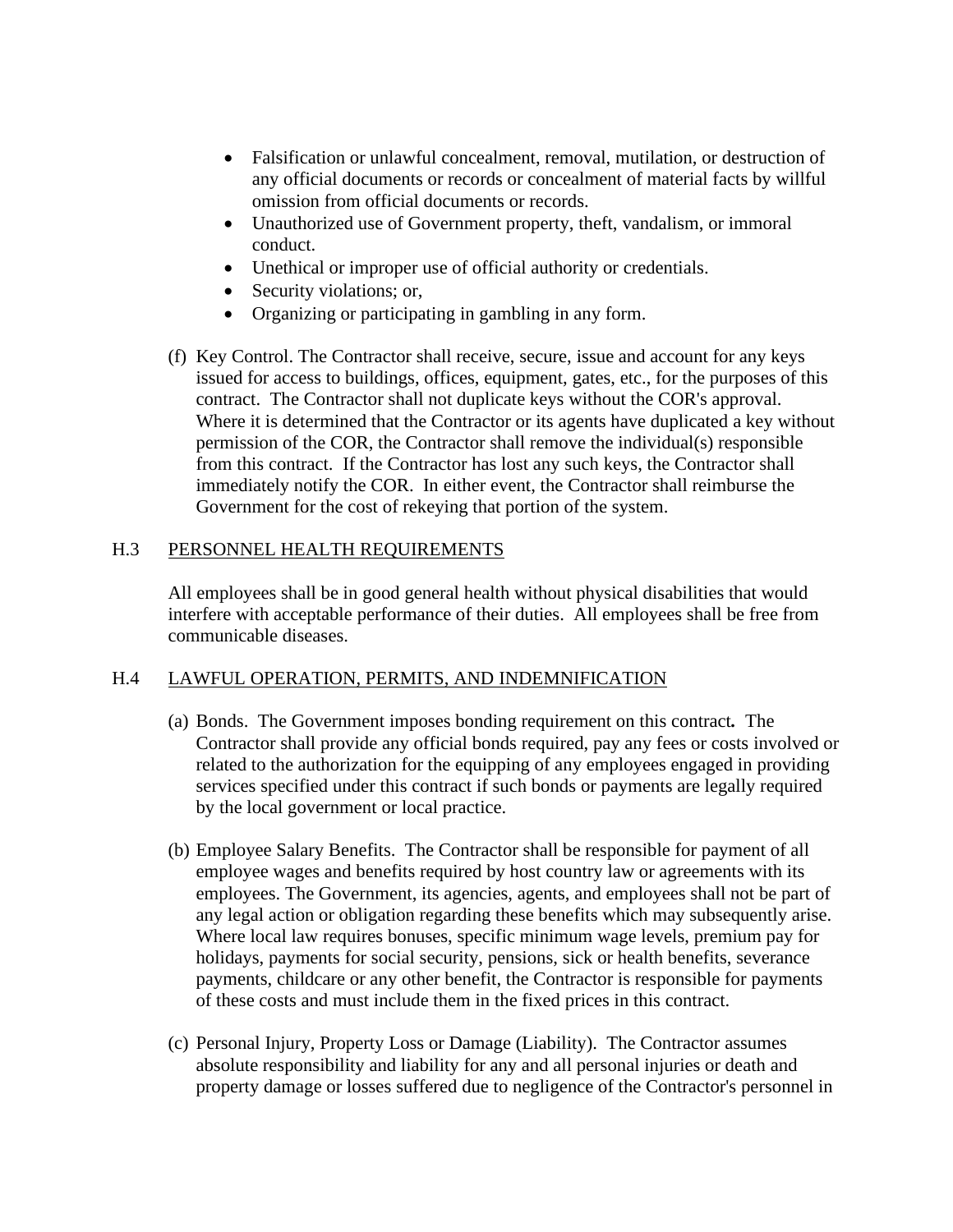the performance of this contract. The Contractor's assumption of absolute liability is independent of any insurance policies.

(d) Amount of Insurance. The Contractor is required to provide whatever insurance is legally necessary. The Contractor shall, at its own expense, provide and maintain during the entire performance period the following insurance amounts:

| o ener ar maconie                                       |               |
|---------------------------------------------------------|---------------|
| 1. Bodily Injury, On or Off the Site, in U.S. Dollars   |               |
| Per Occurrence                                          | INR.100,000   |
| Cumulative                                              | INR.1,000,000 |
| 2. Property Damage, On or Off the Site, in U.S. Dollars |               |
| Per Occurrence                                          | INR.100,000   |
| Cumulative                                              | INR.1,000,000 |

#### **General Liability**

The types and amounts of insurance are the minimums required. The Contractor shall obtain any other types of insurance required by local law or that are ordinarily or customarily obtained in the location of the work. The limit of such insurance shall be as provided by law or sufficient to meet normal and customary claims.

For those Contractor employees assigned to this contract who are either United States citizens or hired in the United States or its possessions, the Contractor shall provide workers' compensation insurance in accordance with FAR 52.228-3.

The Contractor agrees that the Government shall not be responsible for personal injuries or for damages to:

- (a) Any property of the Contractor,
- (b) Its officers,
- (c) Agents,
- (d) Servants,
- (e) Employees, or
- (f) Any other person,

arising from, and incidental to, the Contractor's performance of this contract.

The Contractor shall hold harmless and indemnify the Government from any and all claims arising, except in the instance of gross negligence on the part of the Government.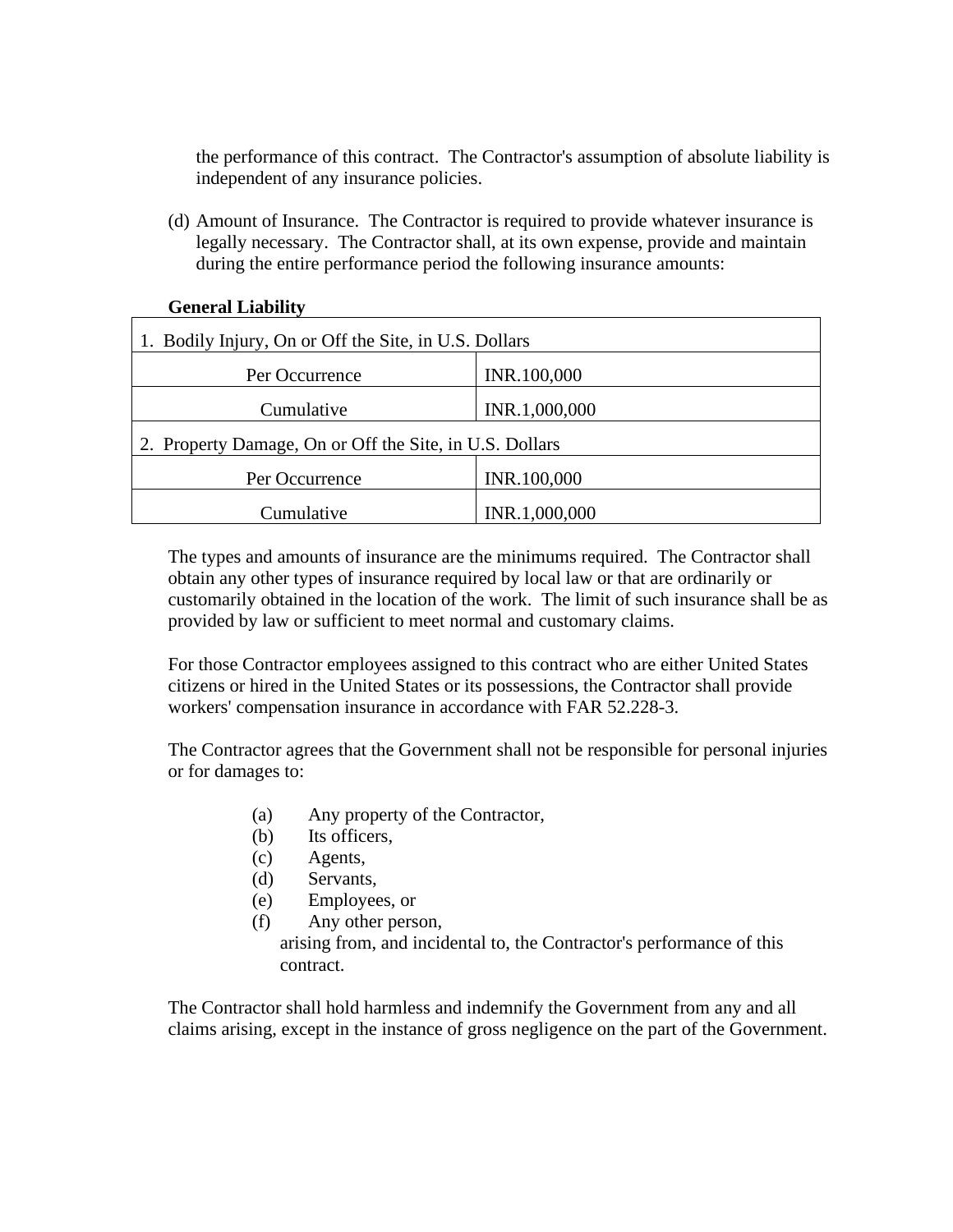The Contractor shall obtain adequate insurance for damage to, or theft of, materials and equipment in insurance coverage for loose transit to the site or in storage on or off the site.

(e) Permits. Without additional cost to the Government, the Contractor shall obtain all permits, licenses, and appointments required for the prosecution of work under this contract. The Contractor shall obtain these permits, licenses, and appointments in compliance with applicable host country laws. The Contractor shall provide evidence of possession or status of application for such permits, licenses, and appointments to the Contracting Officer with its proposal. Application, justification, fees, and certifications for any licenses required by the host government are entirely the responsibility of the Contractor.

## H.5 CERTIFICATE OF INSURANCE

The Contractor shall furnish to the Contracting Officer a current certificate of insurance as evidence of the insurance required. In addition, the Contractor shall furnish evidence of a commitment by the insurance carrier to notify the Contracting Officer in writing of any material change, expiration or cancellation of any of the insurance policies required not less than thirty (30) days before such change, expiration or cancellation is effective. If Contractor is self-insured, then the Contractor shall not change or decrease the coverage without the Contracting Officer's approval.

## H.6 TRANSITION PLAN

Within **10 days** after contract award, the Contracting Officer may request that the Contractor develop a plan for preparing the Contractor to assume all responsibilities for services defined in Section C and the Exhibits in Section J of this contract. The plan shall establish the projected period for completion of all clearances of Contractor personnel, and the projected start date for performance of all services required under this contract. The plan shall assign priority to the selection of all supervisors to be used under the contract.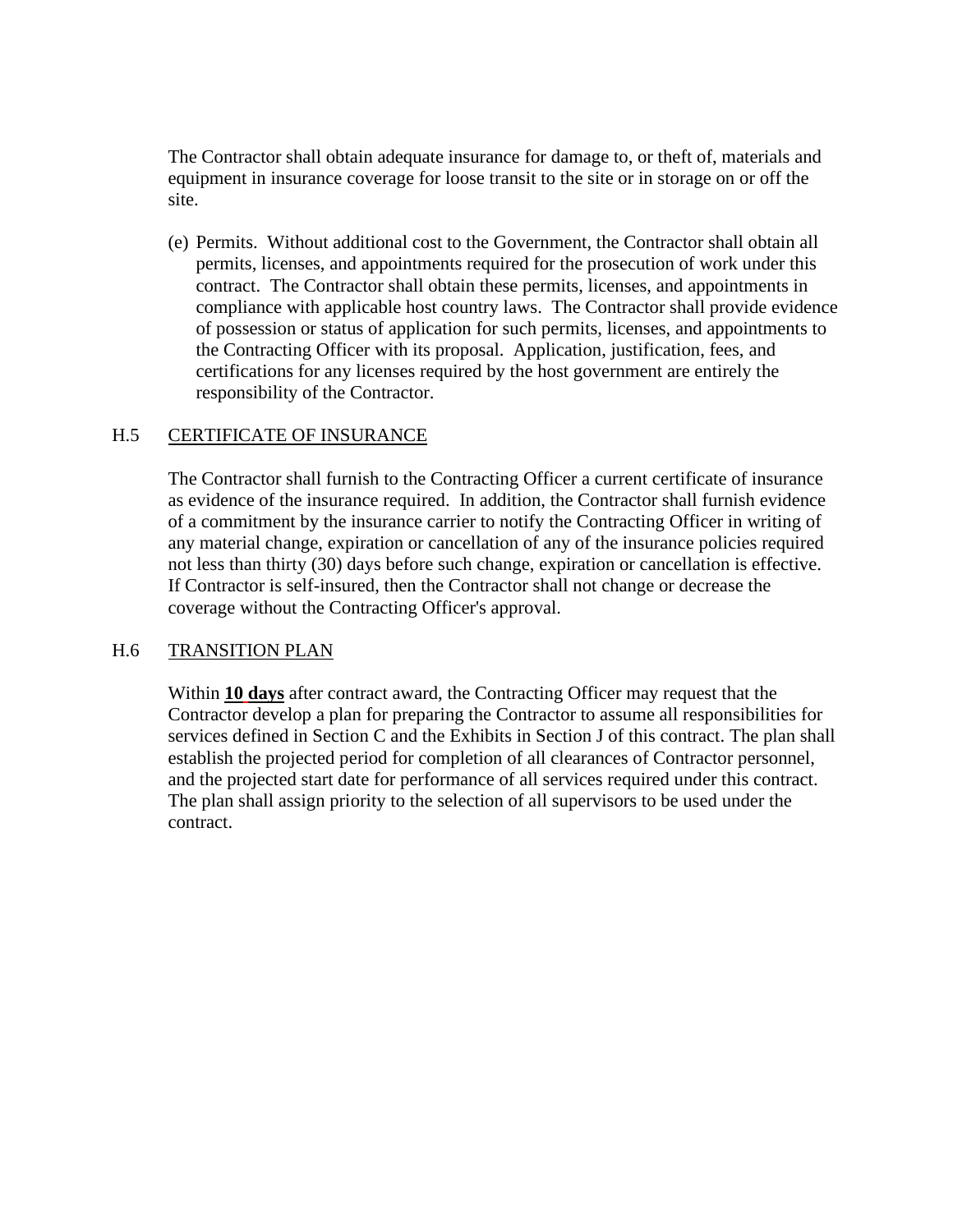# SECTION I - CONTRACT CLAUSES

# I.1 52.252-2 CLAUSES INCORPORATED BY REFERENCE (FEB 1998)

This contract incorporates one or more clauses by reference, with the same force and effect as if they were given in full text. Upon request, the Contracting Officer will make their full text available. In addition, the full text of a clause may be accessed electronically at: [Acquisition.gov](https://acquisition.gov/browse/index/far)  this address is subject to change.

If the Federal Acquisition Regulation (FAR) is not available at the location indicated above, use the Department of State Acquisition website at [e-CFR](https://gov.ecfr.io/cgi-bin/text-idx?SID=d9a7851186785ba2b1896db79b1b6b29&mc=true&tpl=/ecfrbrowse/Title48/48tab_02.tpl) to see the links to the FAR. You may also use an Internet "search engine" (for example, Google, Yahoo or Excite) to obtain the latest location of the most current FAR.

The following FAR clauses are incorporated by reference:

| <b>CLAUSES</b>     | <b>TITLE AND DATE</b>                                                                          |
|--------------------|------------------------------------------------------------------------------------------------|
| 52.202-1           | <b>DEFINITIONS (JUN 2020)</b>                                                                  |
| 52.203-3           | <b>GRATUITIES (APR 1984)</b>                                                                   |
| 52.203-5           | COVENANT AGAINST CONTINGENT FEES (MAY 2014)                                                    |
| 52.203-6           | RESTRICTIONS ON SUBCONTRACTOR SALES TO THE<br><b>GOVERNMENT (JUN 2020)</b>                     |
| <del>\$150K]</del> | <b>[Note to Contracting Officer: Include 52.203-7 in solicitations and contracts over</b>      |
|                    | 52.203-7 ANTI-KICKBACK PROCEDURES (JUN 2020)                                                   |
| 52.203-8           | CANCELLATION, RESCISSION, AND RECOVERY<br>OF FUNDS FOR ILLEGAL OR IMPROPER ACTIVITY (MAY 2014) |
| 52.203-10          | PRICE OR FEE ADJUSTMENT FOR ILLEGAL OR IMPROPER<br><b>ACTIVITY (MAY 2014)</b>                  |
| 52.203-12          | LIMITATION ON PAYMENTS TO INFLUENCE CERTAIN FEDERAL<br><b>TRANSACTIONS (JUN 2020)</b>          |
|                    |                                                                                                |

52.203-13 CONTRACTOR CODE OF BUSINESS ETHICS (JUN 2020)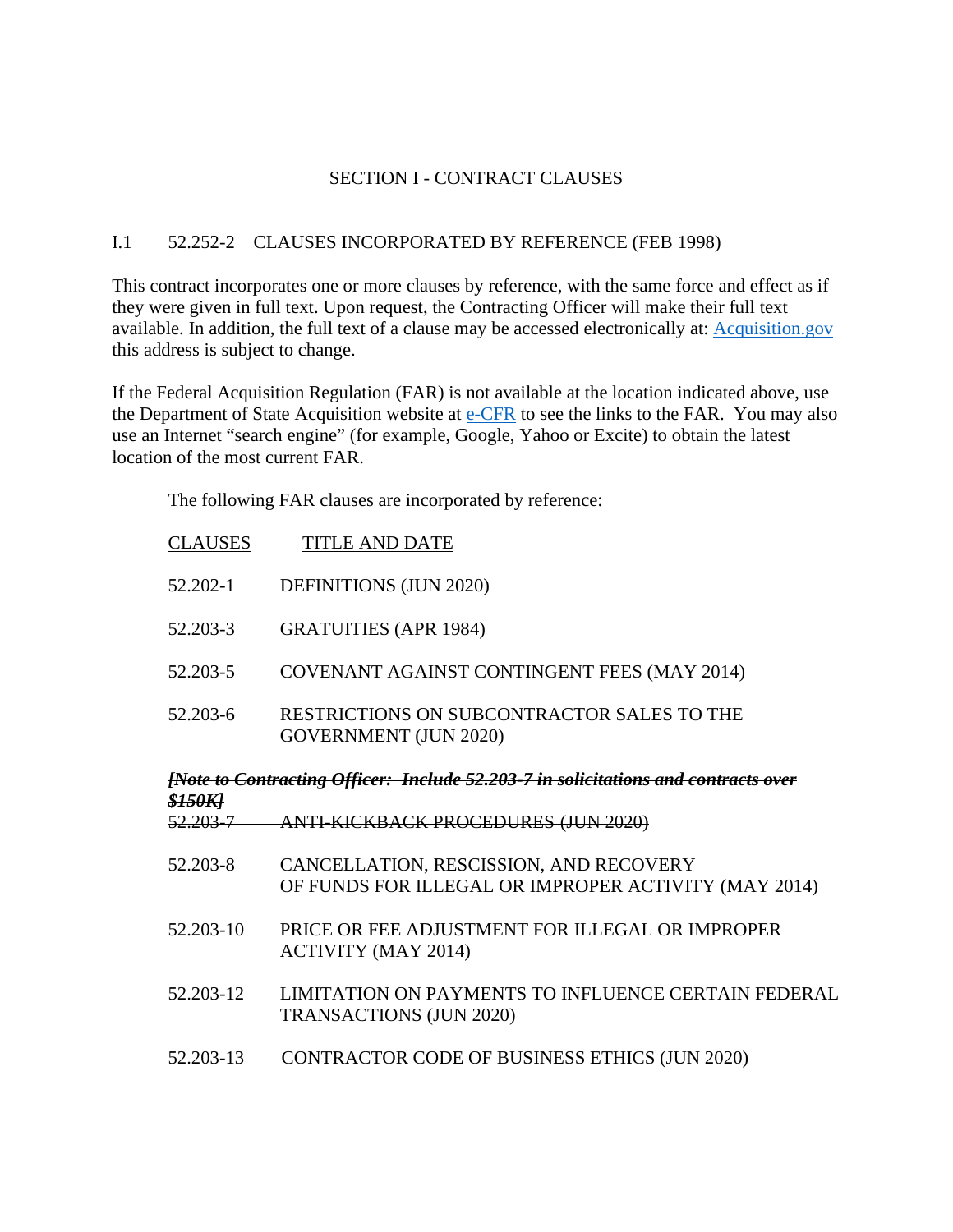- 52.203-17 CONTRACTOR EMPLOYEE WHISTLEBLOWER RIGHTS AND REQUIREMENT TO INFORM EMPLOYEES OF WHISTLEBLOWER RIGHTS (JUN 2020)
- 52.203-19 Prohibition on Requiring Certain Internal Confidentiality Agreements or Statements (JAN 2017)
- 52.204-4 PRINTED OR COPIED DOUBLE-SIDED ON POSTCONSUMER FIBER CONTENT PAPER (MAY 2011)
- 52.204-7 SYSTEM FOR AWARD MANAGEMENT (OCT 2018)

*[Note to Contracting Officer: If contractor personnel on USG property add 52.204-9]*

- 52.204-9 PERSONAL IDENTITY VERIFICATION OF CONTRACTOR PERSONNEL (JAN 2011)
- 52.204-10 REPORTING EXECUTIVE COMPENSATION AND FIRST-TIER SUBCONTRACT AWARDS (JUN 2020)
- 52.204-13 SYSTEM FOR AWARD MANAGEMENT MAINTENANCE (OCT 2018)
- 52.204-18 COMMERCIAL AND GOVERNMENT ENTITY CODE MAINTENANCE (AUG 2020)
- 52.204-23 PROHIBITION ON CONTRACTING FOR HARDWARE, SOFTWARE, AND SERVICES DEVELOPED OR PROVIDED BY KASPERSKY LAB AND OTHER COVERED ENTITIES (JUL 2018)
- 52.204-25 PROHIBITION ON CONTRACTING FOR CERTAIN TELECOMMUNICATION AND VIDEO SURVEILLANCE SERVICES OR EQUIPMENT (AUG 2020)
- 52.209-6 PROTECTING THE GOVERNMENT'S INTEREST WHEN SUBCONTRACTING WITH CONTRACTORS DEBARRED, SUSPENDED, OR PROPOSED FOR DEBARMENT (JUN 2020)
- 52.209-9 UPDATES OF PUBLICLY AVAILABLE INFORMATION REGARDING RESPONSIBILITY MATTERS (OCT 2018)
- 52.215-2 AUDIT AND RECORDS NEGOTIATION (JUN 2020)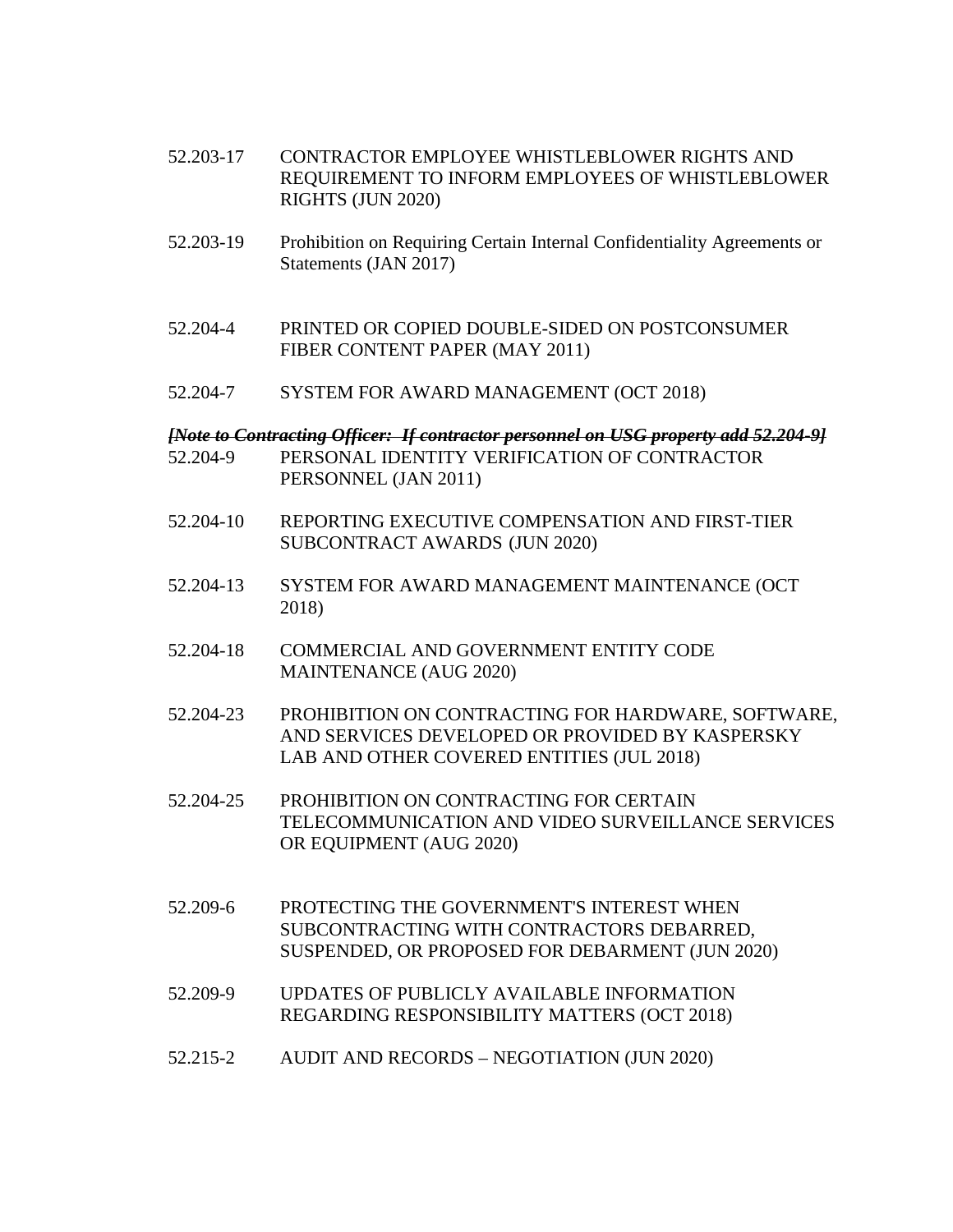- 52.215-8 ORDER OF PRECEDENCE--UNIFORM CONTRACT FORMAT (OCT 1997)
- 52.215-11 PRICE REDUCTION FOR DEFECTIVE CERTIFIED COST OR PRICING DATA – MODIFICATIONS (JUN 2020)
- 52.215-13 SUBCONTRACTOR CERTIFIED COST OR PRICING DATA MODIFICATIONS (JUN 2020)
- 52.215-21 REQUIREMENTS FOR COST OR PRICING DATA OR INFORMATION OTHER THAN COST OR PRICING DATA MODIFICATIONS (JUN 2020)
- 52.222-19 CHILD LABOR COOPERATION WITH AUTHORITIES AND REMEDIES (JAN 2020)
- 52.222-50 COMBATTING TRAFFICKING IN PERSONS (OCT 2020)
- 52.223-18 ENCOURAGING CONTRACTOR POLICIES TO BAN TEXT MESSAGING WHILE DRIVING (JUN 2020)
- 52.225-5 TRADE AGREEMENTS (OCT 2019)
- 52.225-13 RESTRICTIONS ON CERTAIN FOREIGN PROCUREMENTS (FEB 2021)
- 52.225-14 INCONSISTENCY BETWEEN ENGLISH VERSION AND TRANSLATION OF CONTRACT (FEB 2000)
- 52.228-3 WORKERS' COMPENSATION INSURANCE (Defense Base Act) (JUL 2014)
- 52.228-4 WORKERS COMPENSATION AND WAR-HAZARD INSURANCE OVERSEAS (APR 1984)
- 52.228-5 INSURANCE-WORK ON A GOVERNMENT INSTALLATION (JAN 1997)
- 52.229-6 TAXES FOREIGN FIXED-PRICE CONTRACTS (FEB 2013)
- 52.229-7 TAXES- FIXED PRICE CONTRACTS WITH FOREIGN GOVERNMENTS (FEB 2013)
- 52.232-1 PAYMENTS (APR 1984)

\*Clause, below, is for temporary additional services only.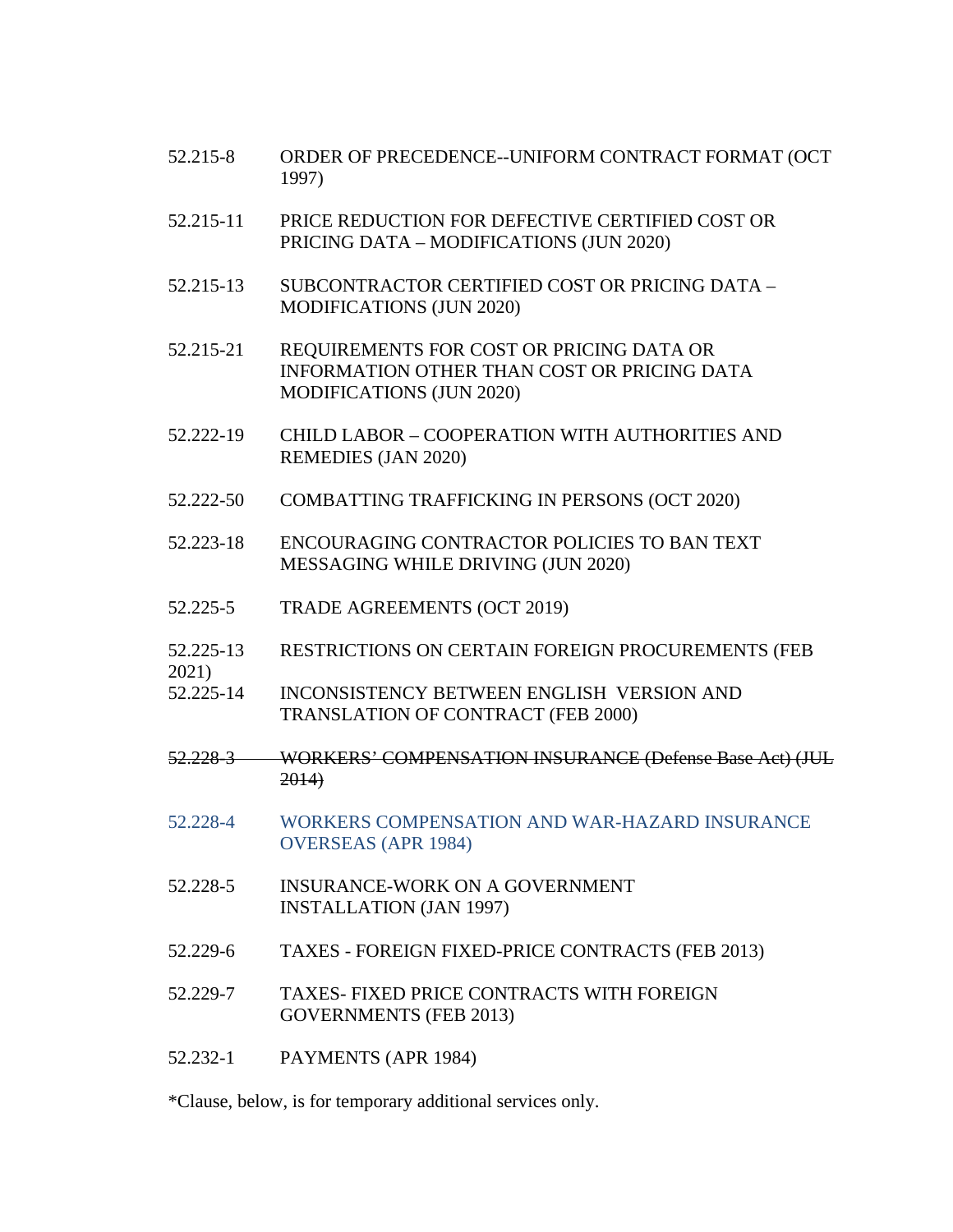- 52.232-7 PAYMENTS UNDER TIME-AND-MATERIALS AND LABOR-HOUR CONTRACTS (AUG 2012) \*
- 52.232-8 DISCOUNTS FOR PROMPT PAYMENT (FEB 2002)
- 52.232-11 EXTRAS (APR 1984)
- 52.232-17 INTEREST (MAY 2014)
- 52.232-22 LIMITATIONS OF FUNDS (APR 1984)
- 52.232-24 PROHIBITION OF ASSIGNMENT OF CLAIMS (MAY 2014)
- 52.232-25 PROMPT PAYMENT (JAN 2017)
- 52.232-32 PERFORMANCE-BASED PAYMENTS (APR 2012)
- 52.232-33 PAYMENT BY ELECTRONIC FUNDS TRANSFER SYSTEM FOR AWARD MANAGEMENT (OCT 2018)
- 52.232-34 PAYMENT BY EFT OTHER THAN SAM (JULY 2013)
- 52.233-1 DISPUTES (MAY 2014) Alternate I (DEC 1991)
- 52.233-3 PROTEST AFTER AWARD (AUG 1996)
- 52.233-4 APPLICABLE LAW FOR BREACH OF CONTRACT CLAIM (OCT 2004)
- 52.237-2 PROTECTION OF GOVERNMENT BUILDINGS, EQUIPMENT, AND VEGETATION (APR 1984)
- 52.237-3 CONTINUITY OF SERVICES (JAN 1991)
- 52.242-13 BANKRUPTCY (JULY 1995)
- 52.243-1 CHANGES FIXED-PRICE (AUG 1987) Alternate I & II (APR 1984)

\*Clause below is for temporary additional services only 52.243-3 CHANGES—TIME AND MATERIALS OR LABOR HOURS (SEP  $2000$ )  $*$ 

52.244-6 SUBCONTRACTS FOR COMMERCIAL ITEMS (JUL 2021)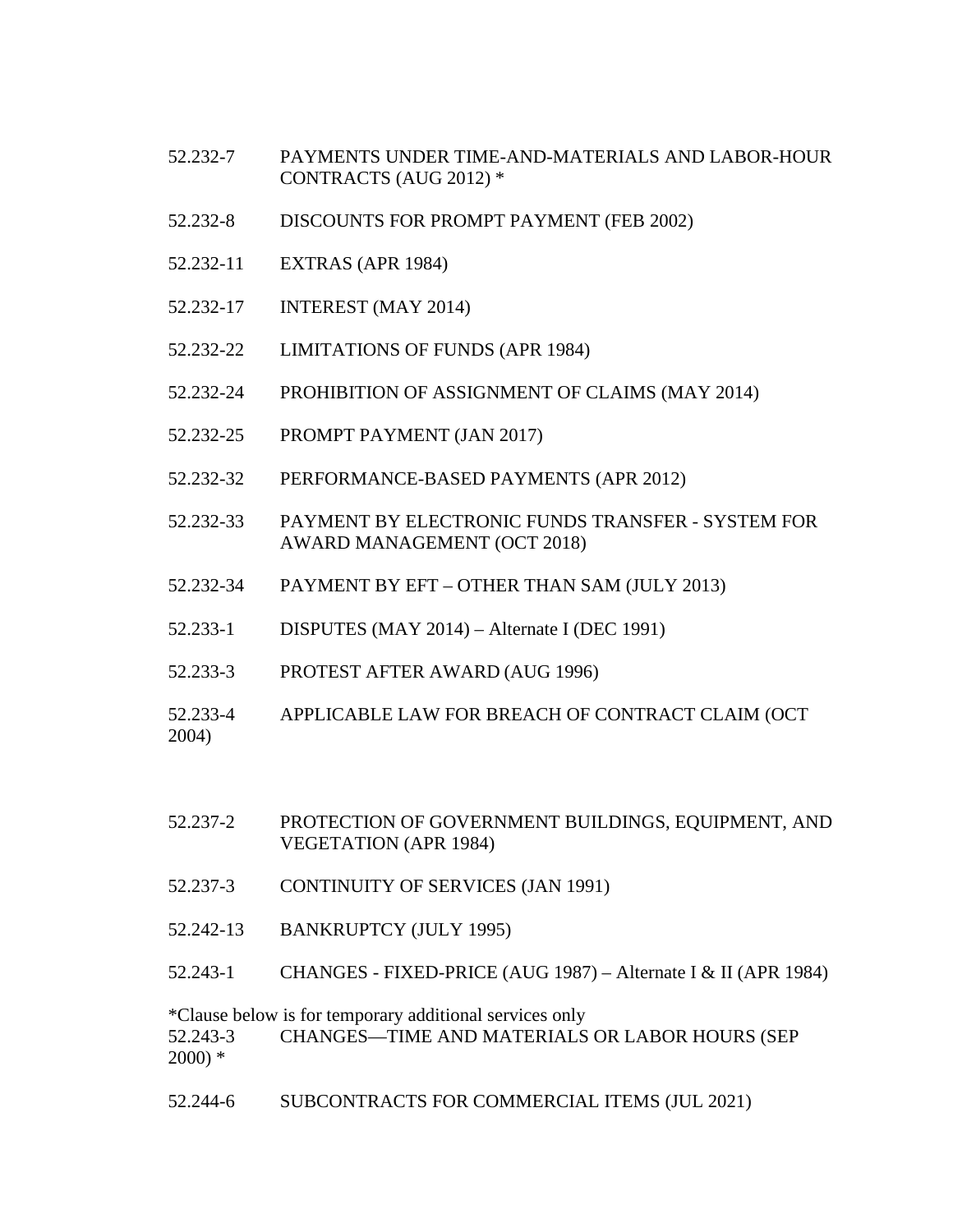| <b>GOVERNMENT PROPERTY (SEP 2021)</b><br>52.245-1 |
|---------------------------------------------------|
|---------------------------------------------------|

| 52.245-2 | GOVERNMENT PROPERTY INSTALLATION OPERATION |
|----------|--------------------------------------------|
|          | <b>SERVICES (APR 2012)</b>                 |

- 52.245-9 USE AND CHARGES (APR 2012)
- 52.246-25 LIMITATION OF LIABILITY SERVICES (FEB 1997)
- 52.246-26 REPORTING NONFORMING ITEMS (JUN 2020)
- 52.248-1 VALUE ENGINEERING (JUN 2020)
- 52.249-4 TERMINATION FOR CONVENIENCE OF THE GOVERNMENT (SERVICES) (SHORT FORM) (APR 1984)
- 52.249-8 DEFAULT (FIXED-PRICE SUPPLY AND SERVICE) (APR 1984)
- 52.253-1 COMPUTER GENERATED FORMS (JAN 1991)

The following FAR clauses are provided in full text:

## 52.217-8 OPTION TO EXTEND SERVICES (NOV 1999)

The Government may require continued performance of any services within the limits and at the rates specified in the contract. The option provision may be exercised more than once, but the total extension of performance hereunder shall not exceed 6 months. The Contracting Officer may exercise the option by written notice to the Contractor within the performance period of the contract.

(End of clause)

#### 52.217-9 OPTION TO EXTEND THE TERM OF THE CONTRACT (MAR 2000)

- (a) The Government may extend the term of this contract by written notice to the Contractor within the performance period of the contract or within 30 days after funds for the option year become available, whichever is later.
- (b) If the Government exercises this option, the extended contract shall be considered to include this option clause.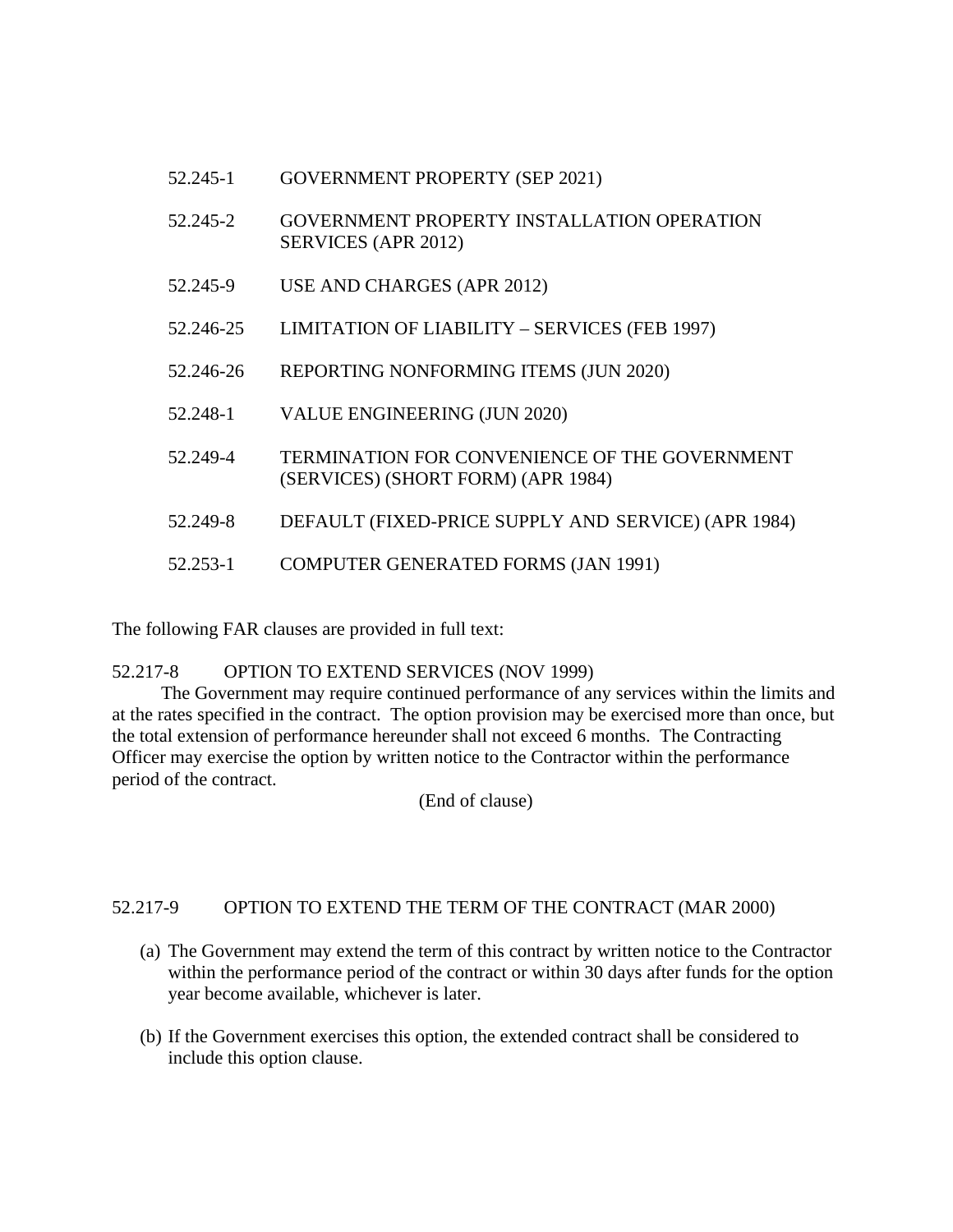## (c) The total duration of this contract, including the exercise of any options under this clause, shall not exceed **36 Months** (End of clause)

52.229-12 TAX ON CERTAIN FOREIGN PROCUREMENTS—NOTICE AND REPRESENTATION (FEB 2021)

(a) *Definitions.* As used in this clause—

*Foreign person* means any person other than a United States person.

*United States person*, as defined in 26 [U.S.C.](https://uscode.house.gov/view.xhtml?req=granuleid:USC-prelim-title26-section7701&num=0&edition=prelim) 7701(a)(30), means–

(1) A citizen or resident of the United States.

(2) A domestic partnership.

(3) A domestic corporation.

 (4) Any estate (other than a foreign estate, within the meaning of 26 [U.S.C.](https://uscode.house.gov/view.xhtml?req=granuleid:USC-prelim-title26-section7701&num=0&edition=prelim)  $7701(a)(31)$  $7701(a)(31)$ ; and

(5) Any trust if-

 (i) A court within the United States is able to exercise primary supervision over the administration of the trust; and

 (ii) One or more United States persons have the authority to control all substantial decisions of the trust.

 (b) This clause applies only to foreign persons. It implements 26 [U.S.C.](https://uscode.house.gov/view.xhtml?req=granuleid:USC-prelim-title26-section5000C&num=0&edition=prelim) 5000C and its implementing regulations at 26 CFR 1.5000C-1 through 1.5000C-7.

(c)

(1) If the Contractor is a foreign person and has only a partial or no exemption to the withholding, the Contractor shall include the Department of the Treasury Internal Revenue Service Form W-14, Certificate of Foreign Contracting Party Receiving Federal Procurement Payments, with each voucher or invoice submitted under this contract throughout the period in which this status is applicable. The excise tax withholding is applied at the payment level, not at the contract level. The Contractor should revise each IRS Form W-14 submission to reflect the exemption (if any) that applies to that particular invoice, such as a different exemption applying. In the absence of a completed IRS Form W-14 accompanying a payment request, the default withholding percentage is 2 percent for the section 5000C withholding for that payment request. Information about IRS Form W-14 and its separate instructions is available via the internet at [www.irs.gov/w14.](https://www.irs.gov/w14)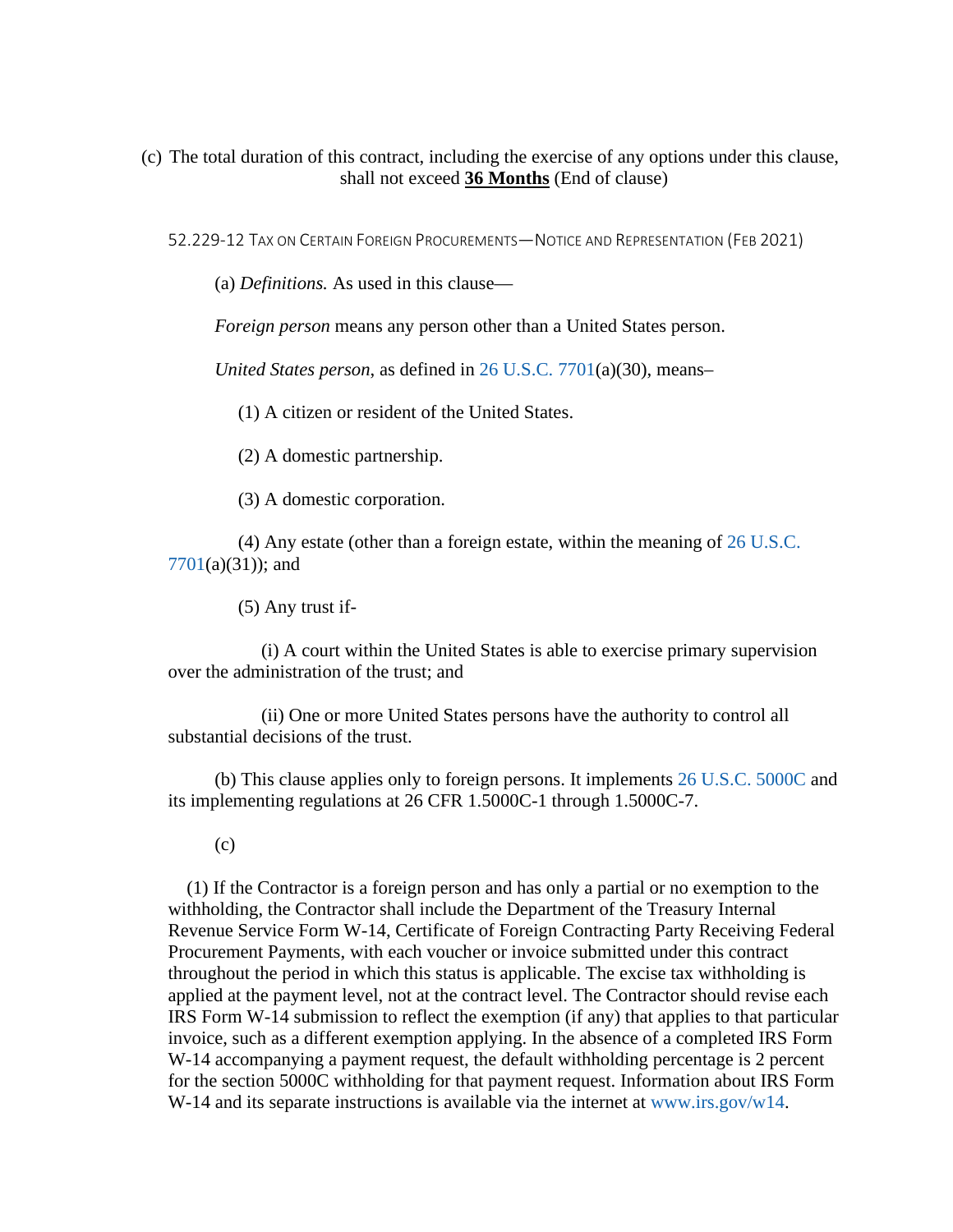(2) If the Contractor is a foreign person and has indicated in its offer in the provision [52.229-11,](https://www.acquisition.gov/far/52.229-11#FAR_52_229_11) Tax on Certain Foreign Procurements—Notice and Representation, that it is fully exempt from the withholding, and certified the full exemption on the IRS Form W-14, and if that full exemption no longer applies due to a change in circumstances during the performance of the contract that causes the Contractor to become subject to the withholding for the 2 percent excise tax then the Contractor shall–

 (i) Notify the Contracting Officer within 30 days of a change in circumstances that causes the Contractor to be subject to the excise tax withholding under 26 U.S.C. [5000C;](https://uscode.house.gov/view.xhtml?req=granuleid:USC-prelim-title26-section5000C&num=0&edition=prelim) and

(ii) Comply with paragraph  $(c)(1)$  of this clause.

 (d) The Government will withhold a full 2 percent of each payment unless the Contractor claims an exemption. If the Contractor enters a ratio in Line 12 of the IRS Form W-14, the result of Line 11 divided by Line 10, the Government will withhold from each payment an amount equal to 2 percent multiplied by the contract ratio. If the Contractor marks box 9 of the IRS Form W-14 (rather than completes Lines 10 through 12), the Contractor must identify and enter the specific exempt and nonexempt amounts in Line 15 of the IRS Form W-14; the Government will then withhold 2 percent only from the nonexempt amount. See the IRS Form W-14 and its instructions.

 (e) Exemptions from the withholding under this clause are described at 26 CFR 1.5000C-1(d)(5) through (7). Any exemption claimed and self-certified on the IRS Form W-14 is subject to audit by the IRS. Any disputes regarding the imposition and collection of the 26 [U.S.C.](https://uscode.house.gov/view.xhtml?req=granuleid:USC-prelim-title26-section5000C&num=0&edition=prelim) 5000C tax are adjudicated by the IRS as the 26 [U.S.C.](https://uscode.house.gov/view.xhtml?req=granuleid:USC-prelim-title26-section5000C&num=0&edition=prelim) 5000C tax is a tax matter, not a contract issue.

- (f) Taxes imposed under 26 [U.S.C.](https://uscode.house.gov/view.xhtml?req=granuleid:USC-prelim-title26-section5000C&num=0&edition=prelim) 5000C may not be—
	- (1) Included in the contract price; nor
	- (2) Reimbursed.

 (g) A taxpayer may, for a fee, seek advice from the Internal Revenue Service (IRS) as to the proper tax treatment of a transaction. This is called a private letter ruling. Also, the IRS may publish a revenue ruling, which is an official interpretation by the IRS of the Internal Revenue Code, related statutes, tax treaties, and regulations. A revenue ruling is the conclusion of the IRS on how the law is applied to a specific set of facts. For questions relating to the interpretation of the IRS regulations go to [https://www.irs.gov/help/tax-law-questions.](https://www.irs.gov/help/tax-law-questions)

## **(End of clause)**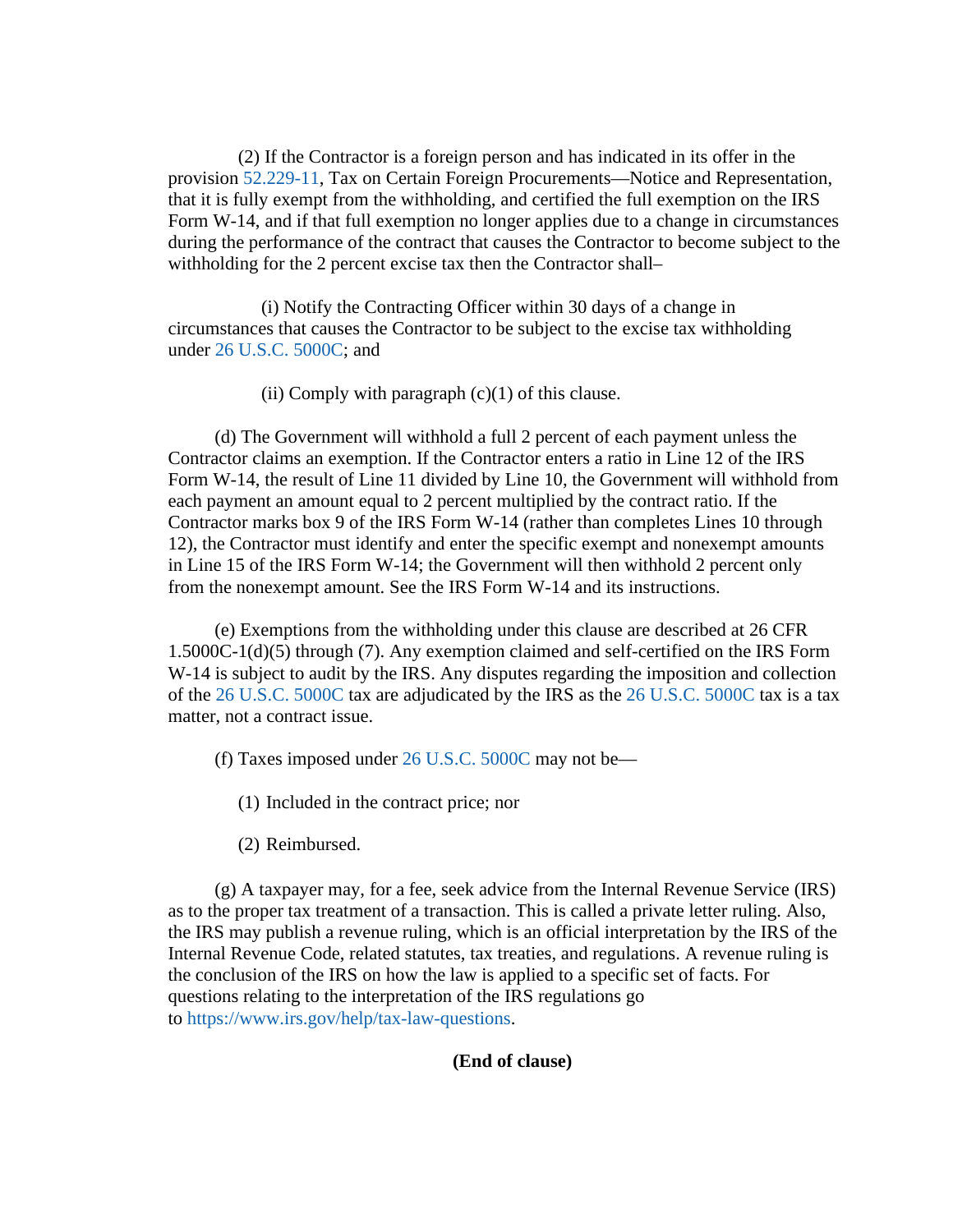52.232-19 AVAILABILITY OF FUNDS FOR THE NEXT FISCAL YEAR (APR 1984) Funds are not presently available for performance under this contract beyond September 30 of the current calendar year. The Government's obligation for performance of this contract beyond that date is contingent upon the availability of appropriated funds from which payment for contract purposes can be made. No legal liability on the part of the Government for any payment may arise for performance under this contract beyond September 30 of the current calendar year, until funds are made available to the Contracting Officer for performance and until the Contractor receives notice of availability, to be confirmed in writing by the Contracting Officer.

(End of clause)

The following DOSAR clauses are provided in full text:

## 652.204-70 DEPARTMENT OF STATE PERSONAL IDENTIFICATION CARD ISSUANCE PROCEDURES (MAY 2011)

(a) The Contractor shall comply with the Department of State (DOS) Personal Identification Card Issuance Procedures for all employees performing under this contract who require frequent and continuing access to DOS facilities, or information systems. The Contractor shall insert this clause in all subcontracts when the subcontractor's employees will require frequent and continuing access to DOS facilities, or information systems.

(b) The DOS Personal Identification Card Issuance Procedures may be accessed at *<http://www.state.gov/m/ds/rls/rpt/c21664.htm>* .

(End of clause)

652.225-71 SECTION 8(A) OF THE EXPORT ADMINISTRATION ACT OF 1979, as amended (AUG 1999)

 (a) Section 8(a) of the U.S. Export Administration Act of 1979, as amended (50 U.S.C.  $2407(a)$ ), prohibits compliance by U.S. persons with any boycott fostered by a foreign country against a country which is friendly to the United States, and which is not itself the object of any form of boycott pursuant to United States law or regulation. The Boycott of Israel by Arab League countries is such a boycott, and therefore, the following actions, if taken with intent to comply with, further, or support the Arab League Boycott of Israel, are prohibited activities under the Export Administration Act:

(1) Refusing or requiring any U.S. person to refuse to do business with or in Israel, with any Israeli concern, or with any national or resident of Israel, or with any other person, pursuant to an agreement of, or a request from or on behalf of a boycotting country.

(2) Refusing or requiring any U.S. person to refuse to employ or otherwise discriminating against any person on the basis of race, religion, sex, or national origin of that person or of any owner, officer, director, or employee of such person.

(3) Furnishing information with respect to the race, religion, or national origin of any U.S. person or of any owner, officer, director, or employee of such U.S. person.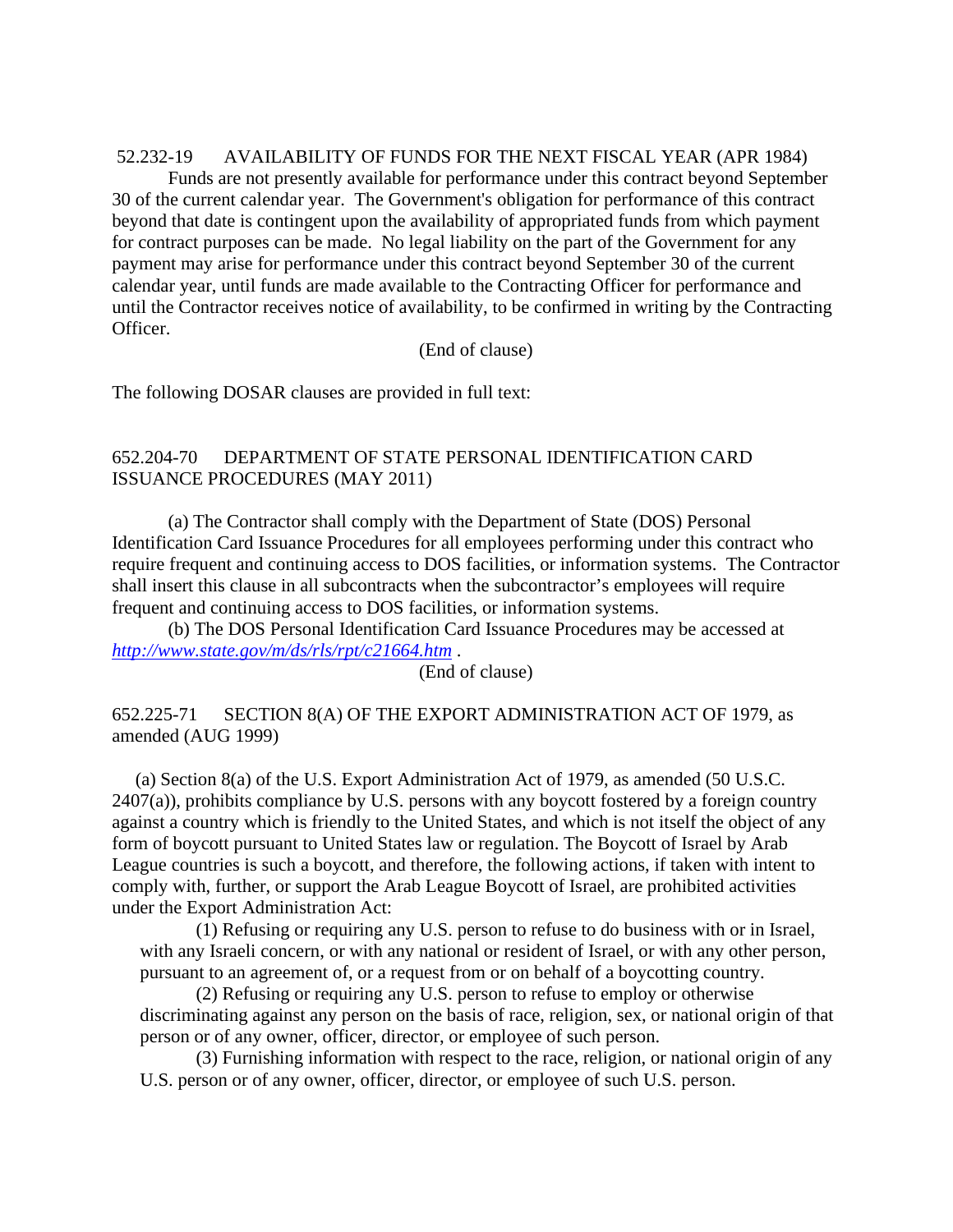(4) Furnishing information about whether any person has, has had, or proposes to have any business relationship (including a relationship by way of sale, purchase, legal or commercial representation, shipping or other transport, insurance, investment, or supply) with or in the State of Israel, with any business concern organized under the laws of the State of Israel, with any Israeli national or resident, or with any person which is known or believed to be restricted from having any business relationship with or in Israel;

(5) Furnishing information about whether any person is a member of, has made contributions to, or is otherwise associated with or involved in the activities of any charitable or fraternal organization which supports the State of Israel; and,

(6) Paying, honoring, confirming, or otherwise implementing letter of credit which contains any condition or requirement against doing business with the State of Israel.

(b) Under Section 8(a), the following types of activities are not forbidden "compliance with the boycott", and are therefore exempted from Section 8(a)'s prohibitions listed in paragraphs (a)(1) through (6) above:

- (1) Complying or agreeing to comply with requirements:
	- (i) Prohibiting the import of goods or services from Israel or goods produced or services provided by any business concern organized under the laws of Israel or by nationals or residents of Israel; or,
	- (ii) Prohibiting the shipment of goods to Israel on a carrier of Israel, or by a route other than that prescribed by the boycotting country or the recipient of the shipment.

(2) Complying or agreeing to comply with import and shipping document requirements with respect to the country of origin, the name of the carrier and route of shipment, the name of the supplier of the shipment or the name of the provider of other services, except that no information knowingly furnished or conveyed in response to such requirements may be stated in negative, blacklisting, or similar exclusionary terms, other than with respect to carriers or route of shipments as may be permitted by such regulations in order to comply with precautionary requirements protecting against war risks and confiscation;

(3) Complying or agreeing to comply in the normal course of business with the unilateral and specific selection by a boycotting country, or national or resident thereof, of carriers, insurance, suppliers of services to be performed within the boycotting country or specific goods which, in the normal course of business, are identifiable by source when imported into the boycotting country.

(4) Complying or agreeing to comply with the export requirements of the boycotting country relating to shipments or transshipments of exports to Israel, to any business concern of or organized under the laws of Israel, or to any national or resident of Israel.

(5) Compliance by an individual or agreement by an individual to comply with the immigration or passport requirements of any country with respect to such individual or any member of such individual's family or with requests for information regarding requirements of employment of such individual within the boycotting country; and,

(6) Compliance by a U.S. person resident in a foreign country or agreement by such person to comply with the laws of that country with respect to his or her activities exclusively therein, and such regulations may contain exceptions for such resident complying with the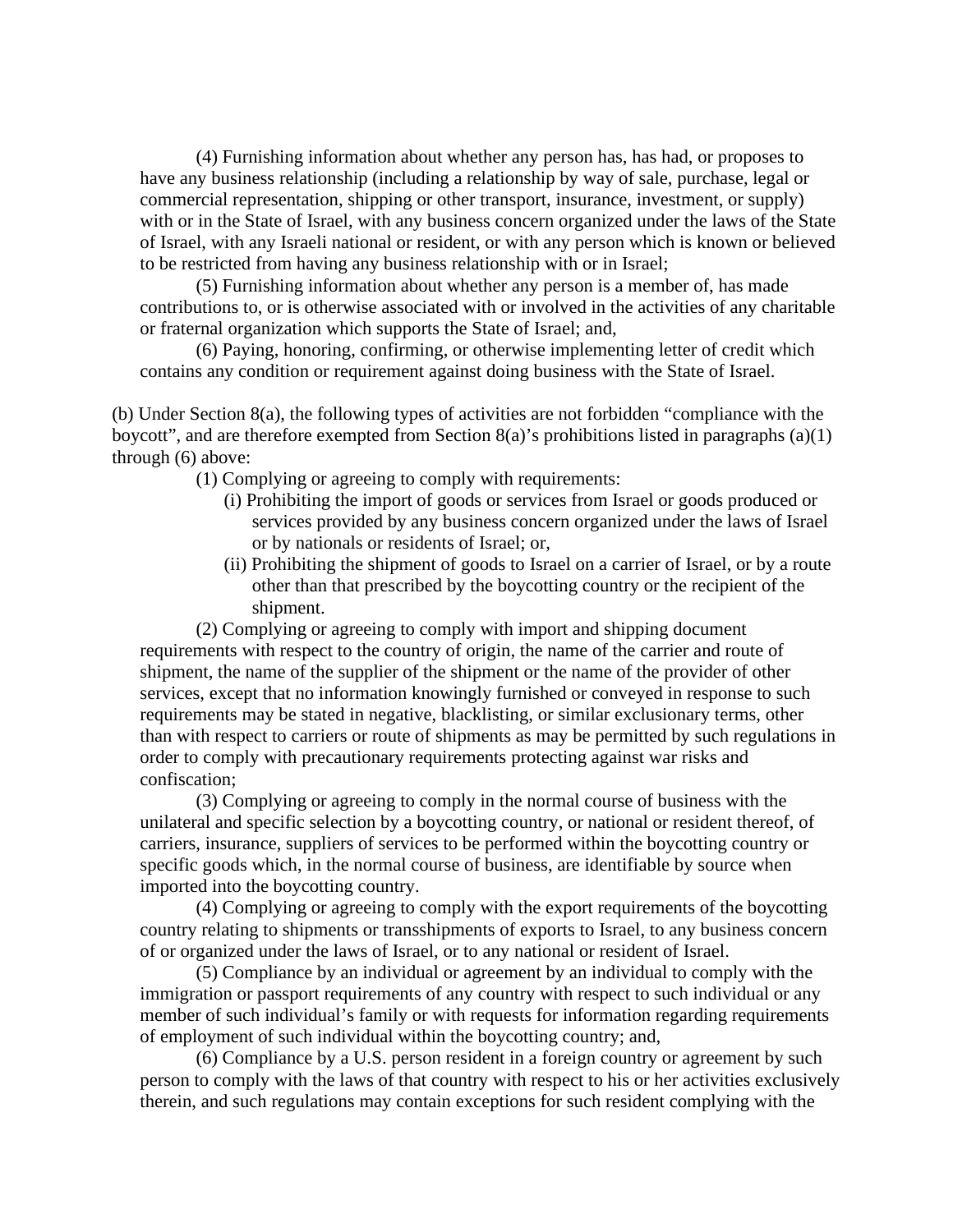laws or regulations of that foreign country governing imports into such country of trademarked, trade named, or similarly specifically identifiable products, or components of products for his or her own use, including the performance of contractual services within that country, as may be defined by such regulations.

## (End of clause)

# 652.229-71 PERSONAL PROPERTY DISPOSITION AT POSTS ABROAD (AUG 1999)

Regulations at 22 CFR Part 136 require that U.S. Government employees and their families do not profit personally from sales or other transactions with persons who are not themselves entitled to exemption from import restrictions, duties, or taxes. Should the Contractor experience importation or tax privileges in a foreign country because of its contractual relationship to the United States Government, the Contractor shall observe the requirements of 22 CFR Part 136 and all policies, rules, and procedures issued by the chief of mission in that foreign country.

(End of clause)

#### CONTRACTOR IDENTIFICATION (JULY 2008)

Contract performance may require contractor personnel to attend meetings with government personnel and the public, work within government offices, and/or utilize government email.

Contractor personnel must take the following actions to identify themselves as nonfederal employees:

- 1) Use an email signature block that shows name, the office being supported and company affiliation (e.g. "John Smith, Office of Human Resources, ACME Corporation Support Contractor");
- 2) Clearly identify themselves and their contractor affiliation in meetings.
- 3) Identify their contractor affiliation in Departmental e-mail and phone listings whenever contractor personnel are included in those listings; and
- 4) Contractor personnel may not utilize Department of State logos or indicia on business cards.

(End of clause)

#### PAYMENT SCHEDULE AND INVOICE SUBMISSION (FIXED-PRICE) (AUG 1999)

(a) General. The Government shall pay the Contractor as full compensation for all work required, performed, and accepted under this contract the firm fixed-price stated in this contract.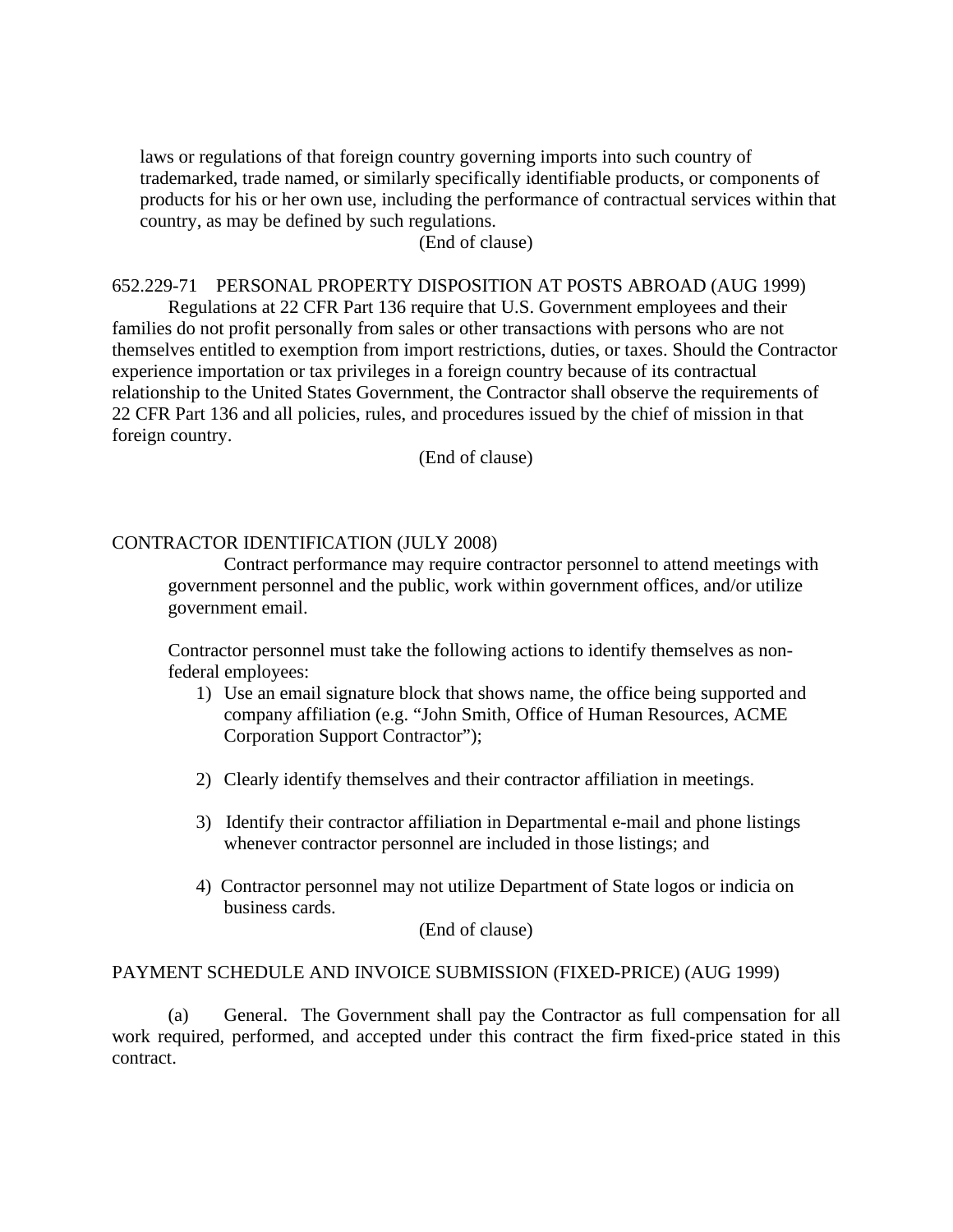(b) Invoice Submission. The Contractor shall submit invoices in an original and 1 copy to the office identified in Block 18b of the SF-1449. To constitute a proper invoice, the invoice shall include all the items required by FAR 32.905(e).

The address for submission of original invoice is: B&F Section U.S. Consulate General Hyderabad 1-8-323 Chiran Fort Lane Begumpet, Secunderabad – 500 003

The address for submission of copy of invoice to the COR is : Facilities Management Office U.S. Consulate General Hyderabad 1-8-323 Chiran Fort Lane Begumpet, Secunderabad – 500 003

# *The Contractor shall show Goods and Services Tax as a separate item on invoices submitted for payment.*

(a) Contractor Remittance Address. The Government will make payment to the Contractor's address stated on the cover page of this contract, unless a separate remittance address is shown below:

# **652.237-72 Observance of Legal Holidays and Administrative Leave (FEB 2015)**

(a) The Department of State observes the following days as holidays: (These may vary every year) and any other day designated by Federal law, Executive Order, or Presidential Proclamation.

| Date    | Day           | Holiday                                      | $TV$ pe  |
|---------|---------------|----------------------------------------------|----------|
| January | <b>Monday</b> | <b>Birthday of Martin Luther</b><br>King Jr. | American |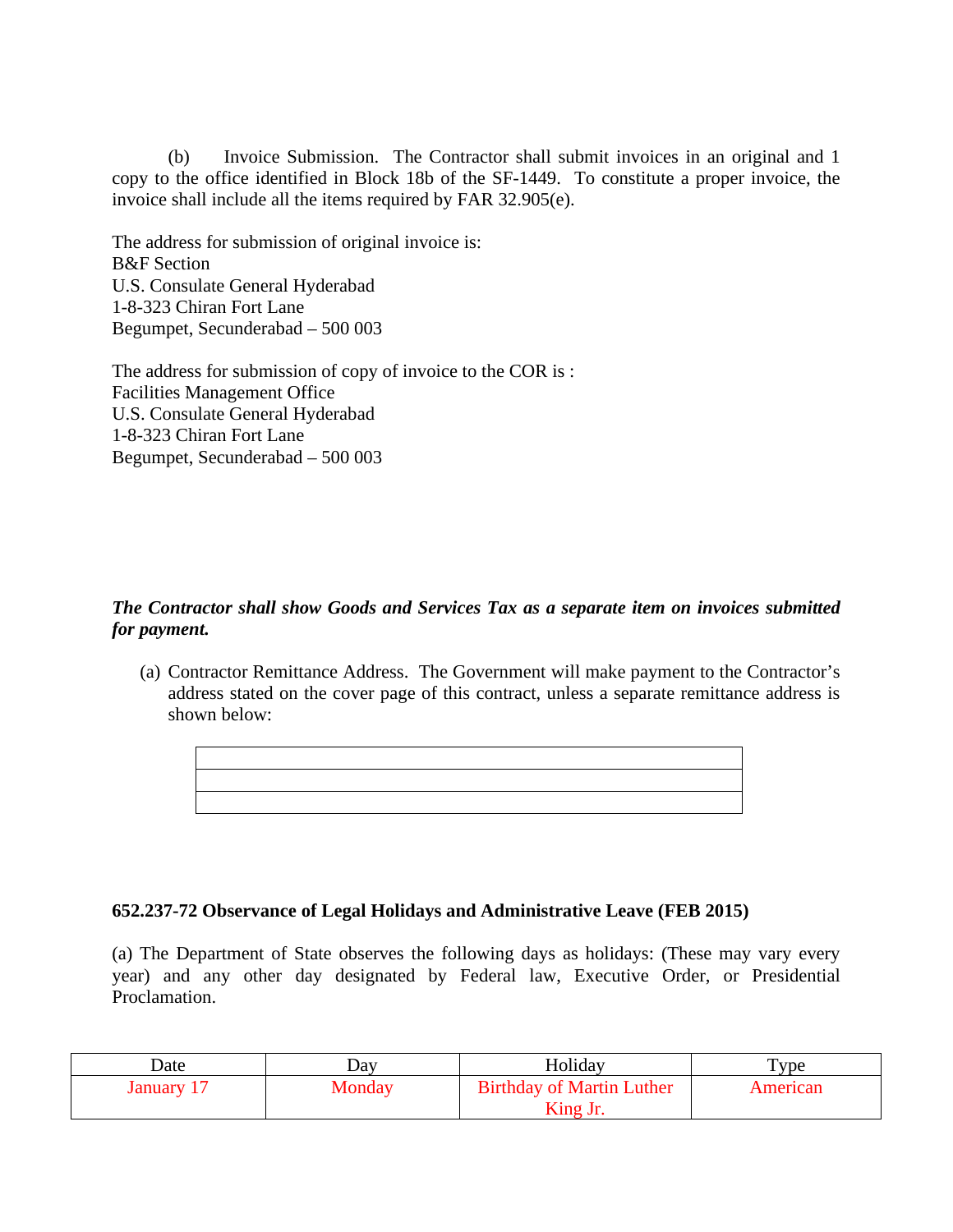| January 26  | Wednesday       | Republic Day                            | Indian   |
|-------------|-----------------|-----------------------------------------|----------|
| February 21 | <b>Monday</b>   | <b>Washington's Birthday</b>            | American |
| March 18    | Friday          | Holi                                    | Indian   |
| April 14    | Thursday        | Dr. B.R. Ambedkar<br>Birthday           | Indian   |
| April 15    | Friday          | Good Friday                             | Indian   |
| May 3       | Tuesday         | Eid-ul-Fitr (Ramzan)                    | Indian   |
| May 30      | Monday          | <b>Memorial Day</b>                     | American |
| June 20     | Monday          | Juneteenth (Observed)                   | American |
| July $4$    | Monday          | <b>Independence Day</b>                 | American |
| August 15   | Monday          | <b>Independence Day</b>                 | Indian   |
| August 31   | Wednesday       | Vinayaka Chavithi (Ganesh               | Indian   |
|             |                 | Chaturthi)                              |          |
| September 5 | Monday          | <b>Labor Day</b>                        | American |
| October 3   | Monday          | Mahatma Gandhi's Birthday<br>(Observed) | Indian   |
| October 5   | Wednesday       | Vijaya Dashami (Dussehra)               | Indian   |
| October 10  | Monday          | <b>Columbus Day</b>                     | American |
| October 25  | Tuesday         | Deepavali/Diwali                        | Indian   |
| November 11 | Friday          | <b>Veterans Day</b>                     | American |
| November 24 | <b>Thursday</b> | <b>Thanksgiving Day</b>                 | American |
| December 26 | Monday          | <b>Christmas Day</b>                    | American |

(b) When New Year's Day, Independence Day, Veterans Day or Christmas Day falls on a Sunday, the following Monday is observed; if it falls on Saturday the preceding Friday is observed. Observance of such days by Government personnel shall not be cause for additional period of performance or entitlement to compensation except as set forth in the contract. If the contractor's personnel work on a holiday, no form of holiday or other premium compensation will be reimbursed either as a direct or indirect cost, unless authorized pursuant to an overtime clause elsewhere in this contract.

(c) When the Department of State grants administrative leave to its Government employees, assigned contractor personnel in Government facilities shall also be dismissed. However, the contractor agrees to continue to provide sufficient personnel to perform round-the-clock requirements of critical tasks already in operation or scheduled and shall be guided by the instructions issued by the contracting officer or his/her duly authorized representative.

(d) For fixed-price contracts, if services are not required or provided because the building is closed due to inclement weather, unanticipated holidays declared by the President, failure of Congress to appropriate funds, or similar reasons, deductions will be computed as follows:

(1) The deduction rate in dollars per day will be equal to the per month contract price divided by 21 days per month.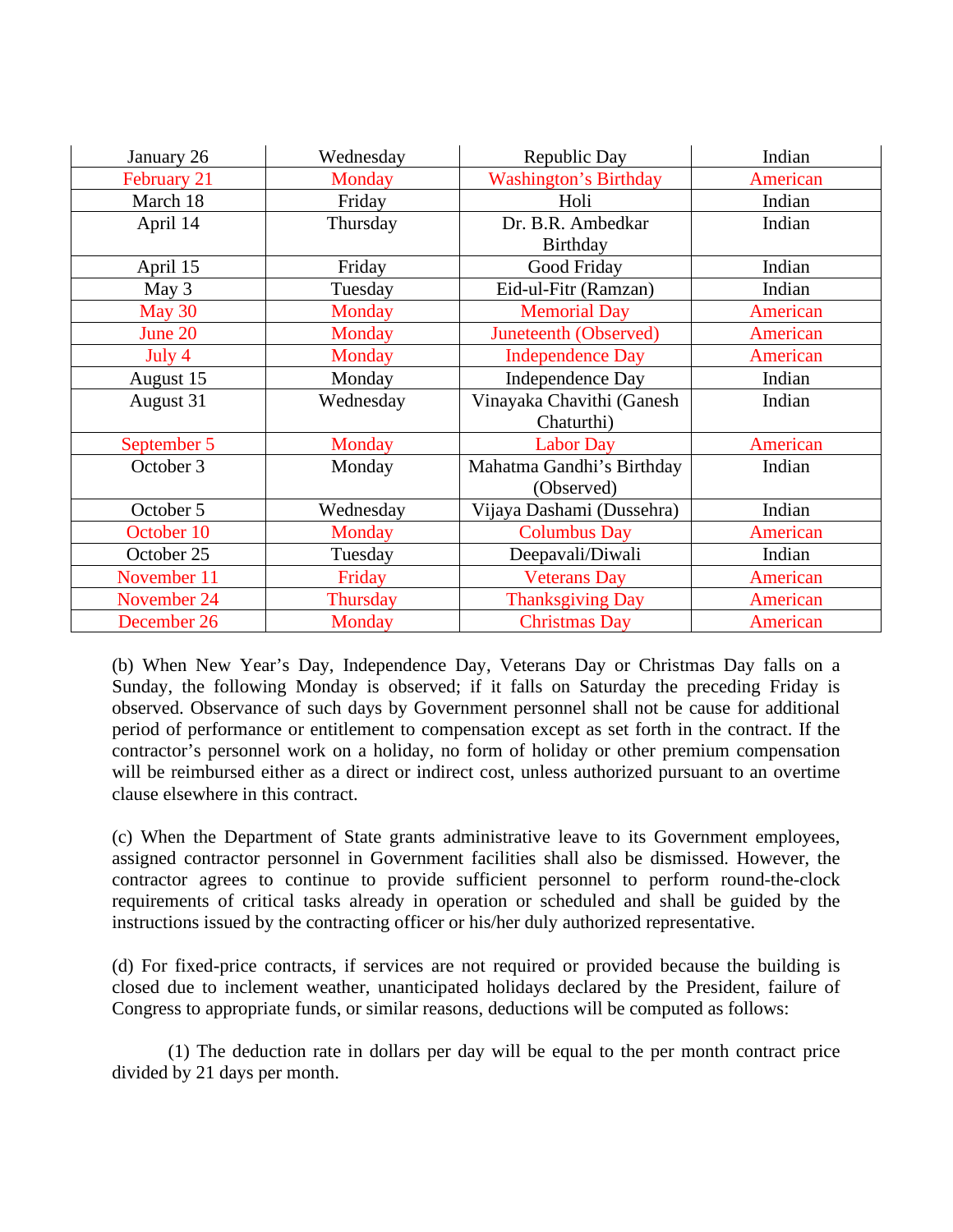(2) The deduction rate in dollars per day will be multiplied by the number of days services are not required or provided.

If services are provided for portions of days, appropriate adjustment will be made by the contracting officer to ensure that the contractor is compensated for services provided.

(e) If administrative leave is granted to contractor personnel as a result of conditions stipulated in any "Excusable Delays" clause of this contract, it will be without loss to the contractor. The cost of salaries and wages to the contractor for the period of any such excused absence shall be a reimbursable item of direct cost hereunder for employees whose regular time is normally charged, and a reimbursable item of indirect cost for employees whose time is normally charged indirectly in accordance with the contractors accounting policy.

(End of clause)

#### 652.242-73 AUTHORIZATION AND PERFORMANCE (AUG 1999)

(a) The Contractor warrants the following:

- (1) That it has obtained authorization to operate and do business in the country or countries in which this contract will be performed.
- (2) That is has obtained all necessary licenses and permits required to perform this contract; and,
- (3) That it shall comply fully with all laws, decrees, labor standards, and regulations of said country or countries during the performance of this contract.
- (b) If the party actually performing the work will be a subcontractor or joint venture partner, then such subcontractor or joint venture partner agrees to the requirements of paragraph (a) of this clause.

(End of clause)

#### 652.243-70 NOTICES (AUG 1999)

Any notice or request relating to this contract given by either party to the other shall be in writing. Said notice or request shall be mailed or delivered by hand to the other party at the address provided in the schedule of the contract. The Contracting Officer must make all modifications to the contract in writing.

(End of clause) SECTION J - LIST OF DOCUMENTS, EXHIBITS AND OTHER ATTACHMENTS

## J.1 LIST OF ATTACHMENTS

EXHIBIT A - LOCATIONS FOR GARDENING SERVICES

## EXHIBIT B - CONTRACTOR FURNISHED MATERIALS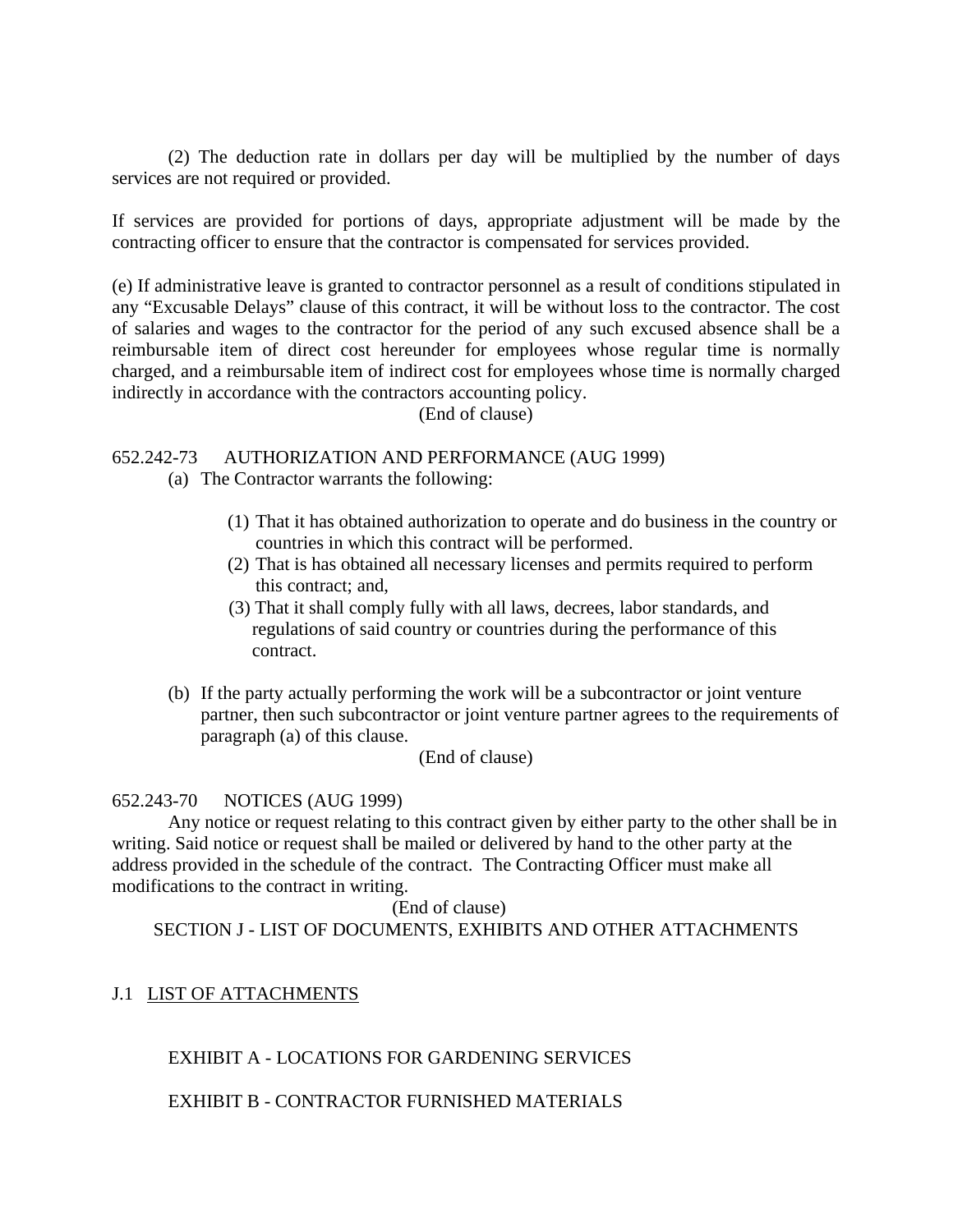# EXHIBIT C - GOVERNMENT FURNISHED PROPERTY

EXHIBIT D -SWIMMING POOL DAILY/WEEKLY LOG SHEET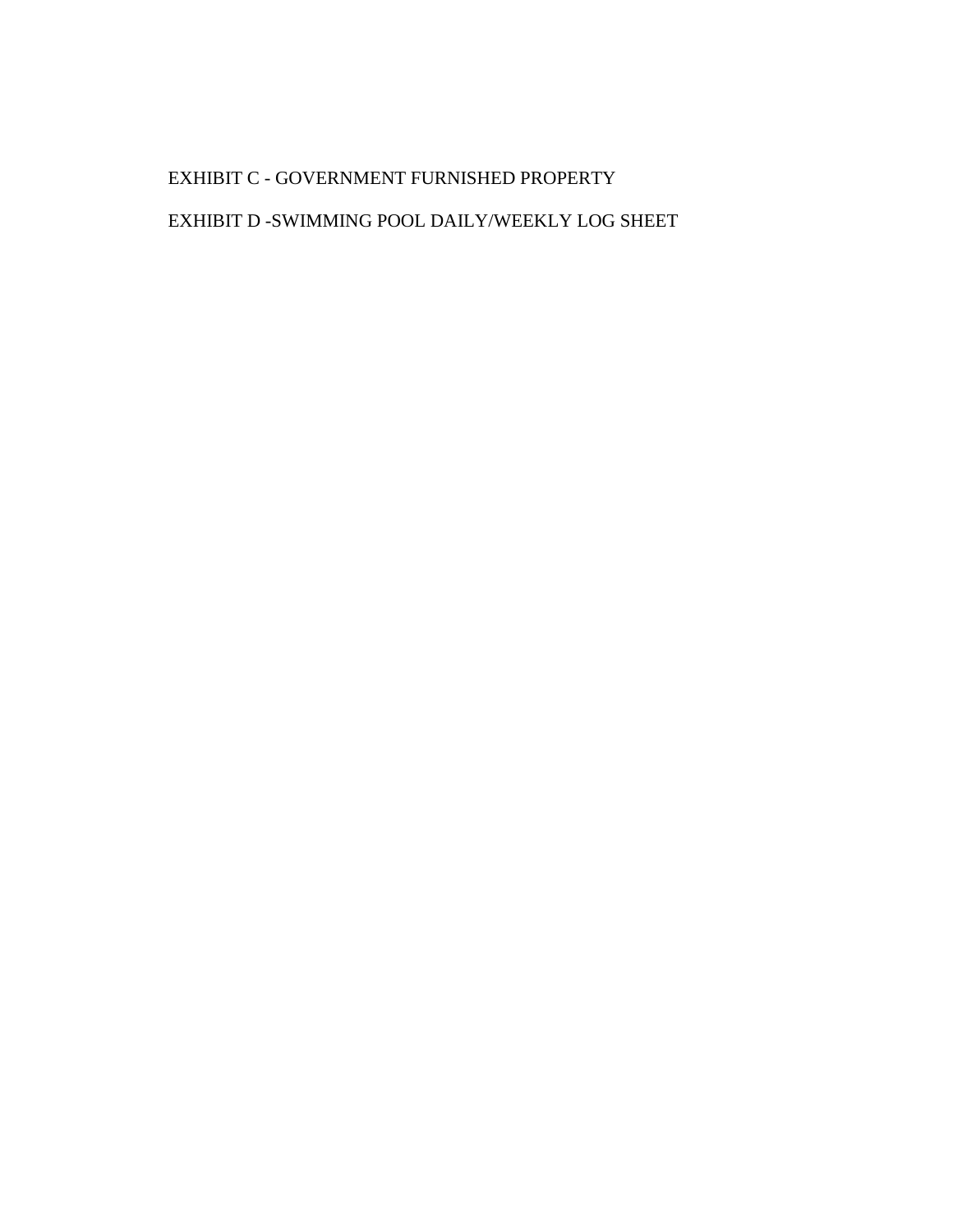# J.2 EXHIBIT A

# LOCATIONS FOR GARDENING SERVICES

All standard services are to be delivered on regular Post working days.

| <b>Location Name</b> | <b>Physical Address</b>                  |
|----------------------|------------------------------------------|
| CGR (Consul General  | Plot No -254, Road No-18, Jubilee Hills, |
| Residence)           | Hyderabad – 500003, Telangana, India     |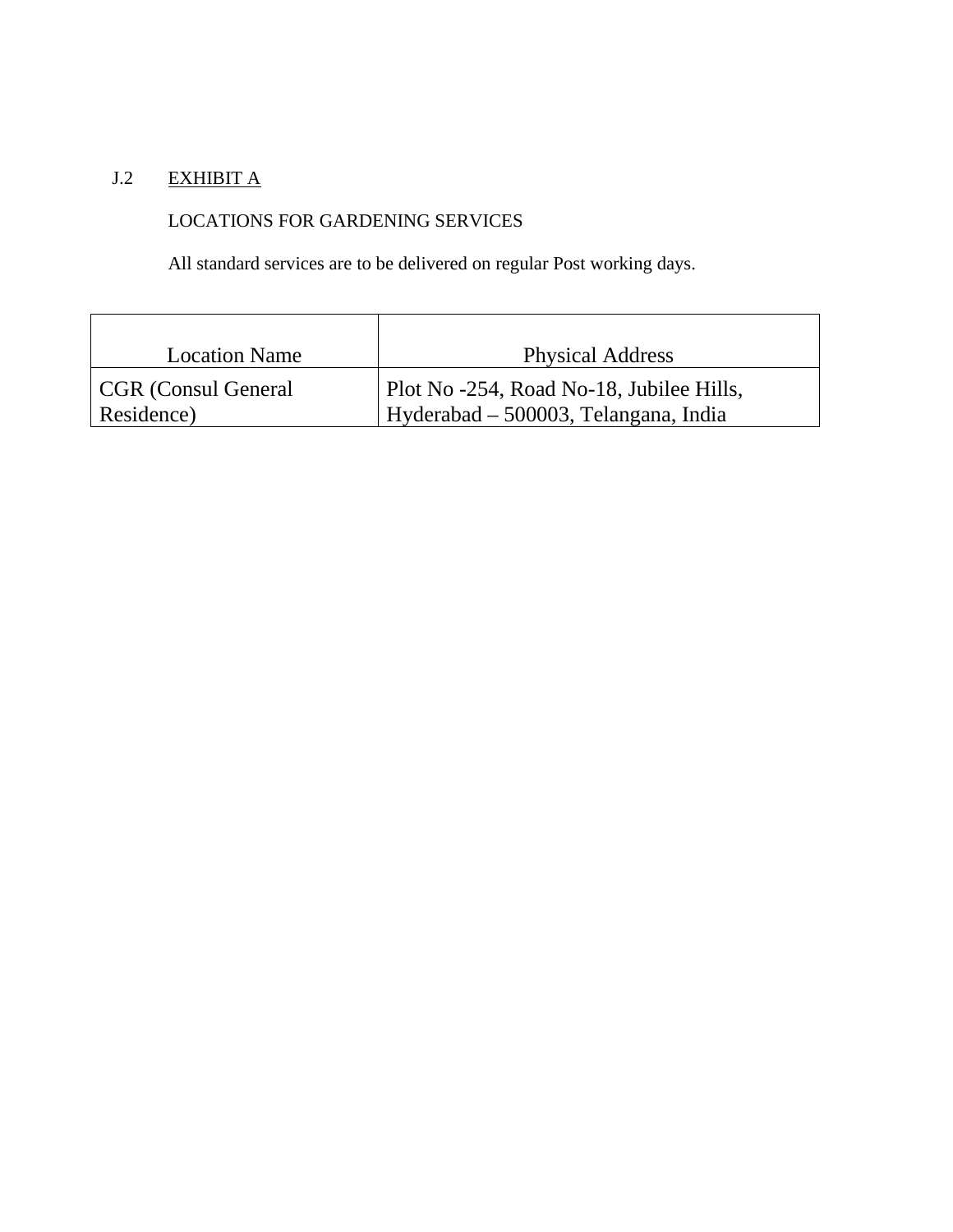#### J.3 EXHIBIT B

# CONTRACTOR FURNISHED MATERIALS

The Contractor shall provide all equipment, materials, supplies, and equipment required to perform the standard and temporary additional services as specified in this contract. Such items include (chemical test kits, chemicals ladders, transport vehicles etc.) including uniforms, personnel protective equipment, cleaning supplies, equipment and any other operational or administrative items required for performance of the duties and requirements of this contract. The Contractor shall maintain sufficient parts and spare equipment for all Contractor-furnished materials to ensure uninterrupted service.

# J.4 EXHIBIT C

#### GOVERNMENT FURNISHED PROPERTY (GFP)

The Government shall provide electricity, water and storage area to store tools and equipment available to the Contractor as "Government furnished property (GFP)" for performance under the contract.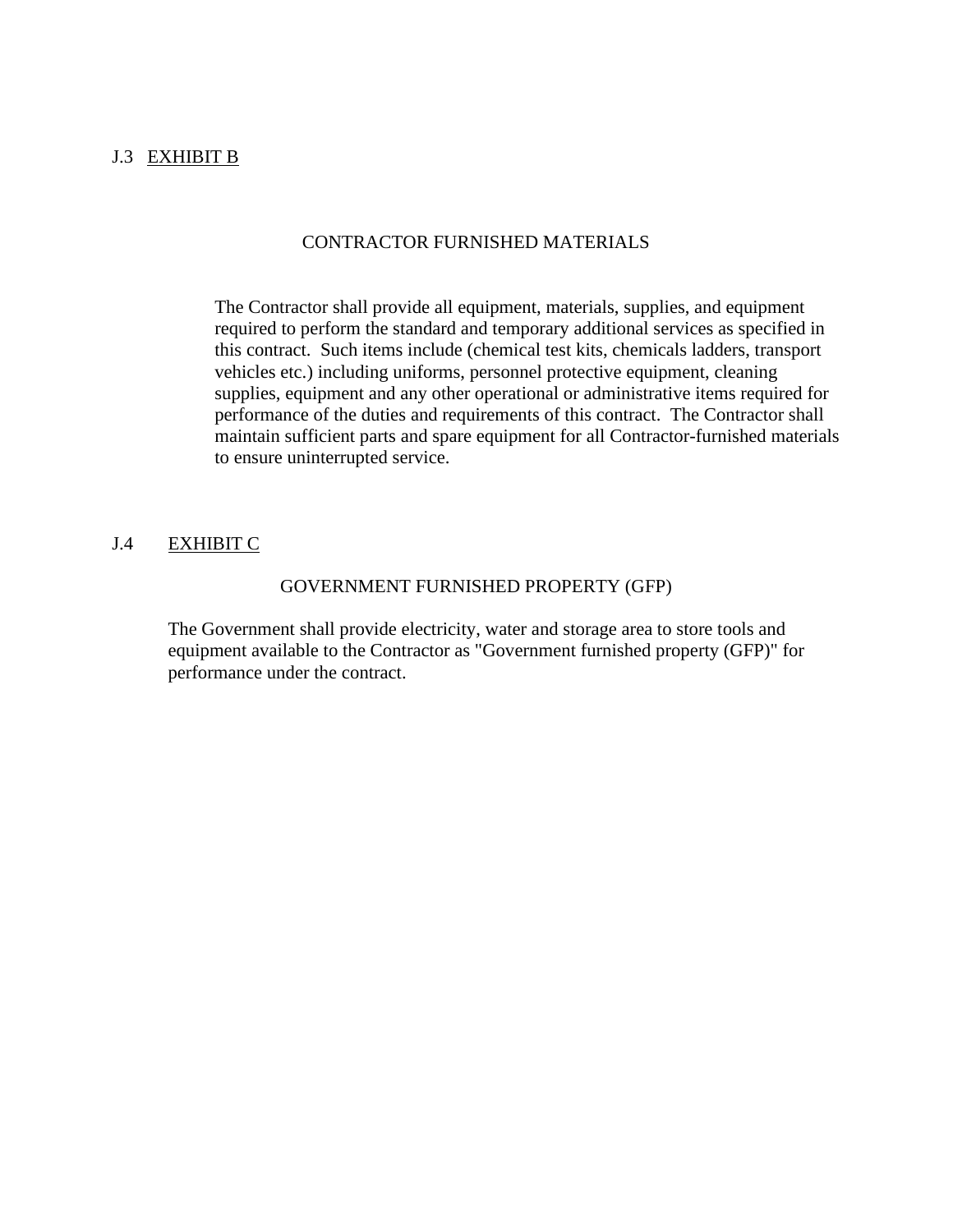# J.5. EXHIBIT D

# **SWIMMING POOL DAILY/WEEKLY LOG SHEET**

**Date……………………. Month……….. Year: …………….** 

| <b>Date</b> | <b>Time</b> | <b>Daily Chlorine</b><br>test | Daily pH<br>test | <b>Quantity of Super</b><br>chlorine added in | <b>Quantity of Flovil</b><br>added in tablets |
|-------------|-------------|-------------------------------|------------------|-----------------------------------------------|-----------------------------------------------|
|             |             |                               |                  | Kg                                            |                                               |
|             |             |                               |                  |                                               |                                               |
|             |             |                               |                  |                                               |                                               |
|             |             |                               |                  |                                               |                                               |
|             |             |                               |                  |                                               |                                               |
|             |             |                               |                  |                                               |                                               |
|             |             |                               |                  |                                               |                                               |
|             |             |                               |                  |                                               |                                               |
|             |             |                               |                  |                                               |                                               |
|             |             |                               |                  |                                               |                                               |
|             |             |                               |                  |                                               |                                               |
|             |             |                               |                  |                                               |                                               |
|             |             |                               |                  |                                               |                                               |
|             |             |                               |                  |                                               |                                               |
|             |             |                               |                  |                                               |                                               |
|             |             |                               |                  |                                               |                                               |
|             |             |                               |                  |                                               |                                               |
|             |             |                               |                  |                                               |                                               |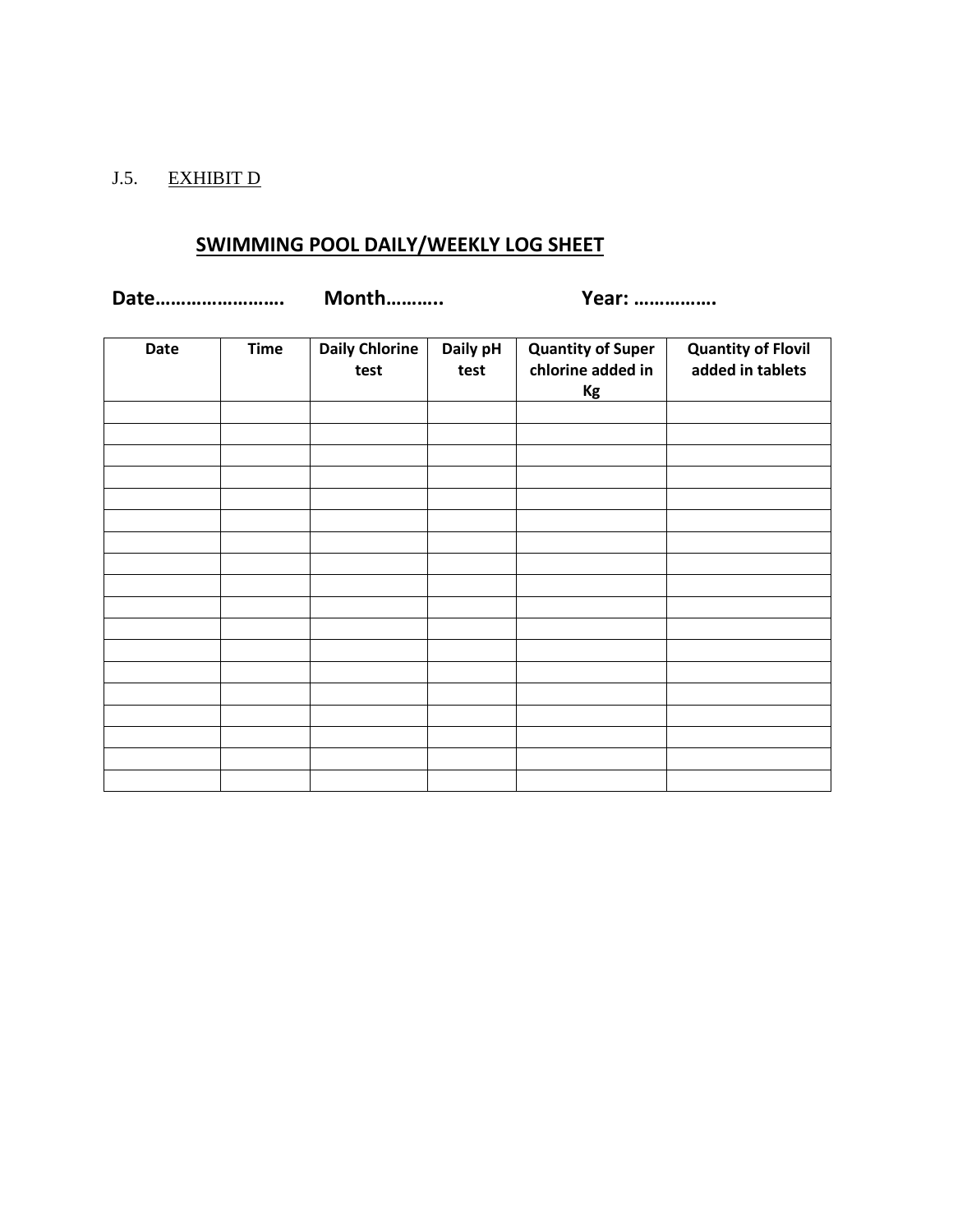# SECTION K - REPRESENTATIONS, CERTIFICATIONS, AND OTHER STATEMENTS OF OFFERORS

## K.1 52.203-2 CERTIFICATE OF INDEPENDENT PRICE DETERMINATION (APR 1985)

- (a) The offeror certifies that:
	- (1) The prices in this offer have been arrived at independently, without, for the purpose of restricting competition, any consultation, communication, or agreement with any other offeror or competitor relating to - (i) Those prices; (ii) The intention to submit an offer; or (iii) The methods or factors used to calculate the prices offered.
	- (2) The prices in this offer have not been and will not be knowingly disclosed by the offeror, directly or indirectly, to any other offeror or competitor before bid opening (in the case of a sealed bid solicitation) or contract award (in the case of a negotiated solicitation) unless otherwise required by law; and
	- (3) No attempt has been made or will be made by the offeror to induce any other concern to submit or not to submit an offer for the purpose of restricting competition.
- (b) Each signature on the offer is considered to be a certification by the signatory that the signatory -
	- (1) Is the person in the offeror's organization responsible for determining the prices being offered in this bid or proposal, and that the signatory has not participated and will not participate in any action contrary to subparagraph  $(a)(1)$  through  $(a)(3)$  above; or
	- (2) (i) Has been authorized, in writing, to act as agent for the following principals in certifying that those principals have not participated, and will not participate in any action contrary to subparagraphs  $(a)(1)$  through  $(a)(3)$ above *[ insert full name of person(s) in the offeror's organization responsible for determining the prices offered in this bid or proposal, and the title of his or her position in the offeror's organization];* and
		- (ii) As an authorized agent, does certify that the principals named in subdivision (b)(2)(i) above have not participated, and will not participate, in any action contrary to subparagraphs  $(a)(1)$  through  $(a)(3)$  above; and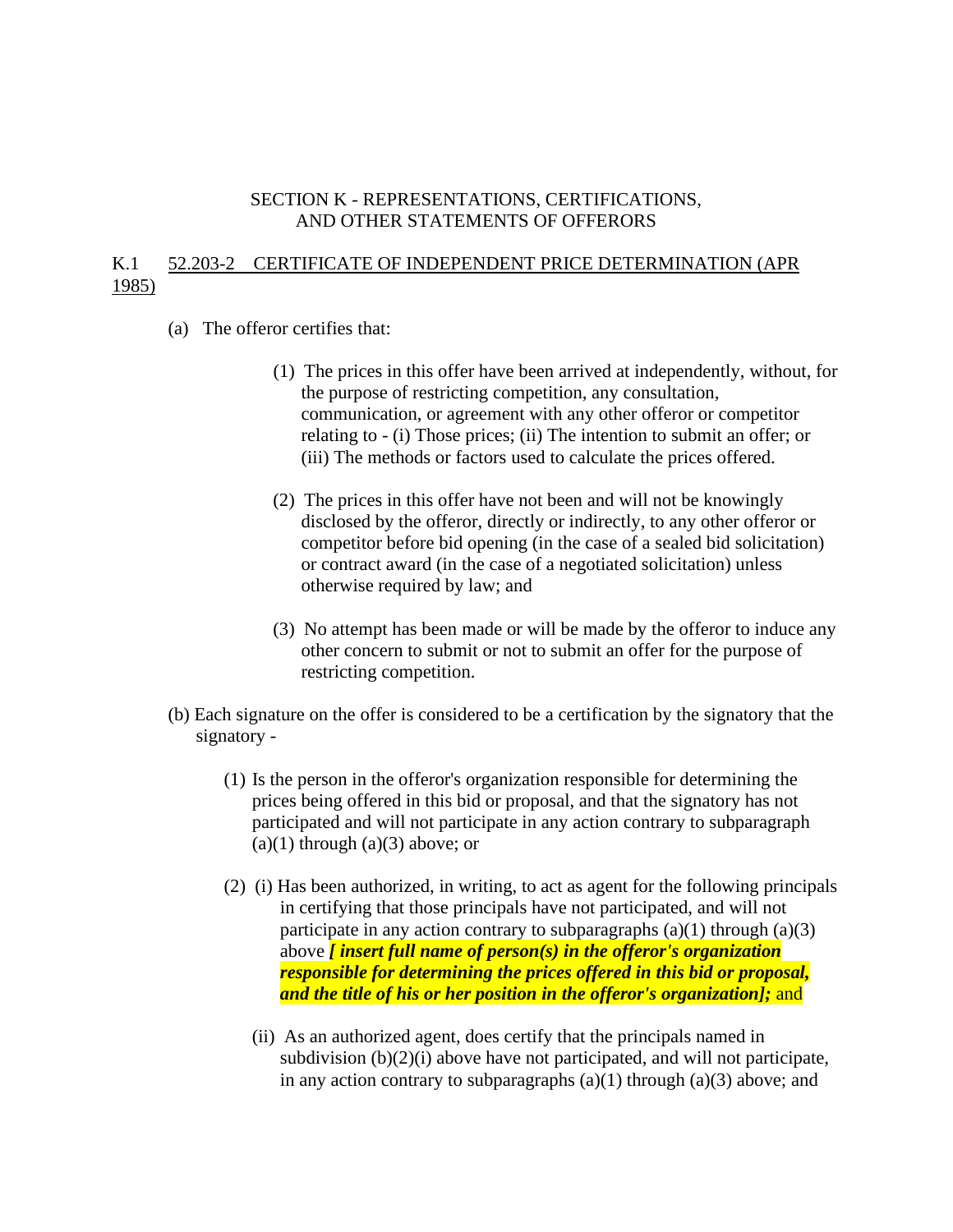- (iii) As an agent, has not personally participated, and will not participate, in any action contrary to subparagraphs  $(a)(1)$  through  $(a)(3)$  above.
- (c) If the offeror deletes or modifies subparagraph  $(a)(2)$  above, the offeror must furnish with its offer a signed statement setting forth in detail the circumstances of the disclosure.

## K.2 52.203-11 CERTIFICATION AND DISCLOSURE REGARDING PAYMENTS TO INFLUENCE CERTAIN FEDERAL TRANSACTIONS (SEPT 2007)

- (a) Definitions. As used in this provision "Lobbying contact" has the meaning provided at 2 USC 1602(8). The terms "agency", "influencing or attempting to influence", "officer or employee of an agency", "person", "reasonable compensation", and "regularly employed" are defined in the FAR clause of this solicitation entitled Limitation on Payments to Influence Certain Federal Transactions (52.203-12).
- (b) Prohibition. The prohibition and exceptions contained in the FAR clause of this solicitation entitled "Limitation on Payments to Influence Certain Federal Transactions" (52.203-12) are hereby incorporated by reference
- (c) in this provision.
- (d) Certification. The offeror, by signing its offer, hereby certifies to the best of his or her knowledge and belief that no Federal appropriated funds have been paid or will be paid to any person for influencing or attempting to influence an officer or employee of any agency, a Member of Congress, an officer or employee of Congress, or an employee of a member of Congress on its behalf in connection with the awarding of this contract.
- (e) Disclosure. If any registrants under the Lobbying Disclosure Act of 1995 have made a lobbying contract on behalf of the offeror with respect to this contract, the offeror shall complete and submit, with its officer, OMB Standard Form LLL, Disclosure of Lobbying Activities, to provide the name of the registrants. The offeror need not report regularly employed officers or employees of the offeror to whom payments of reasonable compensation were made.
- (f) Penalty. Submission of this certification and disclosure is a prerequisite for making or entering into this contract imposed by 31 USC 1352. Any persons who make an expenditure prohibited under this provision or who fails to file or amend the disclosure required to be filed or amended by this provision, shall be subject to a civil penalty of not less than \$10,000, and not more than \$150,000, for each failure.

#### K.3 RESERVED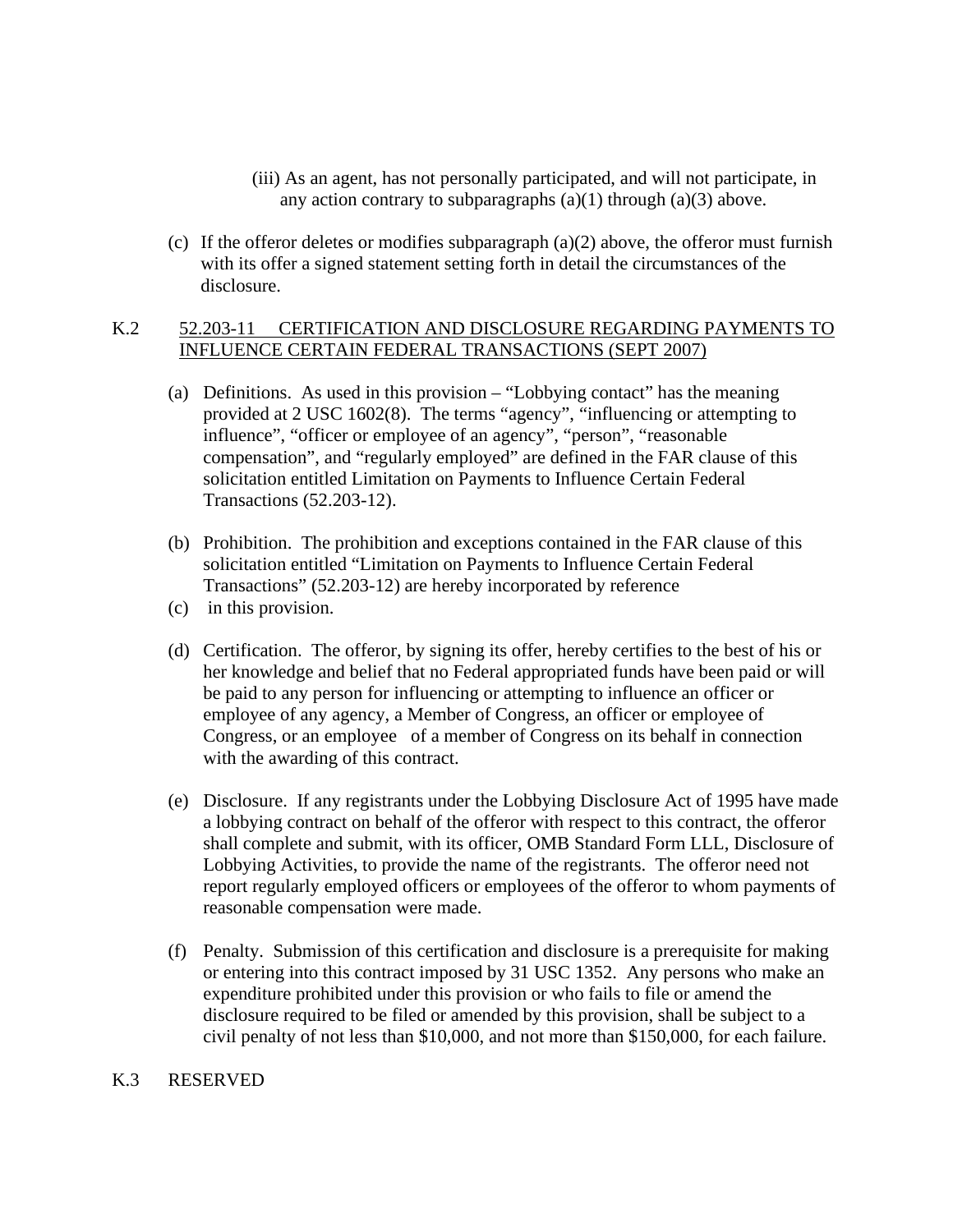# K.4 52.204-3 TAXPAYER IDENTIFICATION (OCT 98)

# (a) Definitions.

- "Common parent", as used in this provision, means that corporate entity that owns or controls an affiliated group of corporations that files its federal income tax returns on a consolidated basis, and of which the offeror is a member.
- "Taxpayer Identification Number (TIN)", as used in this provision, means the number required by the IRS to be used by the offeror in reporting income tax and other returns. The TIN may be either a Social Security Number or an Employer Identification Number.
- (b) All offerors must submit the information required in paragraphs (d) through (f) of this provision in order to comply with debt collection requirements of 31 U.S.C. 7701(c) and 3325 (d), reporting requirements of 26 USC 6041, 6041A, and 6050M and implementing regulations issued by the Internal Revenue Service (IRS). If the resulting contract is subject to the reporting requirements described in FAR 4.904, the failure or refusal by the offeror to furnish the information may result in a 31 percent reduction of payments otherwise due under the contract.
- (c) The TIN may be used by the Government to collect and report on any delinquent amounts arising out of the offeror's relationship with the Government (3l USC  $7701(c)(3)$ ). If the resulting contract is subject to the payment reporting requirements described in FAR 4.904, the TIN provided hereunder may be matched with IRS records to verify the accuracy of the offeror's TIN.
- (d) Taxpayer Identification Number (TIN).

TIN:

- $\Box$  TIN has been applied for.
- $\Box$  TIN is not required because:
	- $\Box$  Offeror is a nonresident alien, foreign corporation, or foreign partnership that does not have income effectively connected with the conduct of a trade or business in the U.S. and does not have an office or place of business or a fiscal paying agent in the U.S.
	- $\Box$  Offeror is an agency or instrumentality of a foreign government.
	- $\Box$  Offeror is an agency or instrumentality of the Federal Government.
- (e) Type of Organization.
	- $\Box$  Sole Proprietorship.
	- □ Partnership.
	- $\Box$  Corporate Entity (not tax exempt);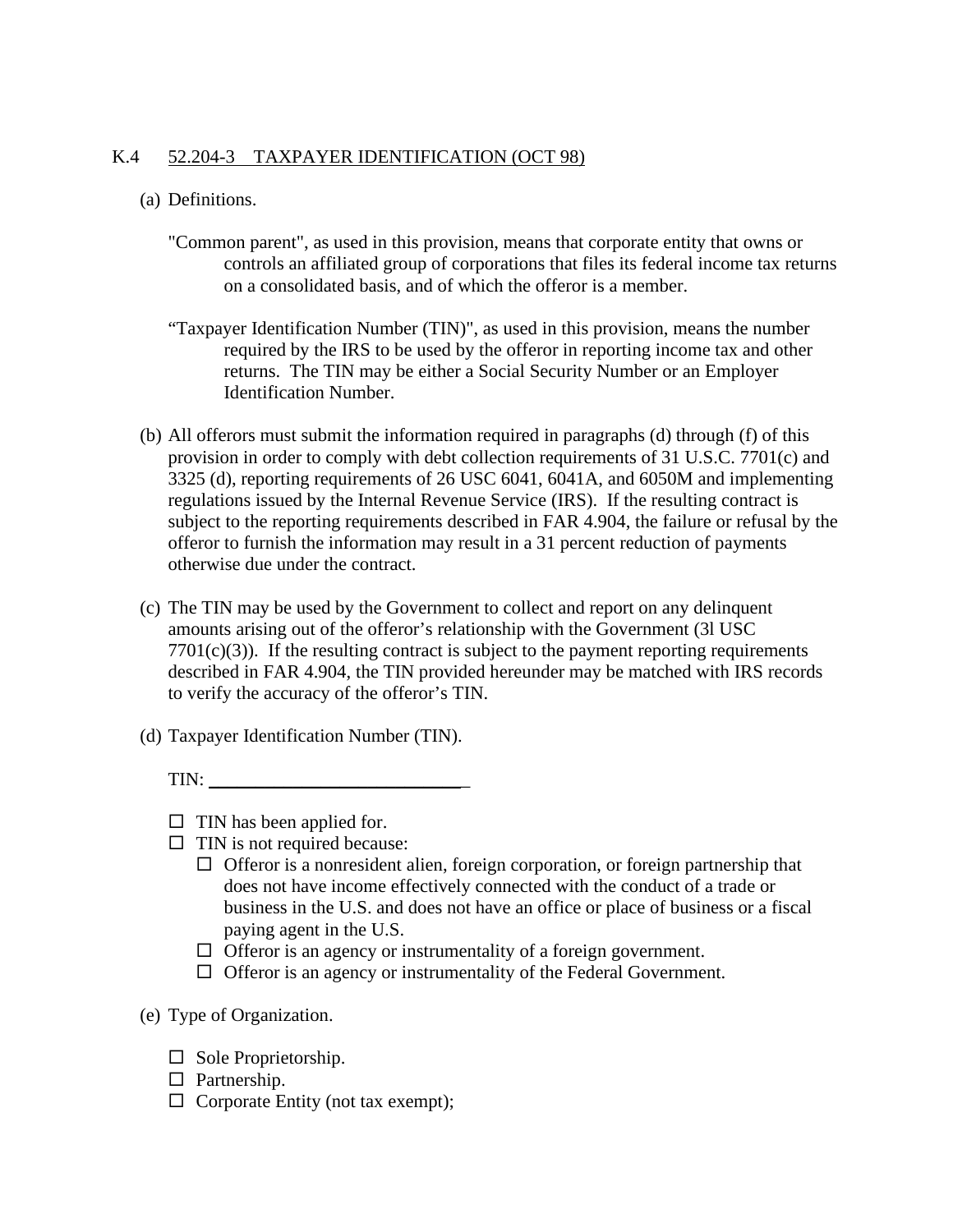|  | $\Box$ Corporate Entity (tax exempt);               |
|--|-----------------------------------------------------|
|  | $\Box$ Government Entity (Federal, State or local); |
|  | $\Box$ Foreign Government.                          |
|  | $25.0772 \pm 20.101$<br>____                        |

- $\Box$  International organization per 26 CFR 1.6049-4;
- Other \_\_\_\_\_\_\_\_\_\_\_\_\_\_\_\_\_\_\_\_\_\_\_\_\_\_\_\_\_\_\_\_\_.
- (f) Common Parent.
	- $\Box$  Offeror is not owned or controlled by a common parent as defined in paragraph (a) of this clause.
	- $\Box$  Name and TIN of common parent:

Name \_\_\_\_\_\_\_\_\_\_\_\_\_\_\_\_\_\_\_\_\_\_\_\_\_\_\_\_\_ TIN  $\blacksquare$ 

# **52.204-24 Representation Regarding Certain Telecommunications and Video Surveillance Services or Equipment (OCT 2020).**

The Offeror shall not complete the representation at paragraph  $(d)(1)$  of this provision if the offeror has represented that it ''does not provide covered telecommunications equipment or services as a part of its offered products or services to the Government in the performance of any contract, subcontract, or other contractual instrument'' in paragraph  $(c)(1)$  in the provision at 52.204–26, Covered Telecommunications Equipment or Services—Representation, or in paragraph (v)(2)(i) of the provision at 52.212–3, Offeror Representations and Certifications– Commercial Items. The Offeror shall not complete the representation in paragraph (d)(2) of this provision if the Offeror has represented that it ''does not use covered telecommunications equipment or services, or any equipment, system, or service that uses covered telecommunications equipment or services'' in paragraph (c)(2) of the provision at 52.204–26, or in paragraph  $(v)(2)(ii)$  of the provision at 52.212–3.

(a) *Definitions.* As used in this provision— *Backhaul, covered telecommunications equipment or services, critical technology, interconnection arrangements, reasonable inquiry, roaming, and substantial or essential component* have the meanings provided in the clause [52.204-25,](https://www.acquisition.gov/content/part-52-solicitation-provisions-and-contract-clauses#unique_1605198408) Prohibition on Contracting for Certain Telecommunications and Video Surveillance Services or Equipment.

# (b) *Prohibition*.

 $(1)$  Section 889(a)(1)(A) of the John S. McCain National Defense Authorization Act for Fiscal Year 2019 (Pub. L. 115-232) prohibits the head of an executive agency on or after August 13, 2019, from procuring or obtaining, or extending or renewing a contract to procure or obtain, any equipment, system, or service that uses covered telecommunications equipment or services as a substantial or essential component of any system, or as critical technology as part of any system. Nothing in the prohibition shall be construed to—

 (i)Prohibit the head of an executive agency from procuring with an entity to provide a service that connects to the facilities of a third-party, such as backhaul, roaming, or interconnection arrangements; or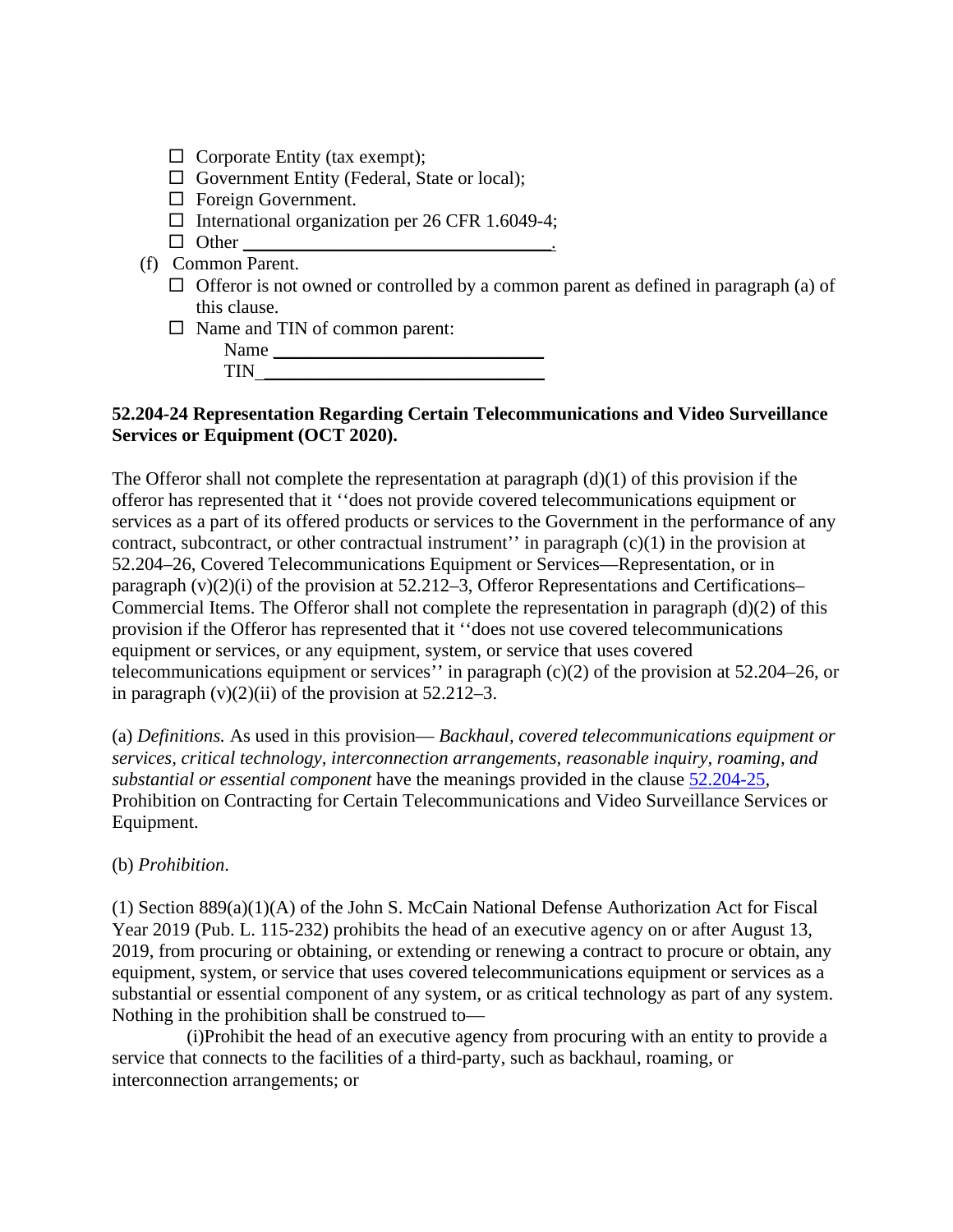(ii)Cover telecommunications equipment that cannot route or redirect user data traffic or cannot permit visibility into any user data or packets that such equipment transmits or otherwise handles.

 $(2)$  Section 889 $(a)(1)(B)$  of the John S. McCain National Defense Authorization Act for Fiscal Year 2019 (Pub. L. 115-232) prohibits the head of an executive agency on or after August 13, 2020, from entering into a contract or extending or renewing a contract with an entity that uses any equipment, system, or service that uses covered telecommunications equipment or services as a substantial or essential component of any system, or as critical technology as part of any system. This prohibition applies to the use of covered telecommunications equipment or services, regardless of whether that use is in performance of work under a Federal contract. Nothing in the prohibition shall be construed to—

 (i)Prohibit the head of an executive agency from procuring with an entity to provide a service that connects to the facilities of a third-party, such as backhaul, roaming, or interconnection arrangements; or

 (ii)Cover telecommunications equipment that cannot route or redirect user data traffic or cannot permit visibility into any user data or packets that such equipment transmits or otherwise handles.

 (c) *Procedures.* The Offeror shall review the list of excluded parties in the System for Award Management (SAM) [\(https://www.sam.gov\)](https://www.sam.gov/) for entities excluded from receiving federal awards for "covered telecommunications equipment or services".

(d) *Representation.* The Offeror represents that—

 (1)It *□* will, *□* will not provide covered telecommunications equipment or services to the Government in the performance of any contract, subcontract or other contractual instrument resulting from this solicitation. The Offeror shall provide the additional disclosure information required at paragraph (e)(1) of this section if the Offeror responds "will" in paragraph  $(d)(1)$  of this section; and

 (2)After conducting a reasonable inquiry, for purposes of this representation, the Offeror represents that—

 It *□* does, *□* does not use covered telecommunications equipment or services, or use any equipment, system, or service that uses covered telecommunications equipment or services. The Offeror shall provide the additional disclosure information required at paragraph (e)(2) of this section if the Offeror responds "does" in paragraph (d)(2) of this section.

(e) *Disclosures.*

(1) Disclosure for the representation in paragraph  $(d)(1)$  of this provision. If the Offeror has responded "will" in the representation in paragraph (d)(1) of this provision, the Offeror shall provide the following information as part of the offer:

(i)For covered equipment—

 (A)The entity that produced the covered telecommunications equipment (include entity name, unique entity identifier, CAGE code, and whether the entity was the original equipment manufacturer (OEM) or a distributor, if known);

 (B)A description of all covered telecommunications equipment offered (include brand; model number, such as OEM number, manufacturer part number, or wholesaler number; and item description, as applicable); and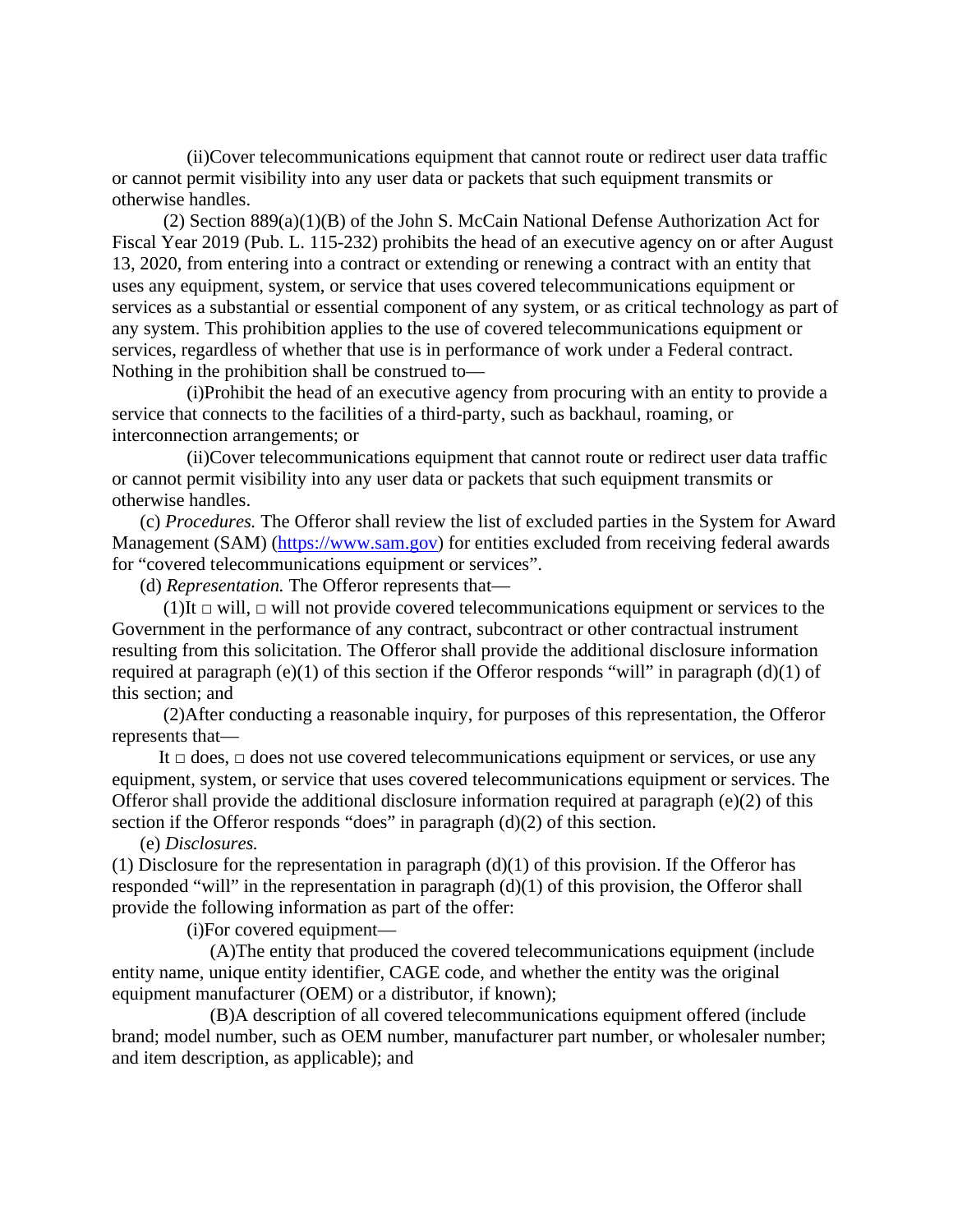(C)Explanation of the proposed use of covered telecommunications equipment and any factors relevant to determining if such use would be permissible under the prohibition in paragraph (b)(1) of this provision.

(ii)For covered services—

 (A)If the service is related to item maintenance: A description of all covered telecommunications services offered (include on the item being maintained: Brand; model number, such as OEM number, manufacturer part number, or wholesaler number; and item description, as applicable); or

 (B)If not associated with maintenance, the Product Service Code (PSC) of the service being provided; and explanation of the proposed use of covered telecommunications services and any factors relevant to determining if such use would be permissible under the prohibition in paragraph (b)(1) of this provision.

 (2) Disclosure for the representation in paragraph (d)(2) of this provision. If the Offeror has responded "does" in the representation in paragraph (d)(2) of this provision, the Offeror shall provide the following information as part of the offer:

(i)For covered equipment—

 (A)The entity that produced the covered telecommunications equipment (include entity name, unique entity identifier, CAGE code, and whether the entity was the OEM or a distributor, if known);

 (B)A description of all covered telecommunications equipment offered (include brand; model number, such as OEM number, manufacturer part number, or wholesaler number; and item description, as applicable); and

 (C)Explanation of the proposed use of covered telecommunications equipment and any factors relevant to determining if such use would be permissible under the prohibition in paragraph (b)(2) of this provision.

(ii)For covered services—

 (A)If the service is related to item maintenance: A description of all covered telecommunications services offered (include on the item being maintained: Brand; model number, such as OEM number, manufacturer part number, or wholesaler number; and item description, as applicable); or

 (B)If not associated with maintenance, the PSC of the service being provided; and explanation of the proposed use of covered telecommunications services and any factors relevant to determining if such use would be permissible under the prohibition in paragraph (b)(2) of this provision.

(End of provision)

# **52.204-26 Covered Telecommunications Equipment or Services-Representation (OCT 2020)**

(a) *Definitions.* As used in this provision, "covered telecommunications equipment or services" and "reasonable inquiry" have the meaning provided in the clause 52.204-25, Prohibition on Contracting for Certain Telecommunications and Video Surveillance Services or Equipment.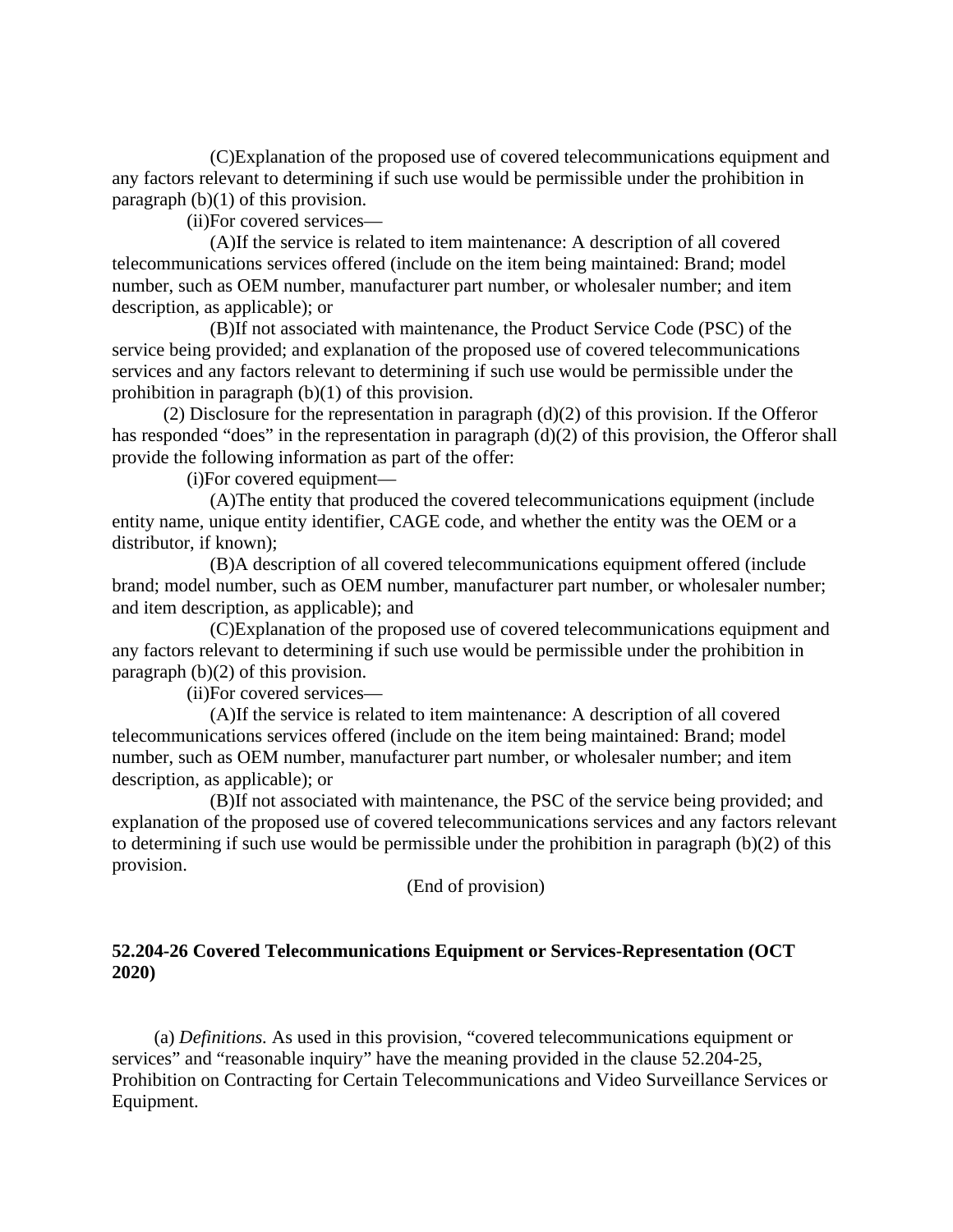(b) *Procedures.* The Offeror shall review the list of excluded parties in the System for Award Management (SAM) (*https://www.sam.gov*) for entities excluded from receiving federal awards for "covered telecommunications equipment or services".

(c) *Representations.* (1) The Offeror represents that it [ ] does, [ ] does not provide covered telecommunications equipment or services as a part of its offered products or services to the Government in the performance of any contract, subcontract, or other contractual instrument.

(2) After conducting a reasonable inquiry for purposes of this representation, the Offeror represents that it [ ] does, [ ] does not use covered telecommunications equipment or services, or any equipment, system, or service that uses covered telecommunications equipment or services.

(End of provision)

# K.5 52.225-20 PROHIBITION ON CONDUCTING RESTRICTED BUSINESS OPERATIONS IN SUDAN – CERTIFICATION (AUG 2009)

(a) *Definitions*. As used in this provision—

"Business operations" means engaging in commerce in any form, including by acquiring, developing, maintaining, owning, selling, possessing, leasing, or operating equipment, facilities, personnel, products, services, personal property, real property, or any other apparatus of business or commerce.

"Marginalized populations of Sudan" means—

- (1) Adversely affected groups in regions authorized to receive assistance under section 8(c) of the Darfur Peace and Accountability Act (Pub. L. 109-344) [\(50](http://uscode.house.gov/)  [U.S.C. 1701 note\)](http://uscode.house.gov/); and
- (2) Marginalized areas in Northern Sudan described in section 4(9) of such Act.

"Restricted business operations" means business operations in Sudan that include power production activities, mineral extraction activities, oil-related activities, or the production of military equipment, as those terms are defined in the Sudan Accountability and Divestment Act of 2007 (Pub. L. 110-174). Restricted business operations do not include business operations that the person conducting the business can demonstrate—

- (1) Are conducted under contract directly and exclusively with the regional government of southern Sudan.
- (2) Are conducted pursuant to specific authorization from the Office of Foreign Assets Control in the Department of the Treasury, or are expressly exempted under Federal law from the requirement to be conducted under such authorization.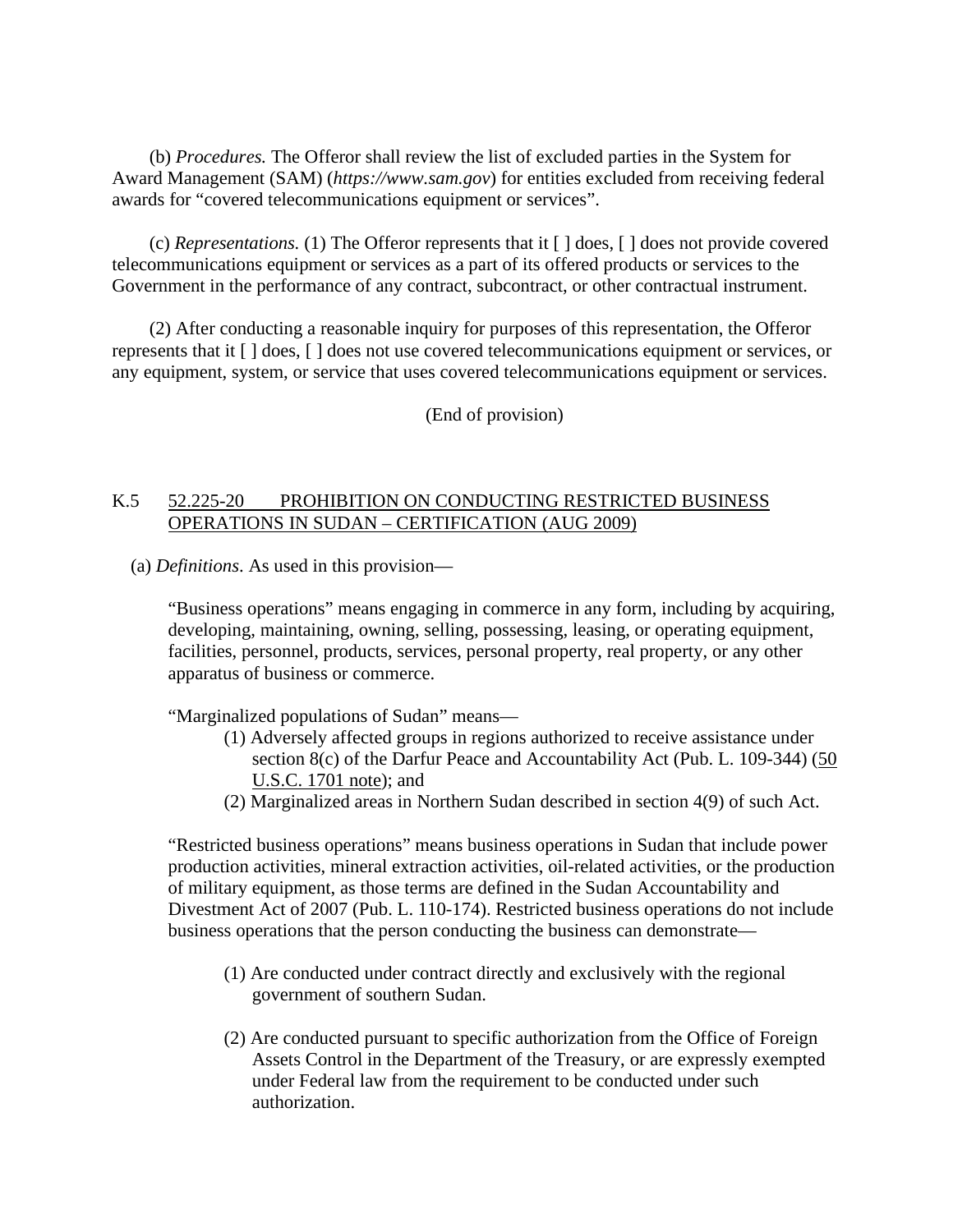- (3) Consist of providing goods or services to marginalized populations of Sudan.
- (4) Consist of providing goods or services to an internationally recognized peacekeeping force or humanitarian organization.
- (5) Consist of providing goods or services that are used only to promote health or education; or
- (6) Have been voluntarily suspended.
- (a) *Certification*. By submission of its offer, the offeror certifies that it does not conduct any restricted business operations in Sudan.

K.6. FAR 52.204-8 ANNUAL REPRESENTATIONS AND CERTIFICATIONS (SEP 2021)

 (a) (1) The North American Industry Classification System (NAICS) code for this acquisition is **561730**.

(2) The small business size standard is *\_***7,500,000 million dollars**.

(3)The small business size standard for a concern which submits an offer in its own name, other than on a construction or service contract, but which proposes to furnish a product which it did not itself manufacture, is 500 employees.

(i)Is set aside for small business and has a value above the simplified acquisition threshold;

 (ii)Uses the HUBZone price evaluation preference regardless of dollar value, unless the offeror waives the price evaluation preference; or

 (iii)Is an 8(a), HUBZone, service-disabled veteran-owned, economically disadvantaged women-owned, or women-owned small business set-aside or sole-source award regardless of dollar value.

 (b) (1) If the provision at [52.204-7,](https://www.acquisition.gov/content/52204-7-system-award-management#i1063838) System for Award Management, is included in this solicitation, paragraph (d) of this provision applies.

 (2) If the provision at [52.204-7,](https://www.acquisition.gov/content/52204-7-system-award-management#i1063838) System for Award Management, is not included in this solicitation, and the Offeror has an active registration in the System for Award Management (SAM), the Offeror may choose to use paragraph (d) of this provision instead of completing the corresponding individual representations and certifications in the solicitation. The Offeror shall indicate which option applies by checking one of the following boxes: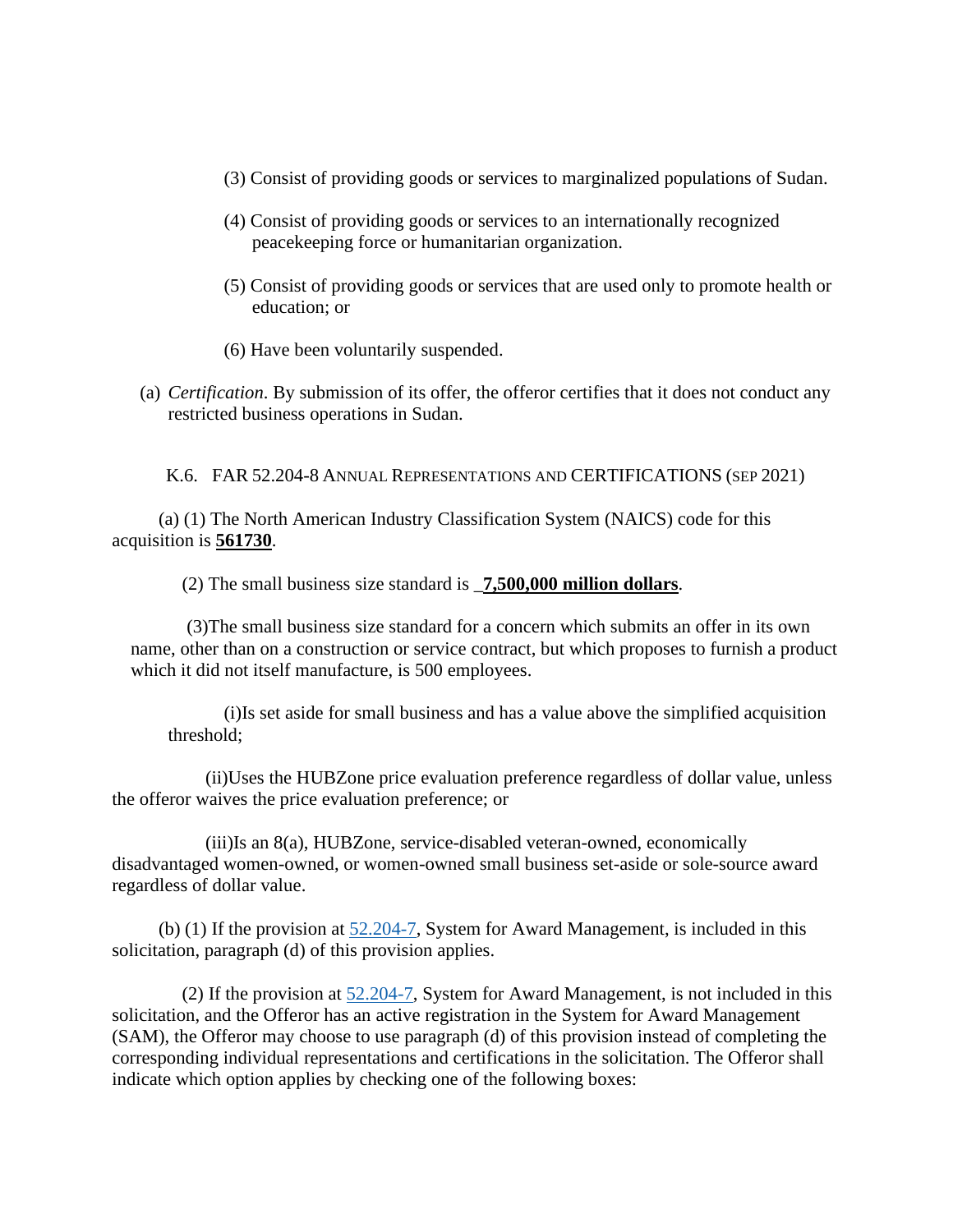$(i)$   $\Box$  Paragraph (d) applies.

 $(i)$   $\Box$  Paragraph (d) does not apply and the offeror has completed the individual representations and certifications in the solicitation.

 (c) (1) The following representations or certifications in SAM are applicable to this solicitation as indicated:

 (i) [52.203-2,](https://www.acquisition.gov/content/52203-2-certificate-independent-price-determination#i1063268) Certificate of Independent Price Determination. This provision applies to solicitations when a firm-fixed-price contract or fixed-price contract with economic price adjustment is contemplated, unless–

 (A) The acquisition is to be made under the simplified acquisition procedures in [part](https://www.acquisition.gov/content/part-13-simplified-acquisition-procedures#i1112458) 13;

 (B) The solicitation is a request for technical proposals under two-step sealed bidding procedures; or

 (C) The solicitation is for utility services for which rates are set by law or regulation.

 (ii) [52.203-11,](https://www.acquisition.gov/content/52203-11-certification-and-disclosure-regarding-payments-influence-certain-federal-transactions#i1063408) Certification and Disclosure Regarding Payments to Influence Certain Federal Transactions. This provision applies to solicitations expected to exceed \$150,000.

 (iii) [52.203-18,](https://www.acquisition.gov/content/52203-18-prohibition-contracting-entities-require-certain-internal-confidentiality-agreements-or-statements-representation#i52_203-18) Prohibition on Contracting with Entities that Require Certain Internal Confidentiality Agreements or Statements-Representation. This provision applies to all solicitations.

 (iv) [52.204-3,](https://www.acquisition.gov/content/52204-3-taxpayer-identification#i1063736) Taxpayer Identification. This provision applies to solicitations that do not include the provision at [52.204-7,](https://www.acquisition.gov/content/52204-7-system-award-management#i1063838) System for Award Management.

 (v) [52.204-5,](https://www.acquisition.gov/content/52204-5-women-owned-business-other-small-business#i1063796) Women-Owned Business (Other Than Small Business). This provision applies to solicitations that-

(A) Are not set aside for small business concerns;

(B) Exceed the simplified acquisition threshold; and

(C) Are for contracts that will be performed in the United States or its outlying

areas.

 (vi) [52.204-26,](https://www.acquisition.gov/content/52204-26-covered-telecommunications-equipment-or-services-representation#id19CAC0P0ESS) Covered Telecommunications Equipment or Services-Representation. This provision applies to all solicitations.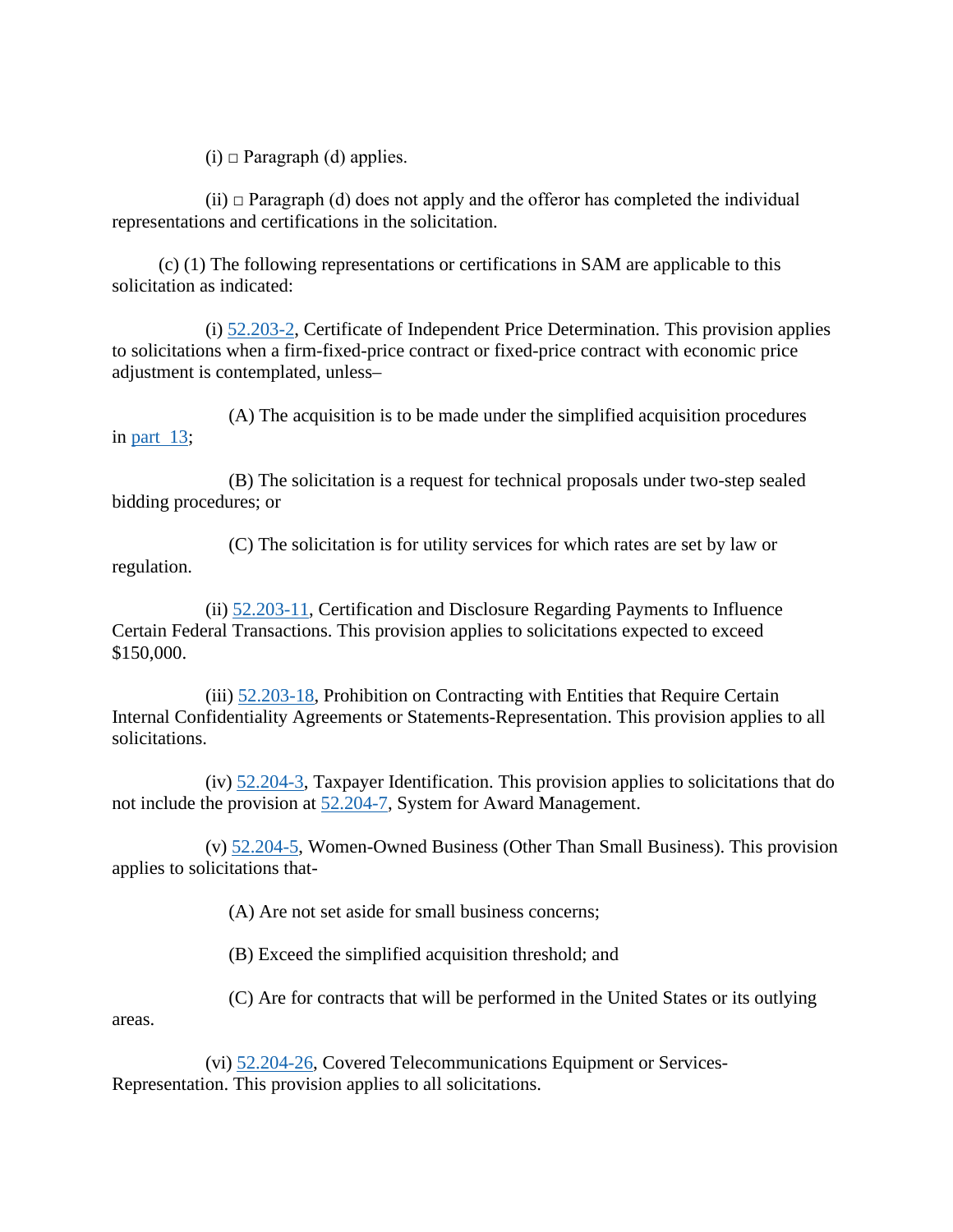(vii) [52.209-2,](https://www.acquisition.gov/content/52209-2-prohibition-contracting-inverted-domestic-corporations-representation#i1062479) Prohibition on Contracting with Inverted Domestic Corporations-Representation.

 (viii) [52.209-5,](https://www.acquisition.gov/content/52209-5-certification-regarding-responsibility-matters#i1062558) Certification Regarding Responsibility Matters. This provision applies to solicitations where the contract value is expected to exceed the simplified acquisition threshold.

 (ix) [52.209-11,](https://www.acquisition.gov/content/52209-11-representation-corporations-regarding-delinquent-tax-liability-or-felony-conviction-under-any-federal-law#id165RA0UH01A) Representation by Corporations Regarding Delinquent Tax Liability or a Felony Conviction under any Federal Law. This provision applies to all solicitations.

 (x) [52.214-14,](https://www.acquisition.gov/content/52214-14-place-performance-sealed-bidding#i1059991) Place of Performance-Sealed Bidding. This provision applies to invitations for bids except those in which the place of performance is specified by the Government.

 (xi) [52.215-6,](https://www.acquisition.gov/content/52215-6-place-performance#i1059247) Place of Performance. This provision applies to solicitations unless the place of performance is specified by the Government.

 (xii) [52.219-1,](https://www.acquisition.gov/content/52219-1-small-business-program-representations#i1057235) Small Business Program Representations (Basic, Alternates I, and II). This provision applies to solicitations when the contract will be performed in the United States or its outlying areas.

 (A) The basic provision applies when the solicitations are issued by other than DoD, NASA, and the Coast Guard.

 (B) The provision with its Alternate I applies to solicitations issued by DoD, NASA, or the Coast Guard.

 (C) The provision with its Alternate II applies to solicitations that will result in a multiple-award contract with more than one NAICS code assigned.

 (xiii) [52.219-2,](https://www.acquisition.gov/content/52219-2-equal-low-bids#i1057302) Equal Low Bids. This provision applies to solicitations when contracting by sealed bidding and the contract will be performed in the United States or its outlying areas.

 (xiv) [52.222-22,](https://www.acquisition.gov/content/52222-22-previous-contracts-and-compliance-reports#i1055729) Previous Contracts and Compliance Reports. This provision applies to solicitations that include the clause at [52.222-26,](https://www.acquisition.gov/content/52222-26-equal-opportunity#i1055793) Equal Opportunity.

 (xv) [52.222-25,](https://www.acquisition.gov/content/52222-25-affirmative-action-compliance#i1055782) Affirmative Action Compliance. This provision applies to solicitations, other than those for construction, when the solicitation includes the clause at [52.222-26,](https://www.acquisition.gov/content/52222-26-equal-opportunity#i1055793) Equal Opportunity.

 (xvi) [52.222-38,](https://www.acquisition.gov/content/52222-38-compliance-veterans%E2%80%99-employment-reporting-requirements#i1056289) Compliance with Veterans' Employment Reporting Requirements. This provision applies to solicitations when it is anticipated the contract award will exceed the simplified acquisition threshold and the contract is not for acquisition of commercial items.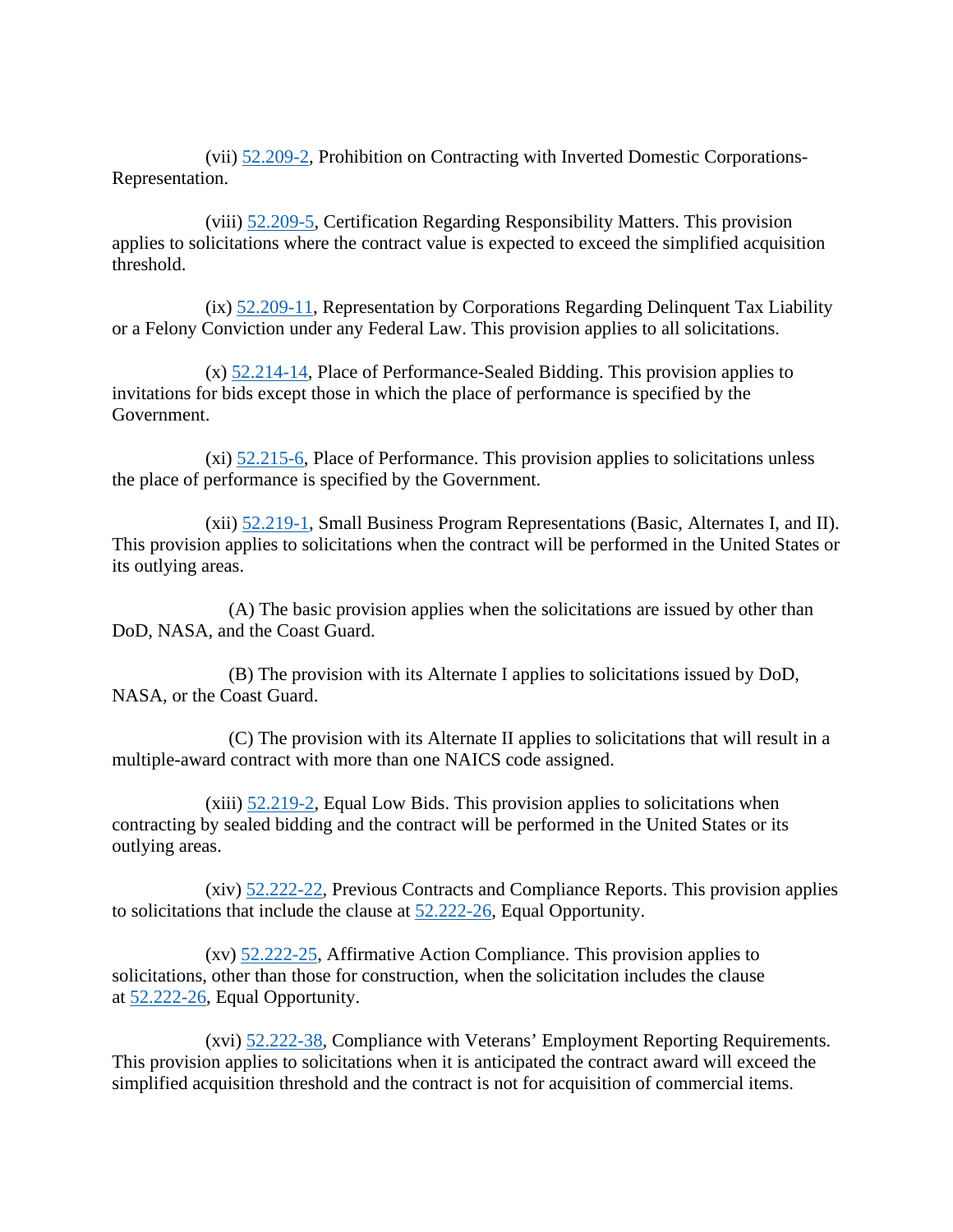(xvii) [52.223-1,](https://www.acquisition.gov/content/52223-1-biobased-product-certification#i1052963) Biobased Product Certification. This provision applies to solicitations that require the delivery or specify the use of USDA–designated items; or include the clause at [52.223-2,](https://www.acquisition.gov/content/52223-2-affirmative-procurement-biobased-products-under-service-and-construction-contracts#i1052973) Affirmative Procurement of Biobased Products Under Service and Construction Contracts.

 (xviii) [52.223-4,](https://www.acquisition.gov/content/52223-4-recovered-material-certification#i1053040) Recovered Material Certification. This provision applies to solicitations that are for, or specify the use of, EPA–designated items.

 (xix) [52.223-22,](https://www.acquisition.gov/content/52223-22-public-disclosure-greenhouse-gas-emissions-and-reduction-goals-representation#CDCHDCIFF4) Public Disclosure of Greenhouse Gas Emissions and Reduction Goals-Representation. This provision applies to solicitations that include the clause at [52.204-7.](https://www.acquisition.gov/content/52204-7-system-award-management#i1063838))

 (xx) [52.225-2,](https://www.acquisition.gov/content/52225-2-buy-american-certificate#i1053411) Buy American Certificate. This provision applies to solicitations containing the clause at [52.225-1.](https://www.acquisition.gov/content/52225-1-buy-american-supplies#i1053372)

 (xxi) [52.225-4,](https://www.acquisition.gov/content/52225-4-buy-american-free-trade-agreements-israeli-trade-act-certificate#i1053526) Buy American-Free Trade Agreements-Israeli Trade Act Certificate. (Basic, Alternates I, II, and III.) This provision applies to solicitations containing the clause at [52.225-3.](https://www.acquisition.gov/content/52225-3-buy-american-free-trade-agreements-israeli-trade-act#i1053446)

(A) If the acquisition value is less than \$25,000, the basic provision applies.

 (B) If the acquisition value is \$25,000 or more but is less than \$50,000, the provision with its Alternate I applies.

 (C) If the acquisition value is \$50,000 or more but is less than \$83,099, the provision with its Alternate II applies.

 (D) If the acquisition value is \$83,099 or more but is less than \$100,000, the provision with its Alternate III applies.

 (xxii) [52.225-6,](https://www.acquisition.gov/content/52225-6-trade-agreements-certificate#i1053693) Trade Agreements Certificate. This provision applies to solicitations containing the clause at [52.225-5.](https://www.acquisition.gov/content/52225-5-trade-agreements#i1053648)

 (xxiii) [52.225-20,](https://www.acquisition.gov/content/52225-20-prohibition-conducting-restricted-business-operations-sudan-certification#i1054426) Prohibition on Conducting Restricted Business Operations in Sudan-Certification. This provision applies to all solicitations.

 (xxiv) [52.225-25,](https://www.acquisition.gov/content/52225-25-prohibition-contracting-entities-engaging-certain-activities-or-transactions-relating-iran-representation-and-certifications#i1054876) Prohibition on Contracting with Entities Engaging in Certain Activities or Transactions Relating to Iran-Representation and Certifications. This provision applies to all solicitations.

 (xxv) [52.226-2,](https://www.acquisition.gov/content/52226-2-historically-black-college-or-university-and-minority-institution-representation#i1054999) Historically Black College or University and Minority Institution Representation. This provision applies to solicitations for research, studies, supplies, or services of the type normally acquired from higher educational institutions.

 (2) The following representations or certifications are applicable as indicated by the Contracting Officer: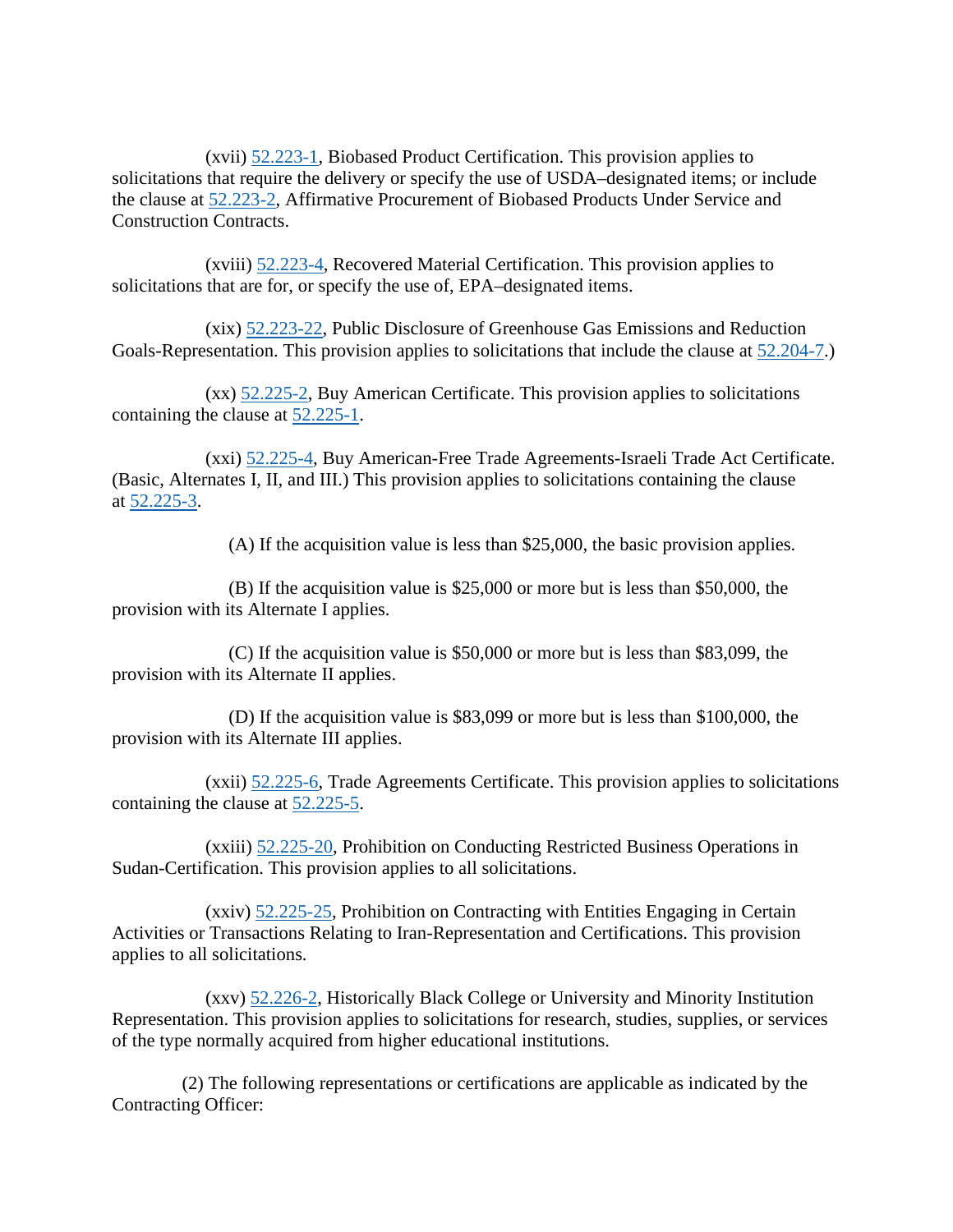[*Contracting Officer check as appropriate.*]

 $\sim$  (i) [52.204-17,](https://www.acquisition.gov/content/52204-17-ownership-or-control-offeror#i1064305) Ownership or Control of Offeror.

 $\frac{1}{2}$  (ii) [52.204-20,](https://www.acquisition.gov/content/52204-20-predecessor-offeror#id165VE00099X) Predecessor of Offeror.

 \_\_ (iii) [52.222-18,](https://www.acquisition.gov/content/52222-18-certification-regarding-knowledge-child-labor-listed-end-products#i1055635) Certification Regarding Knowledge of Child Labor for Listed End Products.

 \_\_ (iv) [52.222-48,](https://www.acquisition.gov/content/52222-48-exemption-application-service-contract-labor-standards-contracts-maintenance-calibration-or-repair-certain-equipment-certification#i1056493) Exemption from Application of the Service Contract Labor Standards to Contracts for Maintenance, Calibration, or Repair of Certain Equipment-Certification.

 \_\_ (v) [52.222-52,](https://www.acquisition.gov/content/52222-52-exemption-application-service-contract-labor-standards-contracts-certain-services-certification#i1056701) Exemption from Application of the Service Contract Labor Standards to Contracts for Certain Services-Certification.

 \_\_ (vi) [52.223-9,](https://www.acquisition.gov/content/52223-9-estimate-percentage-recovered-material-content-epa-designated-items#i1053138) with its Alternate I, Estimate of Percentage of Recovered Material Content for EPA–Designated Products (Alternate I only).

\_\_ (vii) [52.227-6,](https://www.acquisition.gov/content/52227-6-royalty-information#i1052268) Royalty Information.

\_\_\_\_ (A) Basic.

\_\_\_\_ (B) Alternate I.

 \_\_ (viii) [52.227-15,](https://www.acquisition.gov/content/52227-15-representation-limited-rights-data-and-restricted-computer-software#i1052648) Representation of Limited Rights Data and Restricted Computer Software.

 (d) The offeror has completed the annual representations and certifications electronically in SAM website accessed through [https://www.sam.gov.](https://www.sam.gov/) After reviewing the SAM information, the offeror verifies by submission of the offer that the representations and certifications currently posted electronically that apply to this solicitation as indicated in paragraph (c) of this provision have been entered or updated within the last 12 months, are current, accurate, complete, and applicable to this solicitation (including the business size standard applicable to the NAICS code referenced for this solicitation), as of the date of this offer and are incorporated in this offer by reference (see FAR [4.1201\)](https://www.acquisition.gov/content/41201-policy#i1121876); except for the changes identified below [*offeror to insert changes, identifying change by clause number, title, date*]. These amended representation(s) and/or certification(s) are also incorporated in this offer and are current, accurate, and complete as of the date of this offer.

FAR Clause # Title Date Change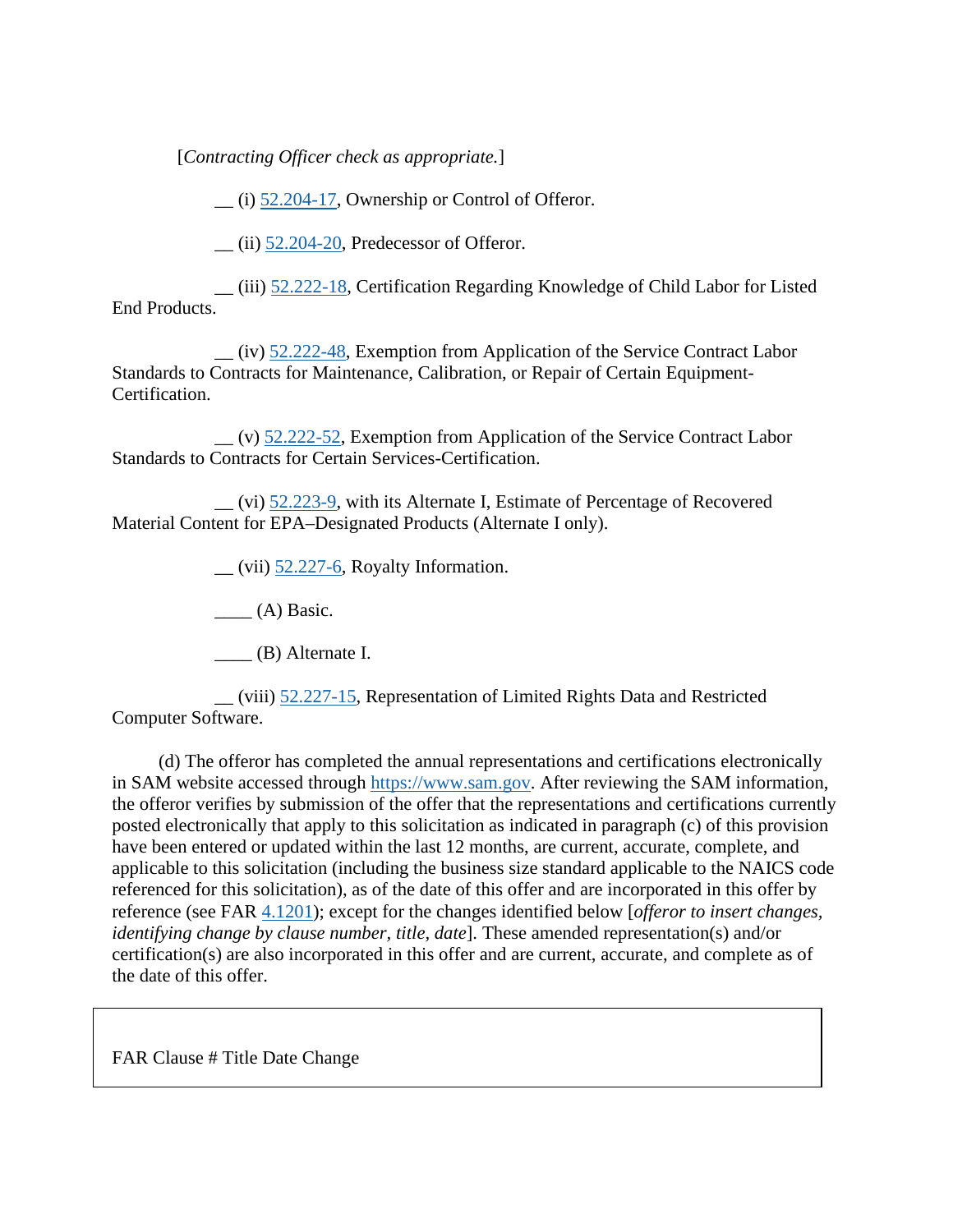Any changes provided by the offeror are applicable to this solicitation only, and do not result in an update to the representations and certifications posted on SAM

(End of provision)

\_\_\_\_\_\_\_\_\_\_\_\_\_\_\_\_\_\_\_\_\_\_\_\_\_\_\_\_\_\_\_\_\_

# K.7 **52.209-5 Certification Regarding Responsibility Matters (AUG 2020)**

(1) The Offeror certifies, to the best of its knowledge and belief, that—

(i) The Offeror and/or any of its principals–

 (A) Are *□* are not *□* presently debarred, suspended, proposed for debarment, or declared ineligible for the award of contracts by any Federal agency;

 (B) Have *□* have not *□*, within a three-year period preceding this offer, been convicted of or had a civil judgment rendered against them for: commission of fraud or a criminal offense in connection with obtaining, attempting to obtain, or performing a public (Federal, State, or local) contract or subcontract; violation of Federal or State antitrust statutes relating to the submission of offers; or commission of embezzlement, theft, forgery, bribery, falsification or destruction of records, making false statements, tax evasion, violating Federal criminal tax laws, or receiving stolen property (if offeror checks "have", the offeror shall also see [52.209-7,](https://www.acquisition.gov/far/part-52#FAR_52_209_7) if included in this solicitation);

 (C) Are *□* are not *□* presently indicted for, or otherwise criminally or civilly charged by a governmental entity with, commission of any of the offenses enumerated in paragraph  $(a)(1)(i)(B)$  of this provision.

 (D) Have *□*, have not *□*, within a three-year period preceding this offer, been notified of any delinquent Federal taxes in an amount that exceeds the threshold at  $9.104-5(a)(2)$  $9.104-5(a)(2)$  for which the liability remains unsatisfied.

 (1) Federal taxes are considered delinquent if both of the following criteria apply:

 (i) *The tax liability is finally determined*. The liability is finally determined if it has been assessed. A liability is not finally determined if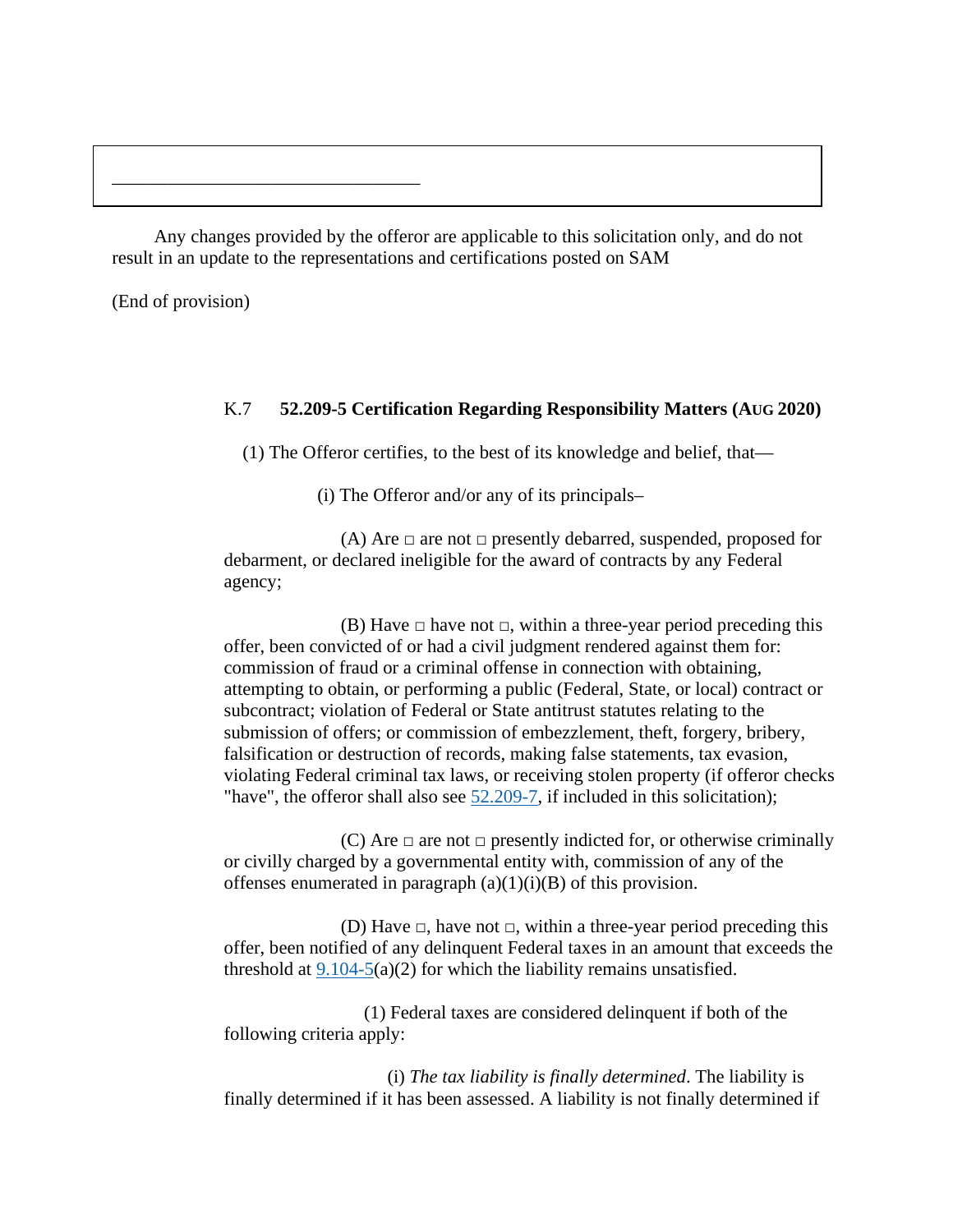there is a pending administrative or judicial challenge. In the case of a judicial challenge to the liability, the liability is not finally determined until all judicial appeal rights have been exhausted.

 (ii) *The taxpayer is delinquent in making payment*. A taxpayer is delinquent if the taxpayer has failed to pay the tax liability when full payment was due and required. A taxpayer is not delinquent in cases where enforced collection action is precluded.

#### (2) *Examples*.

 (i) The taxpayer has received a statutory notice of deficiency, under I.R.C. § 6212, which entitles the taxpayer to seek Tax Court review of a proposed tax deficiency. This is not a delinquent tax because it is not a final tax liability. Should the taxpayer seek Tax Court review, this will not be a final tax liability until the taxpayer has exercised all judicial appeal rights.

 (ii) The IRS has filed a notice of Federal tax lien with respect to an assessed tax liability, and the taxpayer has been issued a notice under I.R.C. § 6320 entitling the taxpayer to request a hearing with the IRS Office of Appeals contesting the lien filing, and to further appeal to the Tax Court if the IRS determines to sustain the lien filing. In the course of the hearing, the taxpayer is entitled to contest the underlying tax liability because the taxpayer has had no prior opportunity to contest the liability. This is not a delinquent tax because it is not a final tax liability. Should the taxpayer seek tax court review, this will not be a final tax liability until the taxpayer has exercised all judicial appeal rights.

 (iii) The taxpayer has entered into an installment agreement pursuant to I.R.C. § 6159. The taxpayer is making timely payments and is in full compliance with the agreement terms. The taxpayer is not delinquent because the taxpayer is not currently required to make full payment.

 (iv) The taxpayer has filed for bankruptcy protection. The taxpayer is not delinquent because enforced collection action is stayed under 11 U.S.C. 362 (the Bankruptcy Code).

 (ii) The Offeror has *□* has not *□*, within a three-year period preceding this offer, had one or more contracts terminated for default by any Federal agency.

 (2) "Principal," for the purposes of this certification, means an officer, director, owner, partner, or a person having primary management or supervisory responsibilities within a business entity (*e.g.*, general manager; plant manager; head of a division or business segment; and similar positions).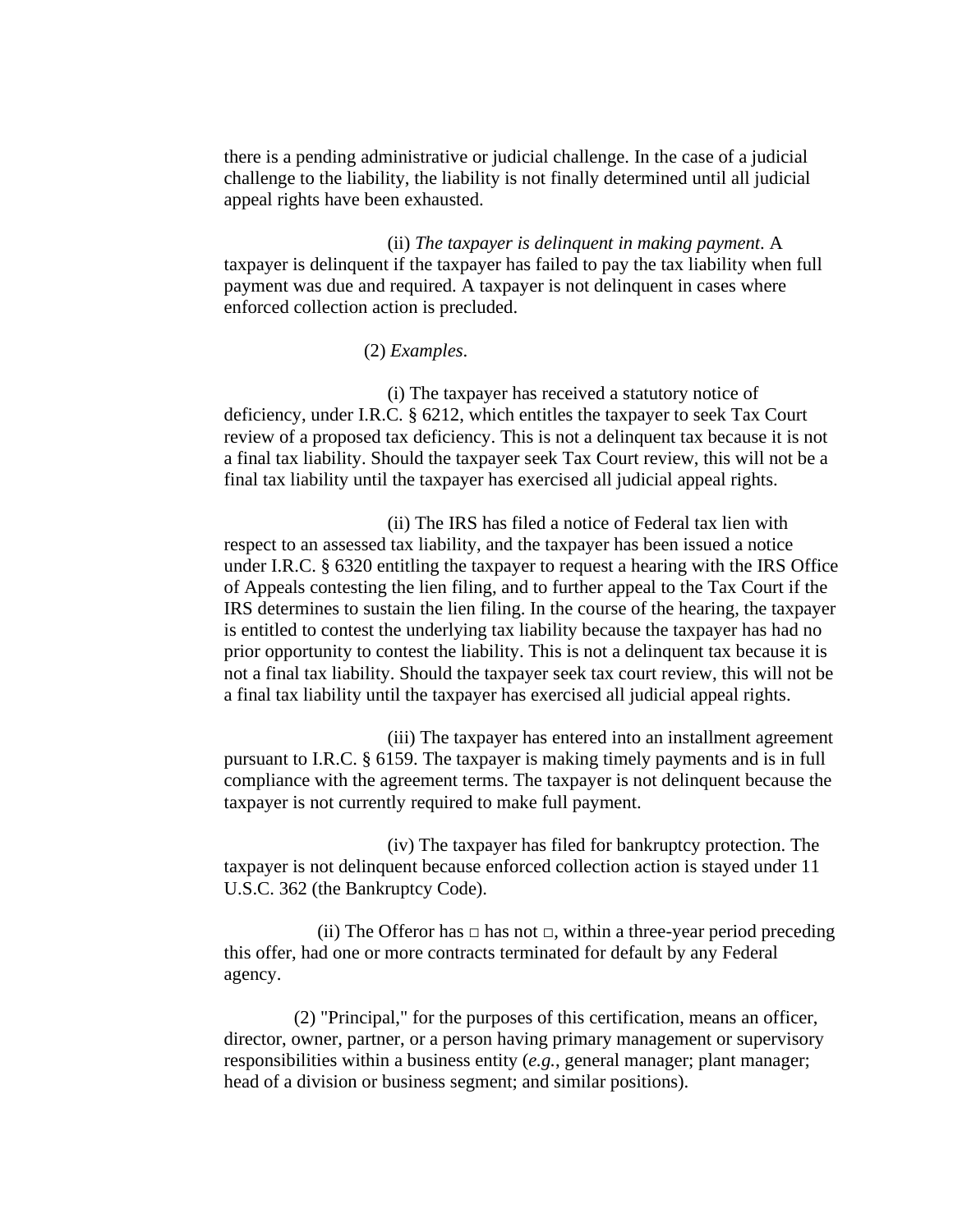This Certification Concerns a Matter Within the Jurisdiction of an Agency of the United States and the Making of a False, Fictitious, or Fraudulent Certification May Render the Maker Subject to Prosecution Under Section 1001, Title 18, United States Code.

 (b) The Offeror shall provide immediate written notice to the Contracting Officer if, at any time prior to contract award, the Offeror learns that its certification was erroneous when submitted or has become erroneous by reason of changed circumstances.

 (c) A certification that any of the items in paragraph (a) of this provision exists will not necessarily result in withholding of an award under this solicitation. However, the certification will be considered in connection with a determination of the Offeror's responsibility. Failure of the Offeror to furnish a certification or provide such additional information as requested by the Contracting Officer may render the Offeror no responsible.

 (d) Nothing contained in the foregoing shall be construed to require establishment of a system of records in order to render, in good faith, the certification required by paragraph (a) of this provision. The knowledge and information of an Offeror is not required to exceed that which is normally possessed by a prudent person in the ordinary course of business dealings.

 (e) The certification in paragraph (a) of this provision is a material representation of fact upon which reliance was placed when making award. If it is later determined that the Offeror knowingly rendered an erroneous certification, in addition to other remedies available to the Government, the Contracting Officer may terminate the contract resulting from this solicitation for default.

(End of provision)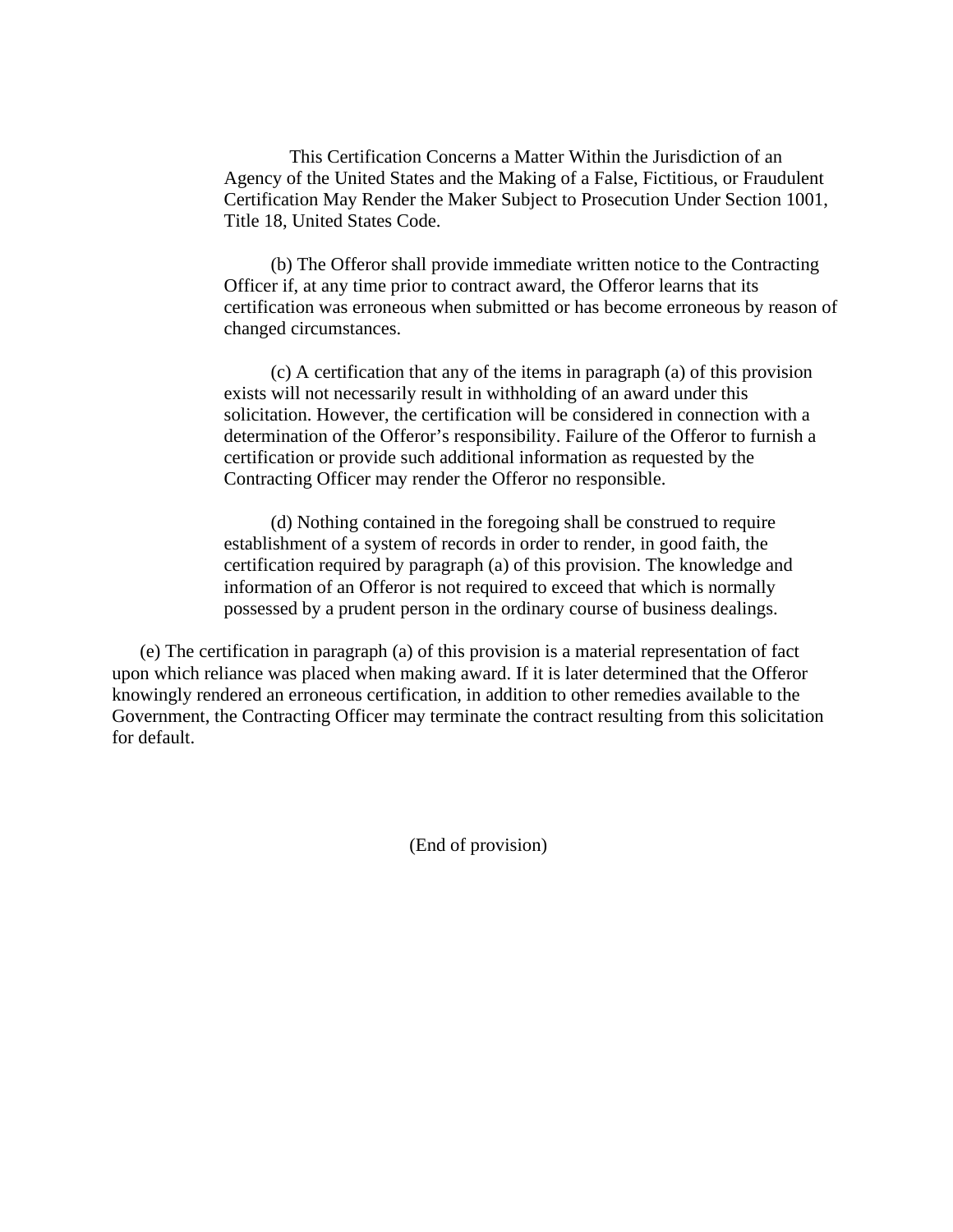K.8. 52.209-13 Violation of Arms Control Treaties or Agreements-Certification. (FEB 2021)

 (a) This provision does not apply to acquisitions at or below the simplified acquisition threshold or to acquisitions of commercial items as defined at FAR [2.101.](https://www.acquisition.gov/far/2.101#FAR_2_101)

(b) *Certification*. [*Offeror shall check either (1) or (2).*]

 $\qquad$  (1) The Offeror certifies that-

 (i) It does not engage and has not engaged in any activity that contributed to or was a significant factor in the President's or Secretary of State's determination that a foreign country is in violation of its obligations undertaken in any arms control, nonproliferation, or disarmament agreement to which the United States is a party, or is not adhering to its arms control, nonproliferation, or disarmament commitments in which the United States is a participating state. The determinations are described in the most recent unclassified annual report provided to Congress pursuant to section 403 of the Arms Control and Disarmament Act (22 [U.S.C.](http://uscode.house.gov/view.xhtml?req=granuleid:USC-prelim-title22-section2593a&num=0&edition=prelim) 2593a). The report is available at [https://www.state.gov/bureaus-offices/under-secretary-for-arms](https://www.state.gov/bureaus-offices/under-secretary-for-arms-control-and-international-security-affairs/bureau-of-arms-control-verification-and-compliance/)[control-and-international-security-affairs/bureau-of-arms-control](https://www.state.gov/bureaus-offices/under-secretary-for-arms-control-and-international-security-affairs/bureau-of-arms-control-verification-and-compliance/)[verification-and-compliance/;](https://www.state.gov/bureaus-offices/under-secretary-for-arms-control-and-international-security-affairs/bureau-of-arms-control-verification-and-compliance/) and

 (ii) No entity owned or controlled by the Offeror has engaged in any activity that contributed to or was a significant factor in the President's or Secretary of State's determination that a foreign country is in violation of its obligations undertaken in any arms control, nonproliferation, or disarmament agreement to which the United States is a party, or is not adhering to its arms control, nonproliferation, or disarmament commitments in which the United States is a participating state. The determinations are described in the most recent unclassified annual report provided to Congress pursuant to section 403 of the Arms Control and Disarmament Act (22 [U.S.C.](http://uscode.house.gov/view.xhtml?req=granuleid:USC-prelim-title22-section2593a&num=0&edition=prelim) 2593a). The report is available at [https://www.state.gov/bureaus-offices/under-secretary-for-arms](https://www.state.gov/bureaus-offices/under-secretary-for-arms-control-and-international-security-affairs/bureau-of-arms-control-verification-and-compliance/)[control-and-international-security-affairs/bureau-of-arms-control](https://www.state.gov/bureaus-offices/under-secretary-for-arms-control-and-international-security-affairs/bureau-of-arms-control-verification-and-compliance/)[verification-and-compliance/;](https://www.state.gov/bureaus-offices/under-secretary-for-arms-control-and-international-security-affairs/bureau-of-arms-control-verification-and-compliance/) or

 $(2)$  The Offeror is providing separate information with its offer in accordance with paragraph (d)(2) of this provision.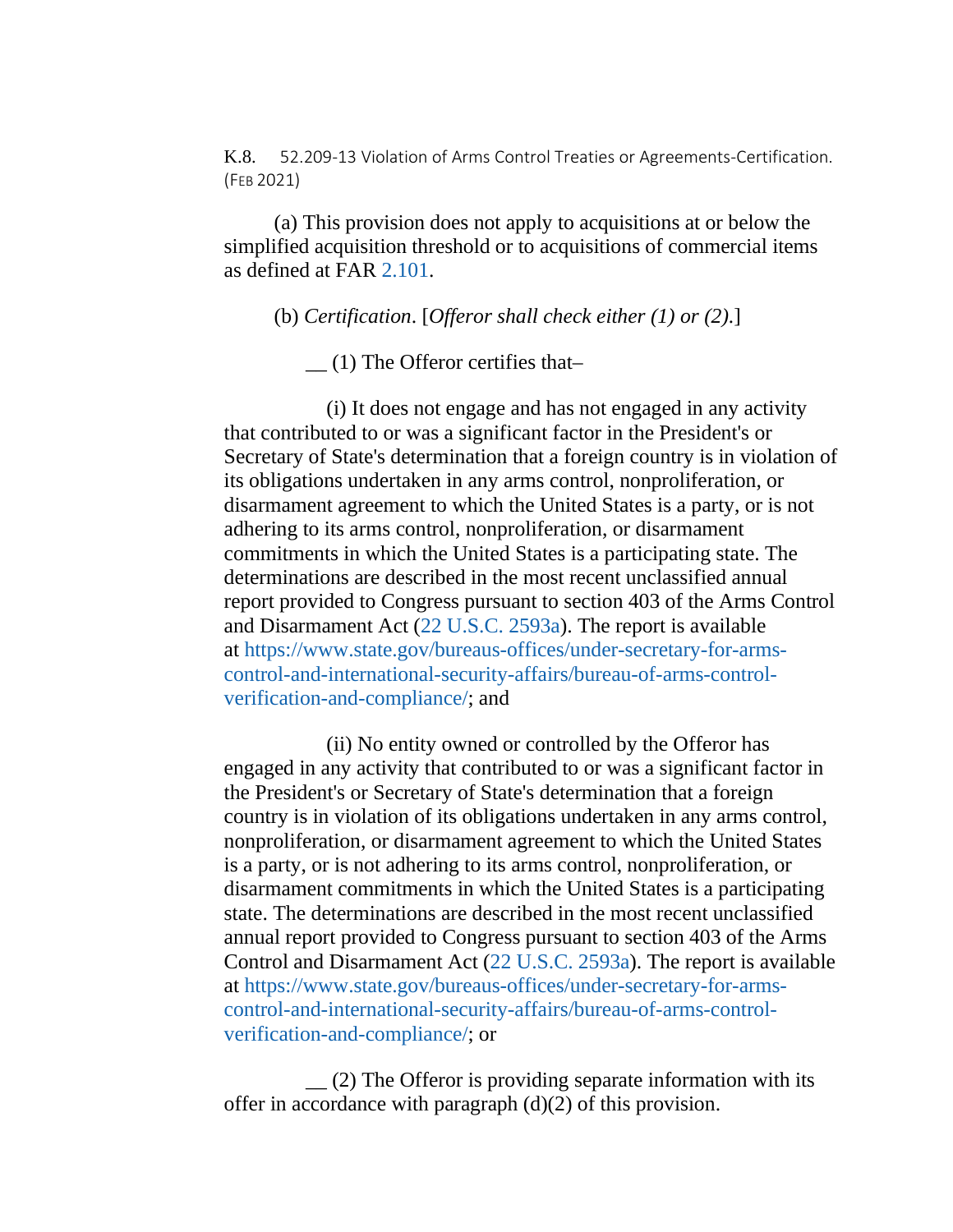(c) Procedures for reviewing the annual unclassified report (see paragraph (b)(1) of this provision). For clarity, references to the report in this section refer to the entirety of the annual unclassified report, including any separate reports that are incorporated by reference into the annual unclassified report.

 (1) Check the table of contents of the annual unclassified report and the country section headings of the reports incorporated by reference to identify the foreign countries listed there. Determine whether the Offeror or any person owned or controlled by the Offeror may have engaged in any activity related to one or more of such foreign countries.

 (2) If there may have been such activity, review all findings in the report associated with those foreign countries to determine whether or not each such foreign country was determined to be in violation of its obligations undertaken in an arms control, nonproliferation, or disarmament agreement to which the United States is a party, or to be not adhering to its arms control, nonproliferation, or disarmament commitments in which the United States is a participating state. For clarity, in the annual report an explicit certification of non-compliance is equivalent to a determination of violation. However, the following statements in the annual report are not equivalent to a determination of violation:

(i) An inability to certify compliance.

(ii) An inability to conclude compliance.

(iii) A statement about compliance concerns.

 (3) If so, determine whether the Offeror or any person owned or controlled by the Offeror has engaged in any activity that contributed to or is a significant factor in the determination in the report that one or more of these foreign countries is in violation of its obligations undertaken in an arms control, nonproliferation, or disarmament agreement to which the United States is a party, or is not adhering to its arms control, nonproliferation, or disarmament commitments in which the United States is a participating state. Review the narrative for any such findings reflecting a determination of violation or non-adherence related to those foreign countries in the report, including the finding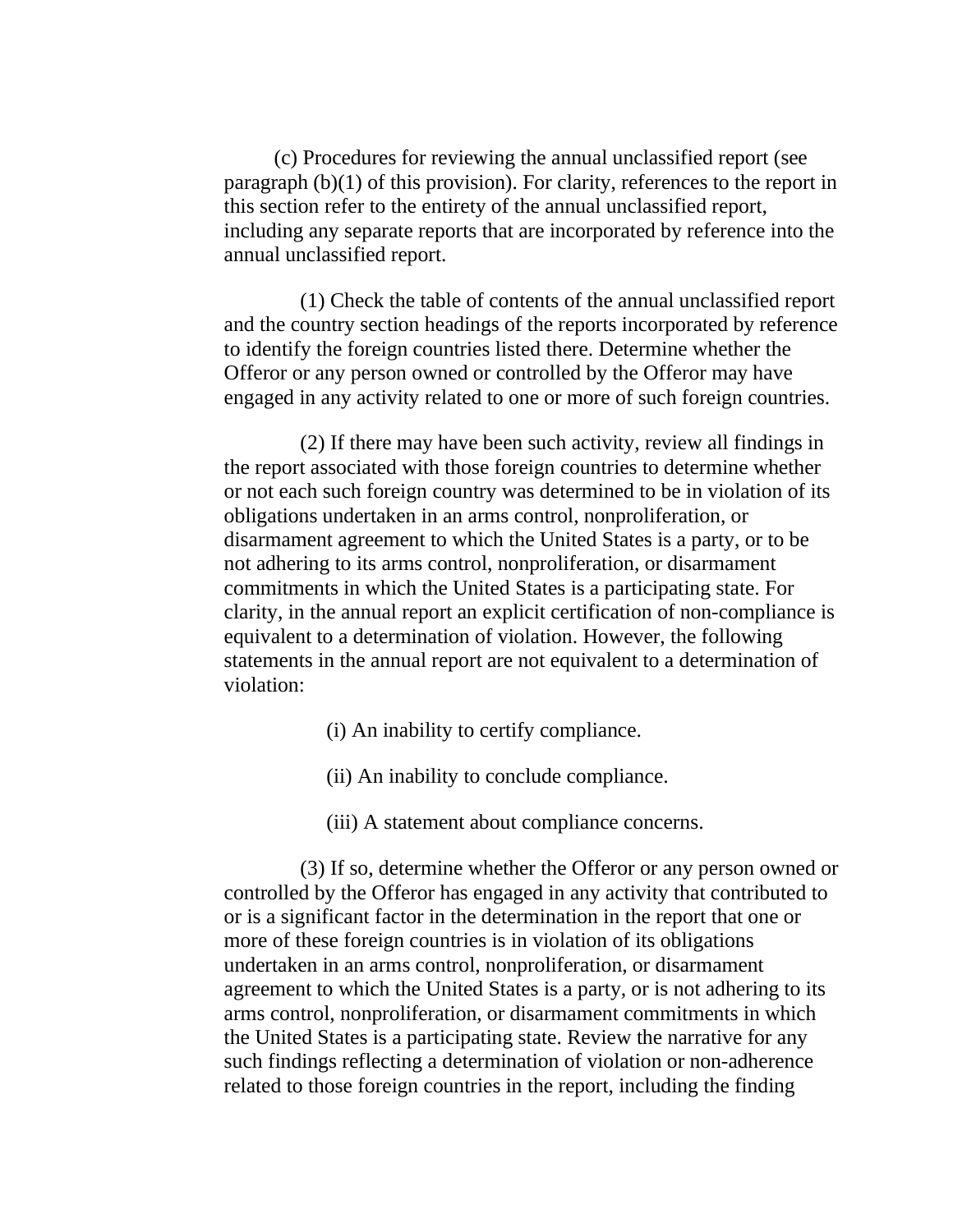itself, and to the extent necessary, the conduct giving rise to the compliance or adherence concerns, the analysis of compliance or adherence concerns, and efforts to resolve compliance or adherence concerns.

 (4) The Offeror may submit any questions with regard to this report by email to [NDAA1290Cert@state.gov.](mailto:NDAA1290Cert@state.gov) To the extent feasible, the Department of State will respond to such email inquiries within 3 business days.

(d) Do not submit an offer unless—

(1) A certification is provided in paragraph  $(b)(1)$  of this provision and submitted with the offer; or

(2) In accordance with paragraph  $(b)(2)$  of this provision, the Offeror provides with its offer information that the President of the United States has

(i) Waived application under 22 [U.S.C.](http://uscode.house.gov/view.xhtml?req=granuleid:USC-prelim-title22-section2593e&num=0&edition=prelim) 2593e(d) or (e); or

(ii) Determined under 22 [U.S.C.](http://uscode.house.gov/view.xhtml?req=granuleid:USC-prelim-title22-section2593e&num=0&edition=prelim)  $2593e(g)(2)$  that the entity has ceased all activities for which measures were imposed under [22](http://uscode.house.gov/view.xhtml?req=granuleid:USC-prelim-title22-section2593e&num=0&edition=prelim) [U.S.C.](http://uscode.house.gov/view.xhtml?req=granuleid:USC-prelim-title22-section2593e&num=0&edition=prelim) 2593e(b).

 (e) *Remedies*. The certification in paragraph (b)(1) of this provision is a material representation of fact upon which reliance was placed when making award. If it is later determined that the Offeror knowingly submitted a false certification, in addition to other remedies available to the Government, such as suspension or debarment, the Contracting Officer may terminate any contract resulting from the false certification.

(End of provision)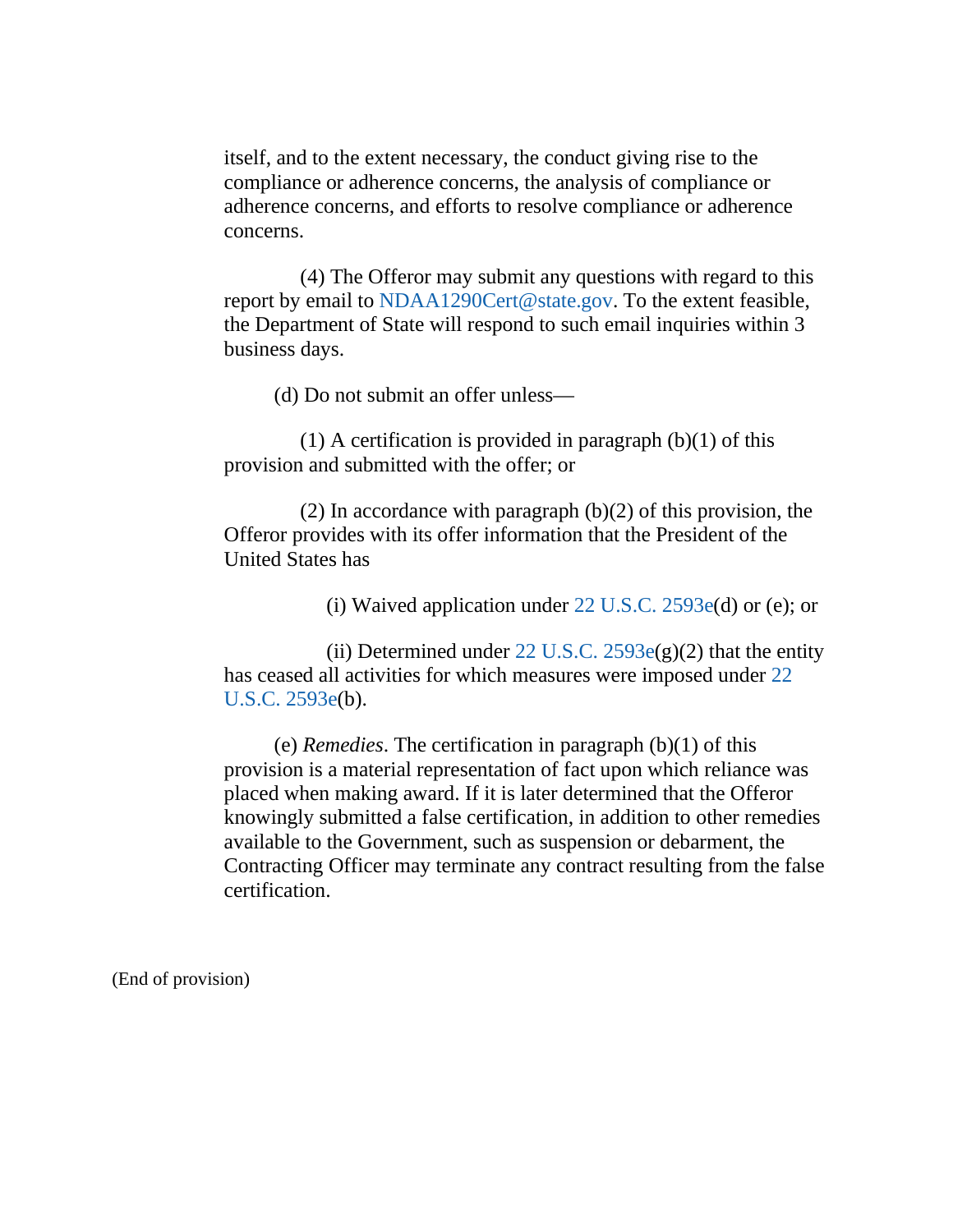### K.9. AUTHORIZED CONTRACT ADMINISTRATOR

If the offeror does not fill-in the blanks below, the official who signed the offer will be deemed to be the offeror's representative for contract administration, which includes all matters pertaining to payments.

Name:

Telephone Number:

Address:

# K.10 652.225-70 ARAB LEAGUE BOYCOTT OF ISRAEL (AUG 1999)

(a) Definitions. As used in this provision:

Foreign person means any person other than a United States person as defined below.

United States person means any United States resident or national (other than an individual resident outside the United States and employed by other than a United States person), any domestic concern (including any permanent domestic establishment of any foreign concern), and any foreign subsidiary or affiliate (including any permanent foreign establishment) of any domestic concern which is controlled in fact by such domestic concern, as provided under the Export Administration Act of 1979, as amended.

- (b) Certification. By submitting this offer, the offeror certifies that it is not:
	- (1) Taking or knowingly agreeing to take any action, with respect to the boycott of Israel by Arab League countries, which Section 8(a) of the Export Administration Act of 1979, as amended (50 U.S.C. 2407(a)) prohibits a United States person from taking; or,
	- (2) Discriminating in the award of subcontracts on the basis of religion.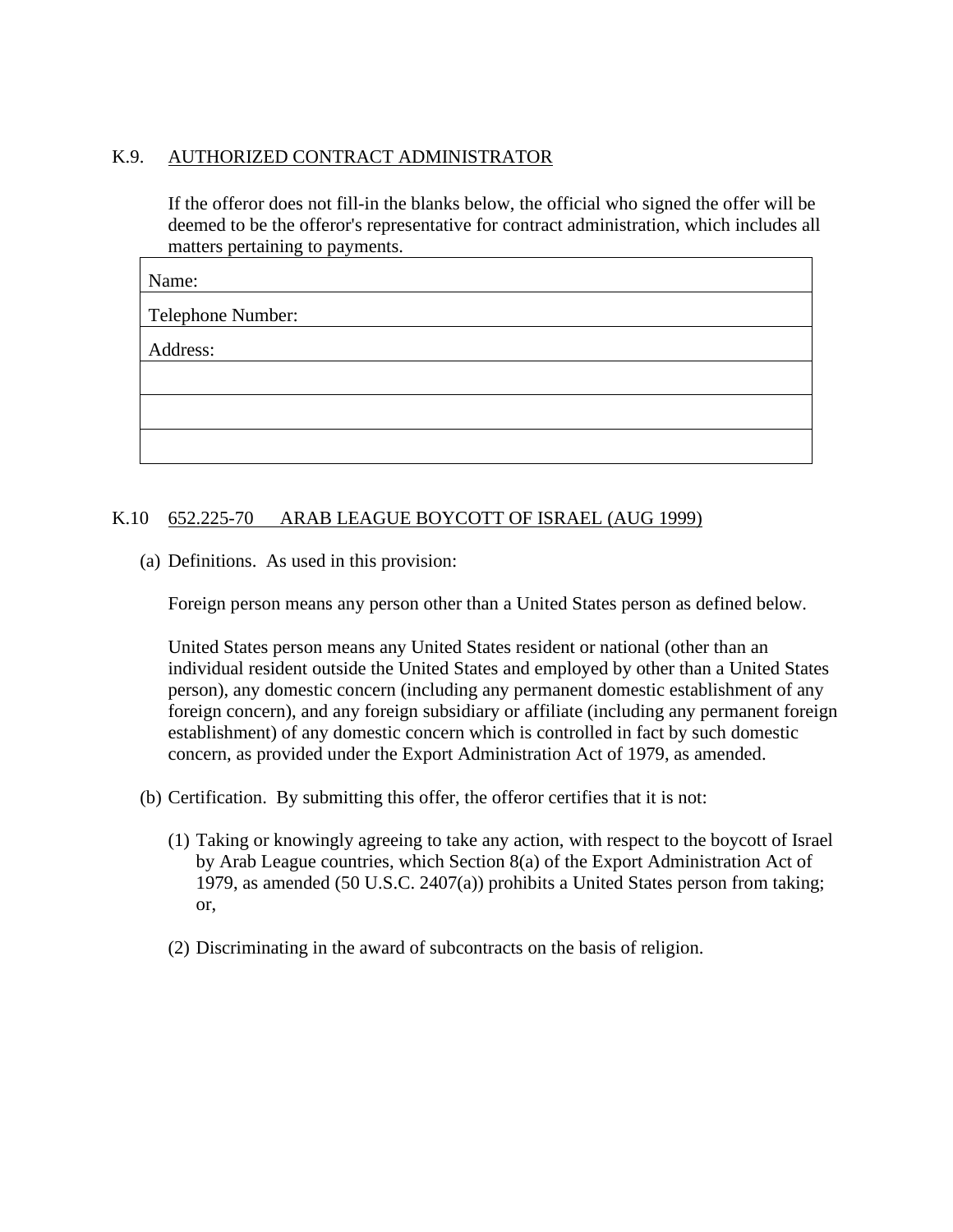### K.11 RESERVED

K.12 52.209-2 PROHIBITION ON CONTRACTING WITH INVERTED DOMESTIC CORPORATIONS. REPRESENTATION (NOV 2015)

(a) Definitions. "Inverted domestic corporation" and "subsidiary" have the meaning given in the clause of this contract entitled Prohibition on Contracting with Inverted Domestic Corporations [\(52.209-10\)](https://www.acquisition.gov/sites/default/files/current/far/html/52_207_211.html#wp1146366).

(b) Government agencies are not permitted to use appropriated (or otherwise made available) funds for contracts with either an inverted domestic corporation, or a subsidiary of an inverted domestic corporation, unless the exception at [9.108-2\(](https://www.acquisition.gov/sites/default/files/current/far/html/Subpart%209_1.html#wp1085903)b) applies or the requirement is waived in accordance with the procedures at [9.108-4.](https://www.acquisition.gov/sites/default/files/current/far/html/Subpart%209_1.html#wp1085953)

(c) Representation. The Offeror represents that.

- (1) It  $\Box$  is,  $\Box$  is not an inverted domestic corporation; and
- (2) It  $\Box$  is,  $\Box$  is not a subsidiary of an inverted domestic corporation.

(End of provision)

K.13

## **K.14 52.229-11 TAX ON CERTAIN FOREIGN PROCUREMENTS—NOTICE AND REPRESENTATION (JUN 2020)**

(a) *Definitions.* As used in this provision—

*Foreign person* means any person other than a United States person.

*Specified Federal procurement payment* means any payment made pursuant to a contract with a foreign contracting party that is for goods, manufactured or produced, or services provided in a foreign country that is not a party to an international procurement agreement with the United States. For purposes of the prior sentence, a foreign country does not include an outlying area.

*United States person* as defined in 26 U.S.C. 7701(a)(30) means—

(1) A citizen or resident of the United States;

(2) A domestic partnership;

(3) A domestic corporation;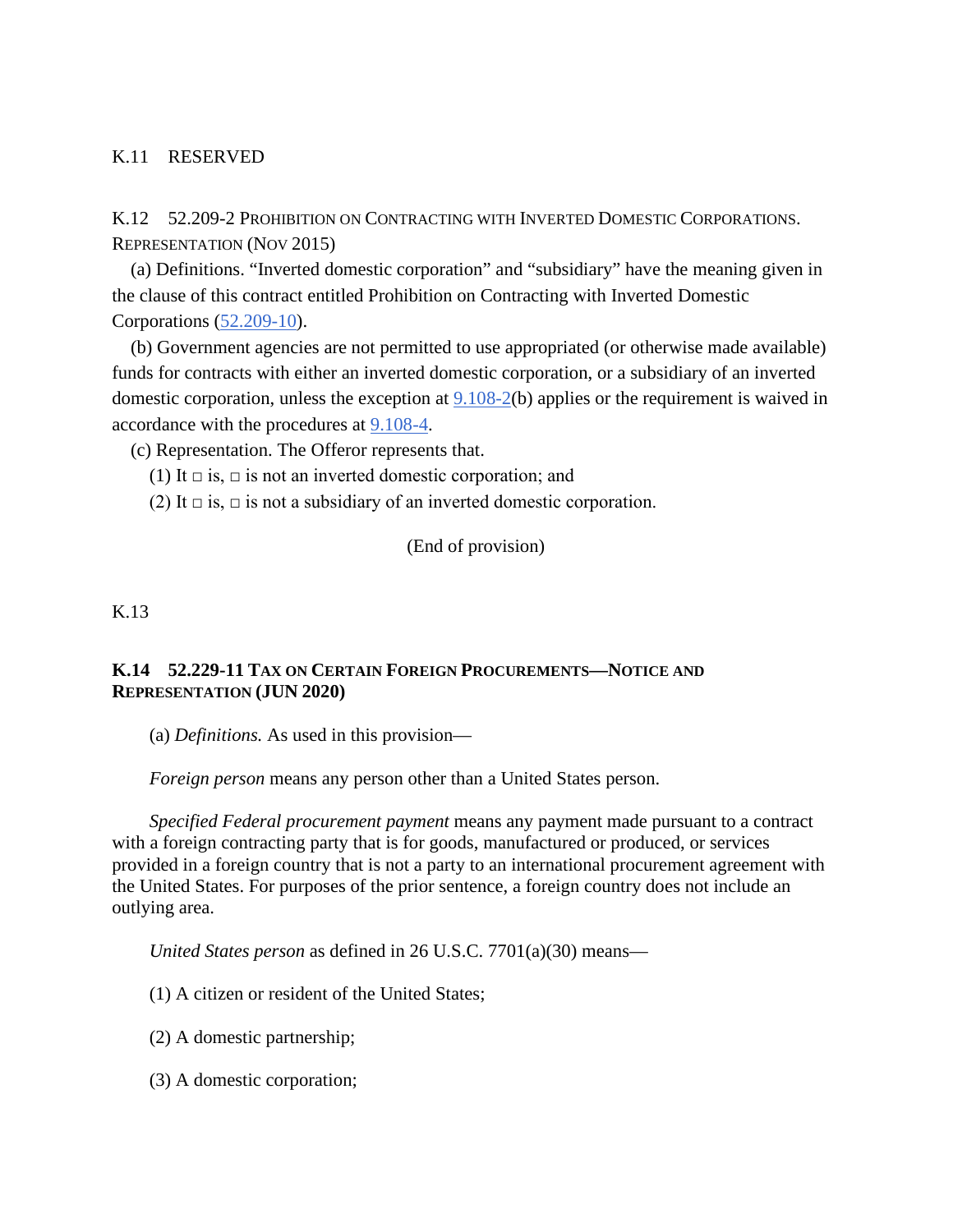(4) Any estate (other than a foreign estate, within the meaning of 26 U.S.C. 701(a)(31)); and

 $(5)$  Any trust if—

(i) A court within the United States is able to exercise primary supervision over the administration of the trust; and

(ii) One or more United States persons have the authority to control all substantial decisions of the trust.

(b) Unless exempted, there is a 2 percent tax of the amount of a specified Federal procurement payment on any foreign person receiving such payment. See 26 U.S.C. 5000C and its implementing regulations at 26 CFR 1.5000C-1 through 1.5000C-7.

(c) Exemptions from withholding under this provision are described at 26 CFR 1.5000C-1(d)(5) through (7). The Offeror would claim an exemption from the withholding by using the Department of the Treasury Internal Revenue Service Form W-14, Certificate of Foreign Contracting Party Receiving Federal Procurement Payments, available via the internet at *www.irs.gov/w14.* Any exemption claimed and self-certified on the IRS Form W-14 is subject to audit by the IRS. Any disputes regarding the imposition and collection of the 26 U.S.C. 5000C tax are adjudicated by the IRS as the 26 U.S.C. 5000C tax is a tax matter, not a contract issue. The IRS Form W-14 is provided to the acquiring agency rather than to the IRS.

(d) For purposes of withholding under 26 U.S.C. 5000C, the Offeror represents that—

(1) It  $\lceil$  | is  $\lceil$  | is not a foreign person; and

(2) If the Offeror indicates "is" in paragraph  $(d)(1)$  of this provision, then the Offeror represents that—I am claiming on the IRS Form W-14  $\lceil \cdot \cdot \rceil$  a full exemption, or  $\lceil \cdot \cdot \rceil$  partial or no exemption [*Offeror shall select one*] from the excise tax.

(e) If the Offeror represents it is a foreign person in paragraph  $(d)(1)$  of this provision, then—

(1) The clause at FAR 52.229-12, Tax on Certain Foreign Procurements, will be included in any resulting contract; and

(2) The Offeror shall submit with its offer the IRS Form W-14. If the IRS Form W-14 is not submitted with the offer, exemptions will not be applied to any resulting contract and the Government will withhold a full 2 percent of each payment.

(f) If the Offeror selects "is" in paragraph  $(d)(1)$  and "partial or no exemption" in paragraph  $(d)(2)$  of this provision, the Offeror will be subject to withholding in accordance with the clause at FAR 52.229-12, Tax on Certain Foreign Procurements, in any resulting contract.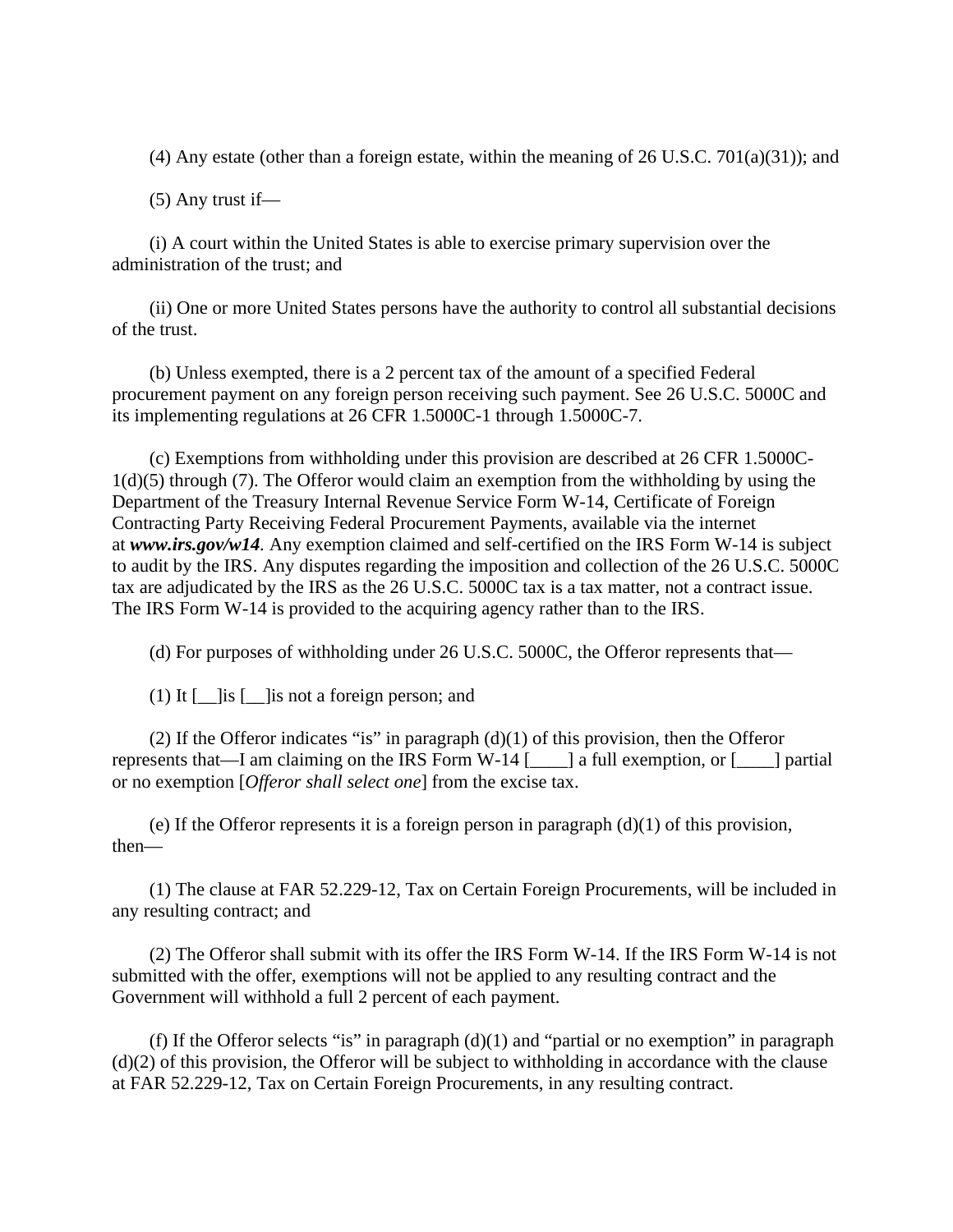(g) A taxpayer may, for a fee, seek advice from the Internal Revenue Service (IRS) as to the proper tax treatment of a transaction. This is called a private letter ruling. Also, the IRS may publish a revenue ruling, which is an official interpretation by the IRS of the Internal Revenue Code, related statutes, tax treaties, and regulations. A revenue ruling is the conclusion of the IRS on how the law is applied to a specific set of facts. **For questions relating to the interpretation of the IRS regulations go to** *https://www.irs.gov/help/tax-law-questions.*

#### **(End of provision)**

K.15 The following provision is incorporated by reference:

### 52.225-25 PROHIBITION ON CONTRACTING WITH ENTITIES ENGAGING IN CERTAIN ACTIVITIES OR TRANSACTIONS RELATING TO IRAN— REPRESENTATION AND CERTIFICATIONS (JUN 2020)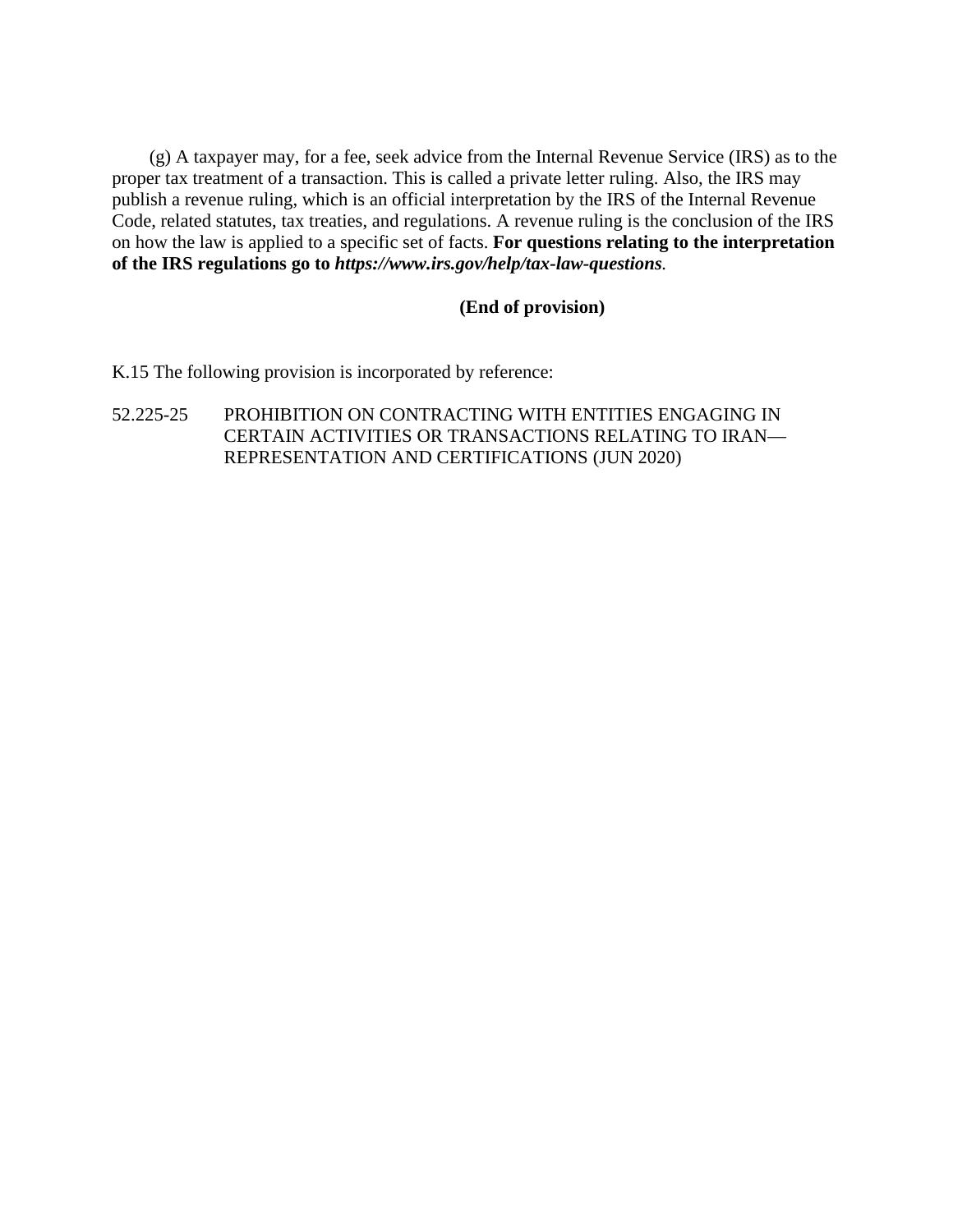## SECTION L

# INSTRUCTIONS, CONDITIONS, AND NOTICES TO OFFERORS

## L.1 SUBMISSION OF OFFERS

L.1.1 Summary of Instructions. Each offer must consist of the following:

L.1.1.1. A completed solicitation, in which the SF-33 cover page (blocks 12 through 18, as appropriate), and Sections B and K have been filled out.

L.1.1.2. Information demonstrating the offeror's ability to perform, including:

- (1) Name of a Project Manager (or other liaison to the Embassy/Consulate) who understands written and spoken English;
- (2) Evidence that the offeror operates an established business with a permanent address and telephone listing.
- (3) List of clients over the past **Three years** demonstrating prior experience with relevant past performance information and references (provide dates of contracts, places of performance, value of contracts, contact names, telephone and fax numbers and email addresses). If the offeror has not performed comparable services in India then the offeror shall provide its international experience. Offerors are advised that the past performance information requested above may be discussed with the client's contact person. In addition, the client's contact person may be asked to comment on the offeror's:
	- Quality of services provided under the contract;
	- Compliance with contract terms and conditions;
	- Effectiveness of management;
	- Willingness to cooperate with and assist the customer in routine matters, and when confronted by unexpected difficulties; and
	- Business integrity / business conduct.

The Government will use past performance information primarily to assess an offeror's capability to meet the solicitation performance requirements, including the relevance and successful performance of the offeror's work experience. The Government may also use this data to evaluate the credibility of the offeror's proposal. In addition, the Contracting Officer may use past performance information in making a determination of responsibility.

(4) Evidence that the offeror/quoter can provide the necessary personnel, equipment, and financial resources needed to perform the work.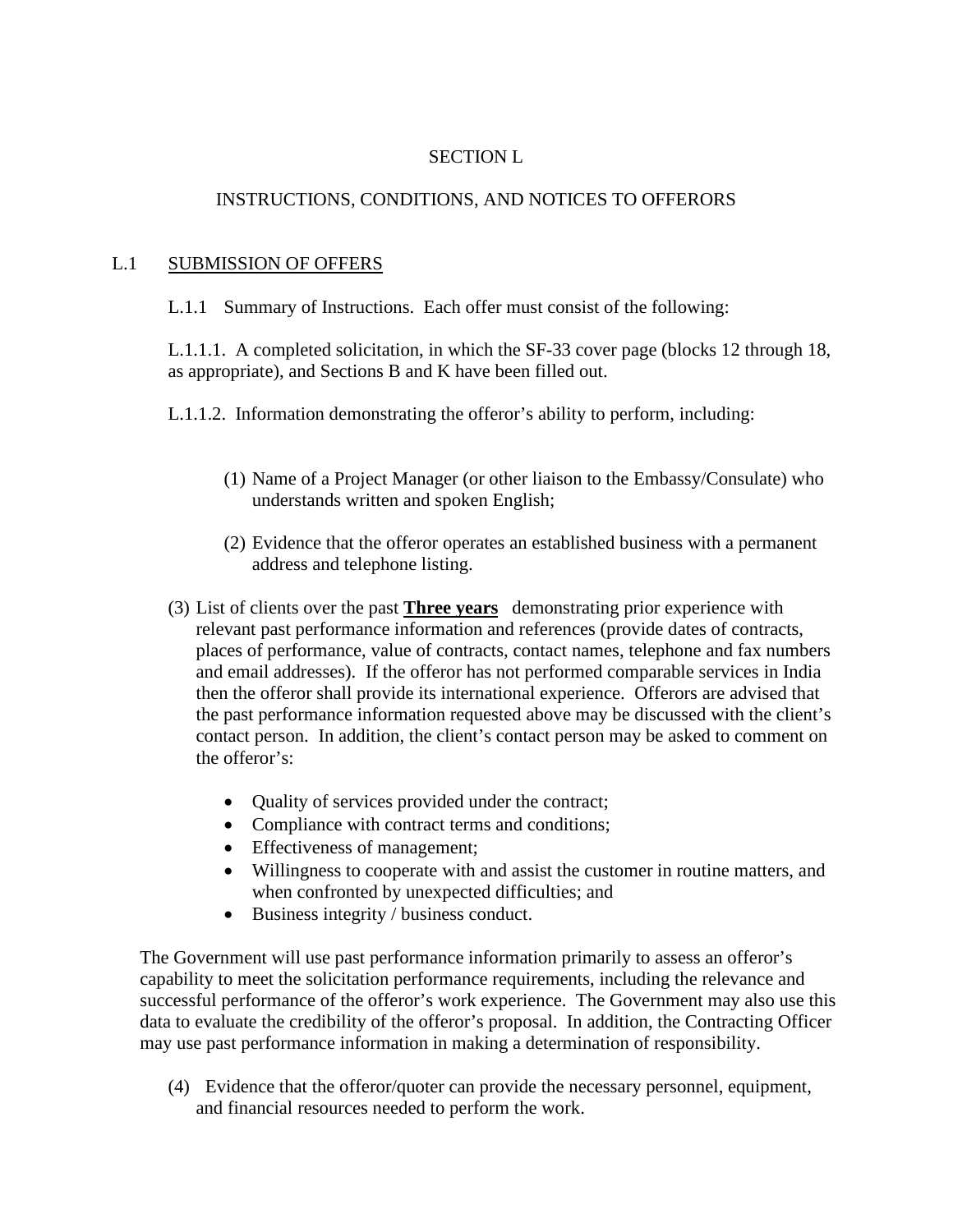- *(5)* The offeror shall address its plan to obtain all licenses and permits required by local law (see DOSAR 652.242-73 in Section 2). If offeror already possesses the locally required licenses and permits, a copy shall be provided.
- (6) The offeror's strategic plan for Swimming pool maintenance services to include but not limited to:

 (a) A work plan taking into account all work elements in Section 1, Performance Work Statement (PWS).

 (b) Identify types and quantities of equipment, supplies and materials required for performance of services under this contract. Identify if the offeror already possesses the listed items and their condition for suitability and if not already possessed or inadequate for use how and when the items will be obtained.

 (c) Plan of ensuring quality of services including but not limited to contract administration and oversight; and

 (d) (1) If insurance is required by the solicitation, a copy of the Certificate of Insurance(s), **or** (2) a statement that the Contractor will get the required insurance, and the name of the insurance provider to be used.

(e) Any additional items available, such as a company brochure, technical proposal, client list, financial statement, should be shared.

The complete offer shall be submitted at the address indicated at Block 7, if mailed, or Block 9, if hand delivered, of Standard Form 33, "Solicitation, Offeror and Award."

The Offeror shall explain/justify any deviations, exceptions, or conditional assumptions taken with respect to any of the instructions or requirements of this solicitation in the appropriate volume of the offer.

L.1.2. Proprietary Data.

Offeror shall specifically identify by page(s), paragraph(s), and sentence(s), and shall not generalize any information considered to be proprietary data.

### L.2 52.252-1 SOLICITATION PROVISIONS INCORPORATED BY REFERENCE (FEB 1998)

This solicitation incorporates one or more solicitation provisions by reference, with the same force and effect as if they were given in full text. Upon request, the Contracting Officer will make their full text available. In addition, the full text of a clause may be accessed electronically at [Acquisition.gov](https://acquisition.gov/browse/index/far) this address is subject to change.

If the Federal Acquisition Regulation (FAR) is not available at the location indicated above, use the Department of State Acquisition website at [e-CFR](https://gov.ecfr.io/cgi-bin/text-idx?SID=d9a7851186785ba2b1896db79b1b6b29&mc=true&tpl=/ecfrbrowse/Title48/48tab_02.tpl) to see the links to the FAR. You may also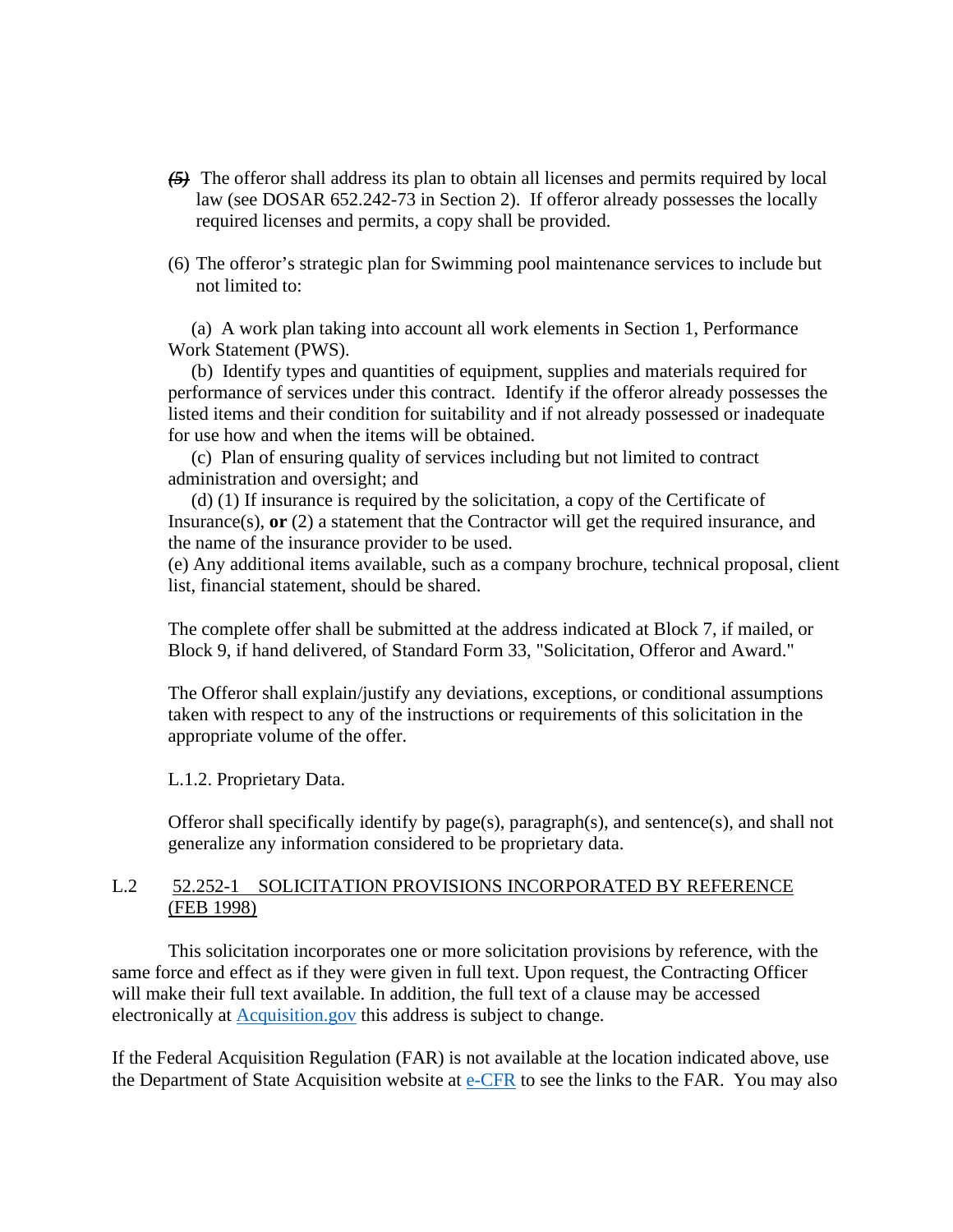use an Internet "search engine" (for example, Google, Yahoo or Excite) to obtain the latest location of the most current FAR.

The following Federal Acquisition Regulation provisions are incorporated by reference:

| 52.204-7  | SYSTEM FOR AWARD MANAGEMENT (OCT 2018)                           |
|-----------|------------------------------------------------------------------|
| 52.204-16 | COMMERCIAL AND GOVERNMENT ENTITY CODE REPORTING<br>(AUG 2020)    |
| 52.214-34 | SUBMISSION OF OFFERS IN THE ENGLISH LANGUAGE (APR<br>1991)       |
| 52.215-1  | INSTRUCTIONS TO OFFERORS-COMPETITIVE ACQUISITIONS*<br>(JAN 2017) |

\* Offerors are reminded that this provision states that the Government may award a contract based on initial proposals, without holding discussions.

| 52.216-29 | TIME-AND-MATERIALS/LABOR-HOUR PROPOSAL          |
|-----------|-------------------------------------------------|
|           | REQUIREMENTS - NON-COMMERCIAL ITEM ACQUISITIONS |
|           | WITH ADEQUATE PRICE COMPETITION (FEB 2007)      |

52.237-1 SITE VISIT (APR 1984)

### L.3 SOLICITATION PROVISIONS INCLUDED IN FULL TEXT

52.216-1 TYPE OF CONTRACT (APR 1984)

The Government contemplates award of a fixed price contract resulting from this solicitation.

52.233-2 SERVICE OF PROTEST (SEP 2006)

- (a) Protests, as defined in section 33.101 of the Federal Acquisition Regulation, that are filed directly with an agency, and copies of any protests that are filed with the General Accounting Office (GAO), shall be served on the Contracting Officer (addressed as follows) by obtaining written and dated acknowledgment of receipt from
- (b) The copy of any protest shall be received in the office designated above within one day of filing a protest with the GAO.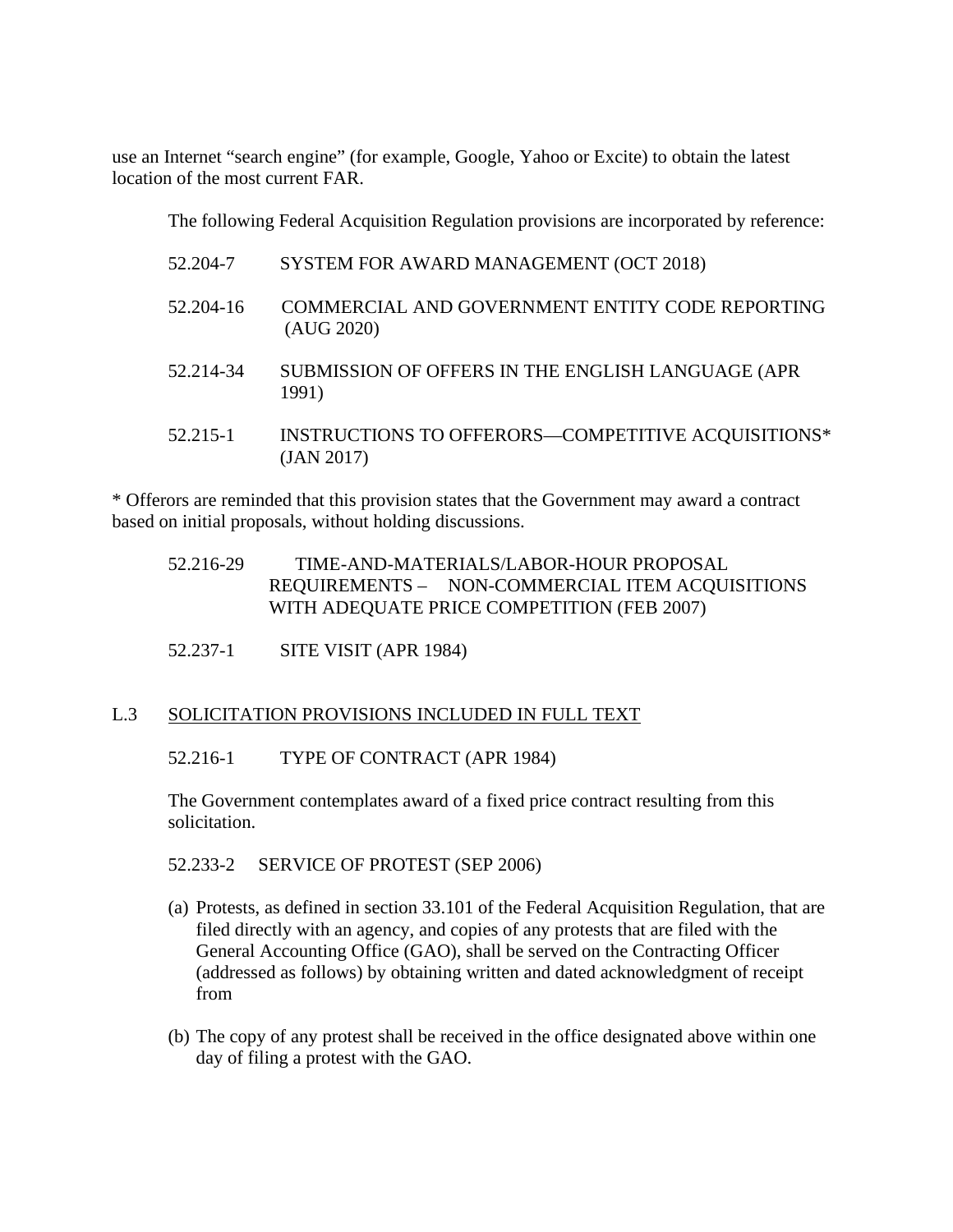### L.4 FINANCIAL STATEMENT

If asked by the Contracting Officer, the offeror shall provide a current statement of its financial condition, certified by a third party that includes:

Income (profit-loss) Statement that shows profitability for the past **Three** years;

Balance Sheet that shows the assets owned and the claims against those assets, or what a firm owns and what it owes; and

Cash Flow Statement that shows the firm's sources and uses of cash during the most recent accounting period. This will help the Government assess a firm's ability to pay its obligations.

The Government will use this information to determine the offeror's financial responsibility and ability to perform under the contract. Failure of an offeror to comply with a request for this information may cause the Government to determine the offeror to be non-responsible.

## *[Note to Contracting Officer: Select and complete the more appropriate version of L.5., if a Site Visit Pre-Proposal Conference is deemed appropriate or necessary.]*

### *SITE VISIT VERSION A*

### L.5 SITE VISIT

Under FAR provision 52.237-1, The U.S. Consulate intends to conduct a pre-proposal conference **at the Consul General residence, located at PLOT NO. 254, ROAD NO. 18, JUBILEE HILLS, PHASE I, HYDERABAD- 500033 on Apr 19, 2022 at 11:00 Hrs local time. Interested vendors should submit the names of their representatives attending this conference to Venugopal Kulkarni tel. 91 40 4033- 8469, email kulkarnivr@state.gov no later than 5:00 pm on Apr 15, 2022.** All prospective offerors who have received a solicitation package are invited to attend.

**NOTE TO INTERESTED VENDORS\*** – Due to security concerns, all offerors must contact the above U.S. Government representative and fax the names and company name of all individuals who will represent the company at the pre-proposal conference. On the date of the pre-proposal conference, company representatives must present matching photo identification in order to be allowed access. Anyone attempting to attend the pre-proposal conference without prior notification will be denied entry.

2. Offerors should submit written questions at least three days before the scheduled preproposal conference date, using the address provided on Standard Form 33 or by faxing the questions to the above fax number, marked to the attention of the abovenamed individual.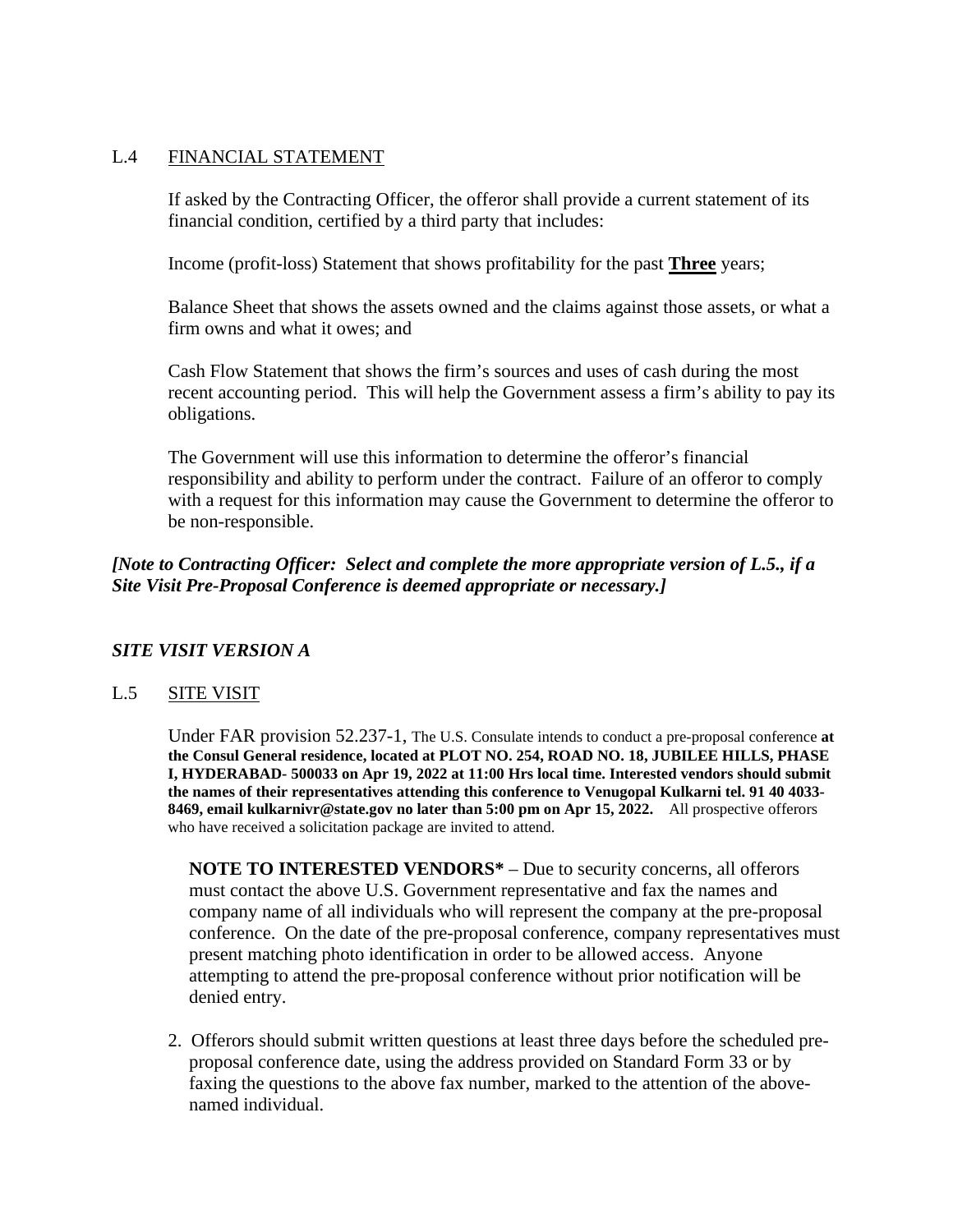- 3. Attendees may also bring written questions to the proposal conference. If the answer requires research, there is no guarantee that the question will be answered at that conference.
- 4. No statements made by the Government at the pre-proposal conference shall be considered to be a change to the solicitation unless a written amendment is issued.

### L.6 TRANSITION PERIOD

The contract authorizes a period for the Contractor to phase in its performance (See Section H, "Transition Plan").

L.7 652.206-70 Advocate for Competition/Ombudsman (FEB 2015)

(a) The Department of State's Advocate for Competition is responsible for assisting industry in removing restrictive requirements from Department of State solicitations and removing barriers to full and open competition and use of commercial items. If such a solicitation is considered competitively restrictive or does not appear properly conducive to competition and commercial practices, potential offerors are encouraged first to contact the contracting office for the solicitation. If concerns remain unresolved, contact:

(1) For solicitations issued by the Office of Acquisition Management (A/LM/AQM) or a Regional Procurement Support Office, the A/LM/AQM Advocate for Competition, at [AQMCompetitionAdvocate@state.gov.](mailto:AQMCompetitionAdvocate@state.gov)

(2) For all others, the Department of State Advocate for Competition at [cat@state.gov.](mailto:cat@state.gov)

(b) The Department of State's Acquisition Ombudsman has been appointed to hear concerns from potential offerors and contractors during the pre-award and post-award phases of this acquisition. The role of the ombudsman is not to diminish the authority of the contracting officer, the Technical Evaluation Panel or Source Evaluation Board, or the selection official. The purpose of the ombudsman is to facilitate the communication of concerns, issues, disagreements, and recommendations of interested parties to the appropriate Government personnel, and work to resolve them. When requested and appropriate, the ombudsman will maintain strict confidentiality as to the source of the concern. The ombudsman does not participate in the evaluation of proposals, the source selection process, or the adjudication of formal contract disputes. Interested parties are invited to contact the contracting activity ombudsman, [insert] name] , at \_\_\_[insert telephone and fax numbers] . For an American Embassy or overseas post, refer to the numbers below for the Department Acquisition Ombudsman. Concerns, issues, disagreements, and recommendations which cannot be resolved at a contracting activity level may be referred to the Department of State Acquisition Ombudsman at (703) 516-1696 or write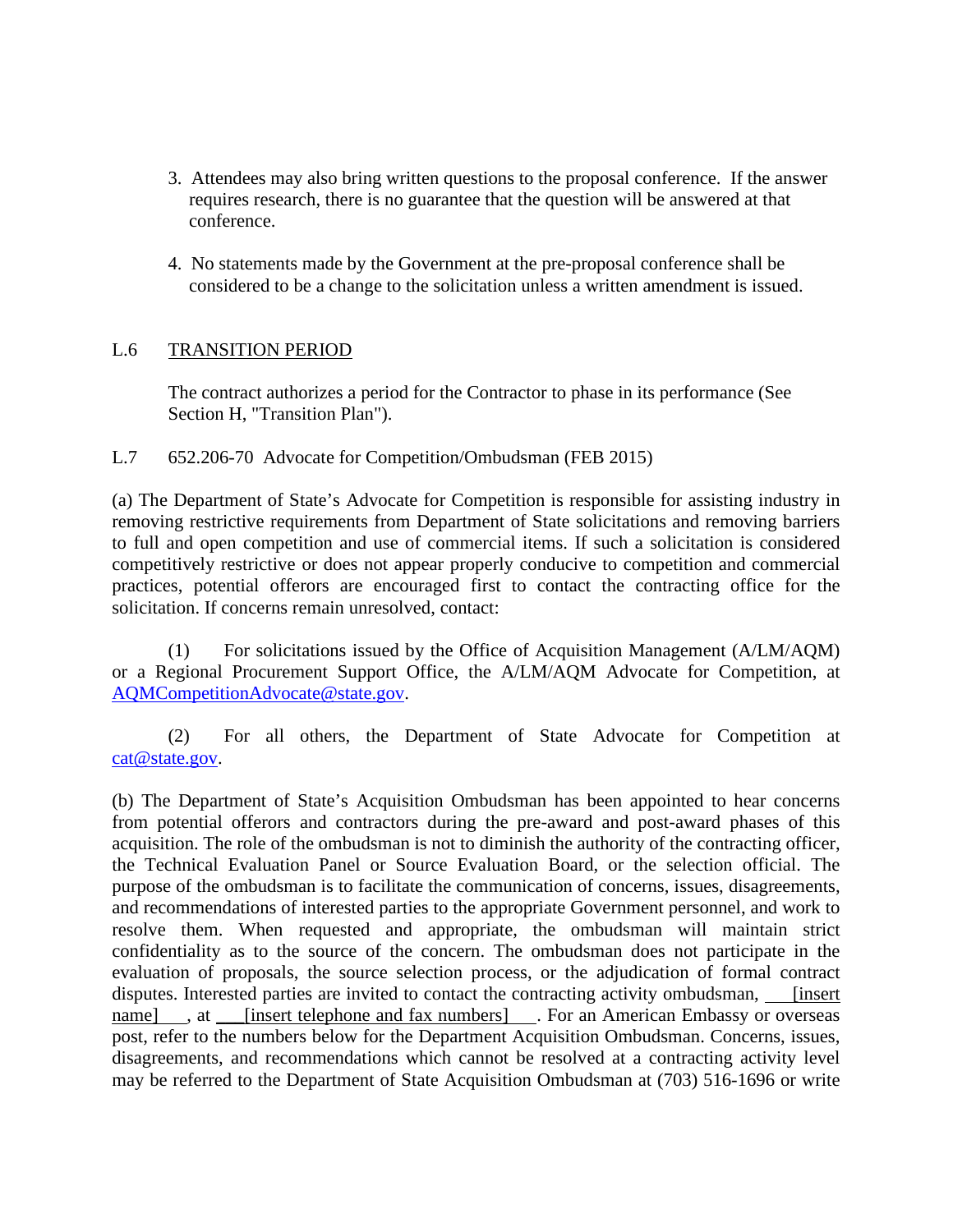to: Department of State, Acquisition Ombudsman, Office of the Procurement Executive (A/OPE), Suite 1060, SA-15, Washington, DC 20520. (End of provision)

### L.8 652.214-71 AUTHORIZATION TO PERFORM (DEC 1994)

The Contractor warrants that:

- (a) it has obtained authorization to operate and do business in the country or countries in which this contract will be performed.
- (b) it has obtained all necessary licenses and permits required to perform this contract; and
- *(c)* it shall comply fully with all laws, decrees, labor standards, and regulations of said country or countries during the performance of this contract.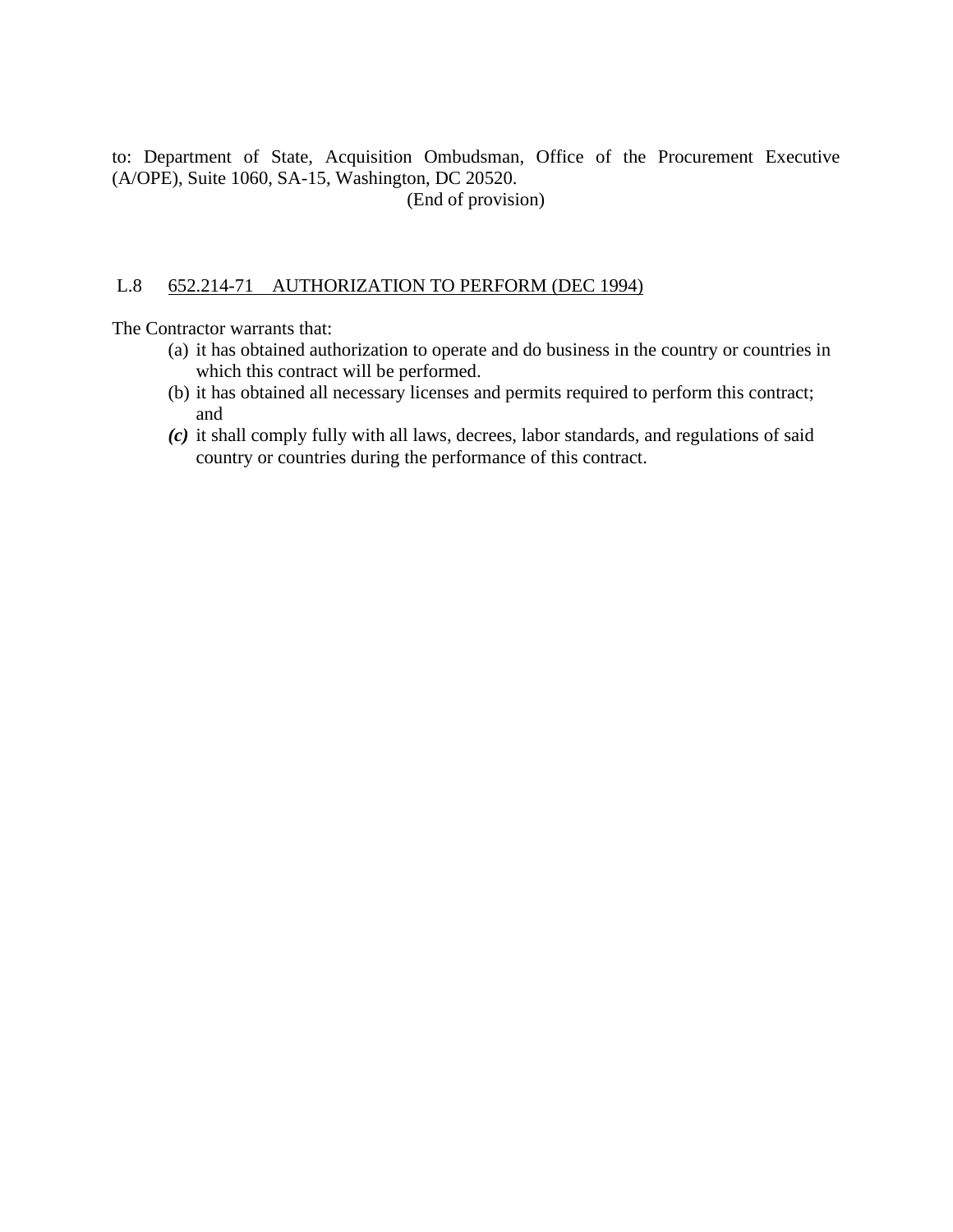### SECTION M - EVALUATION FACTORS FOR AWARD

### M.1 EVALUATION OF PROPOSALS

M.1.1 General. To be acceptable and eligible for evaluation, offerors must prepare proposals following Section L. Proposals shall meet all the requirements set forth in the other sections of this solicitation. The Government may determine an offeror to be unacceptable and exclude it from further consideration for failure to comply with Section L.

### M.1.2. Basis for Award.

The Government intends to award a contract resulting from this solicitation to the lowest priced, technically acceptable offeror who is a responsible Contractor. The evaluation process will follow the procedures below:

#### a) Initial Evaluation

The Government will evaluate all proposals received to ensure that each proposal is complete in terms of submission of each required volume, as required by Section L. The Government may eliminate proposals that are missing required information.

### b) Technical Acceptability

The Government will thoroughly review those proposals remaining after the initial evaluation to determine technical acceptability. The Government will review Technical Acceptability by reviewing information submitted as part of L.1.1.2, including a review of the offeror's proposed project manager to ensure that he or she is acceptable to the Government. See technical evaluation criteria below. The Government may also review past references provided as part of the Experience and Past Performance information as described in L.1.1.2(3) to verify quality of past performance.

#### c) Price

The Government will evaluate prices for all technically acceptable offerors and determine the lowest overall price in Section B.

### d) Responsibility

The Government will determine responsibility by analyzing whether the apparent successful offeror complies with the requirements of FAR subpart 9.1, including:

(1) Adequate financial resources or the ability to obtain them;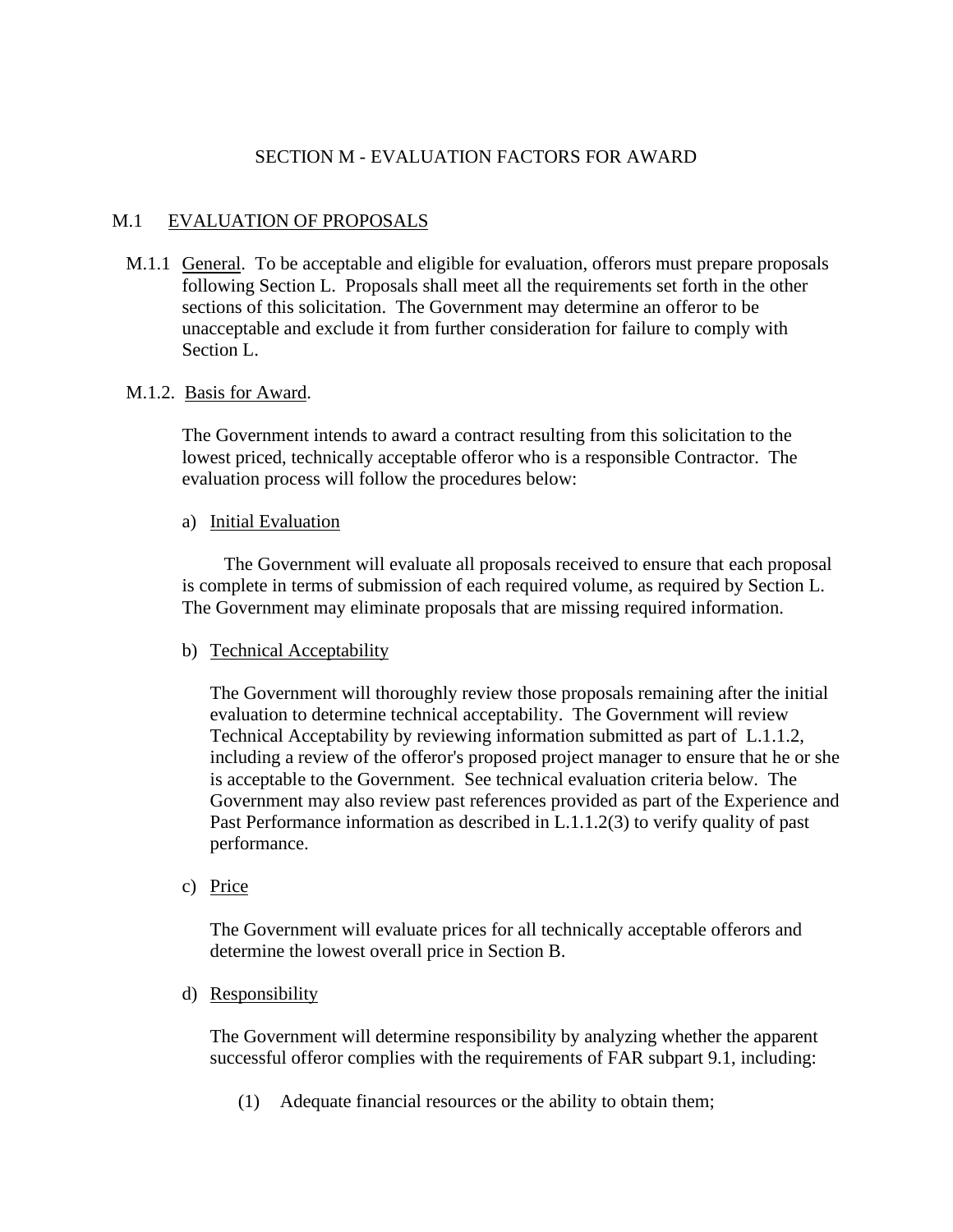- (2) Ability to comply with the required performance period, taking into consideration all existing commercial and governmental business commitments;
- (3) Satisfactory record of integrity and business ethics;
- (4) Necessary organization, experience, and skills or the ability to obtain them;
- (5) Necessary equipment and facilities or the ability to obtain them; and
- (6) Be otherwise qualified and eligible to receive an award under applicable laws and regulations.

The Government reserves the right to reject proposals that are unreasonably low or high in price. The Government will notify unsuccessful offerors as required by FAR 15.503.

### M.1.3 Award Selection

The Government will review the prices of all technically acceptable firms and the award selection will go to the lowest priced, technically acceptable, responsible offeror. As described in FAR 52.215-1, incorporated by reference in Section L, the Government may award may based on initial offers, without discussions.

### M.2 52.225-17 EVALUATION OF FOREIGN CURRENCY OFFERS (FEB 2000)

If the Government receives offers in more than one currency, the Government will evaluate offers by converting the foreign currency to United States currency using the exchange rate used by the Embassy in effect as follows:

- (a) For acquisitions conducted using sealed bidding procedures, on the date of bid opening.
- (b) For acquisitions conducted using negotiation procedures—
	- (1) On the date specified for receipt of offers, if award is based on initial offers; otherwise
	- (2) On the date specified for receipt of proposal revisions.

### M.3 PRICE EVALUATION

For the purpose of evaluation, and for no other purpose, the Government will evaluate prices submitted on the basis that the Government will require the estimated quantities shown in Section B of this solicitation. The Government will add the prices for standard services, temporary additional services, and materials/equipment to obtain a total price evaluation

#### M.4 SEPARATE CHARGES